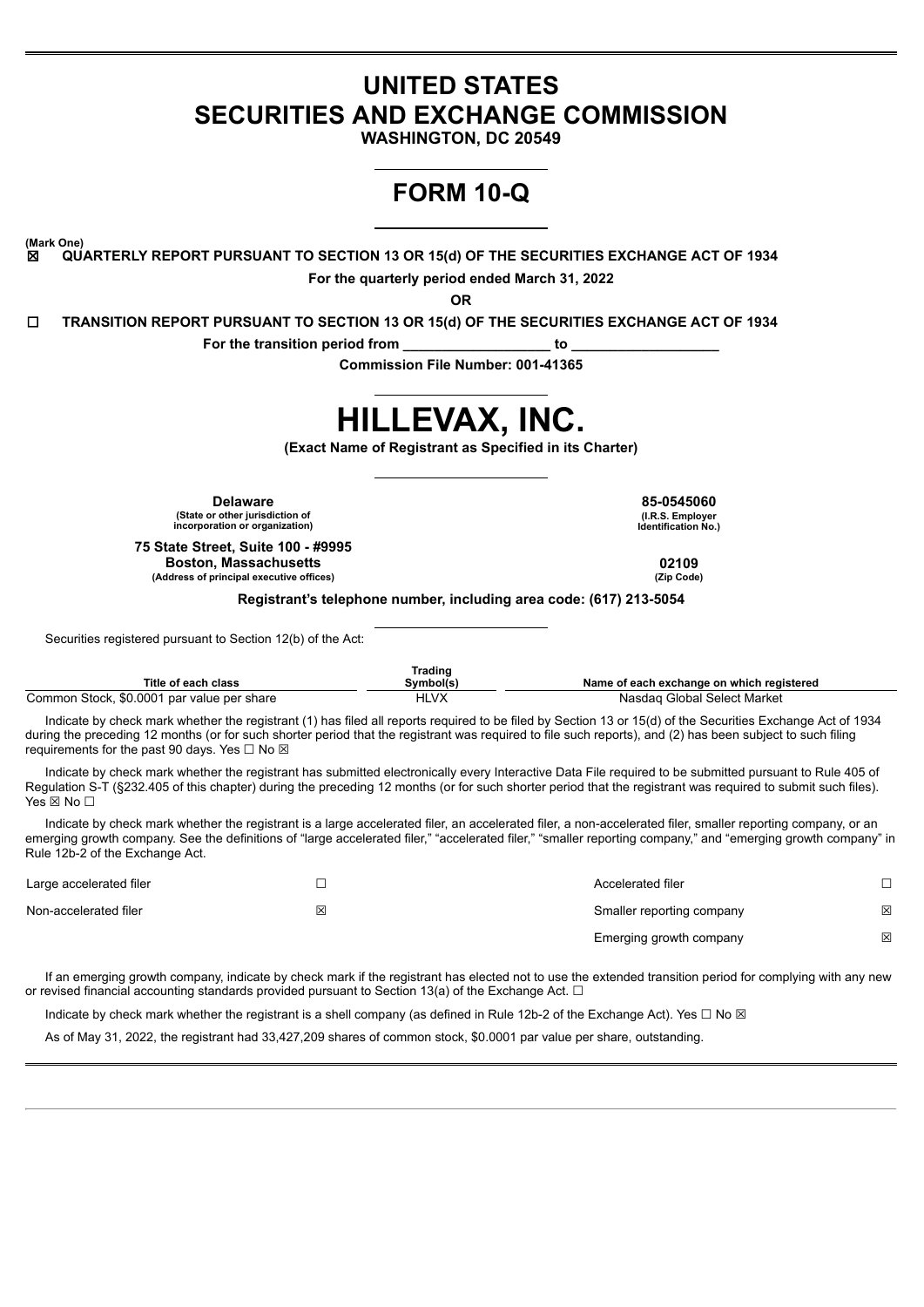### **Table of Contents**

|                   |                                                                                       | Page |
|-------------------|---------------------------------------------------------------------------------------|------|
| PART I.           | <b>FINANCIAL INFORMATION</b>                                                          |      |
| Item 1.           | <b>Financial Statements (Unaudited)</b>                                               |      |
|                   | <b>Condensed Consolidated Balance Sheets</b>                                          |      |
|                   | <b>Condensed Consolidated Statements of Operations</b>                                | 2    |
|                   | <b>Condensed Consolidated Statements of Stockholders' Deficit</b>                     | 3    |
|                   | <b>Condensed Consolidated Statements of Cash Flows</b>                                | 4    |
|                   | <b>Notes to Condensed Consolidated Financial Statements</b>                           | 5    |
| Item 2.           | Management's Discussion and Analysis of Financial Condition and Results of Operations | 17   |
| Item 3.           | Quantitative and Qualitative Disclosures About Market Risk                            | 25   |
| Item 4.           | <b>Controls and Procedures</b>                                                        | 25   |
| PART II.          | <b>OTHER INFORMATION</b>                                                              | 27   |
| Item 1.           | <b>Legal Proceedings</b>                                                              | 27   |
| Item 1A.          | <b>Risk Factors</b>                                                                   | 27   |
| Item 2.           | <b>Unregistered Sales of Equity Securities and Use of Proceeds</b>                    | 80   |
| Item 3.           | <b>Defaults Upon Senior Securities</b>                                                | 80   |
| Item 4.           | <b>Mine Safety Disclosures</b>                                                        | 80   |
| Item 5.           | <b>Other Information</b>                                                              | 80   |
| Item 6.           | <b>Exhibits</b>                                                                       | 81   |
| <b>Signatures</b> |                                                                                       | 82   |
|                   |                                                                                       |      |

i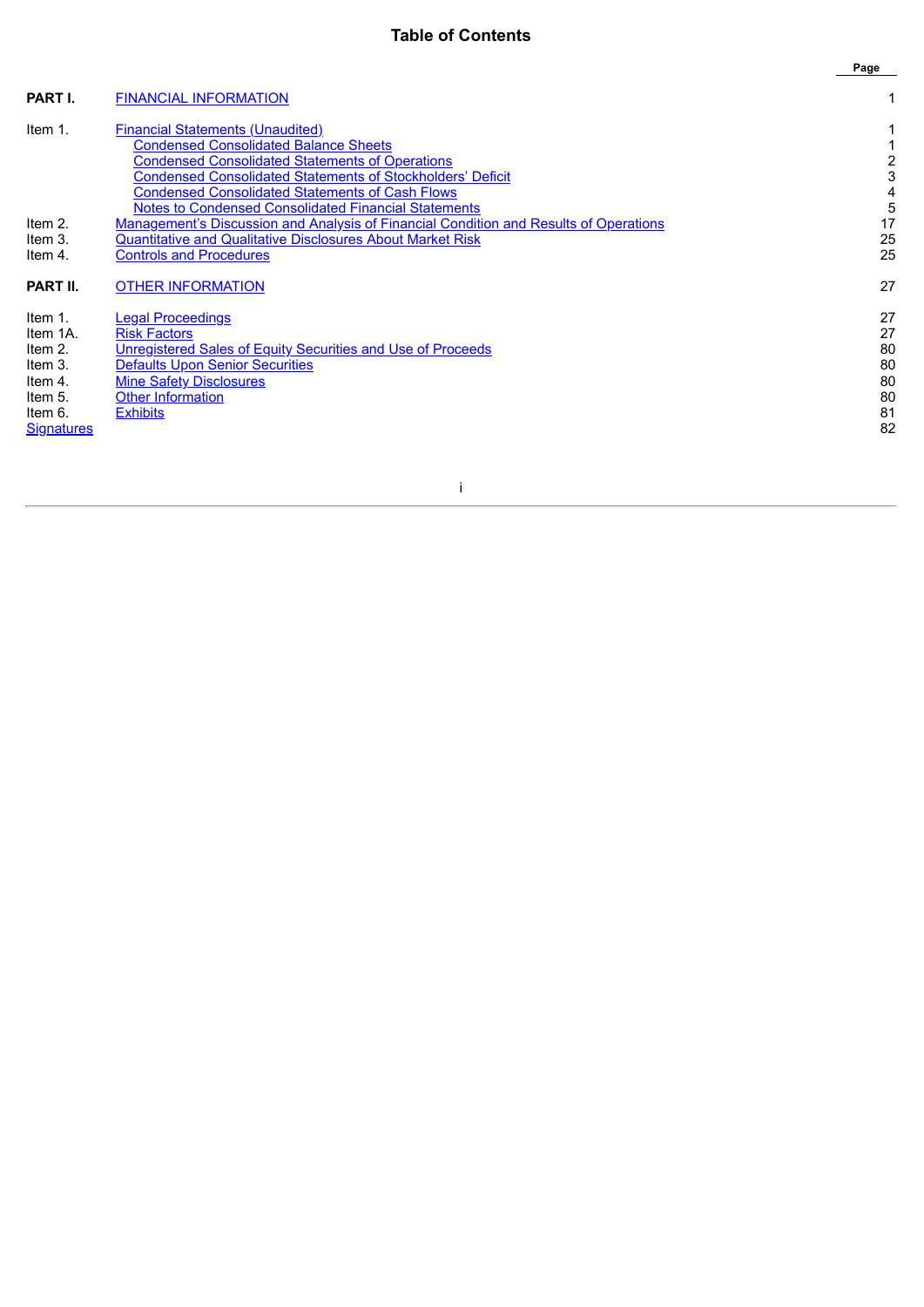### **PART I—FINANCIAL INFORMATION**

### <span id="page-2-2"></span><span id="page-2-1"></span><span id="page-2-0"></span>**Item 1. Financial Statements.**

#### **HilleVax, Inc. Condensed Consolidated Balance Sheets (in thousands, except share and par value data) (unaudited)**

| March 31,<br>2022                                                                                                                                                                                                                                                                                |                |            | December 31,<br>2021 |            |  |
|--------------------------------------------------------------------------------------------------------------------------------------------------------------------------------------------------------------------------------------------------------------------------------------------------|----------------|------------|----------------------|------------|--|
| <b>Assets</b>                                                                                                                                                                                                                                                                                    |                |            |                      |            |  |
| Current assets:                                                                                                                                                                                                                                                                                  |                |            |                      |            |  |
| Cash and cash equivalents                                                                                                                                                                                                                                                                        | $\mathfrak{L}$ | 111.252    | $\mathfrak{L}$       | 124,566    |  |
| Prepaid expenses and other current assets                                                                                                                                                                                                                                                        |                | 480        |                      | 141        |  |
| <b>Total current assets</b>                                                                                                                                                                                                                                                                      |                | 111,732    |                      | 124,707    |  |
| Property and equipment, net                                                                                                                                                                                                                                                                      |                |            |                      | 42         |  |
| Operating lease right-of-use assets                                                                                                                                                                                                                                                              |                | 176        |                      | 189        |  |
| Other assets                                                                                                                                                                                                                                                                                     |                | 2,788      |                      | 2,221      |  |
| <b>Total assets</b>                                                                                                                                                                                                                                                                              | $\,$           | 114,696    | \$                   | 127,159    |  |
| <b>Liabilities and Stockholders' Deficit</b>                                                                                                                                                                                                                                                     |                |            |                      |            |  |
| <b>Current liabilities:</b>                                                                                                                                                                                                                                                                      |                |            |                      |            |  |
| Accounts payable (includes related party amounts of \$1,301 and \$22,                                                                                                                                                                                                                            |                |            |                      |            |  |
| respectively)                                                                                                                                                                                                                                                                                    | \$             | 4,010      | \$                   | 1,024      |  |
| Accrued expenses (includes related party amounts of \$230 and \$4,911,<br>respectively)                                                                                                                                                                                                          |                | 4,778      |                      | 9,164      |  |
| Accrued interest (includes related party amounts of \$1,252 and \$723,<br>respectively)                                                                                                                                                                                                          |                | 4,885      |                      | 2,821      |  |
| Convertible promissory notes payable at fair value (includes related party<br>amounts of \$44,958 and \$40,580, respectively)                                                                                                                                                                    |                | 175,349    |                      | 158.276    |  |
| Current portion of operating lease liability                                                                                                                                                                                                                                                     |                | 35         |                      | 32         |  |
| Warrant liabilities - related party                                                                                                                                                                                                                                                              |                | 93,869     |                      | 56,445     |  |
| <b>Total current liabilities</b>                                                                                                                                                                                                                                                                 |                | 282,926    |                      | 227,762    |  |
| Operating lease liability, net of current portion                                                                                                                                                                                                                                                |                | 141        |                      | 153        |  |
| Other long-term liabilities                                                                                                                                                                                                                                                                      |                |            |                      |            |  |
| <b>Total liabilities</b>                                                                                                                                                                                                                                                                         |                | 283,068    |                      | 227,916    |  |
| Commitments and contingencies (Note 3)                                                                                                                                                                                                                                                           |                |            |                      |            |  |
| Stockholders' deficit:                                                                                                                                                                                                                                                                           |                |            |                      |            |  |
| Common stock, \$0.0001 par value; authorized shares 50,000,000 at March<br>31, 2022 and December 31, 2021; issued shares-9,225,321 at March 31,<br>2022 and December 31, 2021, respectively; outstanding shares-6,897,450<br>and 6,599,886 at March 31, 2022 and December 31, 2021, respectively |                | 1          |                      |            |  |
| Additional paid-in capital                                                                                                                                                                                                                                                                       |                | 4.698      |                      | 4,426      |  |
| Accumulated deficit                                                                                                                                                                                                                                                                              |                | (173, 071) |                      | (105, 184) |  |
| Total stockholders' deficit                                                                                                                                                                                                                                                                      |                | (168, 372) |                      | (100, 757) |  |
| Total liabilities and stockholders' deficit                                                                                                                                                                                                                                                      | \$             | 114,696    | \$                   | 127,159    |  |
|                                                                                                                                                                                                                                                                                                  |                |            |                      |            |  |
|                                                                                                                                                                                                                                                                                                  |                |            |                      |            |  |

*See accompanying notes.*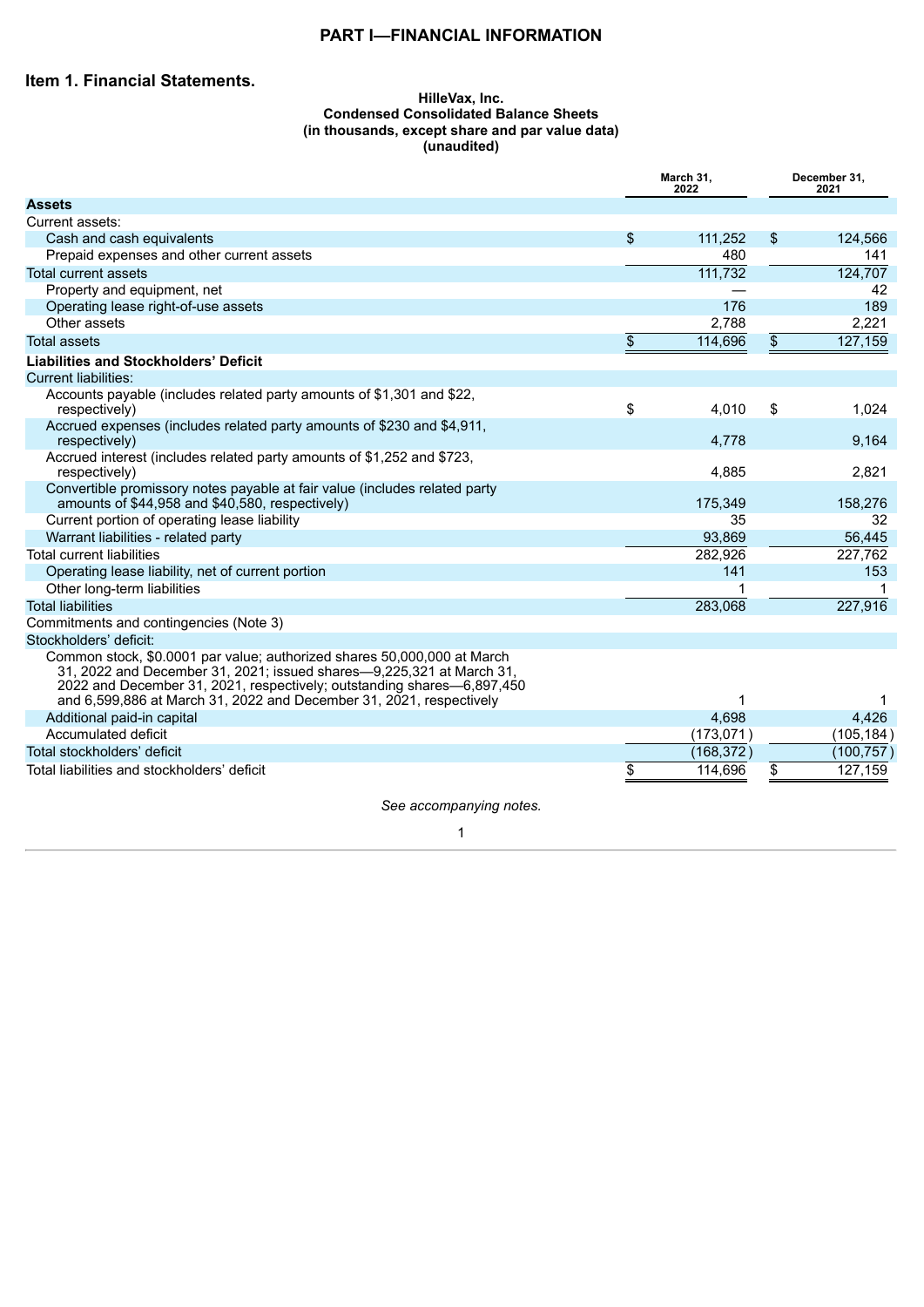### **HilleVax, Inc. Condensed Consolidated Statements of Operations (in thousands, except share and per share data) (unaudited)**

<span id="page-3-0"></span>

|                                                                                                                            | <b>Three Months Ended</b><br>March 31, |           |    |           |
|----------------------------------------------------------------------------------------------------------------------------|----------------------------------------|-----------|----|-----------|
|                                                                                                                            |                                        | 2022      |    | 2021      |
| Operating expenses:                                                                                                        |                                        |           |    |           |
| Research and development (includes related party amounts of \$1,422 and<br>\$15, respectively)                             | \$                                     | 6,211     | \$ | 267       |
| In-process research and development                                                                                        |                                        | 2,500     |    |           |
| General and administrative (includes related party amounts of \$26 and \$165,<br>respectively)                             |                                        | 2,603     |    | 1,198     |
| Total operating expenses                                                                                                   |                                        | 11,314    |    | 1,465     |
| Loss from operations                                                                                                       |                                        | (11, 314) |    | (1,465)   |
| Other income (expense):                                                                                                    |                                        |           |    |           |
| Interest income                                                                                                            |                                        | 6         |    |           |
| Interest expense (includes related party amounts of \$529 and \$9,<br>respectively)                                        |                                        | (2,064)   |    | (9)       |
| Change in fair value of convertible promissory notes (includes related party<br>amounts of \$4,378 and \$73, respectively) |                                        | (17,073)  |    | (73)      |
| Change in fair value of warrant liabilities - related party                                                                |                                        | (37, 424) |    |           |
| Other income (expense)                                                                                                     |                                        | (18)      |    |           |
| Total other income (expense)                                                                                               |                                        | (56, 573) |    | (81)      |
| Net loss                                                                                                                   |                                        | (67, 887) | \$ | (1,546)   |
| Net loss per share, basic and diluted                                                                                      |                                        | (10.06)   | \$ | (0.32)    |
| Weighted-average shares of common stock outstanding, basic and diluted                                                     |                                        | 6,748,668 |    | 4,802,907 |

*See accompanying notes.*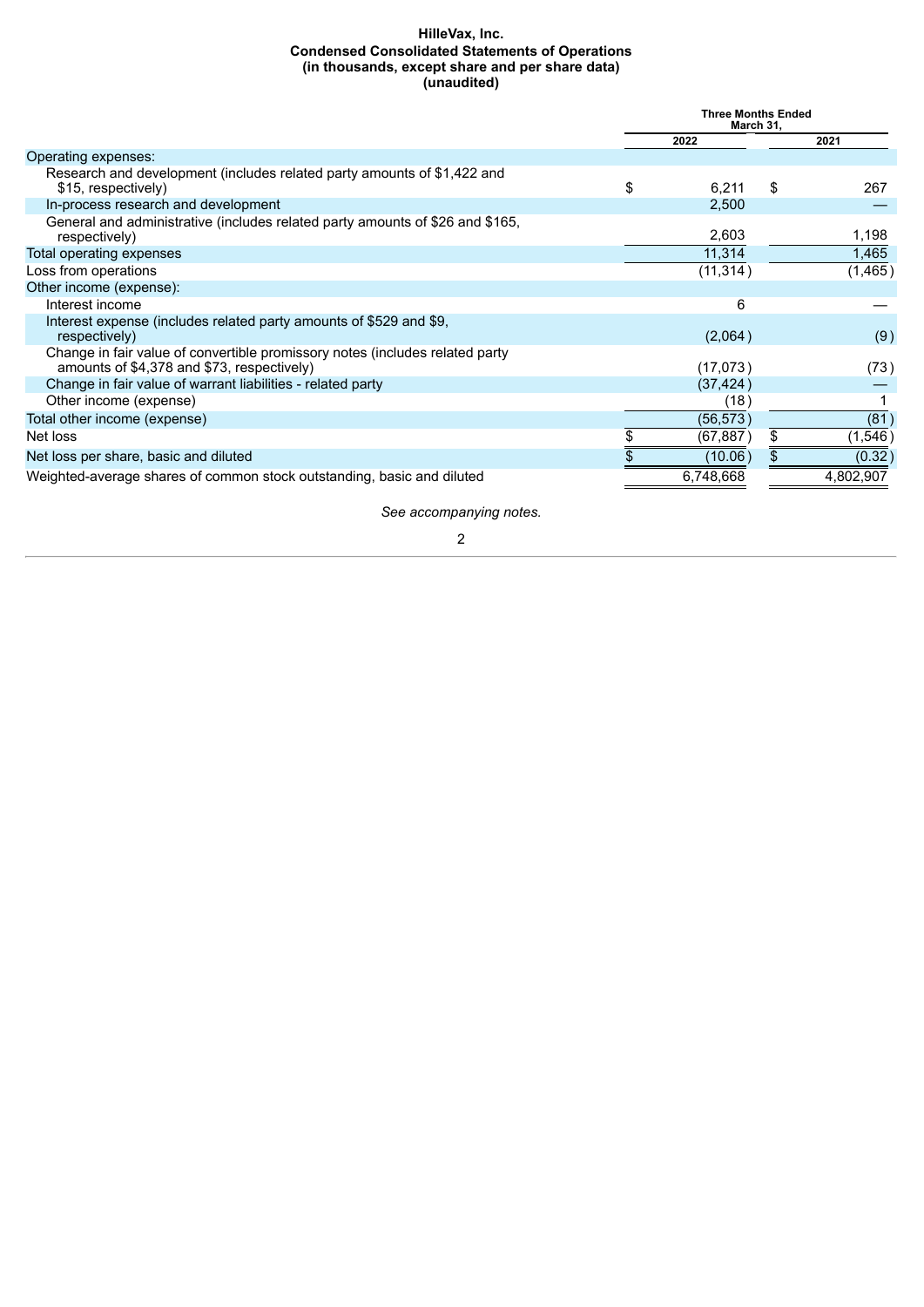#### **HilleVax, Inc. Condensed Consolidated Statements of Stockholders' Deficit (in thousands, except share data) (unaudited)**

<span id="page-4-0"></span>

|                                                                                     | <b>Common Stock</b> |               |                                         |                               |     |                                                 |
|-------------------------------------------------------------------------------------|---------------------|---------------|-----------------------------------------|-------------------------------|-----|-------------------------------------------------|
|                                                                                     | <b>Shares</b>       | <b>Amount</b> | <b>Additional</b><br>Paid-in<br>Capital | Accumulated<br><b>Deficit</b> |     | <b>Total</b><br>Stockholders'<br><b>Deficit</b> |
| Balance at December 31, 2021                                                        | 6.599.886           | \$            | \$<br>4,426                             | (105, 184)                    | \$. | (100, 757)                                      |
| Vesting of restricted shares                                                        | 297.564             |               |                                         |                               |     |                                                 |
| Stock-based compensation                                                            |                     |               | 272                                     |                               |     | 272                                             |
| Net loss                                                                            |                     |               |                                         | (67, 887)                     |     | (67, 887)                                       |
| Balance at March 31, 2022                                                           | 6,897,450           | \$            | \$<br>4,698                             | (173,071)                     | \$  | (168, 372)                                      |
| Balance at December 31, 2020                                                        | 4,759,968           | \$            | 3                                       | \$<br>$(2,776)$ \$            |     | (2,773)                                         |
| Issuance of common stock                                                            | 1,606,815           |               |                                         |                               |     |                                                 |
| Vesting restrictions placed on<br>previously issued and outstanding<br>common stock | (2,332,386)         |               | (1)                                     |                               |     | (1)                                             |
| Vesting of restricted shares                                                        | 826.052             |               |                                         |                               |     |                                                 |
| Net loss                                                                            |                     |               |                                         | (1,546)                       |     | (1,546)                                         |
| Balance at March 31, 2021                                                           | 4,860,449           | \$            | $\overline{2}$                          | (4,322)                       |     | (4,320)                                         |

*See accompanying notes.*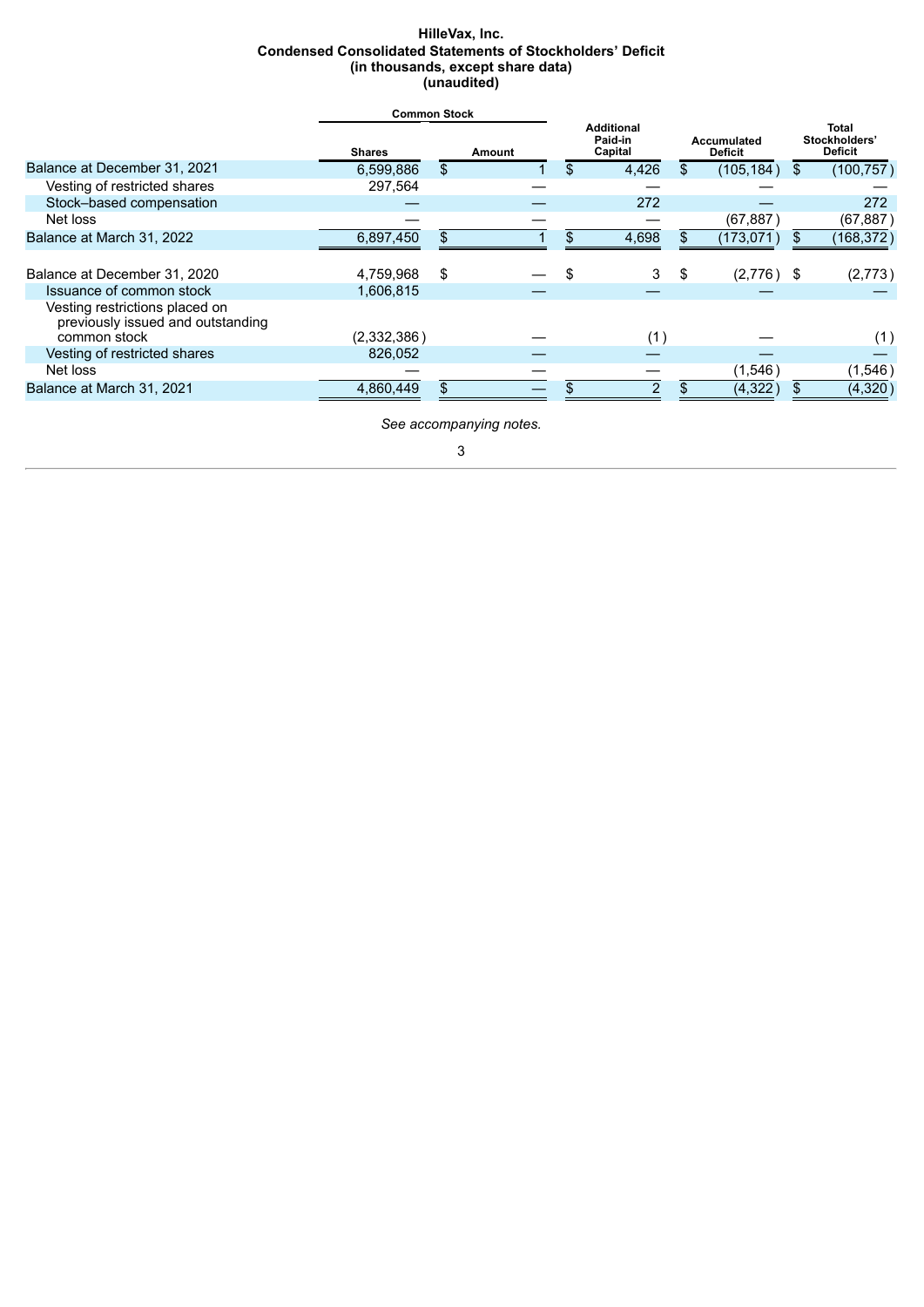#### **HilleVax, Inc. Condensed Consolidated Statements of Cash Flows (in thousands) (unaudited)**

<span id="page-5-0"></span>

|                                                                                                                            | <b>Three Months Ended</b><br>March 31. |    |         |  |
|----------------------------------------------------------------------------------------------------------------------------|----------------------------------------|----|---------|--|
|                                                                                                                            | 2022                                   |    | 2021    |  |
| Cash flows from operating activities                                                                                       |                                        |    |         |  |
| Net loss                                                                                                                   | \$<br>(67, 887)                        | \$ | (1,546) |  |
| Adjustments to reconcile net loss to net cash used in operating activities:                                                |                                        |    |         |  |
| Stock-based compensation                                                                                                   | 272                                    |    |         |  |
| Change in fair value of convertible promissory notes (includes related party<br>amounts of \$4,378 and \$73, respectively) | 17,073                                 |    | 73      |  |
| Change in fair value of warrant liabilities - related party                                                                | 37,424                                 |    |         |  |
| Acquired in-process research and development                                                                               | 2,500                                  |    |         |  |
| Loss on disposal of property and equipment                                                                                 | 42                                     |    |         |  |
| Changes in operating assets and liabilities:                                                                               |                                        |    |         |  |
| Prepaid expenses and other current assets (includes related party amounts of \$0 and<br>\$12, respectively)                | (339)                                  |    | 10      |  |
| Accounts payable and accrued expenses (includes related party amounts<br>of \$(3,402) and \$67, respectively)              | (1,868)                                |    | 1,037   |  |
| Accrued interest (includes related party amounts of \$529 and \$9,<br>respectively)                                        | 2,064                                  |    | 9       |  |
| Operating lease right-of-use assets and liabilities                                                                        |                                        |    |         |  |
| Net cash used in operating activities                                                                                      | (10, 715)                              |    | (417)   |  |
| Cash flows from investing activities                                                                                       |                                        |    |         |  |
| Cash paid for purchased in-process research and development                                                                | (2,500)                                |    |         |  |
| Net cash used in investing activities                                                                                      | (2,500)                                |    |         |  |
| Cash flows from financing activities                                                                                       |                                        |    |         |  |
| Payment of initial public offering costs                                                                                   | (99)                                   |    |         |  |
| Net cash used in financing activities                                                                                      | (99)                                   |    |         |  |
| Net decrease in cash and cash equivalents                                                                                  | (13, 314)                              |    | (417)   |  |
| Cash and cash equivalents—beginning of period                                                                              | 124,566                                |    | 457     |  |
| Cash and cash equivalents-end of period                                                                                    | \$<br>111,252                          | \$ | 40      |  |
| Supplemental disclosure of noncash investing and financing activities                                                      |                                        |    |         |  |
| Unpaid initial public offering costs                                                                                       | \$<br>548                              | \$ |         |  |

*See accompanying notes.*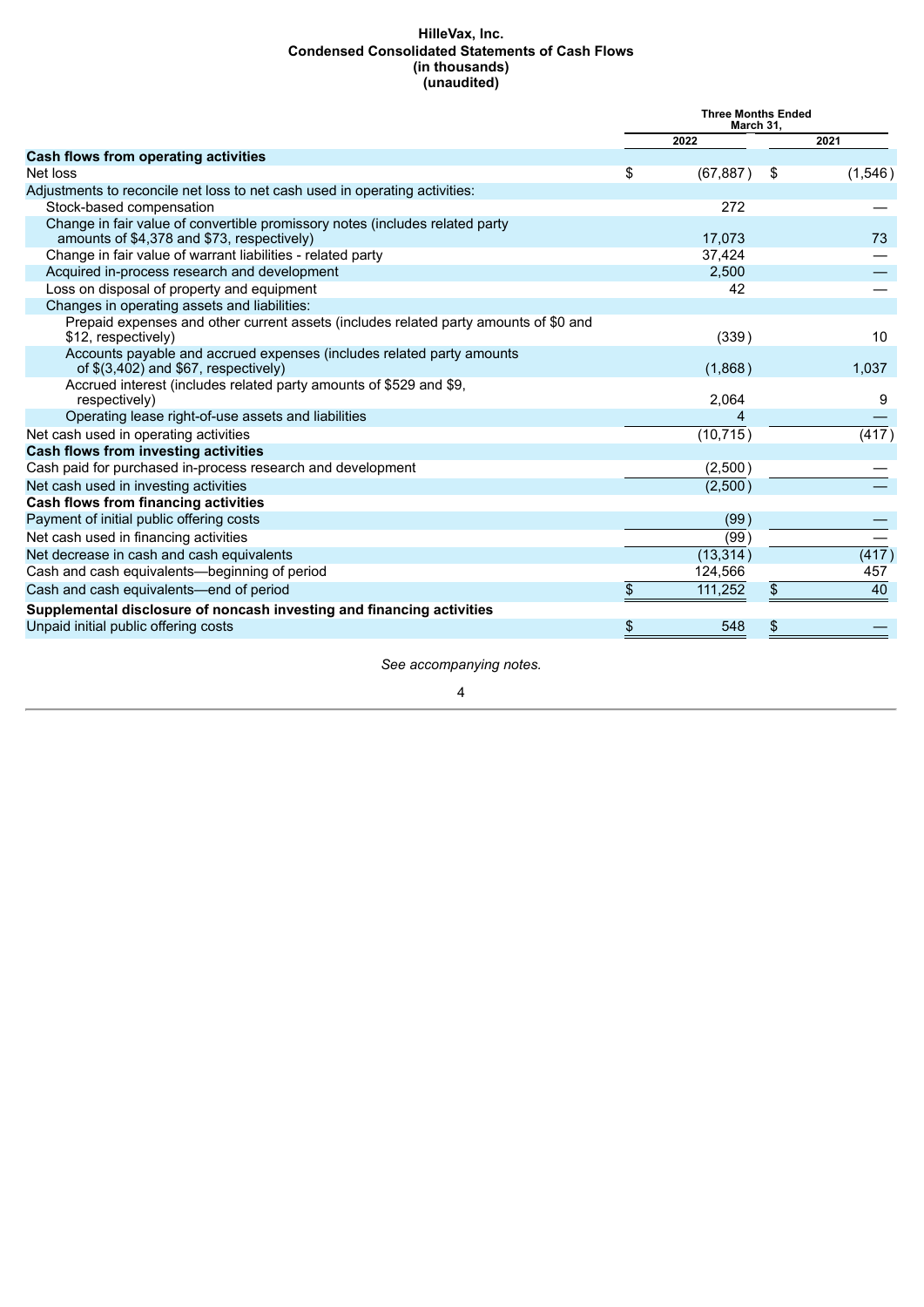#### **HilleVax, Inc.**

#### **Notes to Condensed Consolidated Financial Statements**

### <span id="page-6-0"></span>**1. Organization, Basis of Presentation and Summary of Significant Accounting Policies**

### *Organization*

HilleVax, Inc. (the "Company" or "HilleVax") was incorporated in the state of Delaware in March 2020 under the name MokshaCo, Inc. ("MokshaCo"). On February 8, 2021, MokshaCo changed its name to HilleVax and merged with North Bridge V, Inc. ("North Bridge V") and YamadaCo III, Inc. ("YamadaCo III"), each a Delaware corporation formed in 2019, with HilleVax being the surviving entity (the "Merger"). The Company is a biopharmaceutical company focused on developing and commercializing novel vaccines.

### **Forward Stock Split**

On April 22, 2022, the Company effected a 1.681-for-1 forward split of shares of the Company's common stock (the "Forward Stock Split"). The par value of the common stock was not adjusted as a result of the Forward Stock Split and the authorized shares were increased to 50,000,000 shares of common stock in connection with the Forward Stock Split. The accompanying financial statements and notes to the financial statements give retroactive effect to the Forward Stock Split for all periods presented, unless otherwise indicated.

### *Basis of Presentation*

The Company, North Bridge V and YamadaCo III were entities under the common control of Frazier Life Sciences X, L.P. or its affiliates ("Frazier") as a result of, among others, Frazier's; (i) ownership of a majority of the outstanding capital stock of each of the companies, (ii) financing of each of the companies, (iii) control of board of directors of each of the companies, and (iv) management of each of the companies. As the merged entities were under common control, the financial statements prior to the Merger report the financial position, results of operations and cash flows of these merged companies. The financial statements also include, subsequent to its formation in May 2021, the accounts of HilleVax GmbH, a wholly-owned subsidiary formed in Zurich, Switzerland. The functional currency of both the Company and HilleVax GmbH is the U.S. dollar. The Company's assets and liabilities that are not denominated in the functional currency are remeasured into U.S. dollars at foreign currency exchange rates in effect at the balance sheet date except for nonmonetary assets, which are remeasured at historical foreign currency exchange rates in effect at the date of transaction. Net realized and unrealized gains and losses from foreign currency transactions and remeasurement are reported in other income (expense), in the condensed consolidated statements of operations and were not material for the periods presented. All intercompany transactions have been eliminated in consolidation.

### *Liquidity and Capital Resources*

From inception to March 31, 2022, the Company has devoted substantially all of its efforts to organizing and staffing the Company, business planning, raising capital, in-licensing its initial vaccine candidate, HIL-214, preparing for its planned clinical trials of HIL-214, and providing other general and administrative support for these operations. The Company has a limited operating history, has never generated any revenue, and the sales and income potential of its business is unproven. The Company has incurred net losses and negative cash flows from operating activities since its inception and expects to continue to incur net losses into the foreseeable future as it continues the development and potential commercialization of HIL-214. From inception to March 31, 2022, the Company has funded its operations through the issuance of convertible promissory notes.

The accompanying condensed consolidated financial statements have been prepared assuming the Company will continue as a going concern, which contemplates the realization of assets and the satisfaction of liabilities in the normal course of business, and do not include any adjustments to reflect the possible future effects on the recoverability and classification of assets or amounts and classification of liabilities that may result from the outcome of this uncertainty. Management is required to perform a two-step analysis over the Company's ability to continue as a going concern. Management must first evaluate whether there are conditions and events that raise substantial doubt about the Company's ability to continue as a going concern (Step 1). If management concludes that substantial doubt is raised, management is also required to consider whether its plans alleviate that doubt (Step 2). Management believes that it has sufficient working capital on hand, including the net proceeds from the Company's initial public offering ("IPO") in May 2022 (see Note 6), to fund operations through at least the next twelve months from the date these financial statements were issued. There can be no assurance that the Company will be successful in acquiring additional funding, if needed,

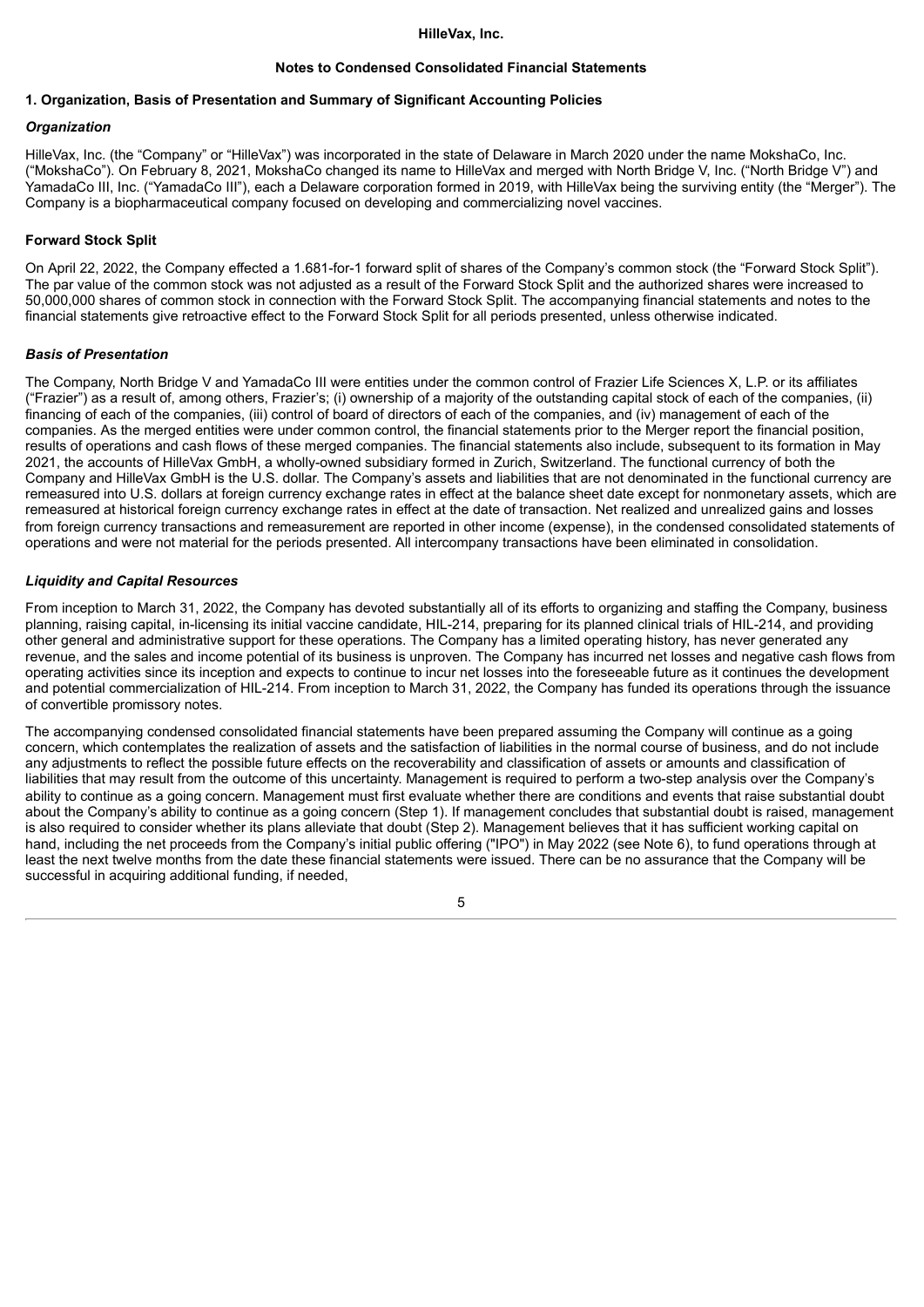that the Company's projections of its future working capital needs will prove accurate, or that any additional funding would be sufficient to continue operations in future years.

### *Unaudited Interim Financial Information*

The unaudited condensed consolidated financial statements as of March 31, 2022, and for the three months ended March 31, 2022 and 2021, have been prepared in accordance with the rules and regulations of the Securities and Exchange Commission ("SEC"), and with U.S. generally accepted accounting principles ("GAAP") applicable to interim financial statements. These unaudited condensed consolidated financial statements have been prepared on the same basis as the Company's audited financial statements and include all adjustments, consisting of only normal recurring accruals, which in the opinion of management are necessary to present fairly the Company's financial position as of the interim date and results of operations for the interim periods presented. Interim results are not necessarily indicative of results for a full year or future periods. The condensed consolidated balance sheet data as of December 31, 2021 was derived from the Company's audited financial statements but does not include all disclosures required by GAAP. These unaudited condensed financial statements should be read in conjunction with the Company's audited financial statements for the year ended December 31, 2021, included in the Company's prospectus filed with the SEC on April 29, 2022 pursuant to Rule 424(b) under the Securities Act of 1933, as amended.

### *Use of Estimates*

The preparation of the Company's unaudited condensed consolidated financial statements requires it to make estimates and assumptions that impact the reported amounts of assets, liabilities and expenses and the disclosure of contingent assets and liabilities in the Company's condensed consolidated financial statements and accompanying notes. The most significant estimates in the Company's unaudited condensed consolidated financial statements relate to accruals for research and development expenses, and the valuation of convertible promissory notes, warrant liabilities and various other equity instruments. Although these estimates are based on the Company's knowledge of current events and actions it may undertake in the future, actual results could differ materially from those estimates and assumptions.

### *Fair Value Option*

As permitted under Accounting Standards Codification ("ASC") 825, *Financial Instruments*, ("ASC 825"), the Company has elected the fair value option to account for its convertible promissory notes issued through December 31, 2021. In accordance with ASC 825, the Company records these convertible promissory notes at fair value with changes in fair value recorded in the condensed consolidated statements of operations. As a result of applying the fair value option, direct costs and fees related to the convertible promissory notes were recognized in earnings as incurred and not deferred.

### *Fair Value Measurements*

The accounting guidance defines fair value, establishes a consistent framework for measuring fair value and expands disclosure for each major asset and liability category measured at fair value on either a recurring or non-recurring basis. Fair value is defined as an exit price, representing the amount that would be received to sell an asset or paid to transfer a liability in an orderly transaction between market participants. As such, fair value is a market-based measurement that should be determined based on assumptions that market participants would use in pricing an asset or liability. As a basis for considering such assumptions, the accounting guidance establishes a three-tier fair value hierarchy, which prioritizes the inputs used in measuring fair value as follows:

Level 1: Observable inputs such as quoted prices in active markets.

Level 2: Inputs, other than the quoted prices in active markets that are observable either directly or indirectly.

Level 3: Unobservable inputs in which there is little or no market data, which require the reporting entity to develop its own assumptions.

The carrying amounts of the Company's financial instruments, including cash and cash equivalents classified within the Level 1 designation discussed above, prepaid and other current assets, accounts payable, and accrued liabilities, approximate fair value due to their short maturities. Warrant liabilities and convertible notes are recorded at fair value on a recurring basis.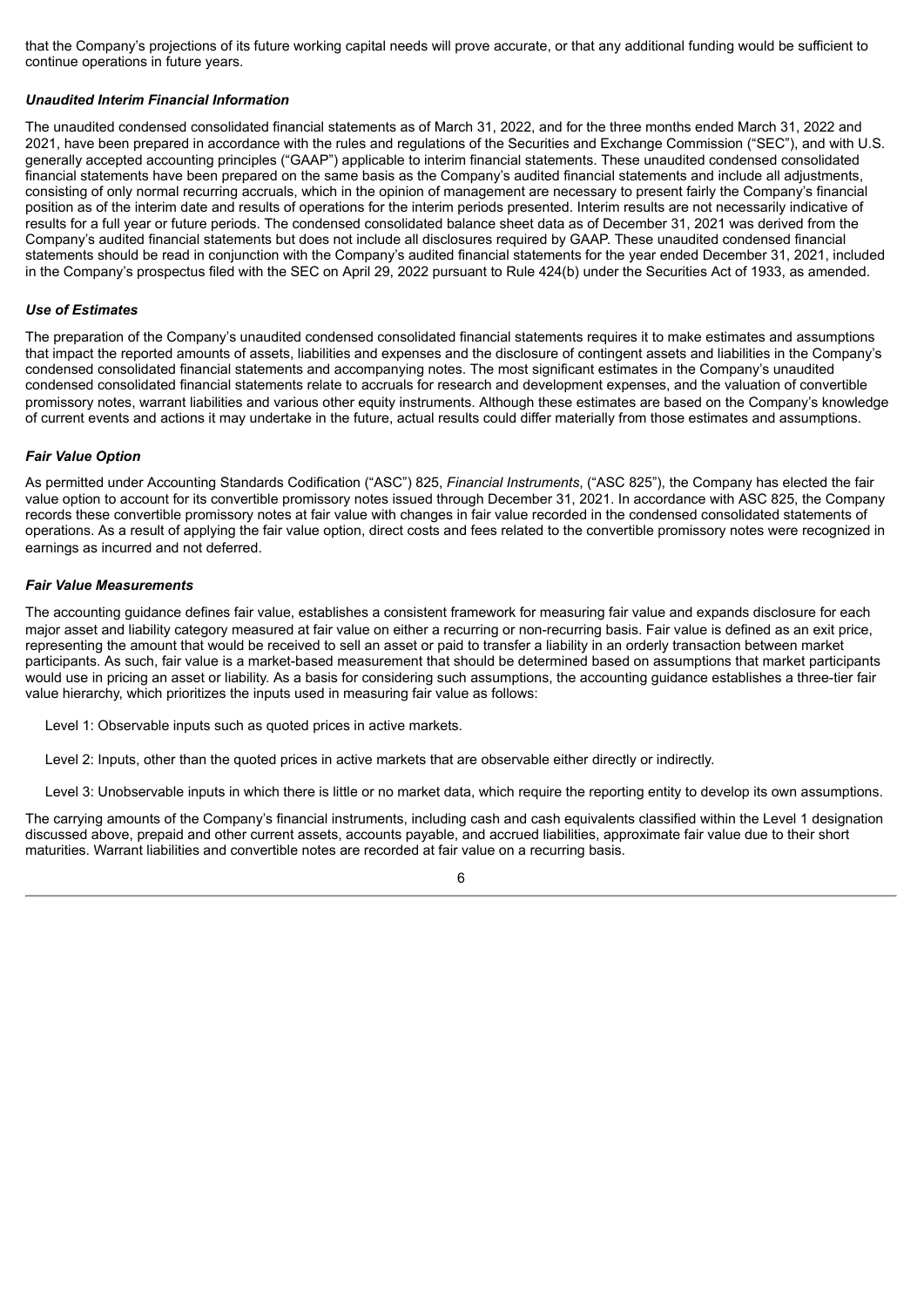The Company has no financial assets measured at fair value on a recurring basis. None of the Company's non-financial assets or liabilities are recorded at fair value on a non-recurring basis. No transfers between levels have occurred during the periods presented.

Liabilities measured at fair value on a recurring basis are as follows (in thousands):

|                              |              | <b>Fair Value Measurements at</b><br><b>Reporting Date Using:</b> |                                                                                                 |    |                                                                  |    |                                                           |
|------------------------------|--------------|-------------------------------------------------------------------|-------------------------------------------------------------------------------------------------|----|------------------------------------------------------------------|----|-----------------------------------------------------------|
|                              | <b>Total</b> |                                                                   | <b>Quoted Prices in</b><br><b>Active Markets</b><br>for Identical<br><b>Assets</b><br>(Level 1) |    | <b>Significant</b><br>Other<br>Observable<br>Inputs<br>(Level 2) |    | <b>Significant</b><br>Unobservable<br>Inputs<br>(Level 3) |
| As of March 31, 2022:        |              |                                                                   |                                                                                                 |    |                                                                  |    |                                                           |
| Warrant liabilities          | \$<br>93.869 | \$                                                                |                                                                                                 | \$ |                                                                  | \$ | 93,869                                                    |
| Convertible promissory notes | 175,349      |                                                                   |                                                                                                 |    |                                                                  |    | 175,349                                                   |
| Total                        | 269,218      |                                                                   |                                                                                                 |    |                                                                  |    | 269,218                                                   |
| As of December 31, 2021:     |              |                                                                   |                                                                                                 |    |                                                                  |    |                                                           |
| <b>Warrant liabilities</b>   | \$<br>56.445 | \$                                                                |                                                                                                 | \$ |                                                                  | \$ | 56,445                                                    |
| Convertible promissory notes | 158,276      |                                                                   |                                                                                                 |    |                                                                  |    | 158,276                                                   |
| Total                        | 214,721      |                                                                   |                                                                                                 |    |                                                                  | \$ | 214,721                                                   |

The warrant liabilities consist of an issued and outstanding common stock warrant (the "Takeda Warrant") and a right to receive an additional common stock warrant (the "Takeda Warrant Right", and together with the Takeda Warrant, the "Takeda Warrants") issued to Takeda Vaccines, Inc. ("Takeda") in connection with a July 2021 license agreement. The Takeda Warrants are accounted for as liabilities as they do not meet all the conditions for equity classification due to (i) insufficient authorized shares for the Takeda Warrant and (ii) the Takeda Warrant Right is not indexed to the Company's own stock. The fair value of the Takeda Warrants is derived from the model used to estimate the fair value of the Company's common stock (see Note 5).

The Company issued convertible promissory notes to Frazier (the "Frazier Notes") from April 2019 to July 2021 and issued unsecured convertible promissory notes in August 2021 (the "August 2021 Notes") to investors including Frazier. The Company has elected the fair value option for each of its convertible promissory note issuances due to certain embedded features within the notes. The fair value of the Frazier Notes and the August 2021 Notes was estimated using a scenario-based analysis that estimated the fair value of the convertible promissory notes based on the probability-weighted present value of expected future investment returns, considering possible outcomes available to the noteholders, including various IPO, settlement, equity financing, corporate transactions and dissolution scenarios. The Frazier Notes were exchanged for August 2021 Notes in August 2021.

The Company adjusts the carrying value of its warrant liabilities and convertible promissory notes to their estimated fair value at each reporting date, with any related increases or decreases in the fair value recorded as change in fair value of warrant liabilities and as change in fair value of convertible promissory notes, respectively, in the condensed consolidated statements of operations.

The following table summarizes information about the significant unobservable inputs used in the fair value measurements for the Takeda Warrants and the August 2021 Notes as of March 31, 2022:

| Liabilitv         | Key Unobservable Inputs      | Range               |
|-------------------|------------------------------|---------------------|
| Takeda Warrants   | Transaction prices per share | $$9.66 - $18.62$    |
|                   | Estimated time to liquidity  | $0.12 - 1.50$ years |
|                   | Discount rate                | 18%                 |
| August 2021 Notes | Estimated time to liquidity  | $0.12 - 1.50$ years |
|                   | Volatility                   | 79% - 110%          |
|                   | Discount rate                | 16% - 18%           |
|                   | Risk-free interest rate      | $0.2\% - 2.0\%$     |
|                   |                              |                     |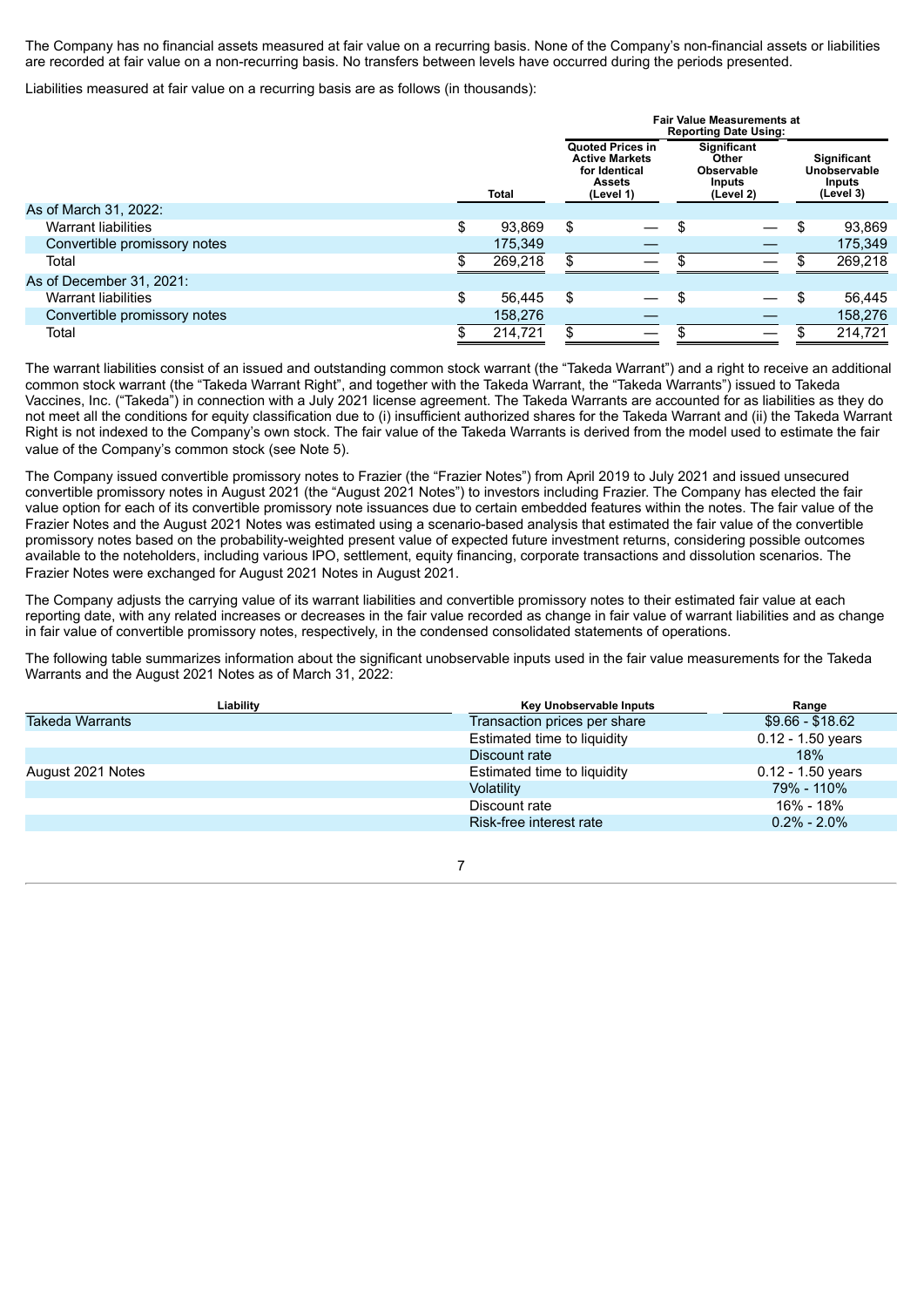The following table summarizes information about the significant unobservable inputs used in the fair value measurements for the Takeda Warrants and the August 2021 Notes as of December 31, 2021:

| Liability              | <b>Key Unobservable Inputs</b> | Range               |
|------------------------|--------------------------------|---------------------|
| <b>Takeda Warrants</b> | Transaction prices per share   | $$11.83 - $12.54$   |
|                        | Estimated time to liquidity    | $0.20 - 1.75$ years |
|                        | Discount rate                  | <b>20%</b>          |
| August 2021 Notes      | Estimated time to liquidity    | $0.20 - 1.75$ years |
|                        | Volatility                     | $80\% - 100\%$      |
|                        | Discount rate                  | 19% - 20%           |
|                        | Risk-free interest rate        | $0.1\% - 0.7\%$     |

There are significant judgments, assumptions and estimates inherent in the determination of the fair value of each of the instruments described above. These include determination of a valuation method and selection of the possible outcomes available to the Company, including the determination of timing and expected future investment returns for such scenarios. The related judgments, assumptions and estimates are highly interrelated and changes in any one assumption could necessitate changes in another. In particular, any changes in the probability of a particular outcome would require a related change to the probability of another outcome. In the future, depending on the valuation approaches used and the expected timing and weighting of each, the inputs described above, or other inputs, may have a greater or lesser impact on the Company's estimates of fair value.

The following table provides a reconciliation of all liabilities measured at fair value using Level 3 significant unobservable inputs (in thousands):

|                              | Warrant<br><b>Liabilities</b> | Convertible<br>Promissory<br><b>Notes</b> |
|------------------------------|-------------------------------|-------------------------------------------|
| Balance at December 31, 2021 | 56.445                        | 158,276                                   |
| Change in fair value         | 37.424                        | 17.073                                    |
| Balance at March 31, 2022    | 93.869                        | 175.349                                   |

### *Cash and Cash Equivalents*

The Company considers all highly liquid investments with original maturities of three months or less when purchased to be cash equivalents. Cash and cash equivalents include cash in readily available checking accounts and money market funds.

### *Concentrations of Credit Risk*

Financial instruments that potentially subject the Company to significant concentrations of credit risk consist primarily of cash and cash equivalents. The Company maintains deposits in federally insured financial institutions in excess of federally insured limits. The Company has not experienced any losses in such accounts and management believes that the Company is not exposed to significant credit risk due to the financial position of the depository institutions in which those deposits are held.

### *Property and Equipment, Net*

Property and equipment are stated at cost and depreciated on a straight-line basis over the estimated useful life of the related assets (generally 3 years). Repairs and maintenance costs are charged to expense as incurred.

### *Deferred Offering Costs*

The Company has deferred offering costs consisting of legal, accounting and other fees and costs directly attributable to its planned IPO. The deferred offering costs will be offset against the proceeds received upon the completion of the planned IPO. As of March 31, 2022 and December 31, 2021, respectively, \$2.8 million and \$2.2 million of deferred offering costs were recorded within other assets on the condensed consolidated balance sheets.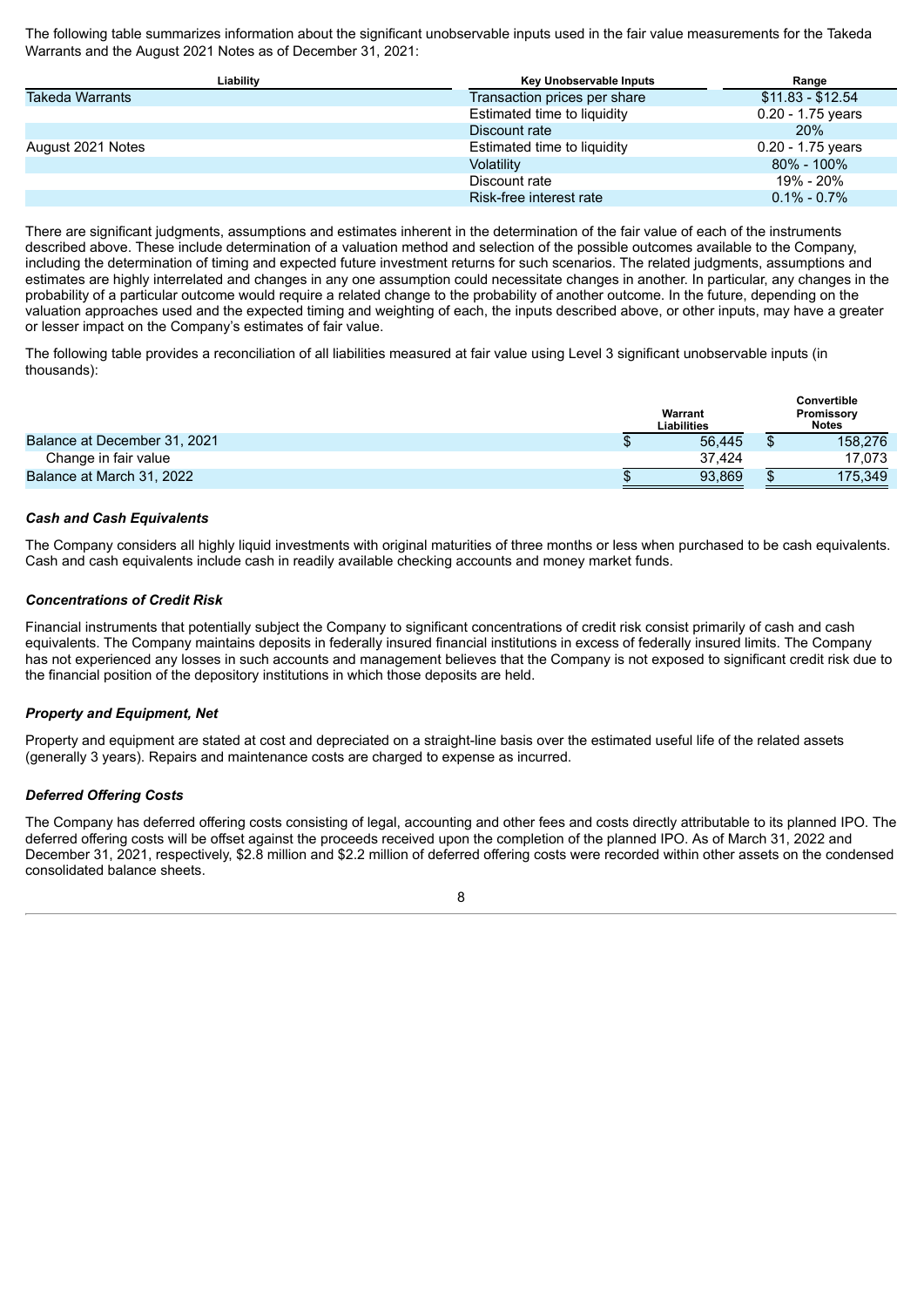#### *Leases*

At the inception of a contractual arrangement, the Company determines whether the contract contains a lease by assessing whether there is an identified asset and whether the contract conveys the right to control the use of the identified asset in exchange for consideration over a period of time. Lease terms are determined at the commencement date by considering whether renewal options and termination options are reasonably assured of exercise. For its long-term operating leases, the Company recognizes a lease liability and a right-of-use ("ROU") asset on its balance sheet and recognizes lease expense on a straight-line basis over the lease term. The lease liability is determined as the present value of future lease payments using the discount rate implicit in the lease or, if the implicit rate is not readily determinable, an estimate of the Company's incremental borrowing rate. The ROU asset is based on the lease liability, adjusted for any prepaid or deferred rent. The Company aggregates all lease and non-lease components for each class of underlying assets into a single lease component and variable charges for common area maintenance and other variable costs are recognized as expense as incurred. The Company has elected to not recognize a lease liability or ROU asset in connection with short-term operating leases and recognizes lease expense for short-term operating leases on a straight-line basis over the lease term. The Company does not have any financing leases.

### *Impairment of Long-Lived Assets*

The Company reviews long-lived assets, such as property and equipment, for impairment whenever events or changes in circumstances indicate the carrying amount of an asset may not be recoverable. Recoverability of assets to be held and used is measured by a comparison of the carrying amount of an asset to the future undiscounted net cash flows expected to be generated by the asset. If such assets are considered to be impaired, the impairment to be recognized is measured as the amount by which the carrying amount of the assets exceeds the fair value of the assets. Fair value would be assessed using discounted cash flows or other appropriate measures of fair value. The Company has not recognized any impairment losses through March 31, 2022.

### *Research and Development Expenses and Accruals*

All research and development costs are expensed in the period incurred and consist primarily of salaries, payroll taxes, employee benefits, stock-based compensation charges for those individuals involved in research and development efforts, external research and development costs incurred under agreements with contract research organizations and consultants to conduct and support the Company's planned clinical trials of HIL-214.

The Company has entered into various research and development contracts with clinical research organizations, clinical manufacturing organizations and other companies. Payments for these activities are based on the terms of the individual agreements, which may differ from the pattern of costs incurred, and payments made in advance of performance are reflected in the accompanying balance sheets as prepaid expenses. The Company records accruals for estimated costs incurred for ongoing research and development activities. When evaluating the adequacy of the accrued liabilities, the Company analyzes progress of the services, including the phase or completion of events, invoices received and contracted costs. Significant judgments and estimates may be made in determining the prepaid or accrued balances at the end of any reporting period. Actual results could differ from the Company's estimates.

### *In-Process Research and Development*

The Company evaluates whether acquired intangible assets are a business under applicable accounting standards. Additionally, the Company evaluates whether the acquired assets have a future alternative use. Intangible assets that do not have future alternative use are considered acquired in-process research and development. When the acquired in-process research and development assets are not part of a business combination, the value of the consideration paid is expensed on the acquisition date.

### *Patent Costs*

Costs related to filing and pursuing patent applications are recorded as general and administrative expenses and expensed as incurred since recoverability of such expenditures is uncertain.

### *Stock-Based Compensation*

Stock-based compensation expense represents the cost of the grant date fair value of equity awards recognized over the requisite service period of the awards (generally the vesting period) on a straight-line basis. The Company recognizes forfeitures as they occur.

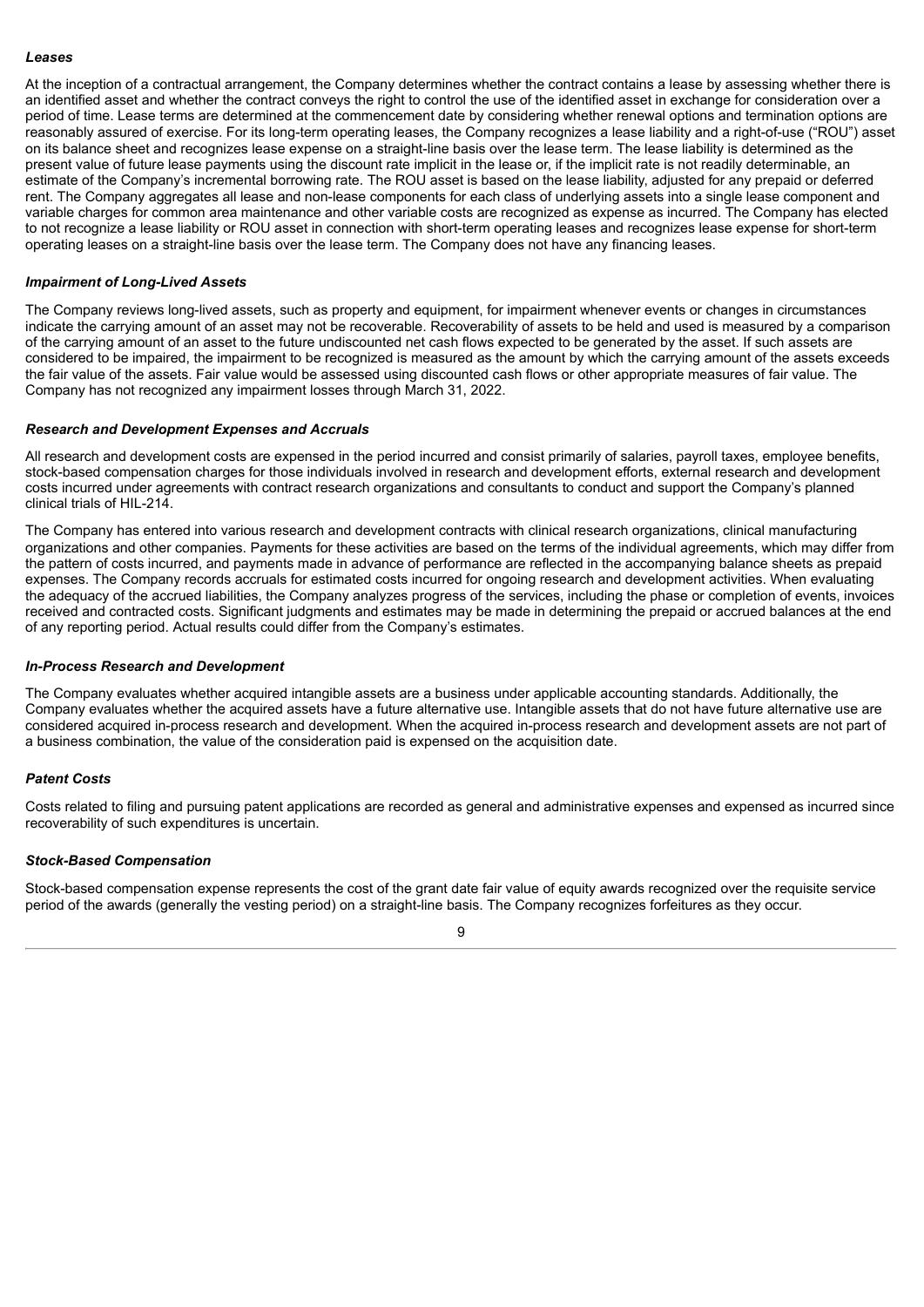### *Income Taxes*

The Company accounts for income taxes under the asset and liability method, which requires the recognition of deferred tax assets and liabilities for the expected future tax consequences of events that have been included in the financial statements. Under this method, deferred tax assets and liabilities are determined on the basis of the differences between the financial statements and tax basis of assets and liabilities using enacted tax rates in effect for the year in which the differences are expected to reverse. The effect of a change in tax rates on deferred tax assets and liabilities is recognized in the condensed consolidated statements of operations in the period that includes the enactment date.

The Company recognizes net deferred tax assets to the extent that the Company believes these assets are more likely than not to be realized. In making such a determination, management considers all available positive and negative evidence, including future reversals of existing taxable temporary differences, projected future taxable income, tax-planning strategies, and results of recent operations. If management determines that the Company would be able to realize its deferred tax assets in the future in excess of their net recorded amount, management would make an adjustment to the deferred tax asset valuation allowance, which would reduce the provision for income taxes.

The Company records uncertain tax positions on the basis of a two-step process whereby (i) management determines whether it is more likely than not that the tax positions will be sustained on the basis of the technical merits of the position and (ii) for those tax positions that meet the more-likely-than-not recognition threshold, management recognizes the largest amount of tax benefit that is more than 50 percent likely to be realized upon ultimate settlement with the related tax authority. The Company recognizes interest and penalties related to unrecognized tax benefits within income tax expense in the condensed consolidated statements of operations. Any accrued interest and penalties are included within the related tax liability in the condensed consolidated balance sheets. The Company did not recognize any interest or penalties during the periods presented.

### *Comprehensive Loss*

Comprehensive loss is defined as a change in equity during a period from transactions and other events and circumstances from non-owner sources. The Company's comprehensive loss was the same as its reported net loss for all periods presented.

### *Segment Reporting*

Operating segments are identified as components of an enterprise about which separate discrete financial information is available for evaluation by the chief operating decision maker in making decisions on how to allocate resources and assess performance. The Company views its operations and manages its business as one operating segment.

### *Net Loss Per Share*

Basic net loss per share is computed by dividing the consolidated net loss by the weighted-average number of common shares outstanding for the period, without consideration for potentially dilutive securities. The Company has excluded weighted-average unvested shares of 2,476,653 shares and 1,663,801 shares, respectively, from the weighted-average number of common shares outstanding for the three months ended March 31, 2022 and 2021. Diluted net loss per share is computed by dividing the consolidated net loss by the weightedaverage number of common shares and dilutive common stock equivalents outstanding for the period determined using the treasury-stock and if-converted methods. Potentially dilutive common stock equivalents are comprised of unvested common stock, common stock options, common stock warrants and convertible promissory notes. For all periods presented, there is no difference in the number of shares used to calculate basic and diluted shares outstanding as inclusion of the unvested common stock, common stock options, common stock warrants and convertible debt would be antidilutive.

### *Emerging Growth Company Status*

The Company is an emerging growth company, as defined in the Jumpstart Our Business Startups Act of 2012 ("JOBS Act"). Under the JOBS Act, emerging growth companies can delay adopting new or revised accounting standards issued subsequent to the enactment of the JOBS Act until such time as those standards apply to private companies. The Company has irrevocably elected to avail itself of this exemption from new or revised accounting standards and, therefore, will not be subject to the same new or revised accounting standards as other public companies that are not emerging growth companies.

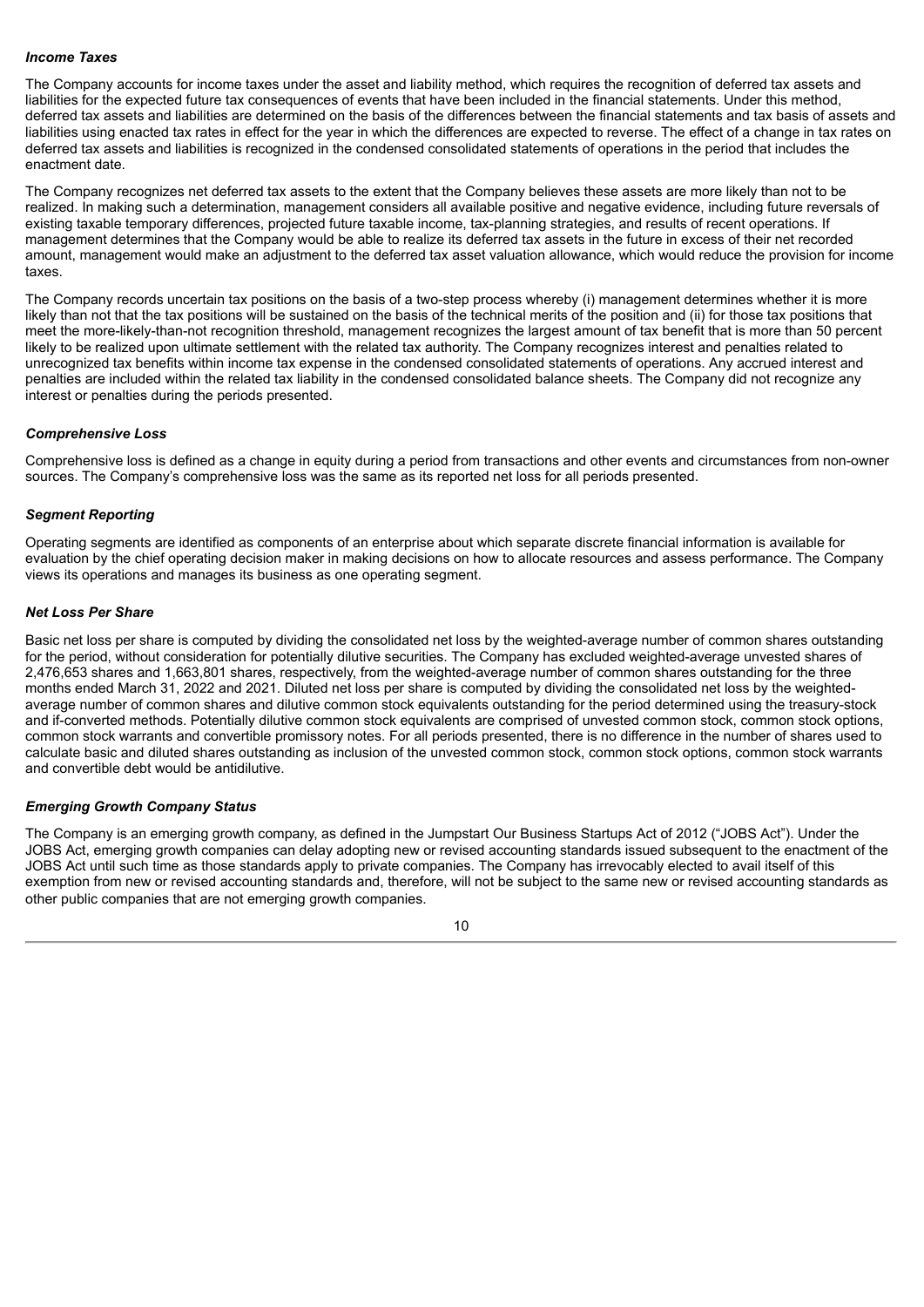### *Recently Adopted Accounting Standards*

There were no recently adopted accounting standards which would have a material impact on the Company's financial statements.

### *Recently Issued Accounting Pronouncements*

The Company assesses the adoption impacts of recently issued accounting standards by the Financial Accounting Standards Board or other standard setting bodies on the Company's condensed consolidated financial statements as well as material updates to previous assessments, if any. There were no new material accounting standards issued in the first quarter of 2022 that impacted the Company.

### **2. Related Party Transactions**

Frazier is a principal stockholder of the Company and is represented on the Company's board of directors. From January 8, 2019 (inception) to March 31, 2022, the Company and Frazier reimbursed each other for various goods and services, including personnel related expenses, travel, insurance, facilities and other various overhead and administrative expenses. As of March 31, 2022 and December 31, 2021, the Company had outstanding amounts due to Frazier of \$0 and \$22,000, respectively, related to these shared operating expenses. For the three months ended March 31, 2022 and 2021, the Company incurred \$26,000 and \$0.2 million, respectively, of shared operating expenses.

Mountain Field LLC ("Mountain Field") is an entity owned by a former member of the Company's board of directors. From January 8, 2019 (inception) to March 31, 2022, the Company charged Mountain Field for various personnel related and other administrative expenses associated with the operations of Mountain Field. These shared expenses were allocated based on time incurred by personnel. For the three months ended March 31, 2022 and 2021, the Company charged Mountain Field \$0 and \$5,000, respectively, for shared expenses.

On July 2, 2021, the Company entered into a license agreement with Takeda pursuant to which it was granted an exclusive sublicensable, royalty-bearing license (the "Takeda License") to commercialize HIL-214 pharmaceutical products for all human uses on a worldwide basis outside of Japan. In connection with the Takeda License, Takeda became a related party stockholder with representation on the Company's board of directors. In March 2022, the Company paid Takeda an aggregate \$2.5 million contingent payment upon the release of certain drug products and the completion of certain regulatory activities, which have no alternative future use, and was recorded as in-process research and development in the Company's condensed consolidated statement of operations for the three months ended March 31, 2022.

The Company and Takeda are party to a Transitional Services Agreement ("TSA") under which the Company is obligated to pay Takeda for certain services, including pass-through costs, related to research and development and regulatory assistance services, oversight and management of ongoing clinical and research studies, and maintenance of third party vendor contracts. For the three months ended March 31, 2022, the Company incurred \$1.4 million of research and development expenses for Takeda's services. As of March 31, 2022, the Company had \$1.3 million and \$0.2 million, respectively, of accounts payable and accrued expenses due to Takeda. As of December 31, 2021, the Company had \$4.9 million of accrued expenses due to Takeda.

### **3. Commitments and Contingencies**

### **Operating Lease**

In August 2021, the Company entered into a five-year noncancelable operating lease for a facility in Switzerland, which it determined was an operating lease at the inception of the lease contract. The lease commencement date occurred in September 2021 when the Company gained access to the facility. The Company is obligated to make monthly rental payments that periodically escalate during the lease term and is subject to additional charges for common area maintenance and other costs. The Company has an option to extend the lease for a period of five years which the Company is not reasonably certain to exercise.

As of March 31, 2022, the remaining lease term of the Company's operating lease was 54 months, and the discount rate on the Company's operating lease was 6.0%. As there was not an implicit rate within the lease, the discount rate was determined by using a set of peer companies incremental borrowing rates. For the three months ended March 31, 2022, operating lease expense and cash paid for amounts included in the measurement of lease liabilities were immaterial.

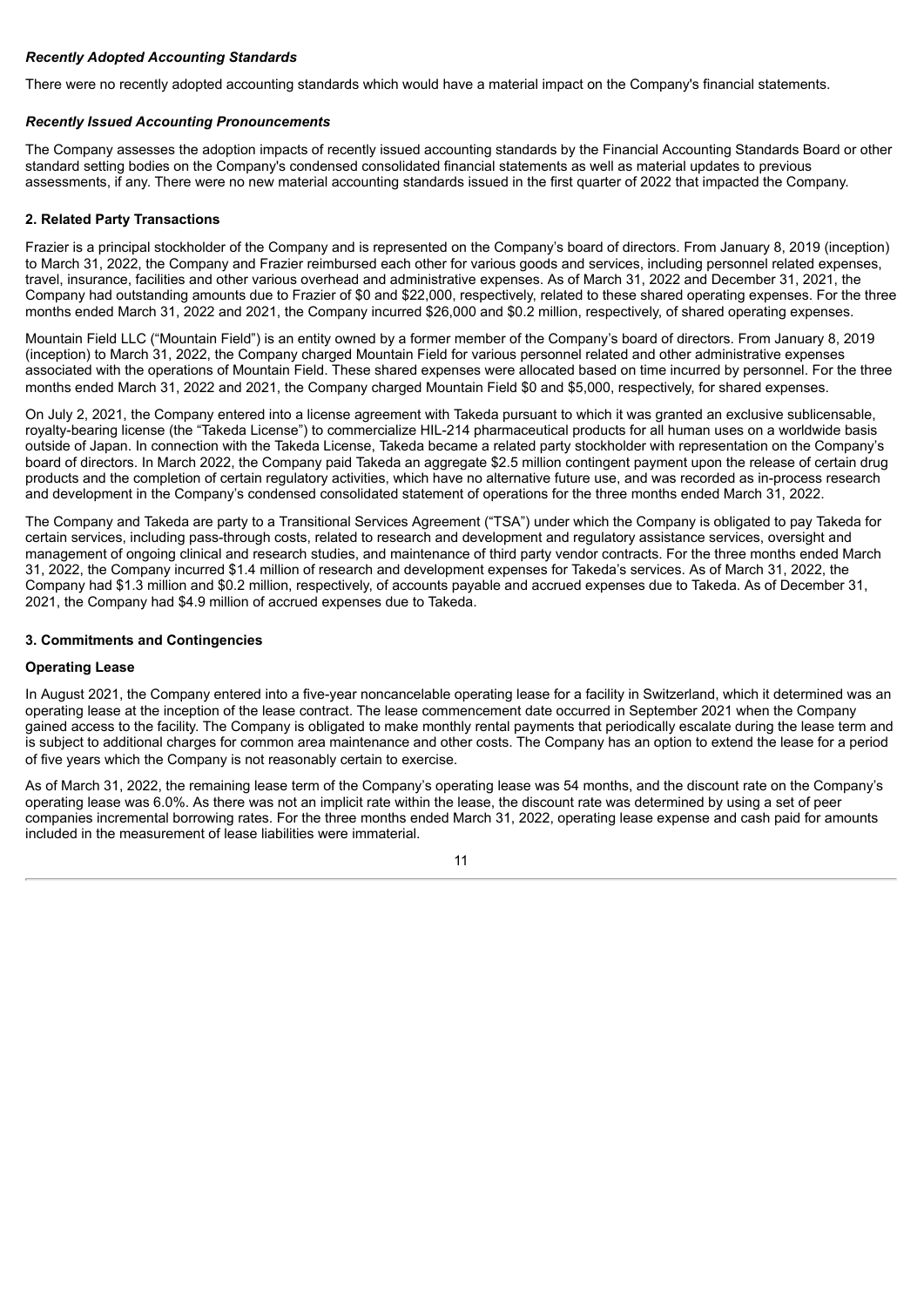Future minimum noncancelable operating lease payments, which commenced in October 2021, are as follows (in thousands):

|                                                   | March 31,<br>2022 |
|---------------------------------------------------|-------------------|
| Years ending December 31:                         |                   |
| 2022 (remaining 9 months)                         | \$<br>33          |
| 2023                                              | 44                |
| 2024                                              | 44                |
| 2025                                              | 44                |
| 2026                                              | 35                |
| Total undiscounted operating lease payments       | 200               |
| Present value adjustment                          | (24)              |
| Operating lease liability                         | 176               |
| Less current portion of operating lease liability | 35                |
| Operating lease liability, net of current portion | 141               |

In March 2022, the Company entered into a lease for office and laboratory space located in Boston, Massachusetts (the "Boston Lease"). The initial lease term is 10 years commencing upon the earlier of (i) nine months following the date the Company gains possession of the premises to commence construction of certain tenant improvements and (ii) the date certain tenant improvements are substantially completed. As of March 31, 2022, the Boston Lease had not yet commenced. Escalating base rental payments and additional charges for operating expenses and management fees are due on a monthly basis. The Boston Lease includes certain tenant improvement allowances, an option for the Company to extend the lease for a period of five years and requires a security deposit of \$1.6 million. The future noncancelable lease payments related to the Boston Lease, excluding operating expenses and management fees, total \$37.4 million.

### *Contingencies*

In the event the Company becomes subject to claims or suits arising in the ordinary course of business, the Company would accrue a liability for such matters when it is probable that future expenditures will be made and such expenditures can be reasonably estimated.

### **4. Convertible Promissory Notes**

#### *Frazier Convertible Note Financings*

During 2019, 2020 and 2021, the Company issued the Frazier Notes for an aggregate of \$8.5 million bearing interest at per annum rates ranging from 0.12% to 2.52%. An aggregate of \$0.9 million of the Frazier Notes were issued in April, May and September of 2019 (the "2019 Frazier Notes"), an aggregate of \$1.3 million of the Frazier Notes were issued in March, August and October of 2020 (the "2020 Frazier Notes") and an aggregate of \$6.3 million of Frazier Notes were issued from April to July 2021 (the "2021 Frazier Notes"). The Frazier Notes were generally scheduled to mature 12 to 18 months from the date of issuance. The Company recorded changes in the fair value of the Frazier Notes in the condensed consolidated statements of operations. The Frazier Notes were exchanged for convertible promissory notes newly issued in connection with the August 2021 convertible note financing described below. For the three months ended March 31, 2021, the Company recognized a \$0.1 million change in fair value of convertible promissory notes and recognized \$9,000 of interest expense in connection with outstanding Frazier Notes.

### *August 2021 Convertible Note Financing*

On August 31, 2021, the Company entered into a note purchase agreement under which it issued the August 2021 Notes for an aggregate of \$139.52 million. Of the August 2021 Notes, \$103.75 million were issued to new investors, \$25.0 million were issued to Frazier for cash and \$10.77 million were issued to Frazier in exchange for the then outstanding principal and accrued interest on the Frazier Notes. The August 2021 Notes bear interest at a rate of 6% per annum, compounded annually. For the three months ended March 31, 2022, the Company recognized a \$17.1 million change in fair value of convertible promissory notes in the condensed consolidated statements of operations and recognized \$2.1 million of interest expense in connection with outstanding August 2021 Notes. As of March 31, 2022 and December 31, 2021, the outstanding principal balance of the August 2021 Notes was \$139.5 million.

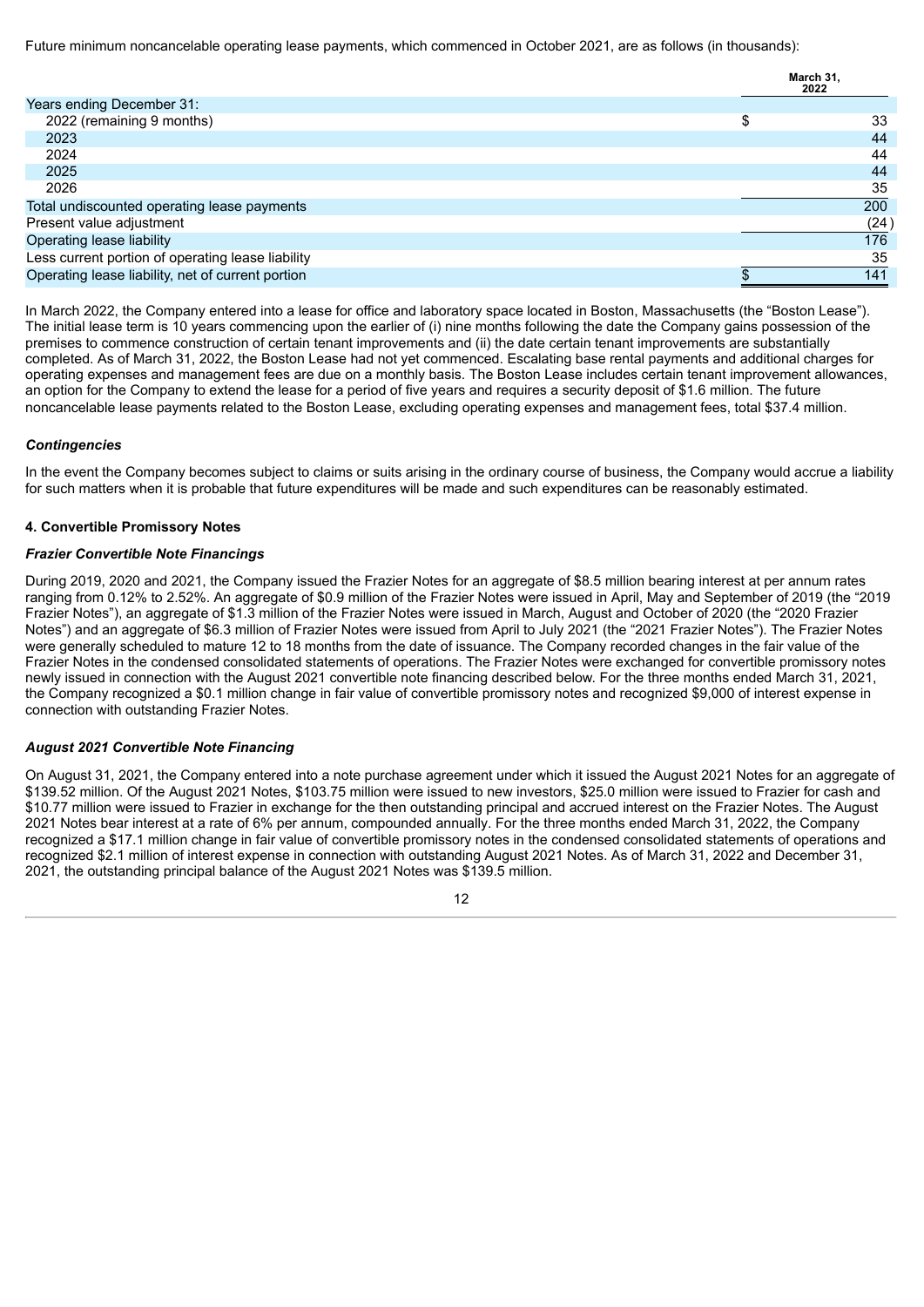### **5. Stockholders' Deficit**

A summary of the Company's unvested shares is as follows:

|                              | Number of<br><b>Unvested</b><br><b>Shares</b> |
|------------------------------|-----------------------------------------------|
| Balance at December 31, 2021 | 2,625,435                                     |
| Share vesting                | (297, 564)                                    |
| Balance at March 31, 2022    | 2,327,871                                     |

For accounting purposes, unvested shares of common stock are considered issued, but not outstanding until they vest. As of March 31, 2022 and December 31, 2021, the Company had no material repurchase liability related to the unvested shares in the table above.

### **2021 Equity Incentive Plan**

On February 8, 2021, the Company's board of directors and stockholders approved and adopted the HilleVax, Inc. 2021 Equity Incentive Plan (the "2021 Plan"). The term of the 2021 Plan is ten years from the adoption date. Under the 2021 Plan, the Company may grant stock options, restricted stock, restricted stock units, and other stock-based awards to employees, directors or consultants of the Company and its subsidiaries. The stock options granted under the plan generally vest over a four-year period from the vesting commencement date. As of March 31, 2022 a total of 2,969,486 shares were reserved for issuance under the 2021 Plan.

### **Valuation of Common Stock and Stock-Based Compensation Expense**

Prior to obtaining the Takeda License on July 2, 2021, the fair value of the Company's common stock was nominal since the Company was not sufficiently capitalized and held no assets that could be used to generate future revenues. Subsequent to obtaining the Takeda License, the Company estimated the fair value of its common stock using methodologies, approaches and assumptions consistent with the American Institute of Certified Public Accountants Accounting and Valuation Guide: Valuation of Privately Held Company Equity Securities Issued as Compensation (the "Practice Aid"). The Practice Aid prescribes several valuation approaches for setting the value of an enterprise, such as the cost, income and market approaches, and various methodologies for allocating the value of an enterprise to its common stock. The Company's 2021 and 2022 valuations utilized a scenario-based analysis that estimated the fair value per share based on the probabilityweighted present value of expected future investment returns, considering each of the possible outcomes available to the Company, including various IPO, stay private and dissolution scenarios, and applying a discount for lack of marketability for certain equity holders. The Company considered various stay private scenarios using the income approach and allocated the indicated equity value, adjusted for the expected impact of the convertible notes, to each class of equity on a fully-diluted basis, considering option value for certain option classes. The Company also considered various IPO scenarios based on expected equity values in an IPO and allocated the indicated equity value to each class of equity on a fully-diluted basis considering the dilutive impacts of the convertible notes.

Since all restricted stock awards from inception were issued prior to obtaining the Takeda License on July 2, 2021, the Company has recorded no material stock-based compensation expense and has no material unrecognized stock-based compensation related to these awards.

A summary of the Company's stock option activity under the 2021 Plan is as follows (in thousands, except share and per share data):

|                                               | Number of<br>Outstanding<br><b>Options</b> |    | Weighted<br>Average<br><b>Exercise</b><br>Price | Weighted<br>Average<br>Remaining<br>Contractual<br>Term<br>(in years) |     | Aggregate<br><b>Intrinsic</b><br>Value |
|-----------------------------------------------|--------------------------------------------|----|-------------------------------------------------|-----------------------------------------------------------------------|-----|----------------------------------------|
| Balance at December 31, 2021                  | 727,873                                    | \$ | 6.99                                            | 9.94                                                                  | \$. | 765                                    |
| Granted                                       | 479.085                                    |    | 8.05                                            |                                                                       |     |                                        |
| Cancelled                                     | (16, 810)                                  |    | 6.99                                            |                                                                       |     |                                        |
| Balance at March 31, 2022                     | 1,190,148                                  | \$ | 7.42                                            | 9.80                                                                  | \$  | 7,907                                  |
| Vested and expected to vest at March 31, 2022 | 1,190,148                                  | \$ | 7.42                                            | 9.80                                                                  | \$. | 7,907                                  |
| Exercisable at March 31, 2022                 |                                            | S  |                                                 |                                                                       | S   |                                        |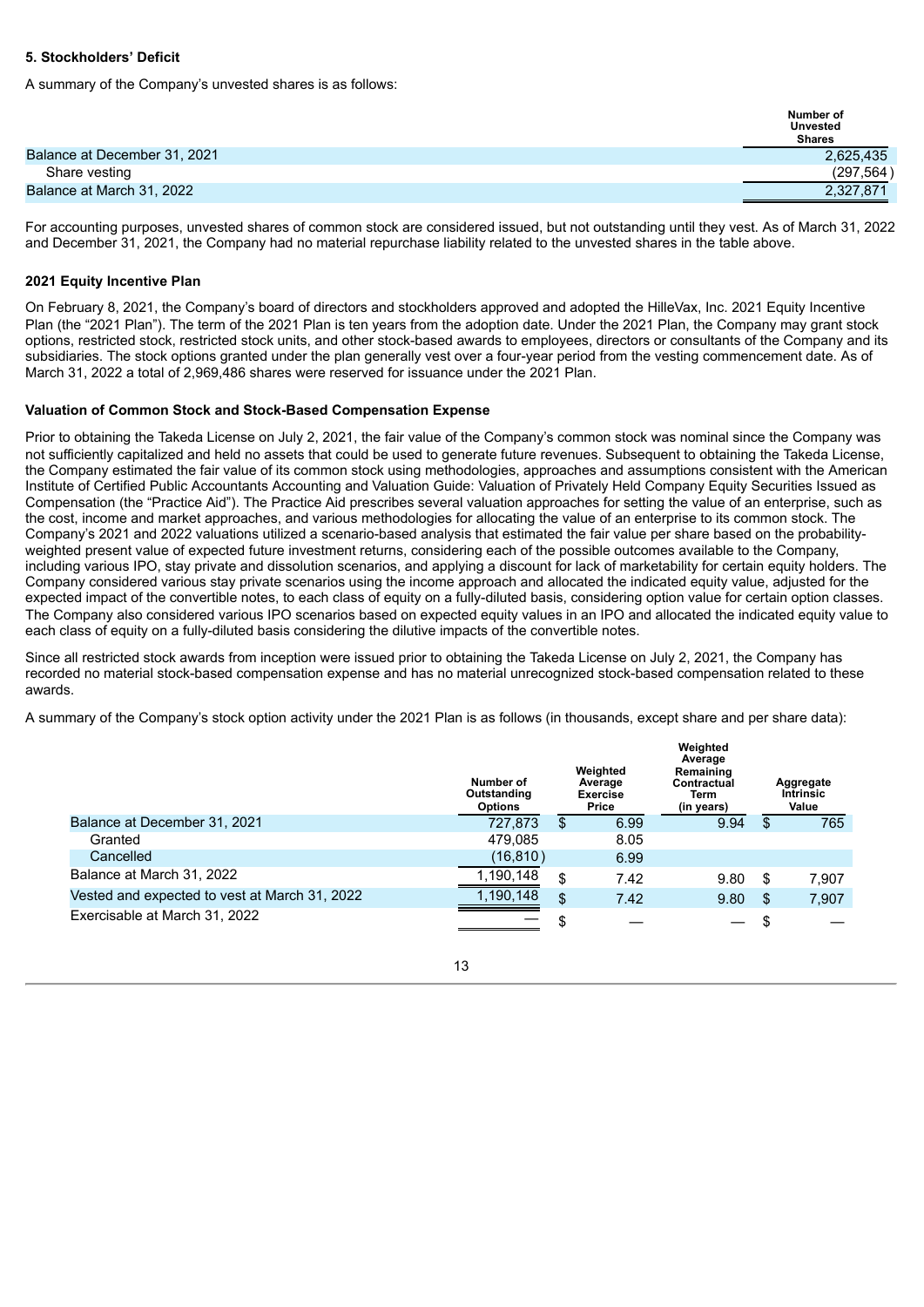#### *Stock-Based Compensation Expense*

The assumptions used in the Black-Scholes option pricing model to determine the fair value of stock option grants were as follows:

|                          |                 | <b>Three Months Ended</b><br>March 31, |  |  |
|--------------------------|-----------------|----------------------------------------|--|--|
|                          | 2022            | $2021^{(1)}$                           |  |  |
| Risk-free interest rate  | $1.9\% - 2.5\%$ | $-$ %                                  |  |  |
| Expected volatility      | 88.1%-89.5%     | $-$ %                                  |  |  |
| Expected term (in years) | $5.5 - 6.1$     |                                        |  |  |
| Expected dividend yield  | $0\%$           | $0\%$                                  |  |  |

No stock options were granted until December 2021. (1)

*Risk-free interest rate*. The risk-free interest rate is based on the U.S. Treasury yield in effect at the time of grant for zero coupon U.S. Treasury notes with maturities similar to the expected term of the awards.

*Expected volatility*. Since the Company is not yet a public company and does not have a trading history for its common stock, the expected volatility assumption is based on volatilities of a peer group of similar companies whose share prices are publicly available. The peer group was developed based on companies in the biotechnology industry. The Company will continue to apply this process until a sufficient amount of historical information regarding the volatility of its own stock price becomes available.

*Expected term*. The expected term represents the period of time that options are expected to be outstanding. Because the Company does not have historical exercise behavior, it determines the expected life assumption using the simplified method, for employees, which is an average of the contractual term of the option and its vesting period.

*Expected dividend yield*. The Company bases the expected dividend yield assumption on the fact that it has never paid cash dividends and has no present intention to pay cash dividends and, therefore, used an expected dividend yield of zero.

Stock-based compensation expense has been reported in the condensed consolidated statements of operations as follows (in thousands):

|                            | <b>Three Months Ended</b><br>March 31. |    |  |  |  |
|----------------------------|----------------------------------------|----|--|--|--|
|                            | 2022                                   |    |  |  |  |
| Research and development   | 201                                    | ۰D |  |  |  |
| General and administrative |                                        |    |  |  |  |
| Total                      | 272                                    |    |  |  |  |

The weighted average grant date fair value per share of option grants for the three months ended March 31, 2022 was \$5.92. There were no option grants during the three months ended March 31, 2021. No stock options were exercised during the three months ended March 31, 2022 or 2021. As of March 31, 2022, total unrecognized stock-based compensation cost was approximately \$6.0 million, which is expected to be recognized over a remaining weighted-average period of approximately 3.75 years.

### *Common Stock Reserved for Future Issuance*

Common stock reserved for future issuance consists of the following:

|                                                   | March 31.<br>2022 |
|---------------------------------------------------|-------------------|
| Common stock warrants                             | 5,883,500         |
| Common stock options outstanding                  | 1.190.148         |
| Shares available for issuance under the 2021 Plan | 216.849           |
|                                                   | 7.290.497         |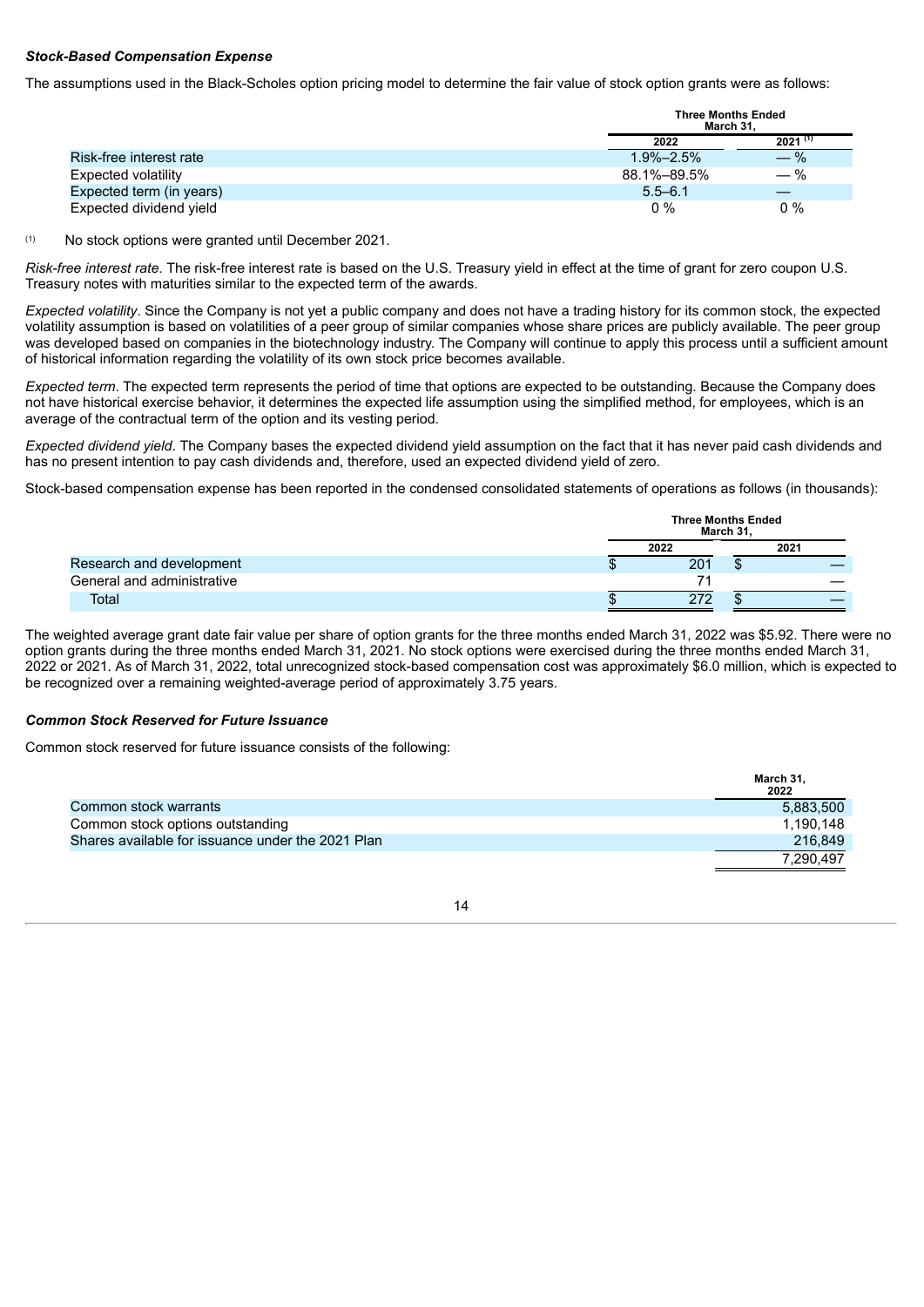### **6. Subsequent Events**

### *Term Loan Facility*

On April 18, 2022, the Company entered into a Loan and Security Agreement ("Loan Agreement") with Hercules Capital, Inc. ("Hercules"), as administrative and collateral agent, and the lenders party thereto¸ providing for term loans ("Term Loans") of up to \$75.0 million in the aggregate. The Company borrowed \$5.0 million on April 18, 2022 and has the right to borrow up to an additional \$10.0 million through December 15, 2022 and up to an additional \$15.0 million through June 30, 2023 (collectively, "Term Loan 1"). The Company also has the right to borrow up to \$20.0 million through June 30, 2023 ("Term Loan 2"). In addition, the Company has the right to borrow \$25.0 million through March 31, 2024 ("Term Loan 3"), provided that on or prior to March 31, 2023, (i) the Company has announced that the planned Phase 2b clinical trial evaluating the safety, immunogenicity, and efficacy of HIL-214 in infants ("HIL-214 Vaccine Trial") will continue without material adverse modification after completion of the planned interim safety and immunogenicity analysis on the first 200 evaluable subjects in the HIL-214 Vaccine Trial, and (ii) the Company has announced the completion of subject enrollment for the HIL-214 Vaccine Trial, which shall involve the enrollment of approximately 3,000 or more subjects. All Term Loans are subject to a minimum draw amount of \$5.0 million and no event of default under the Loan Agreement having occurred and is continuing. The borrowings under the Loan Agreement are collateralized by substantially all of the Company's assets, including intellectual property and certain other assets.

The Term Loans bear (a) cash interest at a floating rate of the higher of (i) the Wall Street Journal prime rate (or 5.00% if less) plus 1.05%, or (ii) 4.55%, and (b) additional interest at a per annum rate equal to 2.85%, with such interest being added to the outstanding principal balance of the Term Loans on a monthly basis. The monthly payments consist of interest-only through June 1, 2025 or, if prior to April 30, 2025, (x) the conditions to Term Loan 3 have been satisfied and (y) the Company has reasonably determined that (i) the HIL-214 Vaccine Trial has achieved the protocol-specified primary efficacy endpoint and (ii) HIL-214 has demonstrated acceptable safety results in the HIL-214 Vaccine Trial, and, as a result, the Company supports the initiation of a Phase 3 registrational trial as the next immediate step in the development of HIL-214, in each case subject to reasonable verification by Hercules, through June 1, 2026. Subsequent to the interest-only period, the Term Loans will be payable in equal monthly installments of principal, plus accrued and unpaid interest, through the maturity date of May 1, 2027. In addition, the Company is obligated to pay a final payment fee equal to the greater of (i) \$2.1 million and (ii) 7.15% of the original principal amount of the Term Loans. The Company may elect to prepay all or a portion of the Term Loans prior to maturity, subject to a prepayment fee of up to 2.00% of the then outstanding principal balance and the pro rata application of such payment to the final payment fee. After repayment, no Term Loan amounts may be borrowed again.

The Loan Agreement contains certain customary affirmative and negative covenants and events of default. The affirmative covenants include, among others, covenants requiring the Company to maintain its legal existence and governmental approvals, deliver certain financial reports, maintain insurance coverage and satisfy certain requirements regarding its operating accounts. The negative covenants include, among others, limitations on the Company's ability to incur additional indebtedness and liens, merge with other companies or consummate certain changes of control, acquire other companies or businesses, make certain investments, pay dividends, transfer or dispose of assets, amend certain material agreements, including the Takeda License, or enter into various specified transactions. Upon the occurrence of an event of default, subject to any specified cure periods, all amounts owed by the Company would begin to bear interest at a rate that is 4.00% above the rate effective immediately before the event of default and may be declared immediately due and payable by Hercules, as collateral agent.

### **2022 Incentive Award Plan**

In April 2022, the Company's board of directors and stockholders approved the 2022 Incentive Award Plan (the "2022 Plan") under which the Company may grant stock options, restricted stock, dividend equivalents, restricted stock units, stock appreciation rights, and other stock or cash-based awards to its employees, consultants and directors. The 2022 Plan became effective in connection with the Company's IPO and will remain in effect until the tenth anniversary of its effective date, which will be April 28, 2032, unless earlier terminated by the Company's board of directors. The number of shares of the Company's common stock initially available for issuance under awards granted pursuant to the 2022 Plan was the sum of (1) 4,900,000 shares of the Company's common stock, plus (2) any shares remaining available for issuance under the 2021 Plan as of the effective date of the 2022 Plan, plus (3) any shares subject to outstanding awards under the 2021 Plan as of the effective date of the 2022 Plan that become available for issuance under the 2022 Plan thereafter in accordance with its terms. The number of shares initially available for issuance will be increased by an annual increase on January 1 of each calendar year beginning in 2023 and ending in and including 2032, equal to the lesser of (1) 5% of the shares of common stock outstanding on the final day of the immediately preceding calendar year and (2) such smaller number of shares as determined by the Company's board of directors. In connection with the Company's IPO, the Company's board of directors approved the grant under the 2022 Plan of stock options to purchase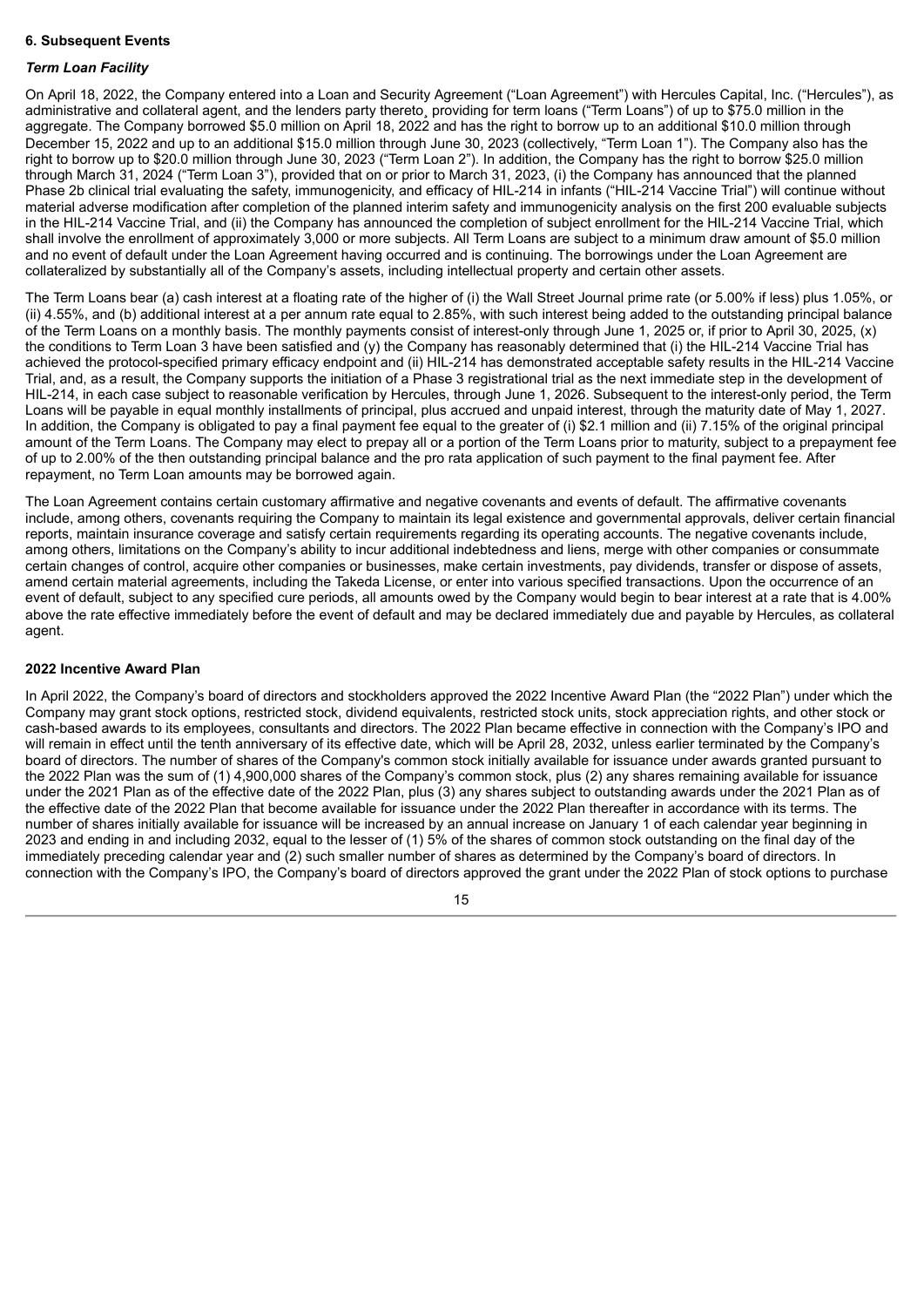an aggregate of 132,799 shares of its common stock to certain of the Company's employees, at an exercise price equal to the IPO price.

### **2022 Employee Stock Purchase Plan**

In April 2022, the Company's board of directors and stockholders approved the 2022 Employee Stock Purchase Plan (the "2022 ESPP"). The 2022 ESPP became effective in connection with the Company's IPO. The 2022 ESPP permits eligible employees who elect to participate in an offering under the ESPP to have up to a specified percentage of their eligible earnings withheld, subject to certain limitations, to purchase shares of common stock pursuant to the 2022 ESPP. The price of common stock purchased under the 2022 ESPP is equal to 85% of the lower of the fair market value of the common stock on the first trading day of the offering period or the relevant purchase date. A total of 410,000 shares of the Company's common stock was initially reserved for issuance under the 2022 ESPP. In addition, the number of shares available for issuance under the 2022 ESPP will be annually increased on January 1 of each calendar year beginning in 2023 and ending in and including 2032, by an amount equal to the lesser of (1) 1% of the shares outstanding on the final day of the immediately preceding calendar year and (2) such smaller number of shares as is determined by the Company's board of directors, provided that no more than 10,000,000 shares of the Company's common stock may be issued under the 2022 ESPP.

### **Initial Public Offering**

On May 3, 2022, the Company completed its IPO whereby it sold 13,529,750 shares of common stock at a public offering price of \$17.00 per share, for net proceeds of approximately \$210.3 million, after deducting underwriting discounts, commissions and offering costs of approximately \$19.7 million. In addition, each of the following occurred in connection with the Company's IPO (i) the issuance of 10,672,138 shares of common stock upon the automatic conversion of August 2021 Notes, (ii) the expiration of the right granted to Takeda to receive an additional common stock warrant, (iii) the reclassification of the Takeda Warrant and August 2021 Notes to stockholders' equity at their fair values, and (iv) an increase in the number of authorized shares of the Company's common stock and preferred stock to 500,000,000 shares and 50,000,000 shares, respectively.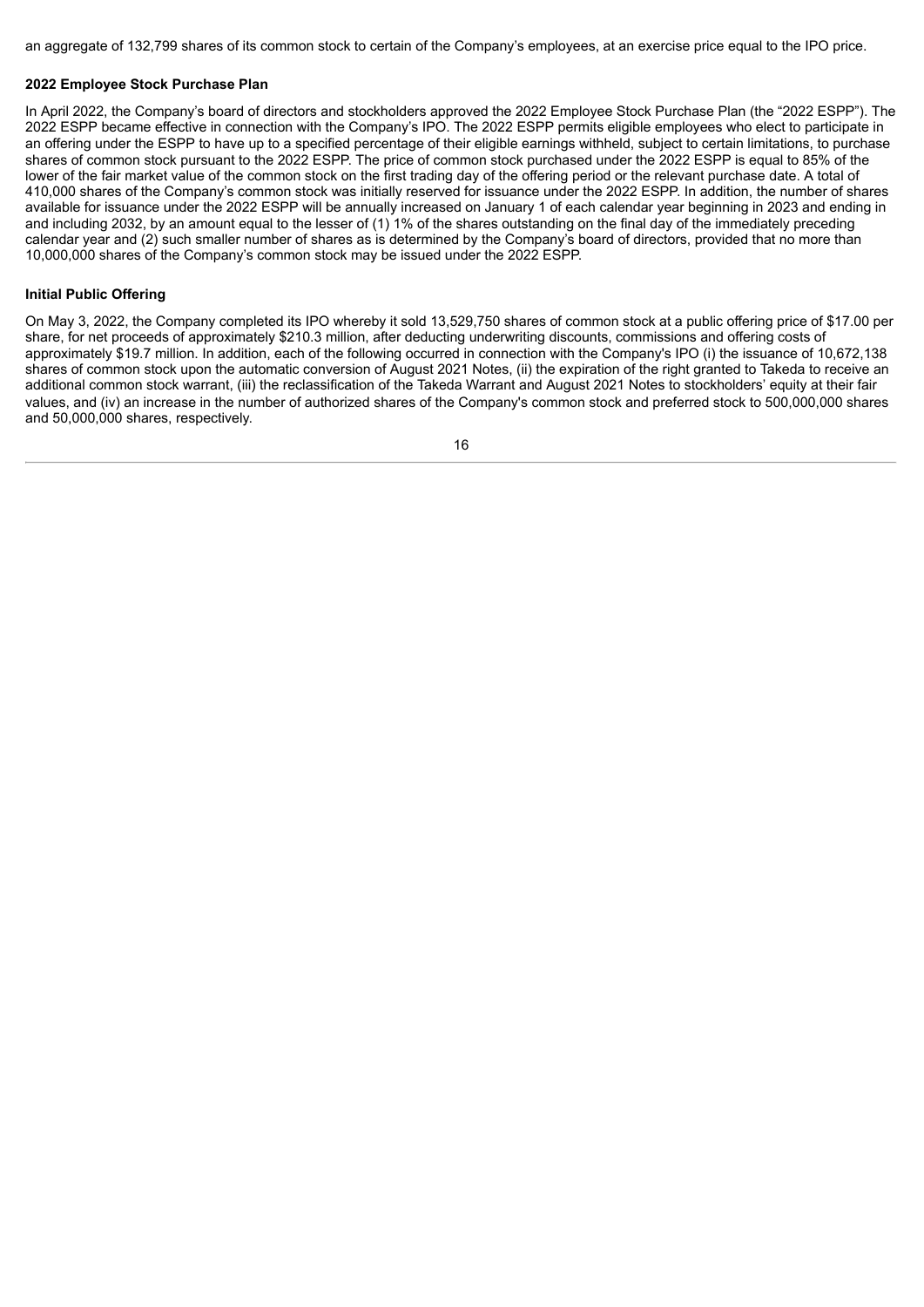### <span id="page-18-0"></span>**Item 2. Management's Discussion and Analysis of Financial Condition and Results of Operations.**

The following discussion and analysis and the unaudited interim financial statements included in this Quarterly Report on Form 10-Q should be read in conjunction with the financial statements and notes thereto for the year ended December 31, 2021 and the related Management's Discussion and Analysis of Financial Condition and Results of Operations, both of which are contained in the Prospectus dated April 28, 2022 filed pursuant to Rule 424(b) under the Securities Act of 1933, as amended (the Securities Act), with the Securities and Exchange *Commission (SEC) on April 29, 2022 (the Prospectus).*

### **Forward-Looking Statements**

This Quarterly Report on Form 10-Q contains forward-looking statements within the meaning of Section 27A of the Securities Act and Section 21E of the Securities Exchange Act of 1934, as amended (the Exchange Act). All statements other than statements of historical facts contained in this Quarterly Report, including statements regarding our future results of operations and financial position, business strategy, research and development plans, the anticipated timing, costs, design and conduct of our ongoing and planned preclinical studies and planned clinical trials for our product candidates, the timing and likelihood of regulatory filings and approvals for our product candidates, our ability to commercialize our product candidates, if approved, the impact of the COVID-19 pandemic on our business, plans and objectives of management for future operations and future results of anticipated product development efforts, are forward-looking statements. In some cases, you can identify forward-looking statements by terms such as "anticipate," "believe," "continue" "could," "estimate," "expect," "intend," "may," "plan," "potential," "predict," "project," "should," "target" or "will" or the negative of these terms or other similar expressions. These forward-looking statements are only predictions. We have based these forward-looking statements largely on our current expectations and projections about future events and financial trends that we believe may affect our business, financial condition and results of operations. These forward-looking statements speak only as of the date of this Quarterly Report and are subject to a number of risks, uncertainties and assumptions, including, without limitation, the risk factors described in Part II, Item 1A, "Risk Factors" of this Quarterly Report. The events and circumstances reflected in our forward-looking statements may not be achieved or occur and actual results could differ materially from those projected in the forward-looking statements. Except as required by applicable law, we do not plan to publicly update or revise any forward-looking statements contained herein, whether as a result of any new information, future events, changed circumstances or otherwise. All forward-looking statements are qualified in their entirety by this cautionary statement, which is made under the safe harbor provisions of the Private Securities Litigation Reform Act of 1995.

### **Overview**

We are a clinical-stage biopharmaceutical company focused on developing and commercializing novel vaccines. Our initial program, HIL-214, is a VLP-based vaccine candidate for the prevention of moderate-to-severe AGE caused by norovirus infection. It is estimated that norovirus causes nearly 700 million cases of illness and more than 200,000 deaths worldwide per year, as well as significant additional economic and social burden. To date, HIL-214 has been studied in nine clinical trials conducted by Takeda and LigoCyte, which collectively generated safety data from more than 4,500 subjects and immunogenicity data from more than 2,200 subjects, including safety and immunogenicity data from more than 800 pediatric subjects. A randomized, placebo-controlled Phase 2b field efficacy trial enrolled 4,712 adult subjects, and HIL-214 was well tolerated and demonstrated clinical proof of concept in preventing moderate-to-severe cases of AGE from norovirus infection. In September 2021, an open IND was transferred to us from Takeda, under which we initiated a Phase 2b clinical trial, NOR-212, in May 2022 to evaluate the safety, immunogenicity, and efficacy of HIL-214 in infants. In May 2022, we completed enrollment of the prespecified 200 subject run-in for NOR-212. We expect to resume enrollment in NOR-212 in the third quarter of 2022, following the prespecified safety assessment by the clinical trial's data monitoring committee. We expect to report interim immunogenicity results for the first 200 subjects of NOR-212 in the first half of 2023, and top-line safety and clinical efficacy results in the second half of 2023. We believe HIL-214 has the potential to be the first ever vaccine approved for norovirus-related illness and will help grow HilleVax into a leading global vaccines company.

We commenced our operations in 2019 and have devoted substantially all of our resources to date to organizing and staffing our company, business planning, raising capital, in-licensing intellectual property related to our initial vaccine candidate, HIL-214, preparing for our planned clinical trials of HIL-214, and providing other general and administrative support for our operations. We have funded operations to date primarily through the issuance of convertible promissory notes. As of March 31, 2022, we had cash and cash equivalents of \$111.3 million. From inception to March 31, 2022, we raised aggregate gross proceeds of \$137.2 million from the issuance of convertible promissory notes. On May 3, 2022, we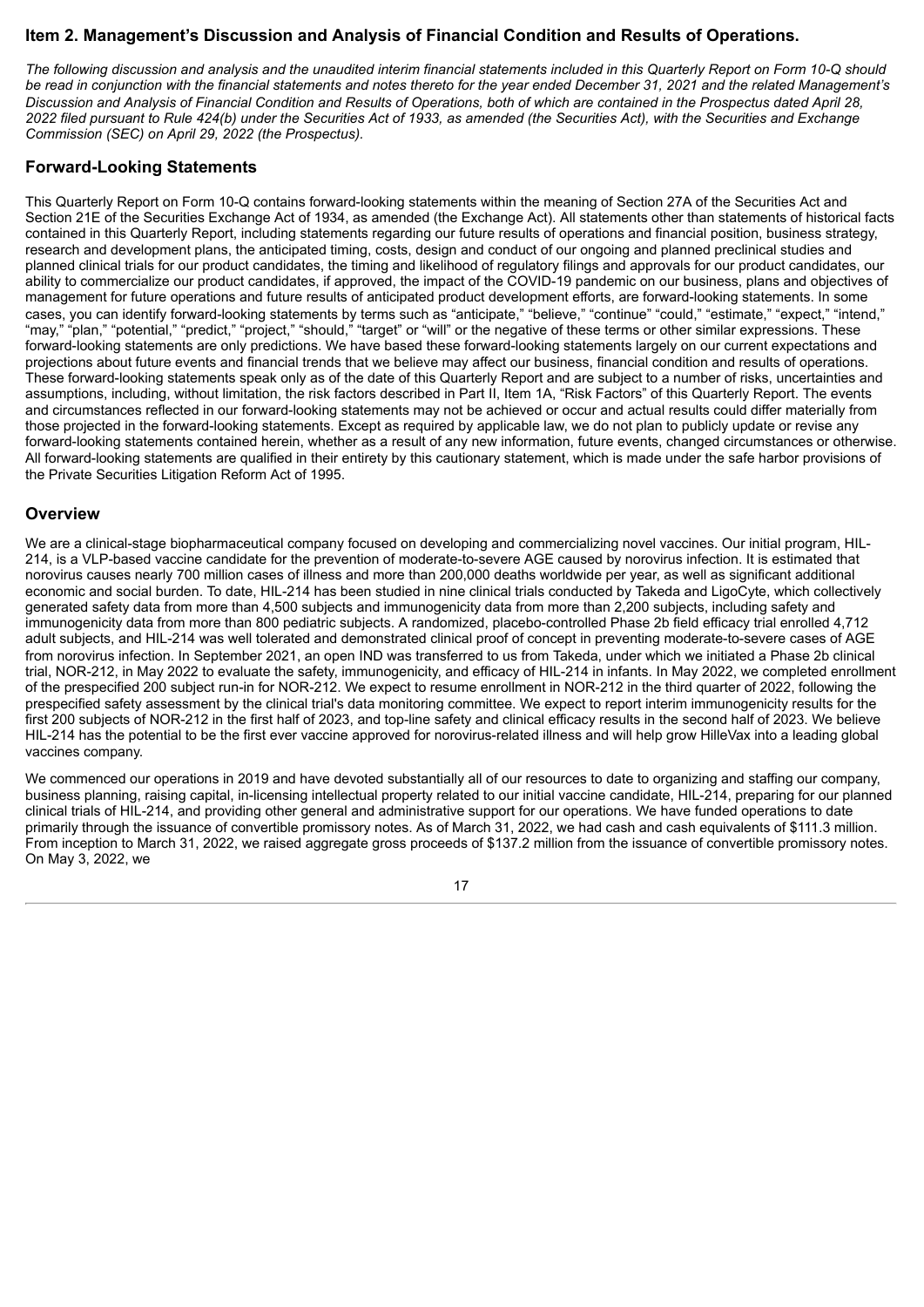completed our initial public offering (IPO), whereby we sold 13,529,750 shares of common stock at a public offering price of \$17.00 per share, for net proceeds of approximately \$210.3 million, after deducting underwriting discounts, commissions and offering costs of approximately \$19.7 million.

We do not have any products approved for sale, have not generated any revenue and have incurred net losses since our inception. Our net losses for the three months ended March 31, 2022 and 2021 were \$67.9 million and \$1.5 million, respectively. As of March 31, 2022, we had an accumulated deficit of \$173.1 million. Our net losses may fluctuate significantly from quarter-to-quarter and year-to-year, depending on the timing of our clinical development activities, other research and development activities and pre-commercialization activities. We expect our expenses and operating losses will increase substantially as we advance HIL-214 through clinical trials, seek regulatory approval for HIL-214, expand our clinical, regulatory, quality, manufacturing and commercialization capabilities, incur significant commercialization expenses for marketing, sales, manufacturing and distribution in anticipation of obtaining potential marketing approval for HIL-214, obtain, maintain, protect and enforce our intellectual property, expand our general and administrative support functions, including hiring additional personnel, and incur additional costs associated with operating as a public company.

Based on our current operating plan, we believe that our existing cash and cash equivalents, together with the net proceeds from our IPO, will be sufficient to meet our anticipated cash requirements through at least the next 12 months. We have never generated any revenue and do not expect to generate any revenue from product sales unless and until we successfully complete development of, and obtain regulatory approval for, HIL-214, which will not be for several years, if ever. Accordingly, until such time as we can generate significant revenue from sales of HIL-214, if ever, we expect to finance our cash needs through equity offerings, our existing Loan Agreement, debt financings, or other capital sources, including potential collaborations, licenses and other similar arrangements. However, we may be unable to raise additional funds or enter into such other arrangements when needed on favorable terms or at all. Our failure to raise capital or enter into such other arrangements when needed would have a negative impact on our financial condition and could force us to delay, limit, reduce or terminate our product development or future commercialization efforts or grant rights to develop and market vaccine candidates that we would otherwise prefer to develop and market ourselves.

The global COVID-19 pandemic continues to evolve, and we will continue to monitor the COVID-19 situation closely. The extent of the impact of the COVID-19 pandemic on our business, operations and clinical development timelines and plans remains uncertain, and will depend on certain developments, including its impact on our clinical trial enrollment, trial sites, manufacturers, CROs and other third parties with whom we do business, as well as its impact on regulatory authorities and our key scientific and management personnel. The ultimate impact of the COVID-19 pandemic, including the impact of new variants of the virus that causes COVID-19, or a similar health epidemic is highly uncertain and subject to change. To the extent possible, we are conducting business as usual, with necessary or advisable modifications to employee travel and most of our non-lab-based employees working remotely. We will continue to actively monitor the evolving situation related to COVID-19 and may take further actions that alter our operations, including those that may be required by federal, state or local authorities, or that we determine are in the best interests of our employees and other third parties with whom we do business. At this point, the extent to which the COVID-19 pandemic may affect our business, operations and development timelines and plans, including the resulting impact on our expenditures and capital needs, remains uncertain and is subject to change.

### *Financial Operations Overview*

Our financial statements include the accounts of HilleVax (formerly MokshaCo, Inc. and also the receiving entity), North Bridge V, Inc. (North Bridge V) and YamadaCo III, Inc. (YamadaCo III), prior to being merged into a single entity effective February 8, 2021. Our financial statements also include the accounts of our wholly-owned subsidiary HilleVax GmbH subsequent to its formation in May 2021. The functional currency of our Company and HilleVax GmbH is the U.S. dollar. HilleVax, North Bridge V and YamadaCo III were entities under common control of Frazier Life Sciences X, L.P. or its affiliates (Frazier), as a result of, among other things, Frazier's: (i) ownership of a majority of the outstanding capital stock of each of the companies; (ii) financing of each of the companies; (iii) control of board of directors of each of the companies; and (iv) management of each of the companies. All of the companies were formed for the purpose of identifying potential assets around which to form an operating company. As the merged entities were under common control, the financial statements report the financial position, results of operations and cash flows of the merged companies for all periods presented. All intercompany transactions have been eliminated in consolidation.

### *License Agreement with Takeda*

On July 2, 2021, we and Takeda Vaccines, Inc. (Takeda), a subsidiary of Takeda Pharmaceutical Company Limited, entered into a license agreement (the Takeda License), pursuant to which we exclusively in-licensed certain intellectual property rights to commercialize HIL-214 products worldwide (excluding Japan) (the Territory). We will be responsible, at

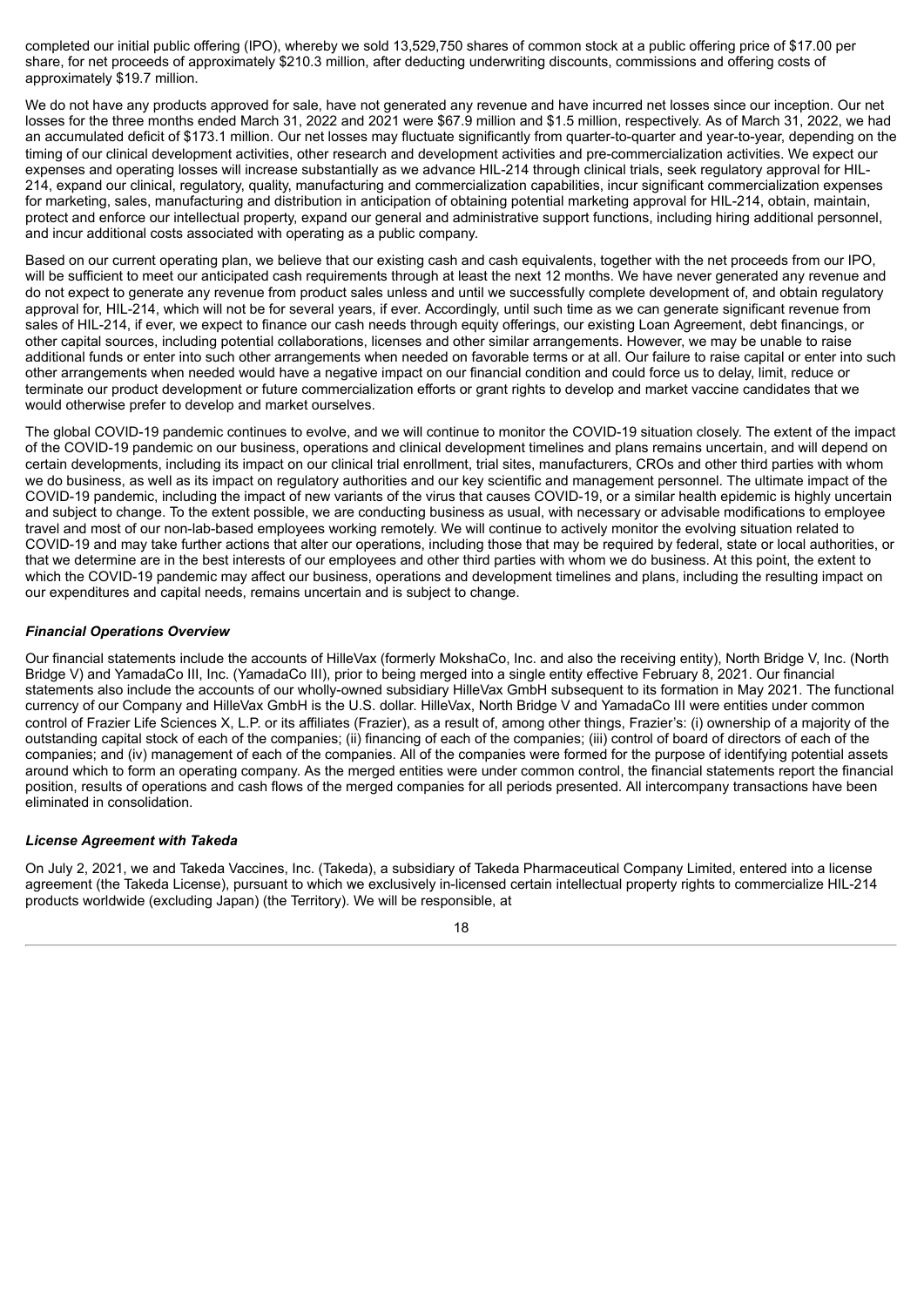our cost, for the development, manufacture and commercialization of HIL-214 products. We are obligated to use commercially reasonable efforts to develop and commercialize HIL-214 products in the Territory, and to seek regulatory approval for such products throughout the world.

We paid Takeda upfront consideration consisting of 840,500 shares of our common stock and a warrant to purchase 5,883,500 shares of our common stock (the Takeda Warrant). We further agreed that, in the event that Takeda's fully-diluted ownership, including the Takeda Warrant, represents less than a certain specified percentage of our fully-diluted capitalization, including shares issuable upon conversion of outstanding convertible promissory notes, calculated immediately prior to the closing of our IPO, we will issue an additional warrant to purchase shares of common stock such that Takeda would hold a certain specified percentage of the fully-diluted capitalization immediately before the closing of our IPO. This right expired in connection with our IPO and no additional warrant was issued. We also paid Takeda \$2.5 million in cash upon the consummation of our convertible note financing in August 2021 and paid Takeda \$2.5 million in March 2022 upon release of certain drug products and completion of certain regulatory activities. We are required to make to Takeda a one-time payment of \$7.5 million upon achievement of a specified development milestone and commercial milestone payments of up to \$150.0 million in the aggregate if certain annual sales targets for HIL-214 products are met in the Territory. We agreed to pay Takeda tiered high-single digit to low-teen percentage royalties on net sales of HIL-214 products in the Territory, subject to specified offsets and reductions, and Takeda agreed to pay us tiered mid-single digit to low-double digit percentage royalties on net sales of HIL-214 products in Japan, subject to specified offsets and reductions. Royalties will be payable, on a product-by-product and country-by-country basis beginning on the first commercial sale of such product in such country, until the later of (i) the expiration of the licensed patents covering the applicable product, (ii) the expiration of regulatory exclusivity in such country, or (iii) 20 years following the first commercial sale of such product in such country.

### **Transitional Services Agreement with Takeda**

As contemplated by the Takeda License, on December 17, 2021, we and Takeda entered into a Transitional Services Agreement (the TSA). Pursuant to the TSA, Takeda has agreed to provide, on a transitional basis following the effective date of the Takeda License, certain services related to research and development and regulatory assistance services, oversight and management of ongoing clinical and research studies, and maintenance of certain third party vendor contracts. In consideration for the services provided under the TSA, we have agreed to pay certain specified amounts to Takeda in cash for such services and certain pass-through costs. For the three months ended March 31, 2022, we incurred \$1.4 million of research and development expenses for Takeda's services.

### **Components of Results of Operations**

### *Operating Expenses*

### *Research and Development*

During 2022 and 2021, our research and development expenses have been related to the development of HIL-214. Research and development expenses are recognized as incurred, and payments made prior to the receipt of goods or services to be used in research and development are capitalized until the goods or services are received.

Research and development expenses include:

- salaries, payroll taxes, employee benefits, and stock-based compensation charges for those individuals involved in research and development efforts;
- external research and development expenses incurred under agreements with CROs and consultants to conduct and support our planned clinical trials of HIL-214; and
- costs related to manufacturing HIL-214 for our planned clinical trials.

We plan to substantially increase our research and development expenses for the foreseeable future as we continue the development of HIL-214. We cannot determine with certainty the timing of initiation, the duration or the completion costs of current or future preclinical studies and clinical trials of HIL-214 or any future vaccine candidates due to the inherently unpredictable nature of clinical and preclinical development. Clinical and preclinical development timelines, the probability of success and development costs can differ materially from expectations. In addition, we cannot forecast whether HIL-214 or any future vaccine candidates may be subject to future collaborations, when such arrangements will be secured, if at all, and to what degree such arrangements would affect our development plans and capital requirements.

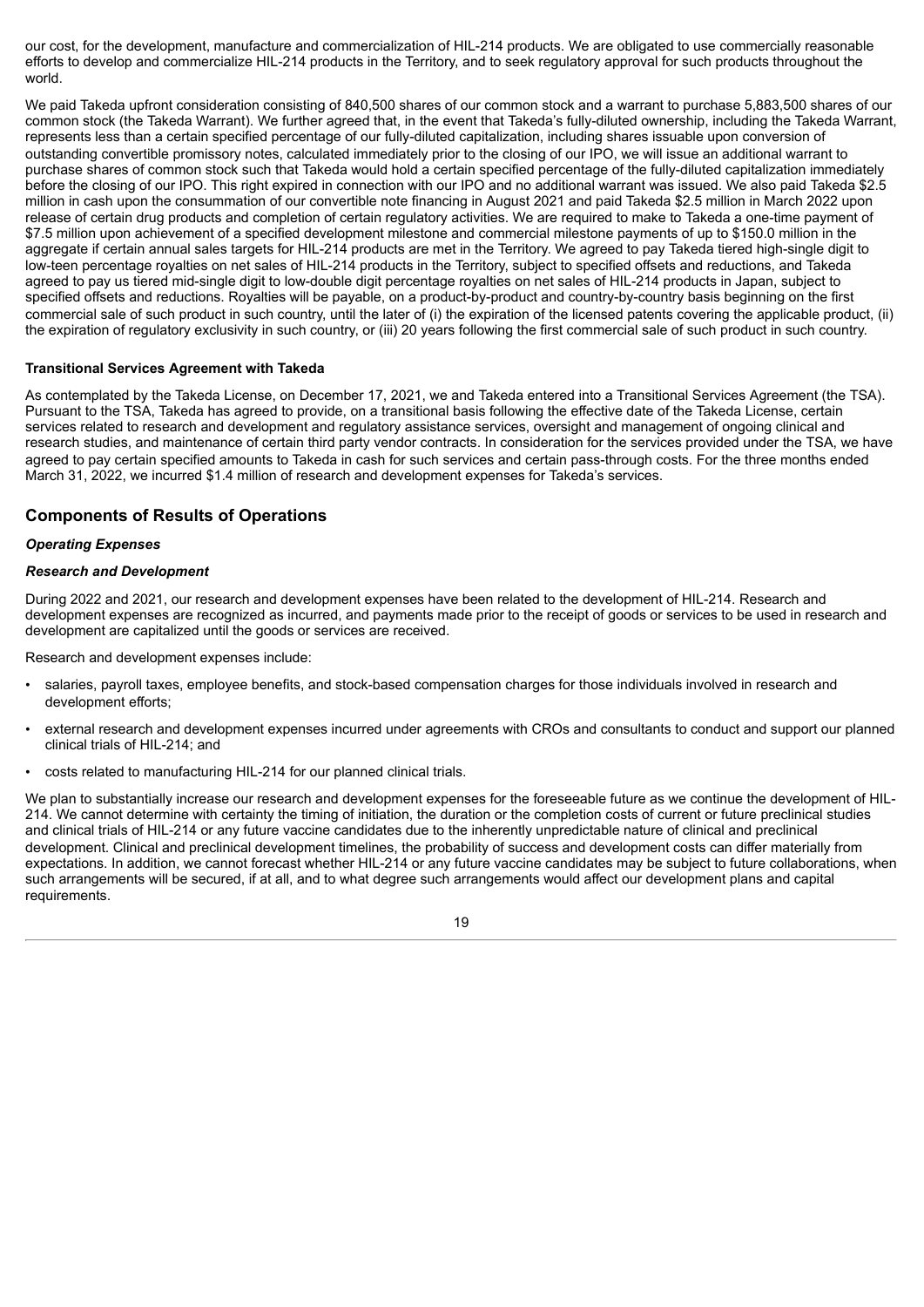Our future development costs may vary significantly based on factors such as:

- the number of trials required for approval;
- the number of sites included in the trials:
- the countries in which the trials are conducted;
- the length of time required to enroll eligible subjects;
- the number of subjects that participate in the trials;
- the number of doses evaluated in the trials;
- the costs and timing of manufacturing HIL-214 and placebo for use in our trials;
- the drop-out or discontinuation rates of clinical trial subjects;
- potential additional safety monitoring requested by regulatory agencies;
- the duration of subject participation in the trials and follow-up;
- the phase of development of the vaccine candidate;
- the impact of any interruptions to our operations or to those of the third parties with whom we work due to the ongoing COVID-19 pandemic; and
- the safety, purity, potency, immunogenicity and efficacy of the vaccine candidate.

### *In-Process Research and Development*

In-process research and development expenses for the three months ended March 31, 2022 relate to the Takeda License, and include an aggregate \$2.5 million contingent payment upon the release of certain drug products and the completion of certain regulatory activities, which have no alternative future use.

### *General and Administrative*

General and administrative expenses consist of salaries and employee-related costs for personnel in executive, finance and other administrative functions, legal fees relating to intellectual property and corporate matters, and professional fees for accounting, auditing and consulting services. We anticipate that our general and administrative expenses will increase substantially in the future to support our research and development activities, pre-commercial preparation activities for HIL-214 and, if any vaccine candidate receives marketing approval, commercialization activities. We also anticipate increased expenses related to audit, legal, regulatory, and tax-related services associated with maintaining compliance with exchange listing and SEC requirements, director and officer insurance premiums, and investor relations costs associated with operating as a public company.

### *Interest Income*

Interest income consists of interest on money market funds.

### *Interest Expense*

Interest expense consists of interest on our outstanding convertible promissory notes.

### *Change in Fair Value of Warrant Liabilities*

In connection with the Takeda License, we issued the Takeda Warrant and Takeda Warrant Right (together, the Takeda Warrants). The Takeda Warrants are accounted for as liabilities as they do not meet all the conditions for equity classification due to (i) insufficient authorized shares for the Takeda Warrant and (ii) the Takeda Warrant Right is not indexed to our own stock. We adjust the carrying value of our warrant liabilities to their estimated fair value at each reporting date, with any change in fair value of the warrant liabilities recorded as an increase or decrease to change in fair value of warrant liabilities in the condensed consolidated statements of operations.

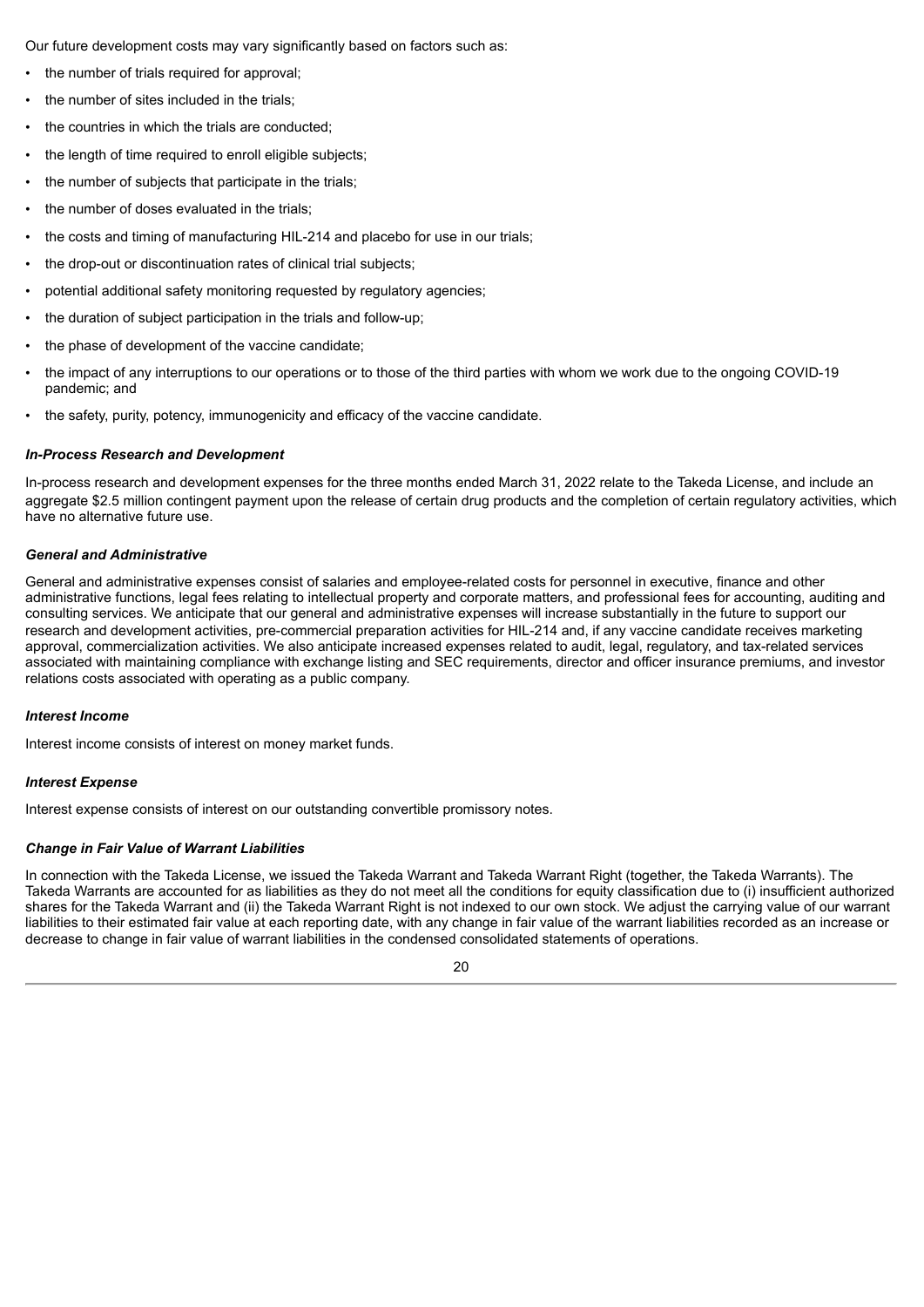In connection with our IPO, the Takeda Warrants will be reclassified to stockholders' equity as a result of meeting the criteria for equity classification and require a final adjustment to fair value.

### *Change in Fair Value of Convertible Promissory Notes*

We issued convertible promissory notes in 2019, 2020 and 2021 for which we have elected the fair value option. We adjust the carrying value of our convertible promissory notes to their estimated fair value at each reporting date, with any change in fair value of the convertible promissory notes recorded as an increase or decrease to change in fair value of convertible promissory notes in our condensed consolidated statements of operations. All outstanding convertible promissory notes and related accrued interest converted into shares of our common stock upon the closing of our IPO.

The fair value of our convertible promissory notes has been estimated using a scenario-based analysis that estimated the fair value of the convertible promissory notes based on the probability-weighted present value of expected future investment returns, considering possible outcomes available to the noteholders, including various IPO, settlement, equity financing, corporate transactions and dissolution scenarios.

### **Results of Operations**

### *Comparison of the Three Months Ended March 31, 2022 and 2021*

The following table summarizes our results of operations for the periods indicated (in thousands):

|                                                      | <b>Three Months Ended</b><br>March 31. |           |    |          |    |           |
|------------------------------------------------------|----------------------------------------|-----------|----|----------|----|-----------|
|                                                      |                                        | 2022      |    | 2021     |    | Change    |
| Operating expenses:                                  |                                        |           |    |          |    |           |
| Research and development                             | \$                                     | 6.211     | \$ | 267      | \$ | 5,944     |
| In-process research and development                  |                                        | 2,500     |    |          |    | 2,500     |
| General and administrative                           |                                        | 2,603     |    | 1,198    |    | 1,405     |
| Total operating expenses                             |                                        | 11,314    |    | 1,465    |    | 9,849     |
| Loss from operations                                 |                                        | (11, 314) |    | (1, 465) |    | (9,849)   |
| Other income (expense):                              |                                        |           |    |          |    |           |
| Interest income                                      |                                        | 6         |    |          |    | 6         |
| Interest expense                                     |                                        | (2,064)   |    | (9)      |    | (2,055)   |
| Change in fair value of convertible promissory notes |                                        | (17,073)  |    | (73)     |    | (17,000)  |
| Change in fair value of warrant liabilities          |                                        | (37, 424) |    |          |    | (37, 424) |
| Other income (expense)                               |                                        | 〔18〕      |    |          |    | (19)      |
| Total other income (expense)                         |                                        | (56, 573) |    | (81)     |    | (56, 492) |
| Net loss                                             |                                        | (67, 887) | \$ | (1,546)  |    | (66, 341) |

*Research and development expenses.* Research and development expenses were \$6.2 million and \$0.3 million for the three months ended March 31, 2022 and 2021, respectively. The increase of \$5.9 million primarily consisted of \$3.0 million of clinical development expenses for HIL-214, \$1.6 million of personnel-related expenses, \$0.8 million of consulting expenses, \$0.3 million of facility and related expenses and \$0.2 million of stock-based compensation.

*In-process research and development expenses.* We had \$2.5 million of in-process research and development expenses for the three months ended March 31, 2022 related to the payment in March 2022 of an aggregate \$2.5 million contingent payment under the Takeda License upon the release of certain drug products and the completion of certain regulatory activities.

*General and administrative expenses.* General and administrative expenses were \$2.6 million and \$1.2 million for the three months ended March 31, 2022 and 2021, respectively. The increase of \$1.4 million primarily consisted of \$0.6 million of personnel-related expenses, \$0.5 million in professional services expenses for accounting, audit, tax, valuation and other services, \$0.1 million of stock-based compensation and \$0.3 million of other expenses, offset by a decrease of \$0.1 million in legal fees related to corporate and other matters.

*Other income (expense).* Other expense of \$56.6 million for the three months ended March 31, 2022 primarily consisted of \$2.1 million of interest expense on our outstanding convertible promissory notes, \$17.1 million of other expense related to the increase in fair value of our convertible promissory notes and \$37.4 million of other expense related to the increase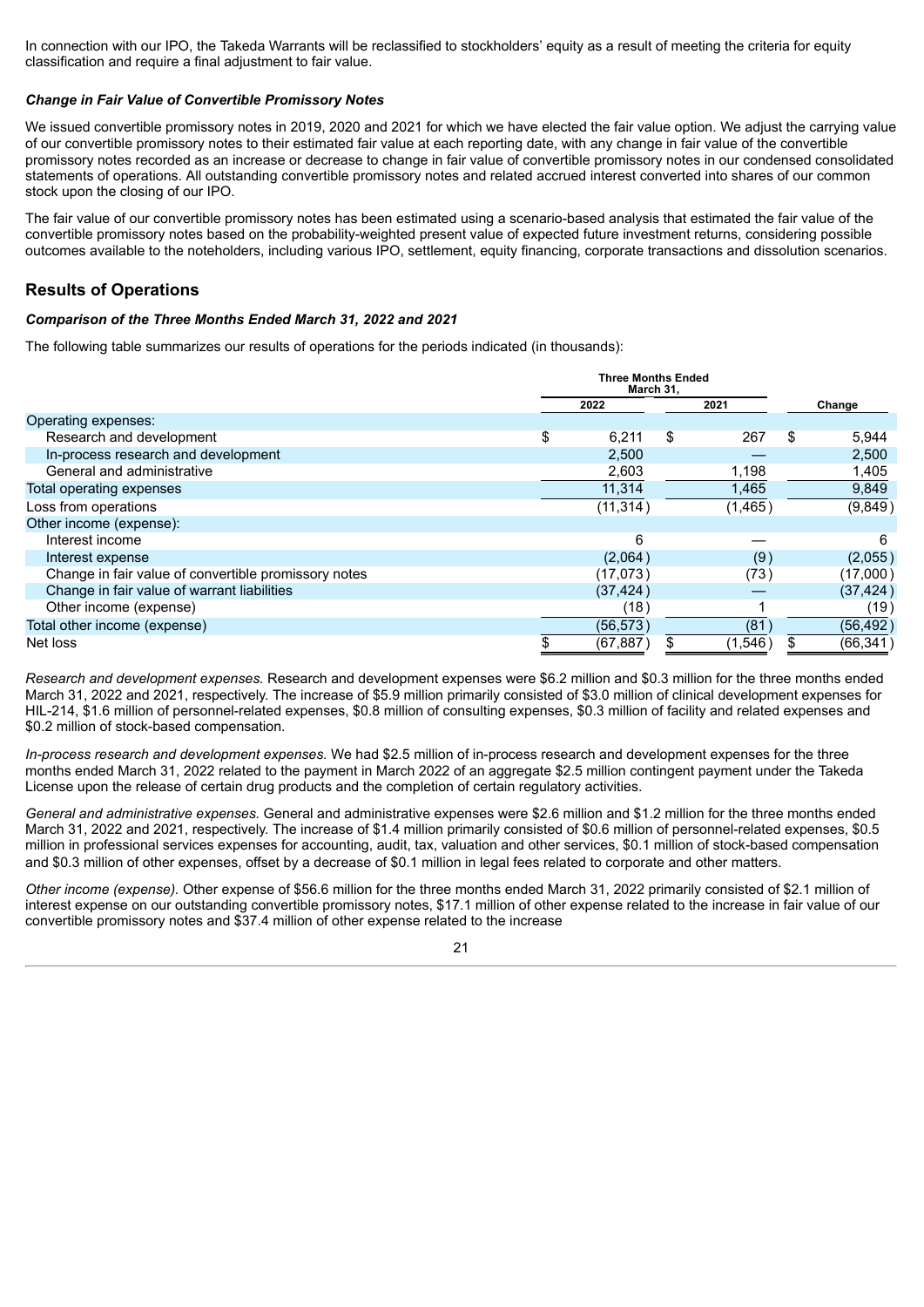in fair value of the Takeda Warrant. Other expense of \$0.1 million for the three months ended March 31, 2021 primarily consisted of \$0.1 million of other expense related to the increase in the fair value of our convertible promissory notes.

### **Liquidity and Capital Resources**

We have incurred net losses and negative cash flows from operations since our inception and anticipate we will continue to incur net losses for the foreseeable future as we continue the development and potential commercialization of HIL-214. We have funded our operations to date primarily through the issuance of convertible promissory notes and the net proceeds raised from our IPO. As of March 31, 2022, we had cash and cash equivalents of \$111.3 million. On May 3, 2022, we completed our IPO, whereby we sold 13,529,750 shares of common stock at a public offering price of \$17.00 per share, for net proceeds of approximately \$210.3 million, after deducting underwriting discounts, commissions and offering costs of approximately \$19.7 million.

### *Term Loan Facility*

On April 18, 2022, we entered into a Loan and Security Agreement (Loan Agreement) with Hercules Capital, Inc. (Hercules), as administrative and collateral agent, and the lenders party thereto, providing for term loans (Term Loans) of up to \$75.0 million in the aggregate. We borrowed \$5.0 million on April 18, 2022 and have the right to borrow up to an additional \$10.0 million through December 15, 2022 and up to an additional \$15.0 million through June 30, 2023 (collectively, Term Loan 1). We also have the right to borrow up to \$20.0 million through June 30, 2023 (Term Loan 2). In addition, we have the right to borrow up to \$25.0 million through March 31, 2024 (Term Loan 3), provided that on or prior to March 31, 2023, (i) we have announced that our planned Phase 2b clinical trial evaluating the safety, immunogenicity, and efficacy of HIL-214 in infants (HIL-214 Vaccine Trial) will continue without material adverse modification after completion of our planned interim safety and immunogenicity analysis on the first 200 evaluable subjects in the HIL-214 Vaccine Trial and (ii) we have announced the completion of subject enrollment for the HIL-214 Vaccine Trial, which shall involve the enrollment of approximately 3,000 or more subjects. All Term Loans are subject to a minimum draw amount of \$5.0 million and no event of default having occurred and be continuing. The borrowings under the Loan Agreement are collateralized by substantially all of our assets, including intellectual property and certain other assets.

The Term Loans bear (a) cash interest at a floating rate of the higher of (i) the Wall Street Journal prime rate (or 5.00% if less) plus 1.05%, or (ii) 4.55%, and (b) additional interest at a per annum rate equal to 2.85%, with such interest being added to the outstanding principal balance of the Term Loans on a monthly basis. The monthly payments consist of interest-only through June 1, 2025 or, if prior to April 30, 2025, (x) the conditions to Term Loan 3 have been satisfied and (y) we have reasonably determined that (i) the HIL-214 Vaccine Trial has achieved the protocol-specified primary efficacy endpoint and (ii) HIL-214 has demonstrated acceptable safety results in the HIL-214 Vaccine Trial, and, as a result, we support the initiation of a Phase 3 registrational trial as the next immediate step in the development of HIL-214, in each case subject to reasonable verification by Hercules, through June 1, 2026. Subsequent to the interest-only period, the Term Loans will be payable in equal monthly installments of principal, plus accrued and unpaid interest, through the maturity date of May 1, 2027. In addition, we are obligated to pay a final payment fee equal to the greater of (i) \$2.1 million and (ii) 7.15% of the original principal amount of the Term Loans. We may elect to prepay all or a portion of the Term Loans prior to maturity, subject to a prepayment fee of up to 2.00% of the then outstanding principal balance and the pro rata application of such payment to the final payment fee. After repayment, no Term Loan amounts may be borrowed again.

The Loan Agreement contains certain customary affirmative and negative covenants and events of default. The affirmative covenants include, among others, covenants requiring us to maintain our legal existence and governmental approvals, deliver certain financial reports, maintain insurance coverage and satisfy certain requirements regarding our operating accounts. The negative covenants include, among others, limitations on our ability to incur additional indebtedness and liens, merge with other companies or consummate certain changes of control, acquire other companies or businesses, make certain investments, pay dividends, transfer or dispose of assets, amend certain material agreements, including the Takeda License, or enter into various specified transactions. Upon the occurrence of an event of default, subject to any specified cure periods, all amounts owed by us would begin to bear interest at a rate that is 4.00% above the rate effective immediately before the event of default and may be declared immediately due and payable by Hercules, as collateral agent.

### *Convertible Promissory Note Financings*

From inception to July 2021, we issued an aggregate of \$8.5 million of convertible promissory notes to Frazier (the Frazier Notes), bearing interest at per annum rates ranging from 0.12% to 2.52%. In August 2021, these notes and related accrued interest were exchanged for the August 2021 Notes described below.

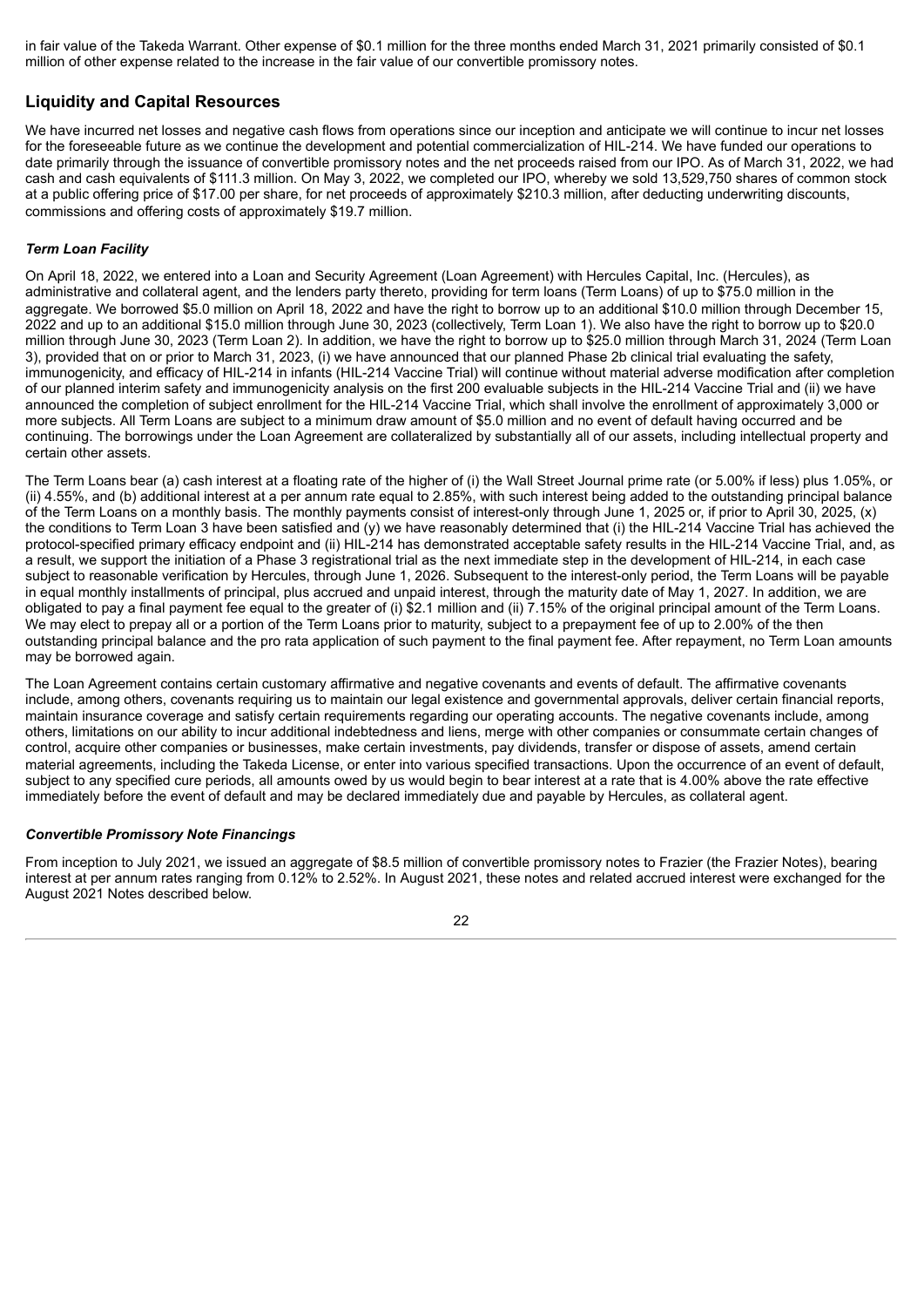On August 31, 2021, we entered into a note purchase agreement under which we issued \$139.5 million of unsecured convertible promissory notes (the August 2021 Notes). Of the August 2021 Notes, \$103.8 million were issued to new investors, \$25.0 million were issued to Frazier for cash and \$10.7 million were issued to Frazier in exchange for the then outstanding principal and accrued interest on the Frazier Notes. The August 2021 Notes bear interest at a rate of 6% per annum, compounded annually. The August 2021 Notes automatically converted into 10,672,138 shares of our common stock immediately prior to the completion of our IPO.

### *Funding Requirements*

Based on our current operating plan, we believe that our existing cash and cash equivalents, together with the net proceeds from our IPO, will be sufficient to meet our anticipated cash requirements through at least the next 12 months. In particular, we expect the net proceeds from our IPO will allow us to complete enrollment and dosing in our Phase 2b NOR-212 study, technical transfer and manufacturing readiness for producing clinical trial supply for a Phase 3 study, and will be used for working capital and other general corporate purposes, which may include the hiring of additional personnel, capital expenditures and the costs of operating as a public company. However, our forecast of the period of time through which our financial resources will be adequate to support our operations is a forward-looking statement that involves risks and uncertainties, and actual results could vary materially. We have based this estimate on assumptions that may prove to be wrong, and we could deplete our capital resources sooner than we expect. Additionally, the process of testing vaccine candidates in clinical trials is costly, and the timing of progress and expenses in these trials is uncertain.

Our future capital requirements will depend on many factors, including:

- the initiation, type, number, scope, results, costs and timing of, our planned clinical trials of HIL-214 and preclinical studies or clinical trials of other potential vaccine candidates we may choose to pursue in the future, including any modifications to clinical development plans based on feedback that we may receive from regulatory authorities;
- the costs and timing of manufacturing for HIL-214 and placebo to be used in our planned clinical trials, as well as commercial scale manufacturing, if any vaccine candidate is approved;
- the costs, timing and outcome of regulatory meetings and reviews of HIL-214 or any future vaccine candidates;
- any delays and cost increases that may result from the COVID-19 pandemic:
- the costs of obtaining, maintaining and enforcing our patents and other intellectual property rights;
- our efforts to enhance operational systems and hire additional personnel to satisfy our obligations as a public company, including enhanced internal controls over financial reporting;
- the costs associated with hiring additional personnel and consultants as our business grows, including additional officers and clinical development and commercial personnel;
- the terms and timing of establishing and maintaining collaborations, licenses and other similar arrangements;
- the timing and amount of the milestone, royalty or other payments we must make to Takeda and any future licensors;
- the costs and timing of establishing or securing sales and marketing capabilities if HIL-214 or future vaccine candidates are approved;
- our ability to receive recommendations from the ACIP or other foreign NITAGs, and achieve sufficient market acceptance, coverage and adequate reimbursement from third-party payors and adequate market share and revenue for any approved products;
- vaccine recipients' willingness to pay out-of-pocket for any approved products in the absence of coverage and/or adequate reimbursement from third-party payors; and
- costs associated with any products or technologies that we may in-license or acquire.

Until such time, if ever, as we can generate substantial product revenues to support our cost structure, we expect to finance our cash needs through equity offerings, the Loan Agreement, debt financings, or other capital sources, including potential collaborations, licenses and other similar arrangements. To the extent that we raise additional capital through the sale of equity or convertible debt securities, the ownership interest of our stockholders will be or could be diluted, and the terms of these securities may include liquidation or other preferences that adversely affect the rights of our common stockholders. Debt financing and equity financing, if available, may involve agreements that include covenants limiting or

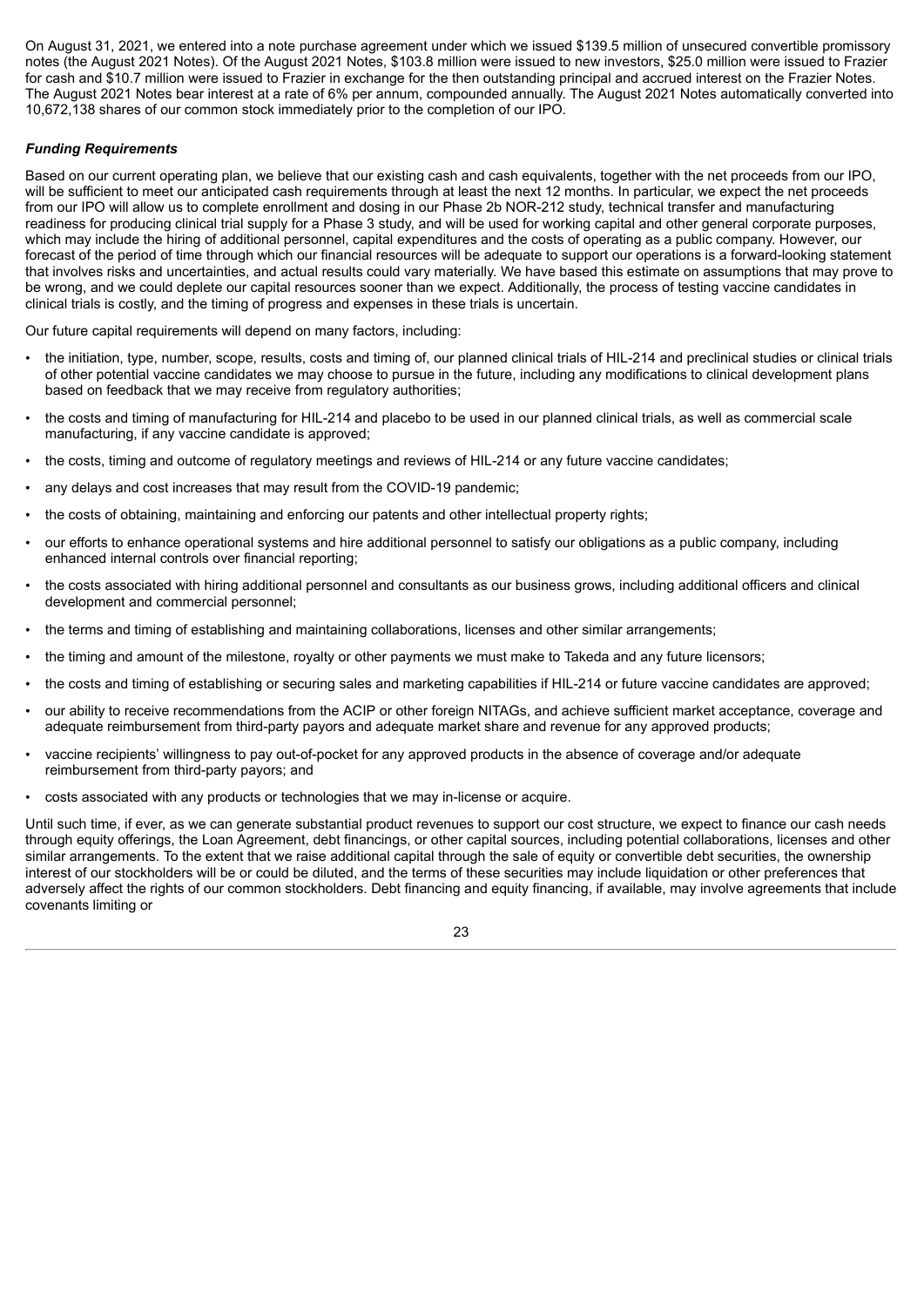restricting our ability to take specific actions, such as incurring additional debt, making capital expenditures or declaring dividends. If we raise funds through collaborations, or other similar arrangements with third parties, we may have to relinquish valuable rights to our technologies, intellectual property, future revenue streams, research programs or vaccine candidates or grant licenses on terms that may not be favorable to us and/or may reduce the value of our common stock. If we are unable to raise additional funds through equity or debt financings when needed, we may be required to delay, limit, reduce or terminate our product development or future commercialization efforts or grant rights to develop and market our vaccine candidates even if we would otherwise prefer to develop and market such vaccine candidates ourselves.

### *Cash Flows*

The following table sets forth a summary of the net cash flow activity for each of the periods indicated (in thousands):

|                                           |    | <b>Three Months Ended</b><br>March 31. |      |       |  |
|-------------------------------------------|----|----------------------------------------|------|-------|--|
|                                           |    | 2022                                   | 2021 |       |  |
| Net cash provided by (used in):           |    |                                        |      |       |  |
| Operating activities                      | J. | (10, 715)                              |      | (417) |  |
| Investing activities                      |    | (2,500)                                |      |       |  |
| Financing activities                      |    | (99)                                   |      |       |  |
| Net decrease in cash and cash equivalents |    | (13.314)                               |      | (417) |  |

### *Operating Activities*

Net cash used in operating activities was \$10.7 million and \$0.4 million for the three months ended March 31, 2022 and 2021, respectively. Net cash used in operating activities for the three months ended March 31, 2022 was primarily due to our net loss of \$67.9 million and a net change of \$0.1 million in our operating assets and liabilities, offset by \$57.3 million of noncash charges primarily related to the \$37.4 million change in fair value of the Takeda Warrants, \$17.1 million change in fair value of the August 2021 Notes, \$2.5 million related to acquired inprocess research and development and \$0.3 million of stock-based compensation. Net cash used in operating activities for the three months ended March 31, 2021 was due to our net loss of \$1.5 million, offset by a \$1.1 million net change in operating assets and liabilities.

### *Investing Activities*

Net cash used in investing activities for the three months ended March 31, 2022 was primarily due to the \$2.5 million contingent payment we paid under the Takeda License. We had no investing activities for the three months ended March 31, 2021.

### *Financing Activities*

Net cash used in financing activities for the three months ended March 31, 2022 was primarily due to our payment of \$0.1 million of costs related to our IPO. We had no financing activities for the three months ended March 31, 2021.

### **Contractual Obligations and Commitments**

As of March 31, 2022, there have been no material changes outside the ordinary course of our business to the contractual obligations we reported in "Management's discussion and analysis of financial condition and results of operations – Contractual obligations and commitments," included in the Prospectus.

### **Critical Accounting Policies and Significant Judgments and Estimates**

Our management's discussion and analysis of our financial condition and results of operations is based on our condensed consolidated financial statements, which have been prepared in accordance with generally accepted accounting principles in the United States (GAAP). The preparation of our condensed consolidated financial statements requires us to make estimates and assumptions that affect the reported amounts of assets, liabilities and expenses and the disclosure of contingent assets and liabilities in our condensed consolidated financial statements and accompanying notes. We evaluate these estimates and judgments on an ongoing basis. We base our estimates on historical experience and on various other factors that we believe are reasonable under the circumstances, the results of which form the basis for

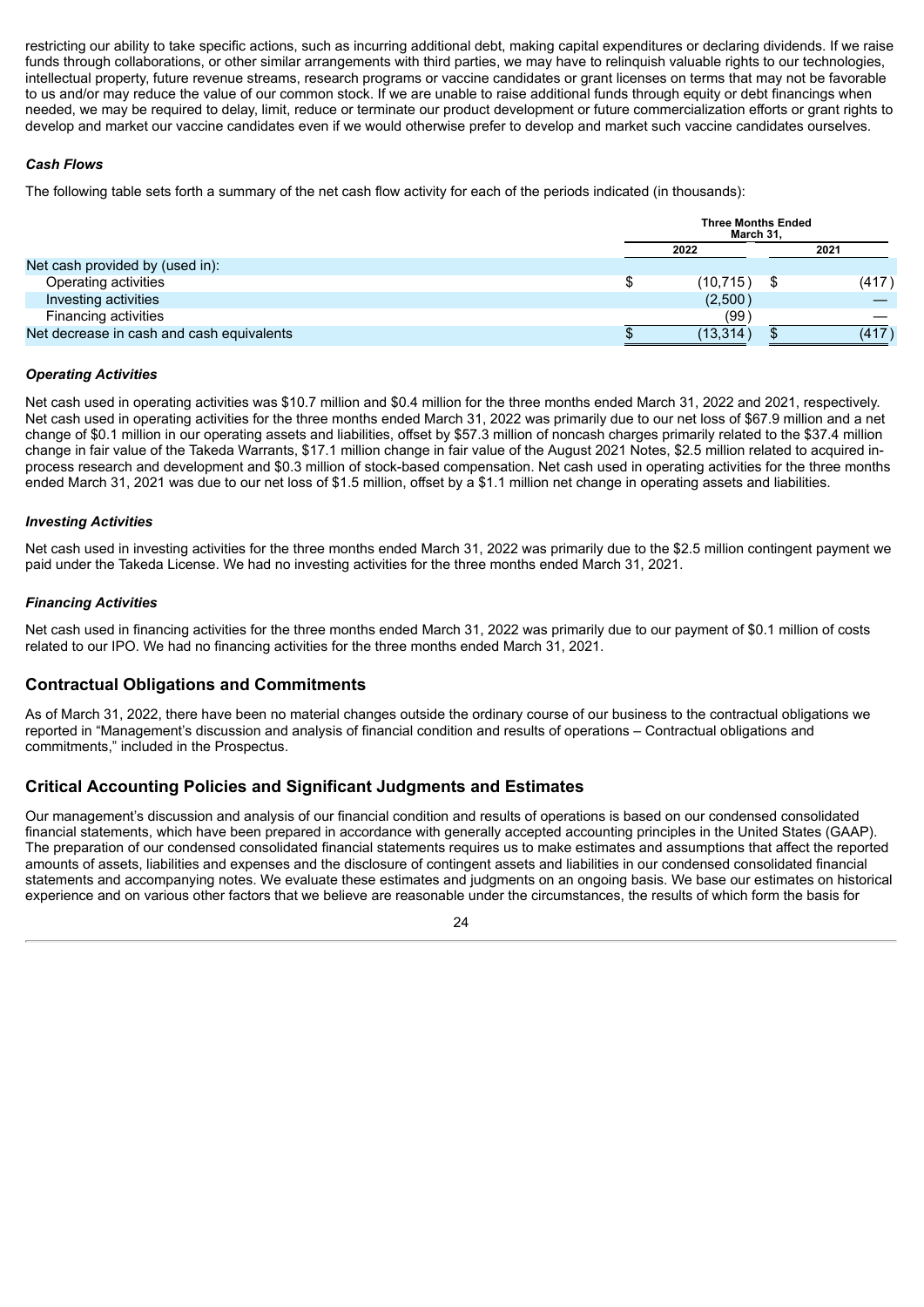making judgments about the carrying value of assets and liabilities that are not readily apparent from other sources. Actual results may differ from these estimates under different assumptions or conditions.

As of March 31, 2022, there have been no material changes to our critical accounting policies and estimates from those disclosed in "Management's discussion and analysis of financial condition and results of operations – Critical accounting policies and estimates," included in the Prospectus.

### **JOBS Act and Smaller Reporting Company**

As an emerging growth company under the Jumpstart Our Business Startups Act of 2012 (the JOBS Act), we can take advantage of an extended transition period for complying with new or revised accounting standards. This allows an emerging growth company to delay the adoption of certain accounting standards until those standards would otherwise apply to private companies. We have elected to avail ourselves of this exemption and, therefore, we will not be subject to the same new or revised accounting standards as other public companies that are not emerging growth companies. We intend to rely on other exemptions provided by the JOBS Act, including without limitation, not being required to comply with the auditor attestation requirements of Section 404(b) of Sarbanes-Oxley. As a result, our condensed consolidated financial statements may not be comparable to companies that comply with new or revised accounting pronouncements as of public company effective dates.

We will remain an emerging growth company until the earliest of (i) the last day of the fiscal year following the fifth anniversary of the consummation of our IPO, (ii) the last day of the fiscal year in which we have total annual gross revenue of at least \$1.07 billion, (iii) the last day of the fiscal year in which we are deemed to be a "large accelerated filer" as defined in Rule 12b-2 under the Exchange Act, which would occur if the market value of our common stock held by non-affiliates exceeded \$700.0 million as of the last business day of the second fiscal quarter of such year, or (iv) the date on which we have issued more than \$1.0 billion in non-convertible debt securities during the prior threeyear period.

We are also a smaller reporting company as defined in the Exchange Act. We may continue to be a smaller reporting company even after we are no longer an emerging growth company. We may take advantage of certain of the scaled disclosures available to smaller reporting companies and will be able to take advantage of these scaled disclosures for so long as our voting and non-voting common stock held by non-affiliates is less than \$250.0 million measured on the last business day of our second fiscal quarter, or our annual revenue is less than \$100.0 million during the most recently completed fiscal year and our voting and non-voting common stock held by non-affiliates is less than \$700.0 million measured on the last business day of our second fiscal quarter.

### **Recent Accounting Pronouncements**

See Item 1 of Part I, "Notes to Condensed Consolidated Financial Statements — Note 1 — Organization, Basis of Presentation and Summary of Significant Accounting Policies" of this Quarterly Report.

### **Off-Balance Sheet Arrangements**

We have not entered into any off-balance sheet arrangements, as defined in the rules and regulations of the SEC.

### <span id="page-26-0"></span>**Item 3. Quantitative and Qualitative Disclosures About Market Risk.**

Not applicable to a smaller reporting company.

### <span id="page-26-1"></span>**Item 4. Controls and Procedures.**

### **Evaluation of Disclosure Controls and Procedures**

Our management, with the participation and supervision of our Chief Executive Officer and our Chief Financial Officer, have evaluated our disclosure controls and procedures (as defined in Rules 13a-15(e) and 15d-15(e) under the Exchange Act as of the end of the period covered by this Quarterly Report on Form 10-Q. Based on that evaluation, our Chief Executive Officer and our Chief Financial Officer have concluded that, as of the end of the period covered by this Quarterly Report on Form 10-Q, our disclosure controls and procedures were effective to provide reasonable assurance that information we are required to disclose in reports that we file or submit under the Exchange Act is recorded, processed, summarized, and reported within the time periods specified in SEC rules and forms, and that such information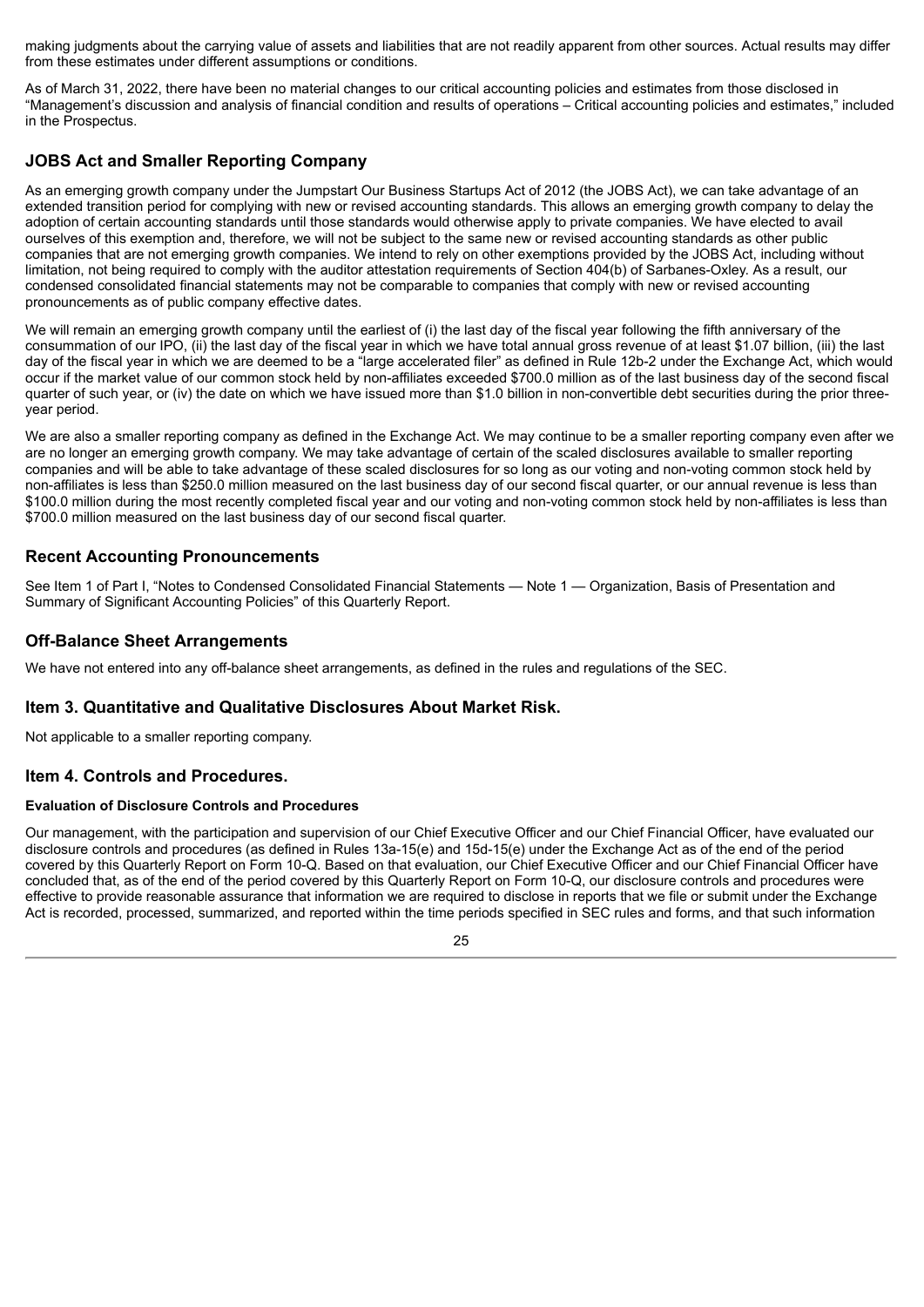is accumulated and communicated to our management, including our Chief Executive Officer and Chief Financial Officer, as appropriate, to allow timely decisions regarding required disclosure.

### **Changes in Internal Control over Financial Reporting**

Due to a transition period established by SEC rules applicable to newly public companies, our management is not required to evaluate the effectiveness of our internal control over financial reporting until after the filing of our Annual Report on Form 10-K for the year ended December 31, 2022. As a result, this Quarterly Report on Form 10-Q does not address whether there have been any changes in our internal control over financial reporting.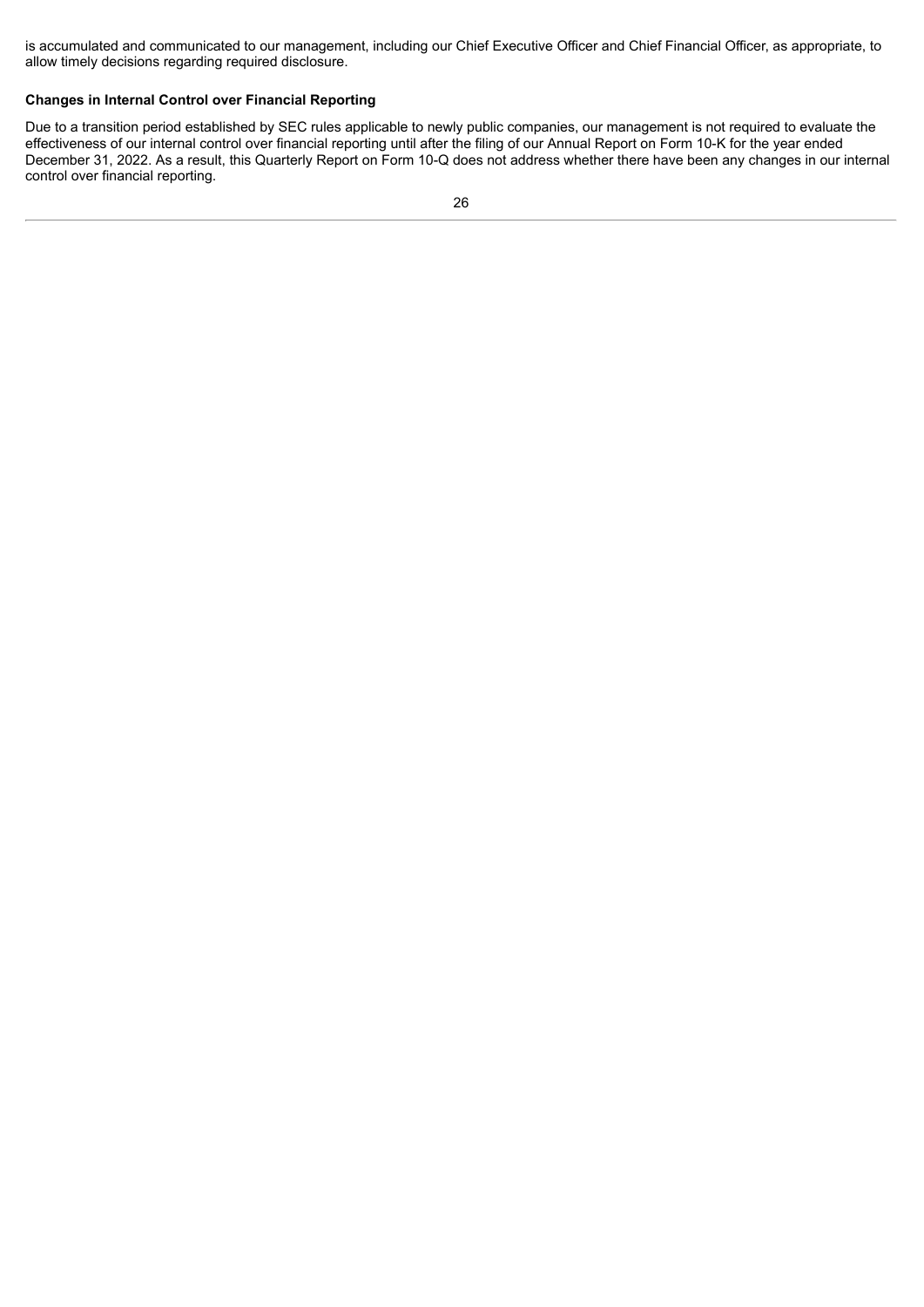### **PART II—OTHER INFORMATION**

### <span id="page-28-1"></span><span id="page-28-0"></span>**Item 1. Legal Proceedings.**

We are not currently subject to any material legal proceedings. From time to time, we may be involved in legal proceedings or subject to claims incident to the ordinary course of business. Regardless of the outcome, such proceedings or claims can have an adverse impact on us because of defense and settlement costs, diversion of resources and other factors, and there can be no assurances that favorable outcomes will be obtained.

### <span id="page-28-2"></span>**Item 1A. Risk Factors.**

•

Investing in our common stock involves a high degree of risk. You should consider carefully the risks and uncertainties described below. together with all of the other information included in this Quarterly Report and in the Prospectus, including our combined financial statements and related notes and "Management's Discussion and Analysis of Financial Condition and Results of Operations" before making an investment decision to purchase or sell shares of our common stock. If any of the following risks are realized, our business, financial condition, results of operations and prospects could be materially and adversely affected. In that event, the trading price of our common stock could decline and you could lose part or all of your investment. The risks described below are not the only ones we may face, and additional risks and uncertainties not known to us or that we currently deem immaterial may also impair our business and future prospects.

### **Summary of Risks Related to Our Business**

The risk factors included below are a summary of the principal risk factors associated with an investment in us. The summary below does not contain all of the risks we face. You should carefully consider this summary, together with the more detailed discussion of these risks and uncertainties set forth below in this Item 1A.

- We have a limited operating history, have incurred significant operating losses since our inception and expect to incur significant losses for the foreseeable future. We may never generate any revenue or become profitable or, if we achieve profitability, we may not be able to sustain it.
- We will require substantial additional financing to achieve our goals, and a failure to obtain this necessary capital when needed on acceptable terms, or at all, could force us to delay, limit, reduce or terminate our development programs, commercialization efforts or other operations.
- We currently depend entirely on the success of HIL-214, which is our only vaccine candidate. If we are unable to advance HIL-214 in clinical development, obtain regulatory approval and ultimately commercialize HIL-214, or experience significant delays in doing so, our business will be materially harmed.
- Clinical and preclinical development involves a lengthy and expensive process with an uncertain outcome, and the results of prior clinical trials and studies of HIL-214 are not necessarily predictive of our future results. We have not completed any clinical trials for HIL-214 and we may not have favorable results in our clinical trials, or receive regulatory approval on a timely basis, if at all.
- Any difficulties or delays in the commencement or completion, or the termination or suspension, of our planned clinical trials could result in increased costs to us, delay or limit our ability to generate revenue and adversely affect our commercial prospects.
- Use of HIL-214 or any future vaccine candidates could be associated with adverse side effects, adverse events or other safety risks, which could delay or preclude approval, cause us to suspend or discontinue clinical trials, abandon a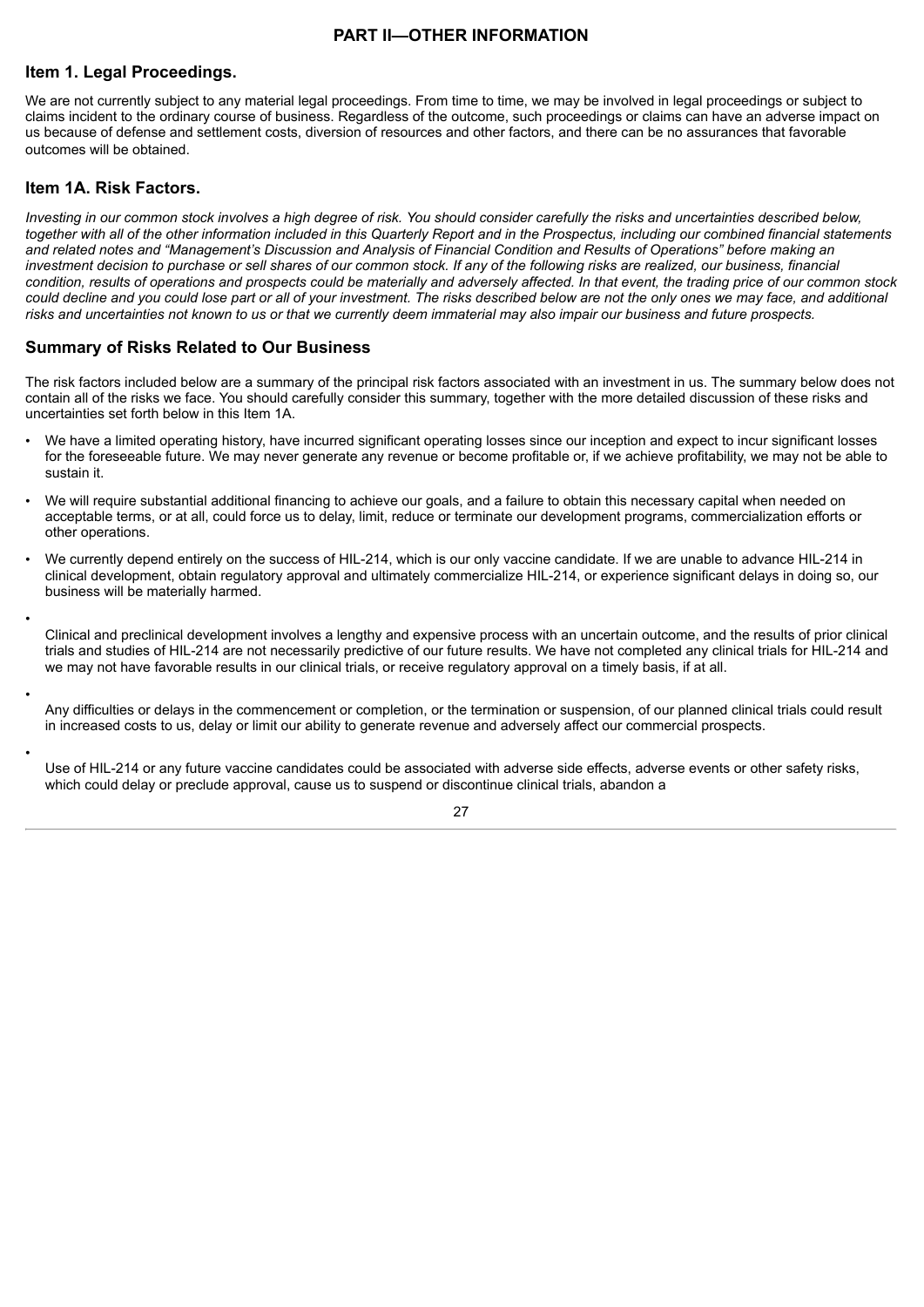vaccine candidate, limit the commercial profile of an approved label or result in other significant negative consequences that could severely harm our business, prospects, operating results and financial condition.

- We rely heavily on the Takeda License to provide us intellectual property rights to develop and commercialize HIL-214. If the Takeda License is terminated, we would lose our rights to develop and commercialize HIL-214.
- We rely on third parties to conduct many of our clinical trials and preclinical studies and to manufacture HIL-214, and these third parties may not perform satisfactorily which could delay, prevent or impair our development efforts or ability to seek or obtain regulatory approval for HIL-214.
- We face significant competition, and if our competitors develop technologies or vaccine candidates more rapidly than we do or their technologies are more effective, our business and our ability to develop and successfully commercialize products may be adversely affected.
- Our operating results may fluctuate significantly, which makes our future operating results difficult to predict and could cause our operating results to fall below expectations or any guidance we may provide.
- Our business is subject to risks arising from the COVID-19 pandemic and other epidemic diseases.

•

- If we are unable to obtain, maintain and enforce patent protection for HIL-214 or any future vaccine candidates, or if the scope of the patent protection obtained is not sufficiently broad, our competitors could develop and commercialize products similar or identical to ours, and our ability to successfully commercialize HIL-214 or any future vaccine candidates may be adversely affected.
- The trading price of the shares of our common stock could be highly volatile, and purchasers of our common stock could incur substantial losses.

### **Risks Related to Our Limited Operating History, Financial Position and Capital Requirements**

#### We have a limited operating history and have no products approved for commercial sale, which may make it difficult for you to *evaluate our current business and predict our future success and viability.*

Biopharmaceutical product development is a highly speculative undertaking and involves a substantial degree of risk. We are a clinical-stage biopharmaceutical company with a limited operating history upon which you can evaluate our business and prospects. We commenced operations in 2019, and we have no products approved for clinical commercial sale. To date, we have focused primarily on organizing and staffing our company, business planning, raising capital, in-licensing intellectual property related to our initial vaccine candidate, HIL-214, and preparing for our planned clinical trials of HIL-214. We have not yet submitted an IND or its equivalent to the applicable regulatory agencies or completed any clinical trials, manufactured a commercial-scale product or arranged for a third party to do so on our behalf, obtained regulatory approvals, or conducted sales and marketing activities necessary for successful product commercialization. Consequently, any predictions made about our future success or viability may not be as accurate as they would be if we had a history of successfully developing and commercializing vaccines.

In addition, we may encounter unforeseen expenses, difficulties, complications, delays and other known and unknown factors and risks frequently experienced by clinical-stage biopharmaceutical companies in rapidly evolving fields. If our planned clinical trials are successful, we will also need to transition from a company with a research focus to a company capable of successfully executing drug development activities and supporting commercial operations. If we do not adequately address these risks and difficulties or successfully make such a transition, our business, financial condition, results of operations and prospects will be significantly harmed.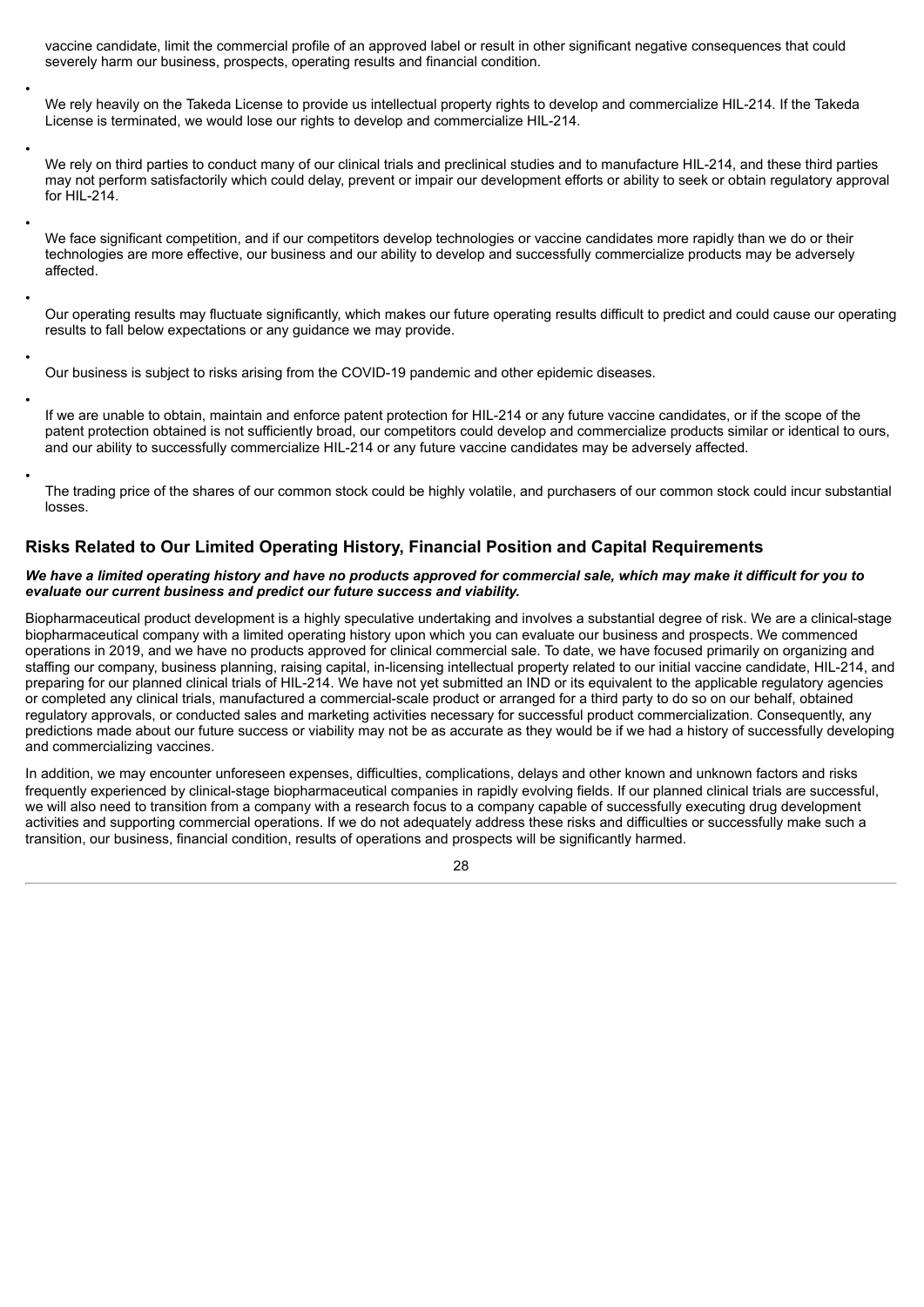### We have incurred significant operating losses since our inception and expect to incur significant losses for the foreseeable future. We may never generate any revenue or become profitable or, if we achieve profitability, we may not be able to sustain it.

We have incurred significant operating losses since our inception. We do not have any products approved for sale and have not generated any revenue since our inception. If HIL-214 is not successfully developed, approved and commercialized, we may never generate any revenue. Our net losses were \$67.9 million and \$1.5 million for the three months ended March 31, 2022 and 2021, respectively. We have financed our operations to date through the issuance of convertible promissory notes. Substantially all of our losses have resulted from expenses incurred in connection with in-licensing intellectual property related to, and developing, HIL-214 and from general and administrative costs associated with our operations. HIL-214 and any future vaccine candidates will require substantial additional development time and resources before we would be able to apply for or receive regulatory approvals and begin generating revenue from product sales. We expect to continue to incur losses for the foreseeable future, and we anticipate these losses will increase substantially as we continue our development of, seek regulatory approval for and potentially commercialize HIL-214 and seek to identify, assess, acquire, inlicense intellectual property related to or develop additional vaccine candidates.

To become and remain profitable, we must succeed in developing and eventually commercializing products that generate significant revenue. This will require us to be successful in a range of challenging activities, including completing preclinical studies and clinical trials of HIL-214 and any future vaccine candidates, obtaining regulatory approval for these vaccine candidates, and manufacturing, marketing and selling any products for which we may obtain regulatory approval. We are only in the preliminary stages of most of these activities. We may never succeed in these activities and, even if we do, may never generate revenue that is significant enough to achieve profitability. In addition, we have not yet demonstrated an ability to successfully overcome many of the risks and uncertainties frequently encountered by companies in new and rapidly evolving fields, particularly in the biopharmaceutical industry. Because of the numerous risks and uncertainties associated with biopharmaceutical product development, we are unable to accurately predict the timing or amount of increased expenses or when or if, we will be able to achieve profitability. Even if we do achieve profitability, we may not be able to sustain or increase profitability on a quarterly or annual basis. Our failure to become and remain profitable may have an adverse effect on the value of our company and could impair our ability to raise capital, expand our business, maintain our research and development efforts, diversify our vaccine candidates or even continue our operations. A decline in the value of our company could also cause you to lose all or part of your investment.

#### We will require substantial additional financing to achieve our goals, and a failure to obtain this necessary capital when needed on acceptable terms, or at all, could force us to delay, limit, reduce or terminate our development programs, commercialization efforts *or other operations.*

The development of vaccine candidates is capital-intensive. We expect our expenses to increase in connection with our ongoing activities, particularly as we conduct our planned clinical trials for HIL-214 and potentially seek regulatory approval for HIL-214 and any future vaccine candidates we may develop. In addition, if we are able to progress HIL-214 through development and commercialization, we will be required to make milestone and royalty payments to Takeda, from whom we have in-licensed certain patents and know-how related to HIL-214 globally, other than in Japan, pursuant to the license agreement we entered into with Takeda on July 2, 2021 (the Takeda License). If we obtain regulatory approval for HIL-214 or any future vaccine candidates, we also expect to incur significant commercialization expenses related to product manufacturing, marketing, sales and distribution. Because the outcome of any preclinical study or clinical trial is highly uncertain, we cannot reliably estimate the actual amounts necessary to successfully complete the development and commercialization of HIL-214 or any future vaccine candidates. Furthermore, we expect to incur additional costs associated with operating as a public company. We do not have any committed external source of funds.

As of March 31, 2022, we had cash and cash equivalents of \$111.3 million. Based on our current operating plan, we believe that our existing cash and cash equivalents, together with the net proceeds from our IPO, will enable us to fund our operations for at least the next 12 months. We have based these estimates on assumptions that may prove to be wrong, and we could use our capital resources sooner than we currently expect and need to seek additional funds sooner than planned. Our existing cash and cash equivalents will not be sufficient to complete development of HIL-214, or any future vaccine candidate, and we will require substantial capital in order to advance HIL-214 and any future vaccine candidates through clinical trials, regulatory approval and commercialization. Accordingly, we will need to obtain substantial additional funding in connection with our continuing operations. If we are unable to raise capital when needed or on attractive terms, we could be forced to delay, reduce or eliminate our research and development programs or any future commercialization efforts.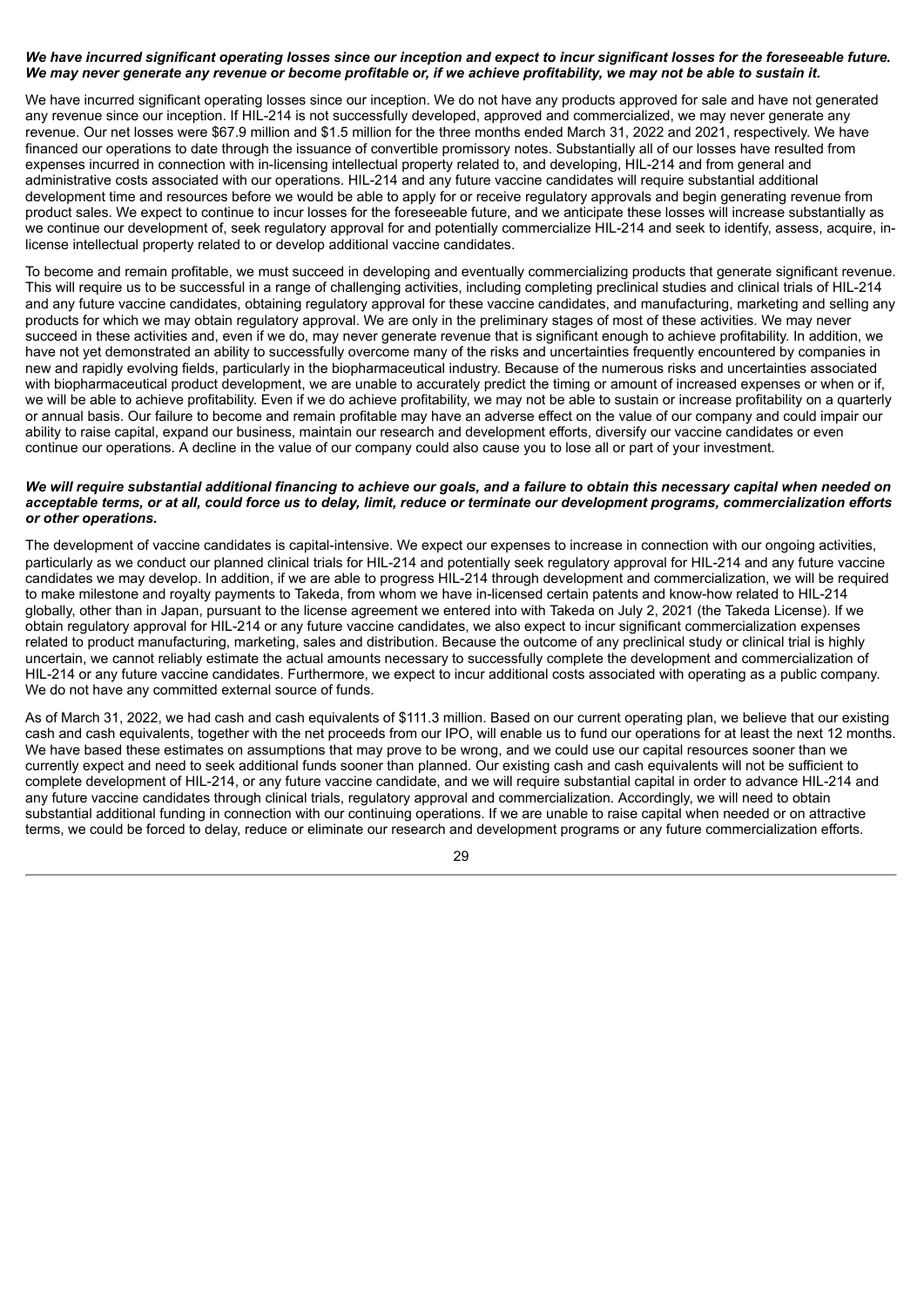We expect to finance our cash needs through public or private equity or debt financings or other capital sources, including potential collaborations, licenses, non-dilutive sources of financing, such as grants, and other similar arrangements. In addition, we may seek additional capital due to favorable market conditions or strategic considerations even if we believe we have sufficient funds for our current or future operating plans. Attempting to secure additional financing may divert our management from our day-to-day activities, which may adversely affect our ability to develop HIL-214 and any future vaccine candidates.

Our future capital requirements will depend on many factors, including, but not limited to:

- the initiation, type, number, scope, results, costs and timing of, our planned clinical trials of HIL-214 and preclinical studies or clinical trials of other potential vaccine candidates we may choose to pursue in the future, including any modifications to clinical development plans based on feedback that we may receive from regulatory authorities;
- the costs and timing of manufacturing for HIL-214, or any future vaccine candidates, and placebo to be used in our trials, as well as commercial scale manufacturing, if any vaccine candidate is approved;
- the costs, timing and outcome of regulatory meetings and reviews of HIL-214 or any future vaccine candidates;
- any delays and cost increases that may result from the COVID-19 pandemic;
- the costs of obtaining, maintaining, enforcing and protecting our patents and other intellectual property and proprietary rights;
- our efforts to enhance operational systems and hire additional personnel to satisfy our obligations as a public company, including enhanced internal controls over financial reporting;
- the costs associated with hiring additional personnel and consultants as our business grows, including additional executive officers and clinical development and commercial personnel;
- the terms and timing of establishing and maintaining collaborations, license agreements and other similar arrangements;
- the timing and amount of the milestone, royalty or other payments we must make to Takeda and any future licensors;
- the costs and timing of establishing or securing sales and marketing capabilities if HIL-214 or future vaccine candidates are approved;
- our ability to receive recommendations from the ACIP, or other foreign national immunization technical advisory groups (NITAGs), and achieve sufficient market acceptance, coverage and adequate reimbursement from third-party payors and adequate market share and revenue for any approved products;
- vaccine recipients' willingness to pay out-of-pocket for any approved products in the absence of coverage and/or adequate reimbursement from third-party payors; and
- costs associated with any products or technologies that we may in-license or acquire.

Conducting preclinical studies and clinical trials is a time-consuming, expensive and uncertain process that takes years to complete, and we may never generate the necessary data or results required to obtain regulatory approval and commercialize HIL-214 and any future vaccine candidates. If approved, HIL-214 and any future vaccine candidates may not achieve commercial success. Our commercial revenue, if any, will initially be derived from sales of HIL-214, which we do not expect to be commercially available for many years, if at all. Accordingly, we will need to continue to rely on additional financing to achieve our business objectives. Adequate additional financing may not be available to us on acceptable terms, or at all.

### Raising additional capital may cause dilution to our stockholders, restrict our operations or require us to relinquish rights to our *technologies or vaccine candidates.*

Until such time, if ever, as we can generate substantial product revenue, we expect to finance our cash needs through equity offerings, our loan and security agreement with Hercules Capital, Inc., as administrative and collateral agent, and the lenders party thereto, debt financings, or other capital sources, including potential collaborations, license agreements and other similar arrangements. To the extent that we raise additional capital through the sale of equity or convertible debt securities, your ownership interest may be diluted, and the terms of these securities may include liquidation or other preferences that adversely affect your rights as a common stockholder. The Loan Agreement includes, and any future

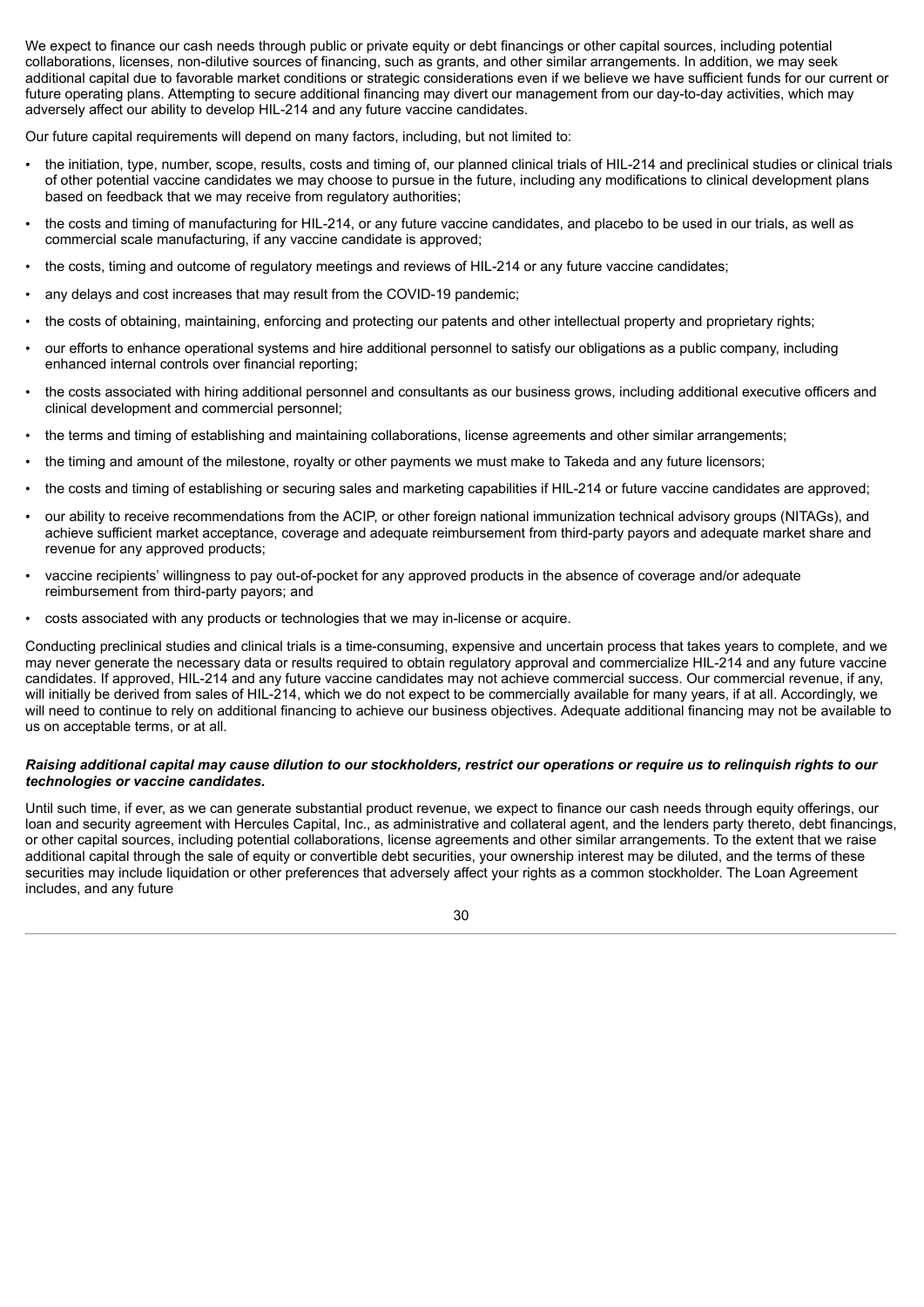debt financing and preferred equity financing, if available, may involve agreements that include, covenants limiting or restricting our ability to take specific actions, such as incurring additional debt, making capital expenditures or declaring dividends. Such restrictions could adversely impact our ability to conduct our operations and execute our business plan.

If we raise additional funds through future collaborations, license agreements and other similar arrangements, we may be required to relinquish valuable rights to our future revenue streams, research programs, vaccine candidates, intellectual property or proprietary technology, or grant licenses on terms that may not be favorable to us and/or that may reduce the value of our common stock. If we are unable to raise additional funds through equity or debt financings or other arrangements when needed or on terms acceptable to us, we would be required to delay, limit, reduce, or terminate our product development or future commercialization efforts or grant rights to develop and market vaccine candidates that we might otherwise prefer to develop and market ourselves.

### **Risks Related to the Development and Regulatory Approval of Our Vaccine Candidates**

#### We currently depend entirely on the success of HIL-214, which is our only vaccine candidate. If we are unable to advance HIL-214 in clinical development, obtain requlatory approval and ultimately commercialize HIL-214, or experience significant delays in doing *so, our business will be materially harmed.*

We currently only have one vaccine candidate, HIL-214, the intellectual property for which we have in-licensed from Takeda and which is in Phase 2 clinical development. Our business presently depends entirely on our ability to successfully develop, obtain regulatory approval for, and commercialize HIL-214 in a timely manner. This may make an investment in our company riskier than similar companies that have multiple vaccine candidates in active development that may be able to better sustain the delay or failure of a lead vaccine candidate. In addition, our assumptions about HIL-214's development potential are based in large part on the data generated from preclinical studies and clinical trials conducted by Takeda and Ligocyte and we may observe materially and adversely different results as we conduct our planned clinical trials. The success of HIL-214 will depend on several factors, including the following:

- acceptance by the FDA, the European Medicines Agency (EMA) or other comparable foreign regulatory authorities of our proposed design of our planned clinical trials of HIL-214, as well as our proposed immunobridging strategy to additional subject populations;
- successful initiation and enrollment of clinical trials and completion of clinical trials with favorable results;
- successful completion of preclinical studies with favorable results, including toxicology and other studies designed to be compliant with good laboratory practices (GLP);
- successful development and qualification of a number of clinical assays to support the determination of our primary and secondary endpoints and the performance of such clinical assays in such trials;
- demonstrating the safety, purity, potency, immunogenicity and efficacy of HIL-214 to the satisfaction of applicable regulatory authorities;
- making arrangements with third-party manufacturers for, or establishing, manufacturing capabilities for the clinical and, if approved, commercial supply of HIL-214;
- receipt of marketing approvals from applicable regulatory authorities, including approvals of biologics license applications (BLAs) or supplements from the FDA and similar marketing authorization applications (MAAs) from the EMA, and maintaining such approvals;
- establishing sales, marketing and distribution capabilities and launching commercial sales of HIL-214, if and when approved, whether alone or in collaboration with others;
- obtaining, establishing and maintaining patent and trade secret protection or regulatory exclusivity for HIL-214;
- maintaining an acceptable safety profile of HIL-214 following regulatory approval, if any;
- maintaining and growing an organization of people who can develop and, if approved, commercialize, market and sell HIL-214; and
- acceptance of our products, if approved, by patients, the medical community and third-party payors.

In addition, our development plan for HIL-214 initially targets the prevention of moderate to severe AGE caused by norovirus in infants. Depending on the feedback we receive from regulatory agencies, we may decide to further limit our

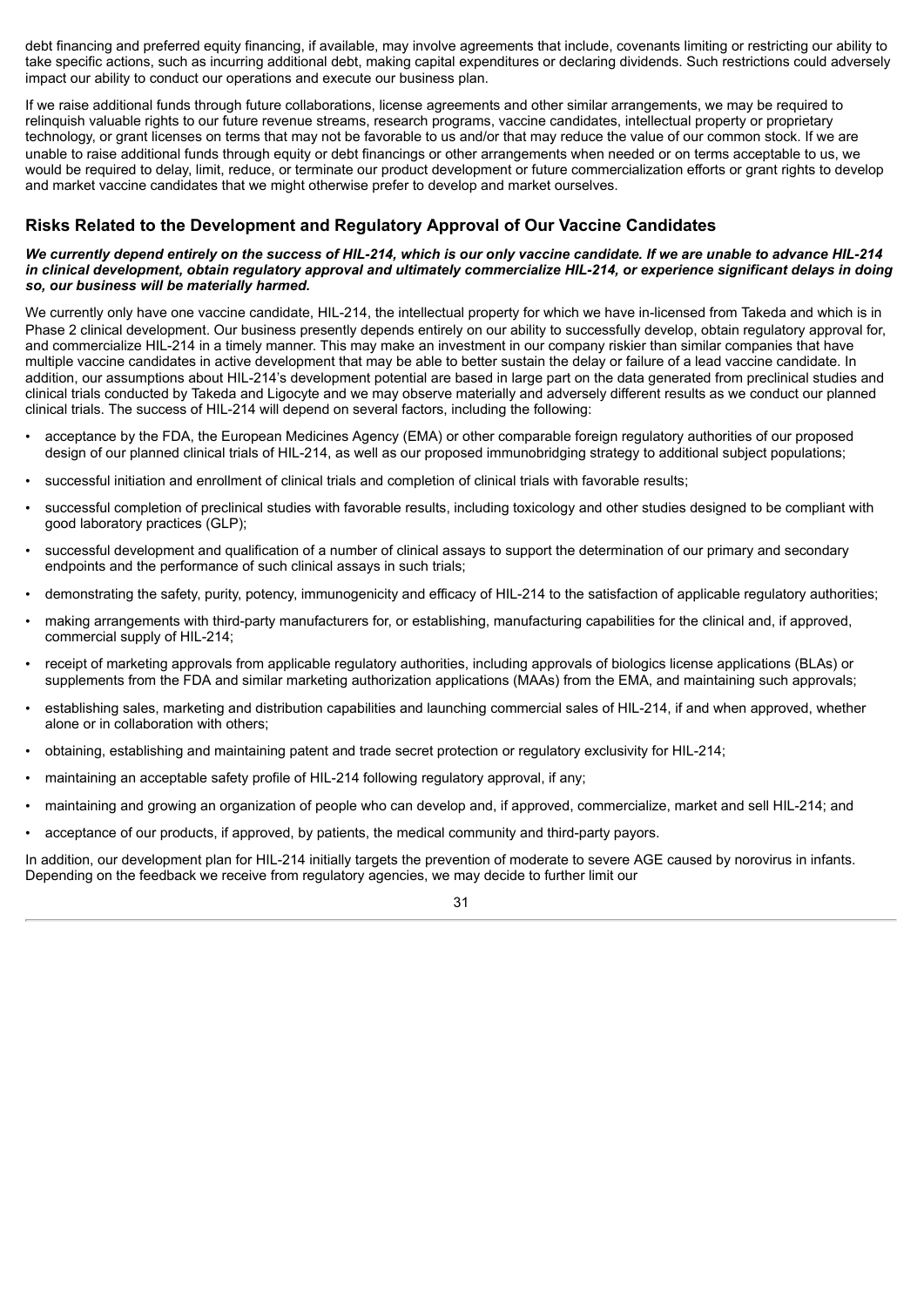initial target population to a subset of infants, such as infants with certain underlying health conditions common within this age range, or we may materially modify our current plans to use immunobridging studies based on a serology surrogate endpoint and or the criteria proposed to seek subsequent regulatory authorizations in older children, adults and older adults. Limiting our target patient population may negatively impact our ability to complete clinical trials or studies within our planned timeline and could limit the commercial potential of HIL-214. If we are unable to develop, receive marketing approval for and successfully commercialize HIL-214 in our targeted patient populations, or if we experience delays as a result of any of the above factors or otherwise, our business would be significantly harmed.

### Clinical and preclinical development involves a lengthy and expensive process with an uncertain outcome, and the results of prior clinical trials and studies of HIL-214 are not necessarily predictive of our future results. We have not completed clinical trials for HIL-214 and we may not have favorable results in our clinical trials, or receive regulatory approval on a timely basis, if at all.

Clinical and preclinical development is expensive and can take many years to complete, and its outcome is inherently uncertain. We cannot guarantee that any preclinical studies or clinical trials will be conducted as planned or completed on schedule, if at all, and failure can occur at any time during the trial or study process. For example, we may not be able to meet expected timeframes for the enrollment of our ongoing Phase 2b clinical trial of HIL-214 or the reporting of data from such trial. Despite promising preclinical or clinical results, any vaccine candidate can unexpectedly fail at any stage of preclinical or clinical development. The historical failure rate for vaccine candidates in our industry is high, particularly in the early stages of development.

The results from preclinical studies or clinical trials of a vaccine candidate or a competitor's vaccine candidate in the same class may not predict the results of later clinical trials of such vaccine candidate, and interim, topline, or preliminary results of a clinical trial are not necessarily indicative of final results. Vaccine candidates in later stages of clinical trials may fail to show the desired safety and efficacy characteristics despite having progressed through preclinical studies and initial clinical trials. In particular, while HIL-214 has been studied by Takeda in an extensive clinical program that included nine clinical trials, we do not know how HIL-214 will perform in our planned clinical trials, whether due to design differences, subject population or otherwise, including our use of a different manufacturing process to produce clinical material than that used in these prior trials. For these reasons and others, it is not uncommon to observe results in clinical trials that are unexpected based on preclinical studies and early clinical trials. Many vaccine candidates fail in clinical trials despite very promising early results, and a number of companies in the biopharmaceutical and biotechnology industries have suffered significant setbacks in clinical development even after achieving promising results in earlier preclinical studies and clinical trials. Based upon negative or inconclusive results, we or any future collaborator may decide, or regulators may require us, to conduct additional preclinical studies or clinical trials, which would cause us to incur additional operating expenses. Further, since there are no reliable animal models to norovirus infection, we may have to complete additional human challenge studies, which have been used to understand viral activity and possible immune correlates that prevent infection, making trials costlier than animal-based studies.

In addition, under the Takeda License, Takeda, a third party over which we have no control, has the right to develop and commercialize HIL-214 in Japan. If Takeda conducts any clinical trials of HIL-214 or if such trials generate negative results or results that conflict with the results of our clinical trials, the FDA, EMA, or other regulatory authorities may delay, limit, or deny approval of HIL-214, require us to conduct additional clinical trials as a condition to marketing approval, or withdraw their approval of HIL-214 or otherwise restrict our ability to market and sell HIL-214, if approved.

As a result, we cannot be certain that our planned preclinical studies and clinical trials will be successful. Any safety concerns observed in any one of our clinical trials in our targeted indications could limit the prospects for regulatory approval of HIL-214 in those and other indications, which could have a material adverse effect on our business, financial condition and results of operations.

### Any difficulties or delays in the commencement or completion, or the termination or suspension, of our planned clinical trials could result in increased costs to us, delay or limit our ability to generate revenue or adversely affect our commercial prospects.

Before obtaining marketing approval from regulatory authorities for the sale of HIL-214 or any future vaccine candidates, we must conduct extensive clinical trials to demonstrate the safety, purity, potency, immunogenicity and efficacy of the vaccine candidates in humans. In September 2021, an open IND was transferred to us by Takeda, under which we initiated a Phase 2b clinical trial. Before we can initiate clinical trials for any future vaccine candidates, we must submit the results of preclinical studies to the FDA or comparable foreign regulatory authorities along with other information, including information about vaccine candidate chemistry, manufacturing and controls and our proposed clinical trial protocol, as part of an IND with the FDA or as part of any similar regulatory submission required for allowance to proceed with clinical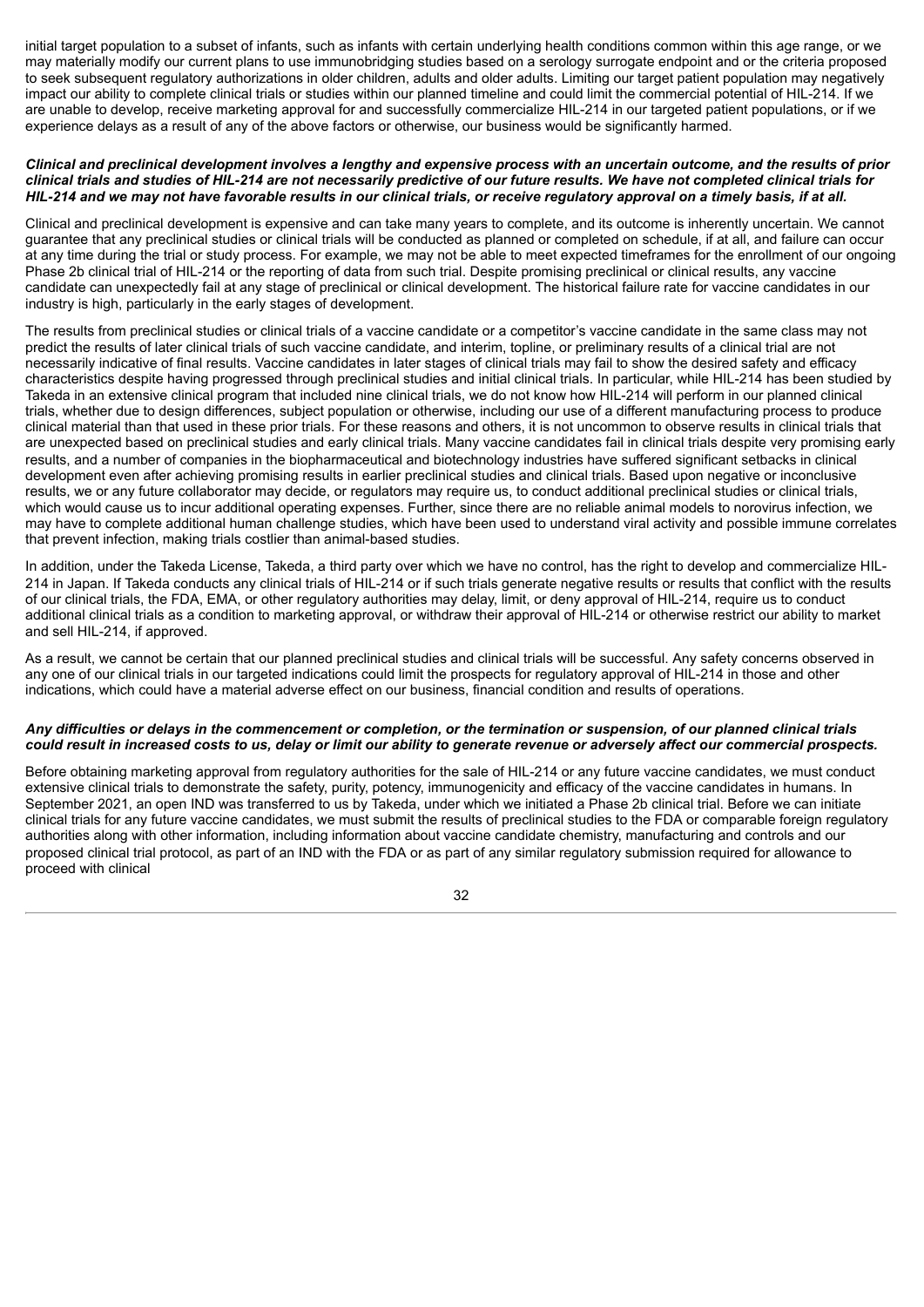development. The FDA, EMA or comparable foreign regulatory authorities may require us to conduct additional preclinical studies, or added clinical evaluation under any IND, clinical trial authorization or similar regulatory submission, which may lead to delays and increase the costs of our clinical development program. Moreover, even if we commence clinical trials, issues may arise that could cause regulatory authorities to suspend or terminate such clinical trials. Any such delays in the commencement or completion of our ongoing and planned clinical trials for HIL-214 and any future vaccine candidates could significantly affect our product development timelines and product development costs.

We do not know whether our planned clinical trials will begin on time or be completed on schedule, if at all. The commencement, data readouts and completion of clinical trials can be delayed for a number of reasons, including delays related to:

- inability to generate sufficient preclinical, toxicology, or other *in vivo* or *in vitro* data to support the initiation or continuation of clinical trials;
- obtaining regulatory authorizations to commence a trial or reaching a consensus with regulatory authorities on trial design;
- the FDA, EMA or comparable foreign regulatory authorities disagreeing as to the implementation of our clinical trials;
- any failure or delay in reaching an agreement with contract research organizations (CROs) and clinical trial sites, the terms of which can be subject to extensive negotiation and may vary significantly among different CROs and trial sites;
- delays in identifying, recruiting and training suitable clinical investigators;
- obtaining approval from one or more institutional review boards (IRBs) or ethics committees at clinical trial sites;
- IRBs refusing to approve, suspending or terminating the trial at an investigational site, precluding enrollment of additional subjects, or withdrawing their approval of the trial;
- major changes or amendments to the clinical trial protocol;
- clinical sites deviating from the trial protocol or dropping out of a trial;
- failure by our CROs to perform in accordance with good clinical practice (GCP) requirements or applicable regulatory quidelines in other countries;
- manufacturing sufficient quantities of HIL-214 and placebo for use in clinical trials, which could be materially impacted by the COVID-19 pandemic;
- Expiration of the shelf life of clinical material for use in clinical trials prior to the enrollment of any of our clinical trials;
- subjects failing to enroll or remain in our trials at the rate we expect, or failing to return for post-treatment follow-up, including subjects failing to remain in our trials due to movement restrictions, heath reasons or otherwise resulting from the COVID-19 pandemic;
- insufficient incidence of norovirus infection to allow us to evaluate the endpoints in our clinical trials of HIL-214, including lower incidence due to social changes resulting from the COVID-19 pandemic;
- individuals choosing an alternative product for the indication for which we are developing HIL-214 or any future vaccine candidates, or participating in competing clinical trials;
- lack of adequate funding to continue the clinical trial;
- subjects experiencing severe or serious unexpected vaccine-related adverse effects;
- occurrence of vaccine-related serious adverse events in trials of other protein-based vaccine candidates conducted by other companies that could be considered similar to HIL-214 or any future vaccine candidates;
- selection of clinical endpoints that require prolonged periods of clinical observation or extended analysis of the resulting data;
- transfer of manufacturing processes to larger-scale facilities operated by a contract manufacturing organization (CMO), delays or failure by our CMOs or us to make any necessary changes to such manufacturing process, or failure of our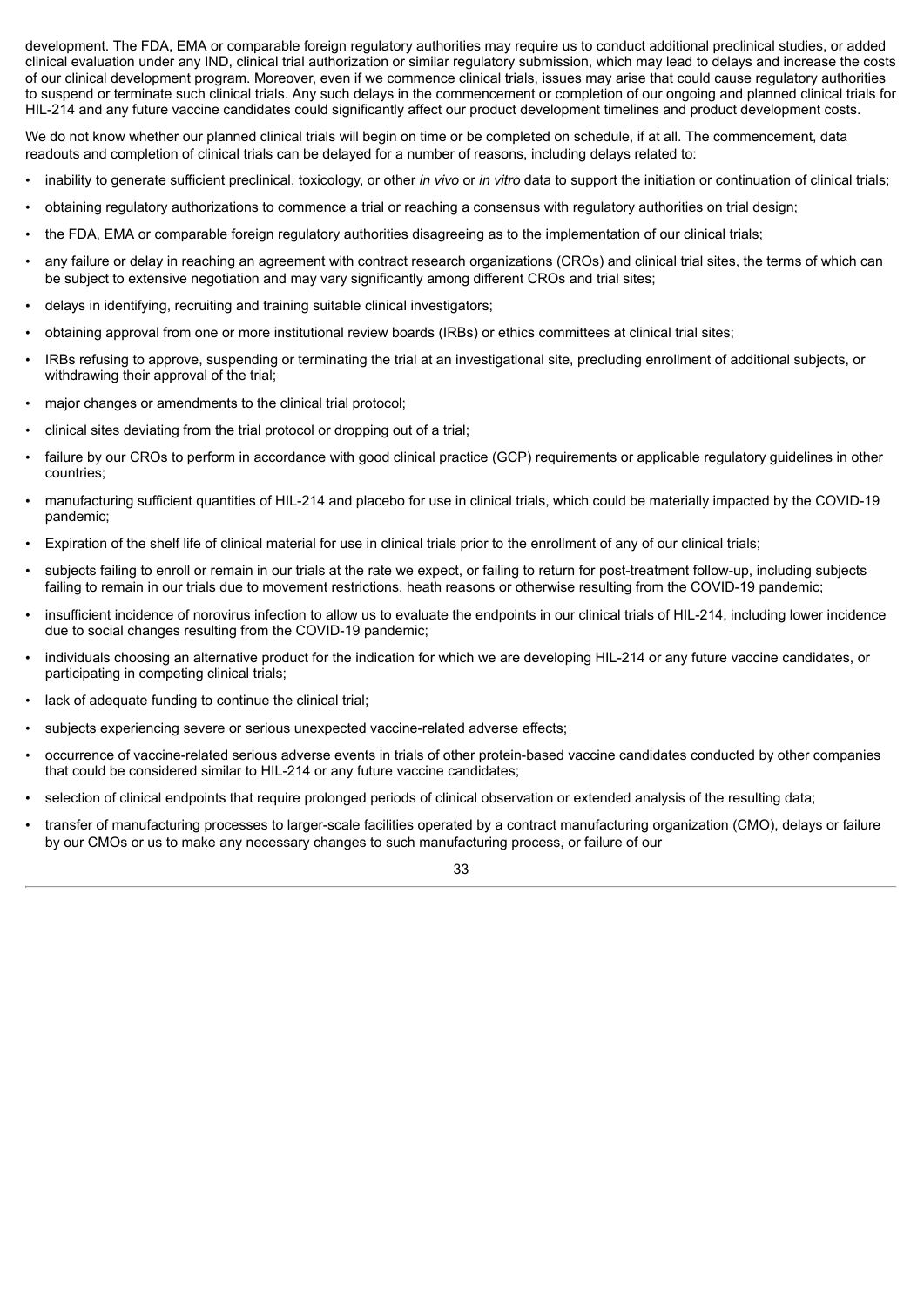CMOs to produce clinical trial materials in accordance with current good manufacturing practice (cGMP) regulations or other applicable requirements; and

• third parties being unwilling or unable to satisfy their contractual obligations to us in a timely manner.

We could also encounter delays if a clinical trial is suspended or terminated by us, by the IRBs of the institutions in which such trials are being conducted, by a Data Safety Monitoring Board for such trial or by the FDA or comparable foreign regulatory authorities. Such authorities may impose such a suspension or termination due to a number of factors, including failure to conduct the clinical trial in accordance with regulatory requirements or our clinical protocols, inspection of the clinical trial operations or trial site by the FDA or comparable foreign regulatory authorities resulting in the imposition of a clinical hold, unforeseen safety issues or adverse side effects, failure to demonstrate a benefit from using a vaccine, changes in governmental regulations or administrative actions or lack of adequate funding to continue the clinical trial. In addition, changes in regulatory requirements and policies may occur, and we may need to amend clinical trial protocols to comply with these changes. Amendments may require us to resubmit our clinical trial protocols to IRBs for reexamination, which may impact the costs, timing or successful completion of a clinical trial.

Further, conducting clinical trials in foreign countries, as we plan to do for HIL-214 and may do for future vaccine candidates, presents additional risks that may delay completion of our clinical trials. These risks include the failure of enrolled subjects in foreign countries to adhere to clinical protocols as a result of differences in healthcare services or cultural customs, managing additional administrative burdens associated with foreign regulatory schemes, and political and economic risks, including war, relevant to such foreign countries.

In addition, many of the factors that cause, or lead to, the termination or suspension of, or a delay in the commencement or completion of, clinical trials may also ultimately lead to the denial of regulatory approval of a vaccine candidate. We may make formulation or manufacturing changes to HIL-214 or any future vaccine candidates, in which case we may need to conduct additional preclinical studies to bridge our modified vaccine candidates to earlier versions. Any resulting delays to our clinical trials could shorten any period during which we may have the exclusive right to commercialize our vaccine candidates. In such cases, our competitors may be able to bring products to market before we do, and the commercial viability of HIL-214 or any future vaccine candidates could be significantly reduced. Any of these occurrences may harm our business, financial condition and prospects.

#### We may find it difficult to enroll subjects in our clinical trials. If we encounter difficulties enrolling subjects in our clinical trials, our *clinical development activities could be delayed or otherwise adversely affected.*

Successful and timely completion of clinical trials will require that we identify and enroll a specified number of subjects for each of our clinical trials. We may not be able to initiate or continue clinical trials for HIL-214 or any future vaccine candidates if we are unable to identify and enroll a sufficient number of eligible subjects to participate in these trials as required by the FDA or similar regulatory authorities outside the United States.

Subject enrollment, a significant factor in the timing of clinical trials, is affected by many factors, including the size and nature of the subject population, the severity of the disease under investigation, the proximity of subjects to clinical sites, the eligibility and exclusion criteria for the trial, the design of the clinical trial, the ability to obtain and maintain informed consents, the risk that enrolled subjects will not complete a clinical trial, our ability to recruit clinical trial investigators with the appropriate competencies and experience, and competing clinical trials and clinicians' and subjects' perceptions as to the potential advantages and risks of the vaccine candidate being studied in relation to other available vaccines or therapies, including any new products that may be approved for the indications we are investigating as well as any vaccine candidates under development.

In addition, the process of finding and recruiting subjects may prove costly. The timing of our clinical trials depends, in part, on the speed at which we can recruit subjects to participate in our trials, as well as completion of required follow-up periods. The eligibility criteria of our clinical trials, once established, may further limit the pool of available trial participants. If subjects are unwilling or unable to participate in our trials for any reason, including the existence of concurrent clinical trials for similar target populations, negative perceptions of vaccines generally or of any of our vaccine candidates in particular, the availability of approved or authorized therapies, the effects of the COVID-19 pandemic, or the fact that enrolling in our trials may prevent subjects from taking a different product, or we otherwise have difficulty enrolling a sufficient number of subjects, the timeline for recruiting subjects, conducting trials and obtaining regulatory approval of our vaccine candidates may be delayed. Our inability to enroll a specified number of subjects for any of our future clinical trials would result in significant delays or may require us to abandon one or more clinical trials altogether. In addition, we rely on, and will continue to rely on, CROs and clinical trial sites to ensure proper and timely conduct of our preclinical studies and clinical trials. Though we have entered into agreements governing their services, we will have limited influence over their actual performance.

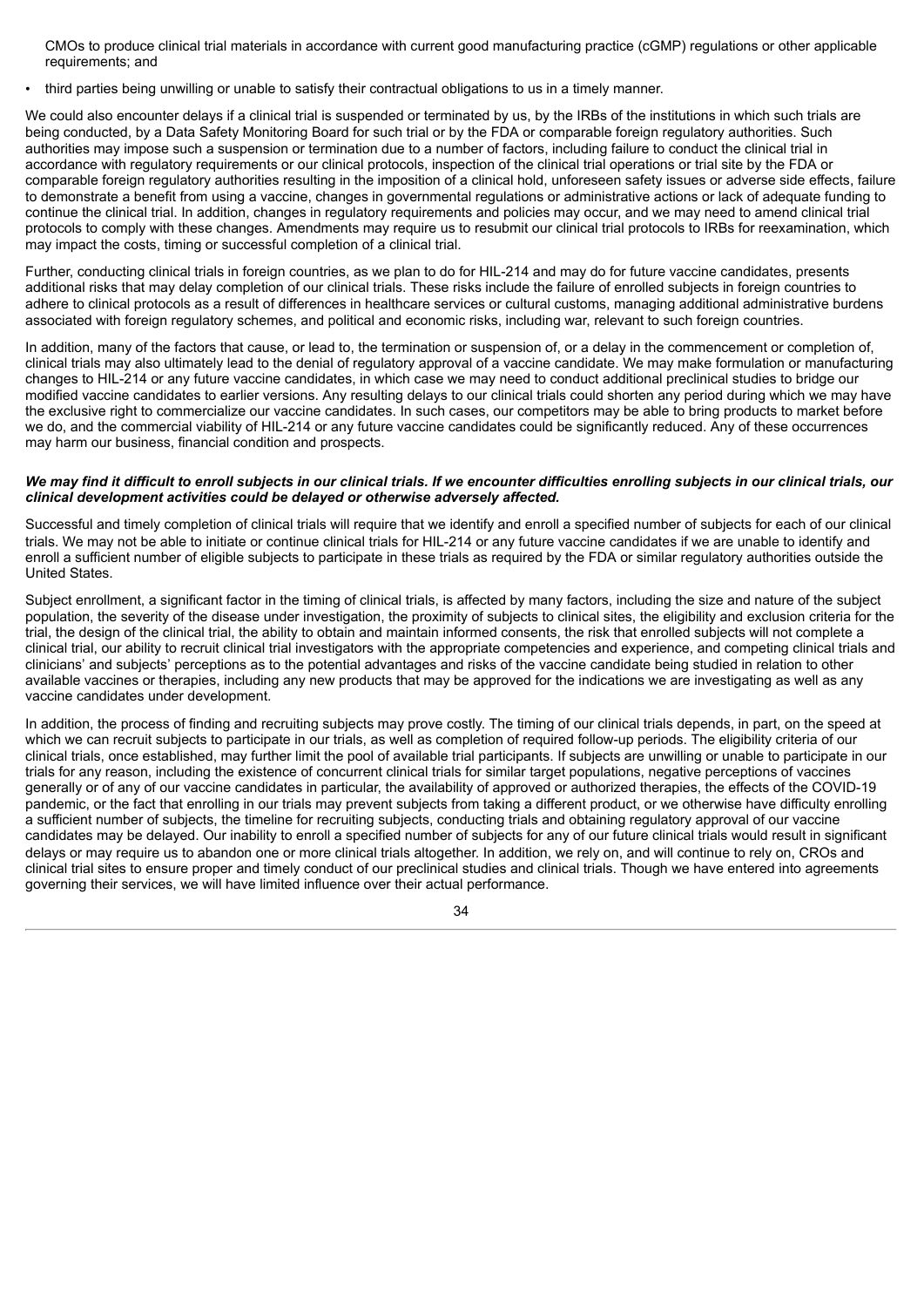We cannot assure you that our assumptions used in determining expected clinical trial timelines are correct or that we will not experience delays in enrollment, which would result in the delay of completion of such trials beyond our expected timelines.

## As an organization, we have never completed any clinical trials, and we may be unable to do so for HIL-214 or any future vaccine *candidates.*

We will need to successfully complete our planned clinical trials in order to seek FDA, EMA or comparable foreign regulatory approval to market HIL-214 or any future vaccine candidates. Carrying out clinical trials and the submission of a successful BLA or MAA is a complicated process. We initiated a Phase 2b clinical trial of HIL-214 in infants in May 2022. While Takeda previously conducted both Phase 1 and 2 clinical trials of HIL-214, we have not previously submitted an IND or completed any clinical trials and have not previously submitted a BLA, MAA or other comparable foreign regulatory submission. Consequently, we may be unable to successfully and efficiently execute and complete necessary clinical trials in a way that enables us to seek and maintain approval of HIL-214 or any future vaccine candidates. We may require more time and incur greater costs than Takeda required, or than our competitors require, and may not succeed in obtaining regulatory approvals of vaccine candidates that we develop. Failure to commence or complete, or delays in, our planned clinical trials, could prevent us from or delay us in submitting BLAs or MAAs for and potentially commercializing HIL-214 or any future vaccine candidates.

# Use of HIL-214 or any future vaccine candidates could be associated with adverse side effects, adverse events or other safety risks, which could delay or preclude approval, cause us to suspend or discontinue clinical trials, abandon a vaccine candidate, limit the commercial profile of an approved label or result in other significant negative consequences that could severely harm our *business, prospects, operating results and financial condition.*

As is the case with biopharmaceuticals generally, it is likely that there may be adverse side effects associated with HIL-214 or any future vaccine candidates' use. Results of our clinical trials could reveal a high and unacceptable severity and prevalence of expected or unexpected side effects. Vaccine-related side effects could affect subject recruitment or the ability of enrolled subjects to complete the trial or result in potential product liability claims. Undesirable side effects caused by our vaccine candidates when used alone or in combination with approved drugs, biologics or vaccines could cause us or regulatory authorities to interrupt, delay or halt clinical trials and could result in a more restrictive label or lead to the delay or denial of regulatory approval by the FDA or comparable foreign regulatory authorities. Any of these occurrences could severely harm our business, prospectus, operating results and financial condition.

Moreover, if HIL-214 or any future vaccine candidates are associated with undesirable side effects in clinical trials or demonstrate characteristics that are unexpected, we may elect to abandon their development or limit their development to more narrow uses or subpopulations in which the undesirable side effects or other characteristics are less prevalent, less severe or more acceptable from a riskbenefit perspective, which may limit the commercial expectations for the vaccine candidate if approved. We may also be required to modify our development and clinical trial plans based on findings after we commence clinical trials. Many compounds that initially showed promise in early-stage testing have later been found to cause side effects that prevented further development of the compounds. In addition, regulatory authorities may draw different conclusions or require additional testing to confirm these determinations.

In addition to our ongoing Phase 2b clinical trial in infants and Phase 3 clinical trials, we will need to conduct co-administration trials with other vaccines as required to fit into a pediatric vaccination schedule, as well as other required pediatric trials. It is possible that as we test HIL-214 or any future vaccine candidates in larger, longer and more extensive clinical trials, or if the use of these vaccine candidates becomes more widespread following regulatory approval, more illnesses, injuries, discomforts and other adverse events than were observed in earlier trials, as well as new conditions that did not occur or went undetected, may be discovered. If such side effects become known later in development or upon approval, if any, such findings may harm our business, financial condition and prospects significantly. Further, if a serious safety issue is identified in connection with use of HIL-214 in any trials that may be conducted by Takeda, such issues may adversely affect the development potential of HIL-214 or result in regulatory authorities restricting our ability to develop HIL-214.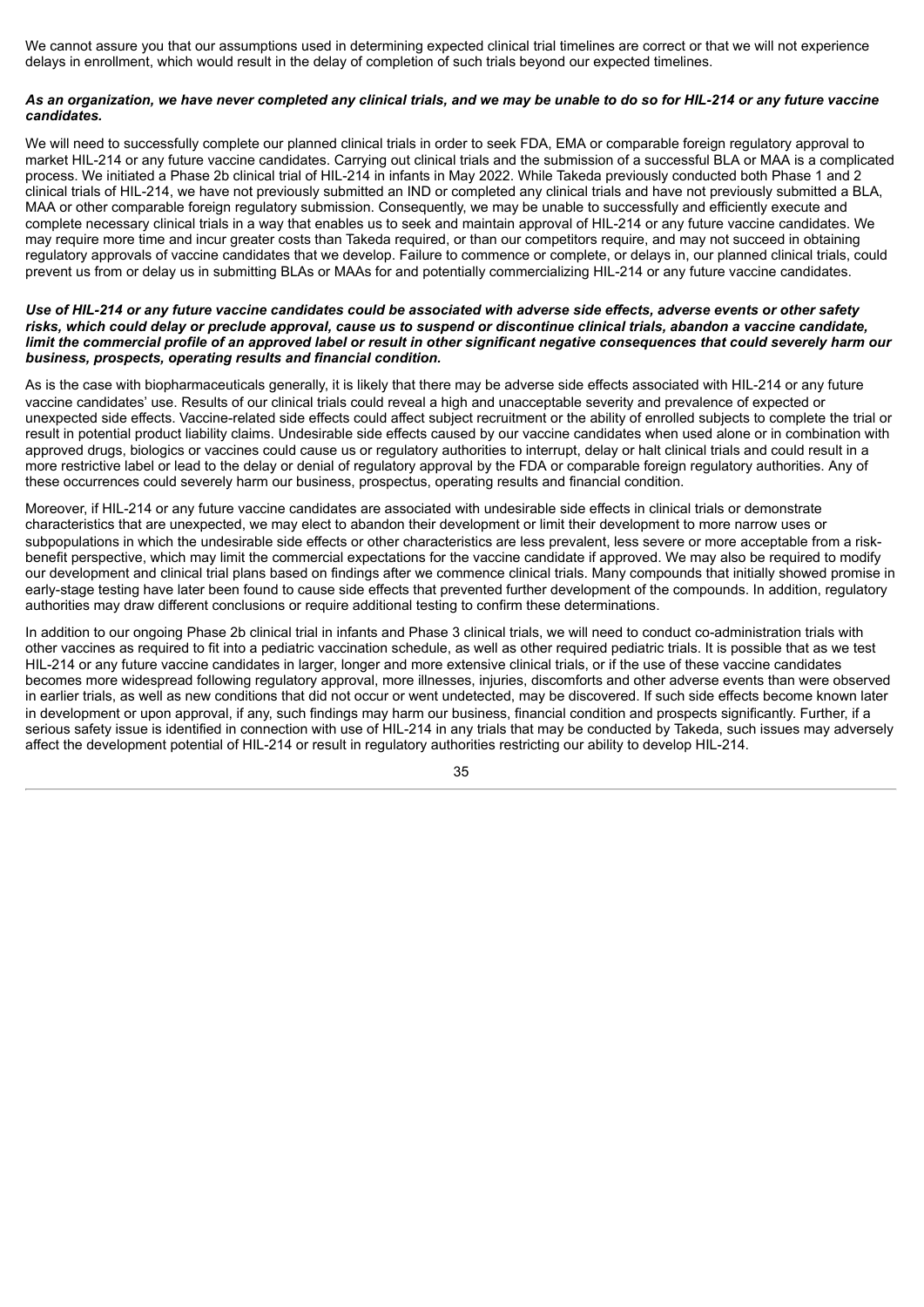In addition, if HIL-214 or any future vaccine candidate receives marketing approval, and we or others later identify undesirable side effects caused by such vaccine, a number of potentially significant negative consequences could result, including:

- regulatory authorities may withdraw, suspend or limit approvals of such vaccine or seek an injunction against its manufacture or distribution;
- we may be required to recall a vaccine or change the way such vaccine is administered to individuals;
- regulatory authorities may require additional warnings on the label, such as a "black box" warning or a contraindication;
- we may be required to implement a Risk Evaluation and Mitigation Strategy (REMS) or create a medication guide outlining the risks of such side effects for distribution to individuals;
- we may be required to change the way a vaccine is distributed or administered, conduct additional clinical trials or change the labeling of a vaccine or be required to conduct additional post-marketing studies or surveillance;
- we could be sued and held liable for harm caused to vaccine recipients;
- sales of the vaccine may decrease significantly or the vaccine could become less competitive; and
- our reputation may suffer.

Any of these events could prevent us from achieving or maintaining market acceptance of the particular vaccine candidate, if approved, and could significantly harm our business, results of operations and prospects.

## Vaccine candidates are subject to extensive regulation and compliance, which is costly and time consuming, and such regulation and compliance may cause unanticipated delays or prevent the receipt of the required approvals and licenses to commercialize *HIL-214 and any future vaccine candidates.*

The clinical development, manufacturing, labeling, packaging, storage, record-keeping, advertising, promotion, import, export, marketing, distribution and adverse event reporting, including the submission of safety and other information, of vaccine candidates are subject to extensive regulation by the FDA in the United States, the EMA in the European Union and by comparable foreign regulatory authorities in other foreign markets. In the United States, we are not permitted to market our vaccine candidates until we receive regulatory approval from the FDA in the United States, which is referred to as licensure. The process of obtaining regulatory approval is expensive, often takes many years following the commencement of clinical trials and can vary substantially based upon the type, complexity and novelty of the vaccine candidates involved, as well as the target indications and populations. Approval policies or regulations may change, and the FDA and the EMA have substantial discretion in the vaccine approval process, including the ability to delay, limit or deny approval of a vaccine candidate for many reasons. Despite the time and expense invested in clinical development of vaccine candidates, regulatory approval is never guaranteed. We are not permitted to market any of our vaccine candidates until we receive approval of a BLA from the FDA in the United States or a MAA by the EMA in Europe.

Prior to obtaining approval to commercialize a vaccine candidate in the United States or abroad, we or our collaborators must demonstrate with substantial evidence from adequate and well-controlled clinical trials, and to the satisfaction of the FDA, EMA or other comparable foreign regulatory authorities, that such vaccine candidates are safe, pure and potent and effective for their intended uses. Results from preclinical studies and clinical trials can be interpreted in different ways. Even if we believe the preclinical or clinical data for our vaccine candidates are promising, such data may not be sufficient to support approval by the FDA, EMA or comparable foreign regulatory authorities. The FDA, EMA or other comparable foreign regulatory authorities, as the case may be, may also require us to conduct additional preclinical studies or clinical trials for HIL-214 or any future vaccine candidates either prior to approval or post-approval, or may object to elements of our clinical development program.

The FDA, EMA or other comparable foreign regulatory authorities can delay, limit or deny approval of a vaccine candidate for many reasons, including:

- such authorities may disagree with the design or implementation of our clinical trials;
- negative or ambiguous results from our clinical trials, or results may not otherwise meet the level of statistical significance required by the FDA, EMA or other comparable foreign regulatory agencies for approval;
- serious and unexpected vaccine-related side effects may be experienced by participants in our clinical trials or by individuals using vaccines similar to our vaccine candidates;

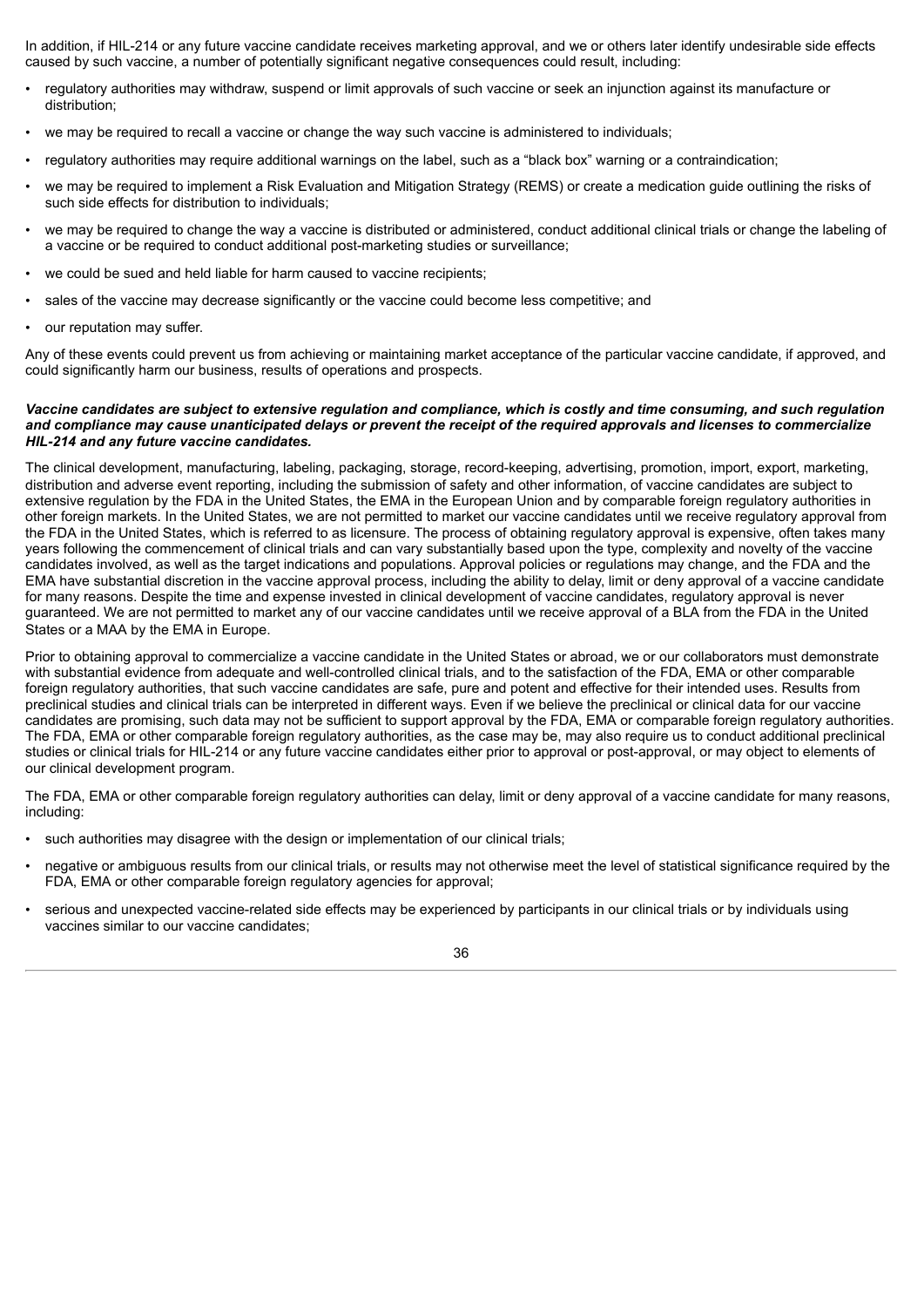- such authorities may not accept clinical data from trials that are conducted at clinical facilities or in countries where the standard of care is potentially different from those of their respective home countries;
- we may be unable to demonstrate that a vaccine candidate is safe and effective, and that such vaccine candidate's clinical and other benefits outweigh its safety risks;
- such authorities may disagree with our interpretation of data from preclinical studies or clinical trials;
- such authorities may not agree that the data collected from clinical trials of our vaccine candidates are acceptable or sufficient to support the submission of a BLA, MAA or other marketing application, and such authorities may impose requirements for additional preclinical studies or clinical trials;
- such authorities may disagree regarding the formulation, labeling and/or the specifications of HIL-214 or any future vaccine candidates;
- approval may be granted only for indications that are significantly more limited than what we apply for and/or be subject to other significant restrictions on distribution and use;
- such authorities may find deficiencies in the manufacturing processes, approval policies or facilities of Takeda and any other third-party manufacturers with which we contract for clinical and commercial supplies;
- regulations of such authorities may significantly change in a manner rendering our or any of our potential future collaborators' clinical data insufficient for approval; or
- such authorities may not accept a submission due to, among other reasons, the content of or presentation of the data in the submission.

Of the large number of vaccines and biologics in development, only a small percentage successfully complete the FDA or foreign regulatory approval processes and are commercialized. The lengthy approval process as well as the unpredictability of future clinical trial results may result in our failing to obtain regulatory approval to market HIL-214 and any future vaccine candidates, which would significantly harm our business, results of operations and prospects.

With respect to foreign markets, approval procedures vary among countries and, in addition to the foregoing risks, may involve additional product testing, administrative review periods and agreements with pricing authorities. In addition, events raising questions about the safety of certain marketed biopharmaceuticals may result in increased cautiousness by the FDA, EMA and other comparable foreign regulatory authorities in reviewing new drugs based on safety, efficacy or other regulatory considerations and may result in significant delays in obtaining regulatory approvals.

Any delay in obtaining, or inability to obtain, applicable regulatory approvals would prevent us from commercializing HIL-214 or any future vaccine candidates.

# We may not be successful in our efforts to investigate HIL-214 in additional age groups or in additional indications and formulations. We may expend our limited resources to pursue a particular indication or formulation for HIL-214 and fail to capitalize on vaccine candidates, indications or formulations that may be more profitable or for which there is a greater likelihood *of success.*

Because we have limited financial and managerial resources, we focus on specific vaccine candidates, development programs and indications. We plan to focus our initial development efforts on evaluating HIL-214 for the prevention of moderate-to-severe acute gastroenteritis caused by norovirus in infants. We then plan to pursue an immunobridging strategy to expand the development of HIL-214 to older children, adults, older adults and other high-risk groups. Immunobridging studies aim to demonstrate non-inferiority of immune response against a pre-specified criteria between a reference age group (i.e., infants) and target age groups in specific clinical trials. These studies require an appropriate and acceptable serological surrogate and assay and are designed to support supplemental or additional marketing authorization for other age groups without the need for an efficacy trial. However, we may not be able to confirm an appropriate serological surrogate in our infant efficacy trials and even if we do, the FDA, EMA or other comparable foreign regulatory authority may not support our proposed immunobridging criteria or strategy. If either of these events occur, we would be required to conduct additional efficacy clinical trials in adults, which would lead to significant delays and would materially increase the costs of our clinical development program for HIL-214 in these additional age groups. In addition, immunobridging to older adults may be particularly challenging given the incidence rate seen in this population. We may also evaluate alternative formulations or combinations of HIL-214, including through the addition of new norovirus strains to cover relevant or emerging genotypes. As a result of our decision to pursue a given age group, formulation or indication, we may forgo or delay pursuit of opportunities with other vaccine candidates that could have had greater

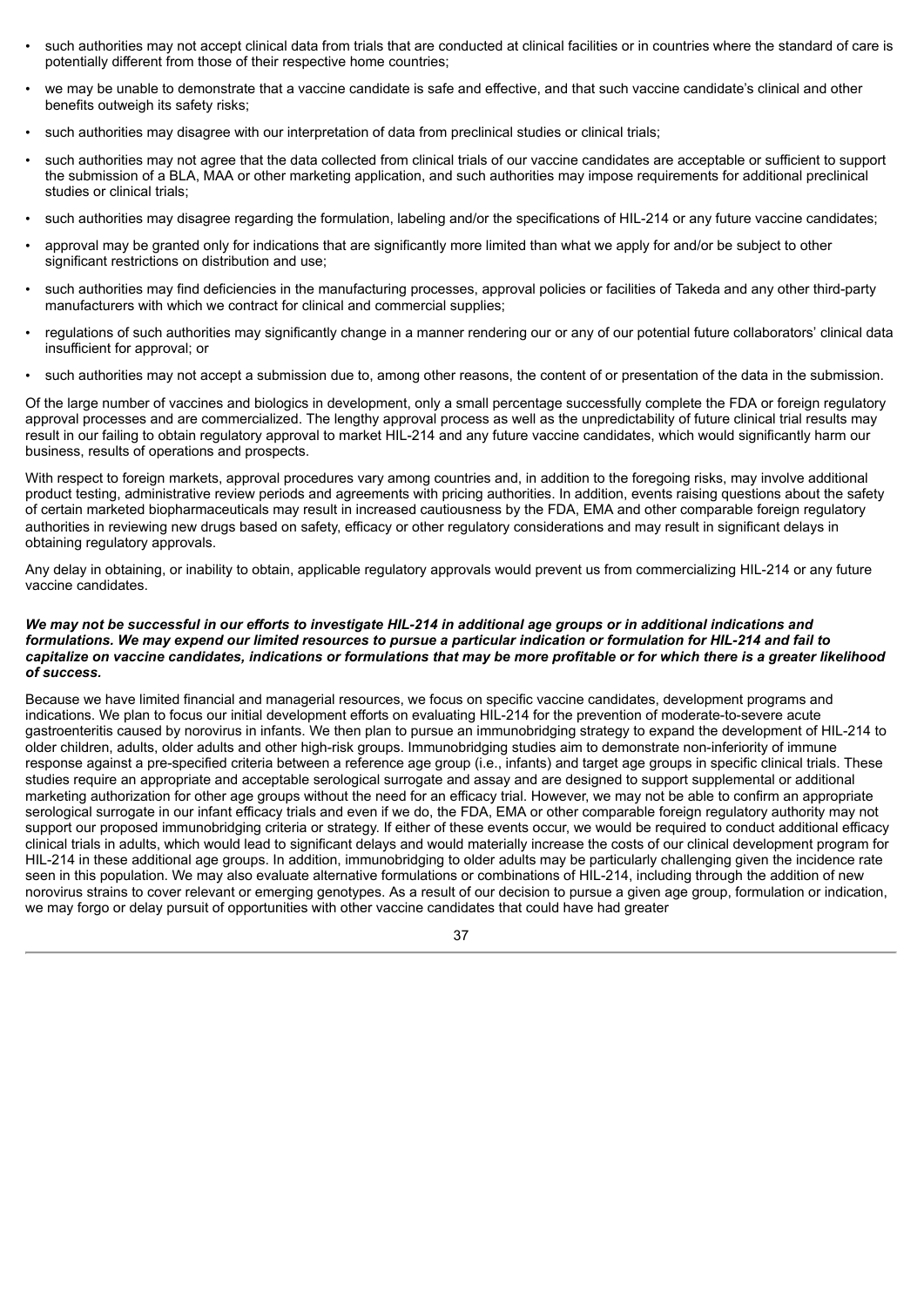commercial potential. Our resource allocation decisions may cause us to fail to capitalize on viable commercial products or profitable market opportunities. Our spending on current and future research and development programs and vaccine candidates for specific indications may not yield any commercially viable vaccine candidates. If we do not accurately evaluate the commercial potential or target market for a particular vaccine candidate, we may relinquish valuable rights to that vaccine candidate through collaborations, license agreements and other similar arrangements in cases in which it would have been more advantageous for us to retain sole development and commercialization rights to such vaccine candidate.

# If the incidence rates of infection for the specific pathogens we are targeting are smaller than we believe they are, our clinical *development may be adversely affected, and our business may suffer.*

Our projections of both the number of people who have a norovirus infection, as well as the subset of people with genotypes who have the potential to benefit from treatment with HIL-214 and any future vaccine candidates, are based on our estimates. These estimates have been derived from a variety of sources, including scientific literature, epidemiologic surveys, and market research based on healthcare databases, and may prove to be incorrect or imprecise. In addition, precise incidence for the noroviruses we aim to address with HIL-214 and any future vaccine candidates may vary from season to season. Further, new trials or information may change the estimated incidence of these diseases. Our planned clinical trial sizes are based on our current estimates for rates of infection for the specific norovirus targeted by HIL-214, and such rates and estimates may be affected by the COVID-19 pandemic. For example, measures taken that may limit social interaction or prevent reopening of high-transmission settings may reduce incidence rates. If our estimates are incorrect, this may impact the number of subjects that need to be recruited for our clinical trials, the time required to evaluate trial endpoints in these subjects and the overall time to complete the trial, may result in us having to repeat a clinical trial, or could impact the likelihood of success of our clinical development.

# Interim, topline and preliminary data from our preclinical studies and clinical trials that we announce or publish from time to time may change as more subject data become available and are subject to audit and verification procedures that could result in *material changes in the final data.*

From time to time, we may publicly disclose preliminary or topline data from our preclinical studies and clinical trials, which is based on a preliminary analysis of then-available data, and the results and related findings and conclusions are subject to change following a more comprehensive review of the data related to the particular study or trial. We also make assumptions, estimations, calculations and conclusions as part of our analyses of data, and we may not have received or had the opportunity to fully and carefully evaluate all data. As a result, the topline or preliminary results that we report may differ from future results of the same studies or trials, or different conclusions or considerations may qualify such results, once additional data have been received and fully evaluated. Topline and preliminary data also remain subject to audit and verification procedures that may result in the final data being materially different from the topline or preliminary data we previously published. As a result, topline and preliminary data should be viewed with caution until the final data are available.

From time to time, we may also disclose interim data from our preclinical studies and clinical trials. Interim data from clinical trials that we may complete are subject to the risk that one or more of the clinical outcomes may materially change as patient enrollment continues and more patient data become available. Adverse differences between interim data and final data could significantly harm our business prospects. Further, disclosure of interim data by us or by our competitors could result in volatility in the price of our common stock.

Further, others, including regulatory agencies, may not accept or agree with our assumptions, estimates, calculations, conclusions or analyses or may interpret or weigh the importance of data differently, which could impact the value of the particular program, the approvability or commercialization of the particular vaccine candidate or product and our company in general. In addition, the information we choose to publicly disclose regarding a particular study or clinical trial is based on what is typically extensive information, and you or others may not agree with what we determine is material or otherwise appropriate information to include in our disclosure. . If the interim, topline, or preliminary data that we report differ from actual results, or if others, including regulatory authorities, disagree with the conclusions reached, our ability to obtain approval for, and commercialize, HIL-214 and any future vaccine candidates may be harmed, which could harm our business, operating results, prospects or financial condition.

# *Changes in methods of vaccine candidate manufacturing or formulation may result in additional costs or delay.*

As vaccine candidates progress through clinical trials to marketing approval and commercialization, it is common that various aspects of the development program, such as manufacturing methods and formulation, are altered along the way in an effort to optimize safety, efficacy, yield and manufacturing batch size, minimize costs and achieve consistent quality

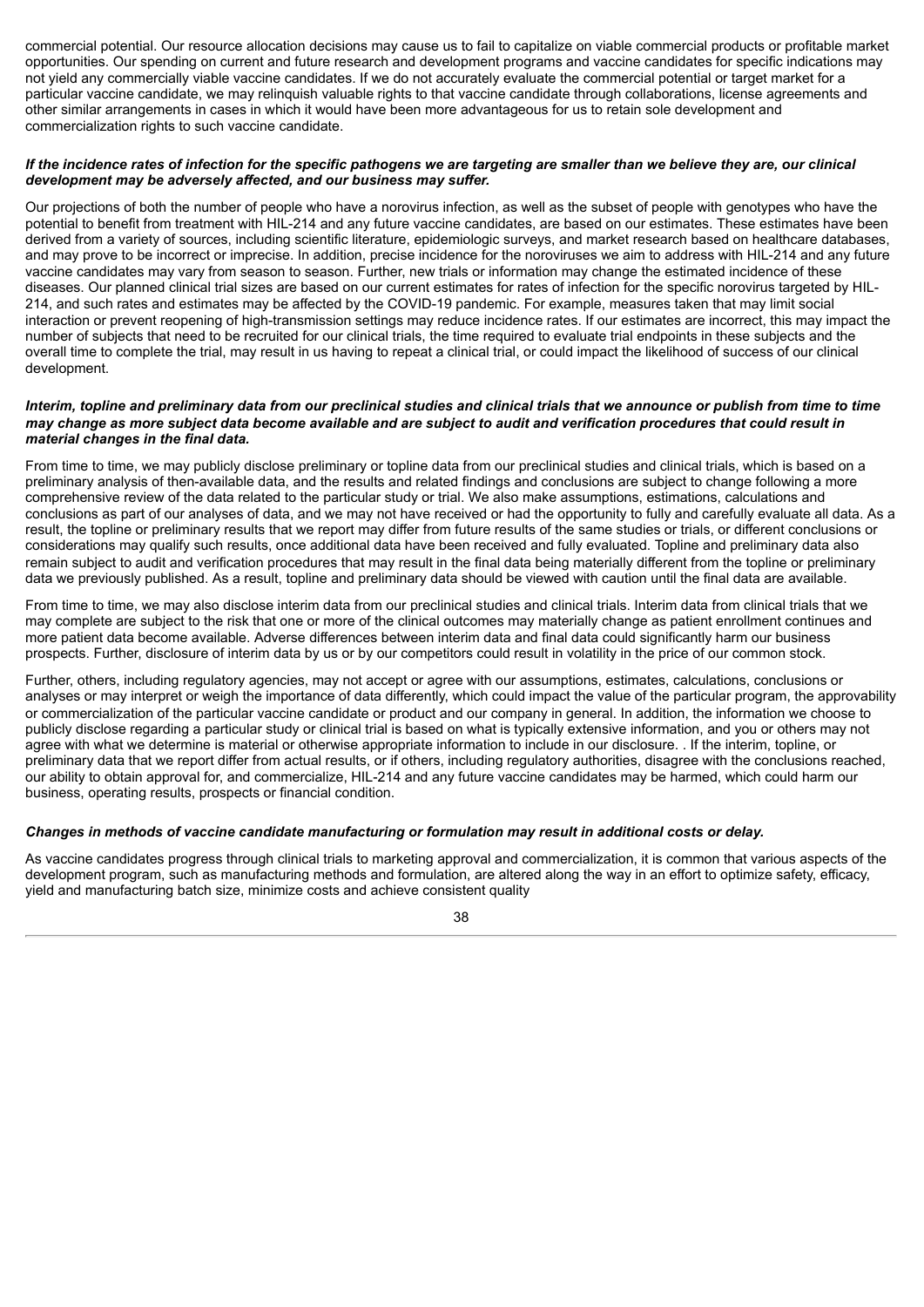and results. Such changes carry the risk that they will not achieve these intended objectives. For example, the manufacturing process being used to produce clinical material for our planned clinical trials is different than that used in prior trials of HIL-214. These changes and any future changes we may make to HIL-214 or any future vaccine candidates may cause such candidates to perform differently and affect the results of future clinical trials conducted with the altered materials. We plan to review and report safety and immunogenicity data from the first approximately 200 subjects in our ongoing Phase 2b clinical trial to assess HIL-214 manufactured using this new process. Such changes or negative trial results could delay initiation or completion of clinical trials, require the conduct of bridging studies or clinical trials or the repetition of one or more studies or clinical trials, increase development costs, delay potential marketing approval and jeopardize our ability to commercialize HIL-214 or any future vaccine candidates, if approved, and generate revenue.

## Disruptions at the FDA and other government agencies caused by funding shortages or global health concerns could hinder their ability to hire, retain or deploy key leadership and other personnel, or otherwise prevent new or modified products from being developed, approved or commercialized in a timely manner or at all, which could negatively impact our business.

The ability of the FDA and other government agencies to review and approve new products can be affected by a variety of factors, including government budget and funding levels, statutory, regulatory and policy changes, a government agency's ability to hire and retain key personnel and accept the payment of user fees, and other events that may otherwise affect the government agency's ability to perform routine functions. Average review times at the FDA and other government agencies have fluctuated in recent years as a result. In addition, government funding of other government agencies that fund research and development activities is subject to the political process, which is inherently fluid and unpredictable. Disruptions at the FDA and other agencies may also slow the time necessary for new biologics or modifications to approved biologics to be reviewed and/or approved by necessary government agencies, which would adversely affect our business. For example, over the last several years, the U.S. government has shut down several times and certain regulatory agencies, such as the FDA, have had to furlough critical employees and stop critical activities.

Separately, in response to the COVID-19 pandemic, in March 2020, the FDA announced its intention to postpone most inspections of foreign manufacturing facilities, and on March 18, 2020, the FDA temporarily postponed routine surveillance inspections of domestic manufacturing facilities. Subsequently, in July 2020, the FDA resumed certain on-site inspections of domestic manufacturing facilities subject to a risk-based prioritization system. The FDA utilized this risk-based assessment system to assist in determining when and where it was safest to conduct prioritized domestic inspections. Additionally, on April 15, 2021, the FDA issued a guidance document in which the FDA described its plans to conduct voluntary remote interactive evaluations of certain drug manufacturing facilities and clinical research sites, among other facilities. According to the guidance, the FDA may request such remote interactive evaluations where the FDA determines that remote evaluation would be appropriate based on mission needs and travel limitations. In May 2021, the FDA outlined a detailed plan to move toward a more consistent state of inspectional operations, and in July 2021, the FDA resumed standard inspectional operations of domestic facilities. More recently, the FDA has continued to monitor and implement changes to its inspectional activities to ensure the safety of its employees and those of the firms it regulates as it adapts to the evolving COVID-19 pandemic, including by temporarily halting certain activities from December 29, 2021 to February 7, 2022. Regulatory authorities outside the United States may adopt similar restrictions or other policy measures in response to the COVID-19 pandemic. In addition, regulatory agencies such as the FDA and EMA slowed down the review of non-COVID vaccine-related efforts since 2020 in order to handle the workload and priority needed for review of COVID-related vaccines. If a prolonged government shutdown occurs, or if global health concerns continue to prevent the FDA or other regulatory authorities from conducting their regular inspections, reviews or other regulatory activities, it could significantly impact the ability of the FDA or other regulatory authorities to timely review and process our regulatory submissions, which could have a material adverse effect on our business.

# **Risks Related to Our Reliance on Third Parties**

## We heavily rely on the Takeda License to provide us with intellectual property rights to develop and commercialize HIL-214. If the *Takeda License is terminated, we would lose our rights to develop and commercialize HIL-214.*

Pursuant to the Takeda License, we have, among other things, secured an exclusive license from Takeda under certain patents and knowhow relating to HIL-214 to commercialize HIL-214 globally, with the exception of Japan. The Takeda License expires on a country-by-country basis and product-by-product basis upon the expiration of the applicable royalty term with respect to each product in each country, as applicable, or in its entirety upon the expiration of the royalty term with respect to the last product commercialized in the last country, unless terminated earlier. We may terminate the Takeda License in its entirety without cause upon six months' prior written notice. We and Takeda may terminate the Takeda License in the case of the other party's insolvency, or upon prior written notice within a specified time period for

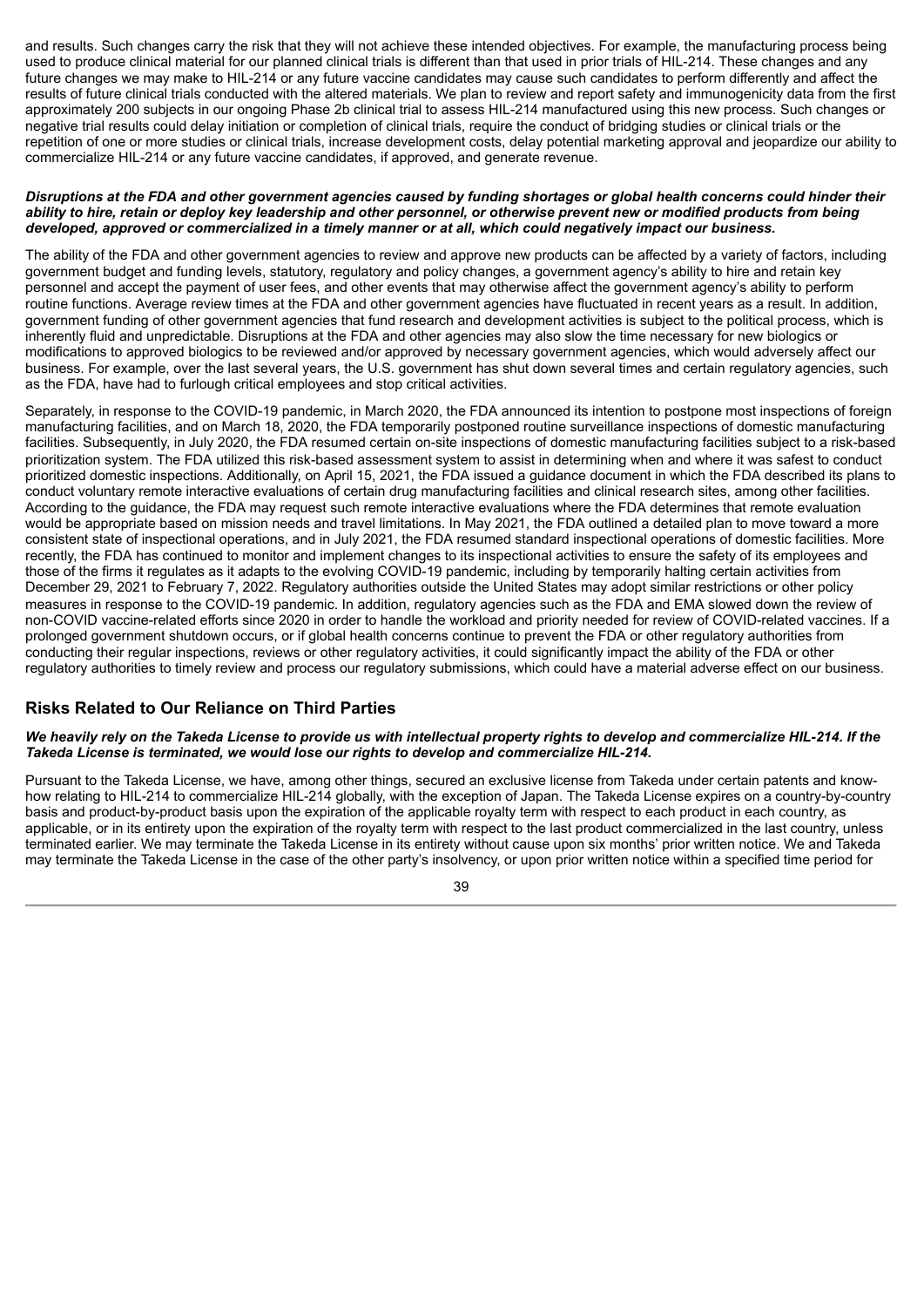the other party's material uncured breach. Takeda may terminate the Takeda License in its entirety if we challenge the licensed patents, or if we assist any third party in challenging such patents. In addition, if any of the regulatory milestones or other cash payments become due under the terms of the Takeda License, we may not have sufficient funds available to meet our obligations, Takeda has the right to terminate the Takeda License upon our uncured failure to pay Takeda. If the Takeda License is terminated, we would lose our rights to develop and commercialize HIL-214, which in turn would have a material adverse effect on our business, operating results and prospects.

# We rely on third parties to conduct preclinical studies and clinical trials. If these third parties do not successfully carry out their contractual duties, comply with applicable regulatory requirements or meet expected deadlines, our development programs and our ability to seek or obtain regulatory approval for or commercialize HIL-214 and any future vaccine candidates may be delayed.

We depend on third parties to conduct our preclinical studies and clinical trials for HIL-214 and any future vaccine candidates. Specifically, we rely on, and will continue to rely on, medical institutions, clinical investigators, CROs and consultants to conduct preclinical studies and clinical trials, in each case in accordance with our clinical protocols and regulatory requirements. These CROs, investigators and other third parties play a significant role in the conduct and timing of these trials and subsequent collection and analysis of data. Though we expect to carefully manage our relationships with our CROs, investigators and other third parties, there can be no assurance that we will not encounter challenges or delays in the future or that these delays or challenges will not have a material adverse impact on our business, financial condition and prospects. Further, while we will have agreements governing the activities of our third-party contractors, we have limited influence over their actual performance. Nevertheless, we are responsible for ensuring that each of our preclinical studies and clinical trials are conducted in accordance with the applicable protocol and legal, regulatory and scientific standards and requirements, and our reliance on our CROs and other third parties does not relieve us of our regulatory responsibilities. In addition, we and our CROs are required to comply with GCP requirements, which are regulations and guidelines enforced by the FDA, EMA and comparable foreign regulatory authorities for HIL-214 and any future vaccine candidates in clinical development. Regulatory authorities enforce these GCPs through periodic inspections of trial sponsors, principal investigators and trial sites. If we or any of our CROs or trial sites fail to comply with applicable GCPs, the clinical data generated in our clinical trials may be deemed unreliable, and the FDA, EMA or comparable foreign regulatory authorities may require us to perform additional clinical trials before approving our marketing applications. Furthermore, our clinical trials must be conducted with vaccine candidates produced under cGMP regulations. Failure to comply with these regulations may require us to repeat clinical trials or recall batches of our vaccine candidate, which would delay the regulatory approval process.

There is no guarantee that any of our CROs, investigators or other third parties will devote adequate time and resources to our preclinical studies or clinical trials or perform as contractually required. If any of these third parties fails to meet expected deadlines, adhere to our clinical protocols or meet regulatory requirements, or otherwise performs in a substandard manner, our clinical trials may be extended, delayed or terminated. In addition, many of the third parties with whom we contract may also have relationships with other commercial entities, including our competitors, for whom they may also be conducting preclinical studies, clinical trials or other development activities that could harm our competitive position.

If any of our relationships with these third parties terminate, we may not be able to enter into arrangements with alternative third parties on commercially reasonable terms or at all. Switching or adding additional CROs, investigators and other third parties involves additional cost and requires our management's time and focus. In addition, there is a natural transition period when a new CRO commences work. As a result, delays occur, which can materially impact our ability to meet our desired clinical development timelines. Though we work to carefully manage our relationships with our CROs, investigators and other third parties, there can be no assurance that we will not encounter challenges or delays in the future or that these delays or challenges will not have a material adverse impact on our business, financial condition and prospects.

#### We currently rely on third parties for the manufacture of HIL-214 for clinical development and expect to continue to rely on third parties for the foreseeable future. This reliance on third parties increases the risk that we will not have sufficient quantities of HIL-214 or such quantities at an acceptable cost, which could delay, prevent or impair our development or potential commercialization *efforts.*

We do not own or operate manufacturing facilities and have no plans to develop our own clinical or commercial-scale manufacturing capabilities. Pursuant to the Takeda License, we entered into a clinical manufacturing and supply agreement with Takeda for the supply of HIL-214 for our Phase 2b clinical trial in infants. In addition, we are exploring options for clinical supply of HIL-214 from additional third-party contract manufacturers for future clinical trials. As a result, we currently rely, and expect to continue to rely, on third parties for the manufacture of HIL-214, placebo and related raw

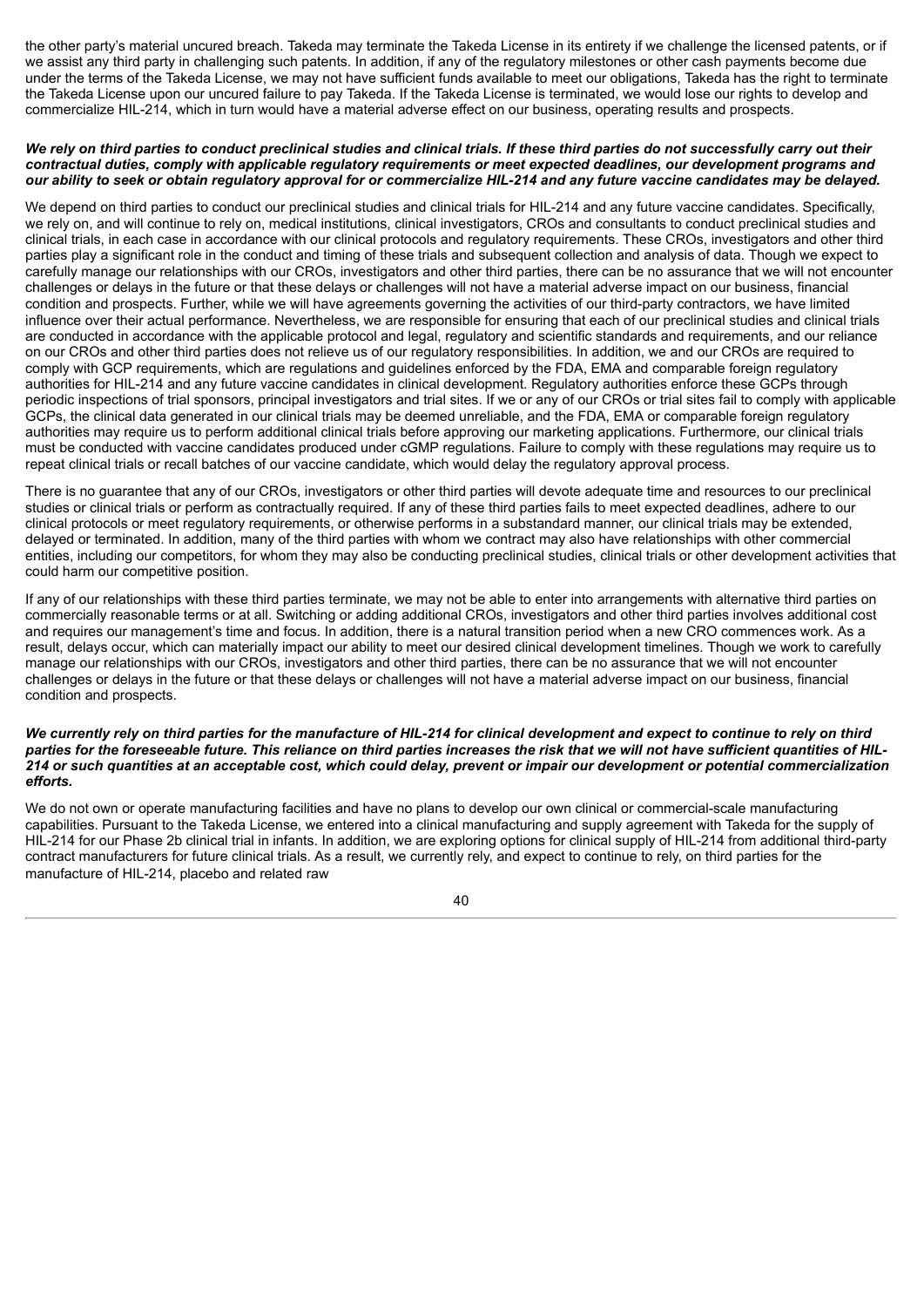materials for clinical development, as well as for commercial manufacture if HIL-214 or any future vaccine candidates receives marketing approval. The facilities used by third-party manufacturers to manufacture HIL-214 must be approved by the FDA and any comparable foreign regulatory authority pursuant to inspections that will be conducted after we submit a BLA to the FDA or any comparable submission to a foreign regulatory authority. We do not control the manufacturing process of, and are completely dependent on, third-party manufacturers for compliance with cGMP requirements for manufacture of products. In addition, we have no control over the ability of third-party manufacturers to maintain adequate quality control, quality assurance and qualified personnel. Furthermore, the process of manufacturing biologics is complex and highly susceptible to product loss due to contamination, equipment failure, improper installation or operation of equipment, vendor or operator error, inconsistency in yields, variability in product characteristics and difficulties in scaling the production process. Even minor deviations from normal manufacturing processes could result in reduced production yields, product defects, other supply disruptions and higher costs. If microbial, viral or other contaminations are discovered at the facilities of our third-party manufacturers, such facilities may need to be closed for an extended period of time to investigate and remedy the contamination, which could delay clinical trials, result in higher costs of drug product and adversely affect our business. Further, our clinical supply of HIL-214 and placebo for use in future clinical trials has a shelf life that may expire prior to the full enrollment of our planned clinical trials causing similar delays or other supply disruptions. Any performance failure on the part of our third-party manufacturers could delay clinical development or marketing approval of HIL-214, and may adversely affect our future profit margins and our ability to commercialize any vaccines that receive marketing approval on a timely and competitive basis.

In addition, we do not have any long-term commitments or supply agreements with any third-party manufacturers. We may be unable to establish any supply agreements with additional third-party manufacturers or to do so on acceptable terms, which increases the risk of failing to timely obtain sufficient quantities of HIL-214 or such quantities at an acceptable cost. Even if we are able to establish long-term agreements with third-party manufacturers, reliance on third-party manufacturers entails additional risks, including:

- failure of third-party manufacturers to comply with regulatory requirements and maintain quality assurance;
- breach of the manufacturing agreement by the third party;
- failure to manufacture our product according to our specifications, our schedule, or at all;
- infringement, misappropriation or other violation of our intellectual property and proprietary information, including our trade secrets and know-how; and
- termination or nonrenewal of the agreement by the third party at a time that is costly or inconvenient for us.

There are a limited number of manufacturers that operate under cGMP regulations and that might be capable of manufacturing for us, and HIL-214 and any future vaccine candidates that we may develop may compete with other vaccine candidates and products for access to such manufacturers and manufacturing facilities. In addition, the COVID-19 pandemic has reduced manufacturing capacity worldwide and limited access to materials needed to manufacture key components of HIL-214. Increased competition amongst developers to access manufacturers and materials could increase the costs of, or otherwise limit our ability to, manufacture HIL-214 or any future vaccine candidates.

# If materials manufactured by our third-party manufacturers do not conform to our specifications or the regulatory requirements necessary for use in clinical trials, we may experience delays in our development efforts or may need to find alternative manufacturing facilities, which would significantly impact our ability to obtain regulatory approval for or commercialize our *vaccine candidates, if approved.*

Our third-party manufacturers may be unable to successfully manufacture material that conforms to our specifications and the strict regulatory requirements of the FDA or any comparable foreign regulatory authority. In order for us to use the material manufactured by thirdparty manufacturers, their manufacturing facilities in which our materials are produced must comply with applicable laws and regulations governing the manufacture of biologic product candidates, and upon a request for marketing authorization, these facilities must be authorized for the manufacture of HIL-214 and any future vaccine candidates in connection with any approval of a marketing application we submit. If the FDA or any comparable foreign regulatory authority determines that such facilities are noncompliant or does not authorize these facilities to manufacture our vaccine candidates or if it withdraws any such authorization in the future, we may need to find alternative manufacturing facilities, which would significantly impact our ability to develop, obtain regulatory approval for or market our vaccine candidates, if approved. For example, in June 2020, the FDA issued a warning letter to Takeda following a routine inspection of aseptic (sterile) drug product manufacturing at Takeda's manufacturing facility located in Hikari, Yamaguchi (the Hikari Facility). Takeda also manufactures HIL-214, an aseptic product, at the Hikari Facility. The warning letter stated that the FDA was not satisfied with Takeda's response to an FDA Form 483 issued to Takeda following the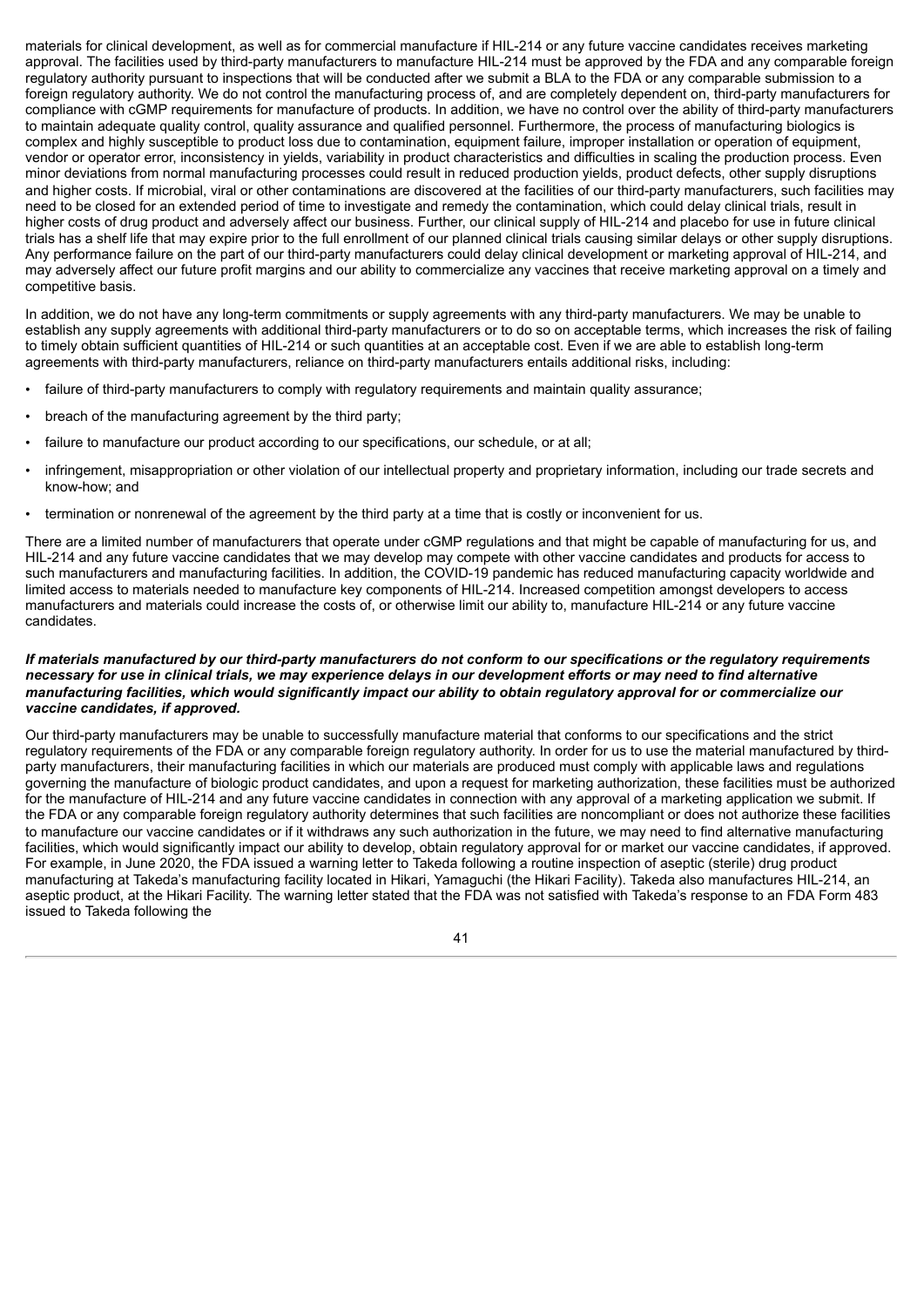inspection and cited significant violations of cGMP for finished aseptic pharmaceuticals. We have not experienced any clinical supply constraints to date as a result of these issues and the issues relating to the Hikari Facility were closed by the FDA in October 2021. We currently do not expect that the issues relating to the Hikari Facility will have an effect on our ongoing or future clinical trials. While we are seeking to identify and secure additional third-party contract manufacturers, we may be unable to do so at an acceptable cost, or at all, which could significantly impact our ability to obtain regulatory approval for or commercialize HIL-214, if approved. Our failure, or the failure of our third-party manufacturers, to comply with applicable regulations could result in sanctions being imposed on us, including clinical holds, fines, injunctions, civil penalties, delays, suspension or withdrawal of approvals, seizures or recalls of vaccine candidates or products, operating restrictions and criminal prosecutions, any of which could significantly and adversely affect supplies of our products. Additionally, our thirdparty manufacturers may rely on single source suppliers for certain of the raw materials for our preclinical and clinical product supplies. If current or future suppliers are delayed or unable to supply sufficient raw materials to manufacture product for our preclinical studies and clinical trials, we may experience delays in our development efforts as materials are obtained or we locate and qualify new raw material manufacturers.

Our or a third party's failure to execute on our manufacturing requirements on commercially reasonable terms and in compliance with cGMP or other regulatory requirements could adversely affect our business in a number of ways, including:

- an inability to initiate clinical trials of HIL-214 or any future vaccine candidates;
- delay in submitting regulatory applications, or receiving marketing approvals, for HIL-214 or any future vaccine candidates;
- subjecting third-party manufacturing facilities or our potential future manufacturing facilities to additional inspections by regulatory authorities;
- requirements to cease development or to recall batches of HIL-214 or any future vaccine candidates; and
- in the event of approval to market and commercialize HIL-214 or any future vaccine candidates, an inability to meet commercial demands for such vaccines.

Any performance failure on the part of Takeda or other future manufacturers could delay clinical development or marketing approval, and any related remedial measures may be costly or time consuming to implement. In addition, our current and anticipated future dependence upon others for the manufacture of HIL-214 and any future vaccine candidates may adversely affect our future profit margins and our ability to commercialize any vaccines that receive marketing approval on a timely and competitive basis.

## Our reliance on third parties requires us to share our trade secrets, which increases the possibility that a competitor or other third *party will discover them or that our trade secrets will be misappropriated or disclosed.*

Because we currently rely on Takeda to manufacture HIL-214 and to perform quality testing, we must, at times, share our proprietary technology and confidential information, including trade secrets, with them. We seek to protect our proprietary technology, in part, by entering into confidentiality agreements, and, if applicable, material transfer agreements, collaborative research agreements, consulting agreements or other similar agreements with our collaborators, advisors, employees and consultants prior to beginning research or disclosing proprietary information. These agreements typically limit the rights of the third parties to use or disclose our confidential information, including our trade secrets. Despite the contractual provisions employed when working with third parties, the need to share trade secrets and other confidential information increases the risk that such trade secrets become known by our competitors or other third parties, are intentionally or inadvertently incorporated into the technology of others or are disclosed or used in violation of these agreements. Given that our proprietary position is based, in part, on our know-how and trade secrets and despite our efforts to protect our trade secrets, a competitor's or other third party's discovery of our proprietary technology and confidential information or other unauthorized use or disclosure of such technology or information would impair our competitive position and may have a material adverse effect on our business, financial condition, results of operations and prospects.

# We may seek to enter into collaborations, license agreements and other similar arrangements and may not be successful in doing so, and even if we are, we may relinquish valuable rights and may not realize the benefits of such relationships.

We may seek to enter into collaborations, joint ventures, license agreements and other similar arrangements for the development or commercialization of HIL-214 and any future vaccine candidates, due to capital costs required to develop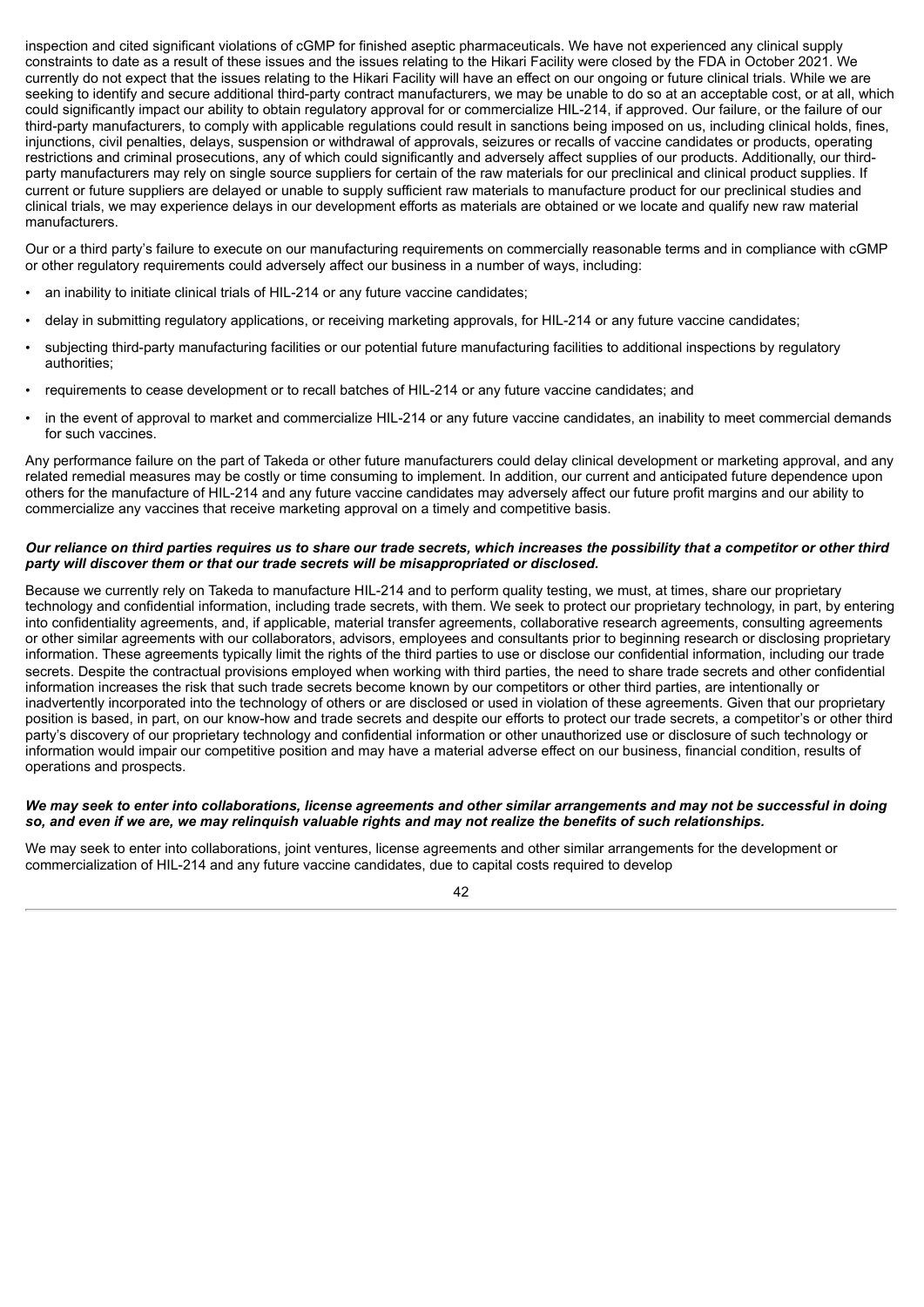or commercialize the vaccine candidate or manufacturing constraints. We may not be successful in our efforts to establish or maintain such collaborations because our research and development pipeline may be insufficient, HIL-214 or any future vaccine candidates may be deemed to be at too early of a stage of development for collaborative effort or third parties may not view such vaccine candidates as having the requisite potential to demonstrate safety, immunogenicity and efficacy or significant commercial opportunity. In addition, we face significant competition in seeking appropriate strategic partners, and the negotiation process can be time-consuming and complex.

Even if we are successful in our efforts to establish such collaborations, the terms that we agree upon may not be favorable to us. For example, we may need to relinquish valuable rights to our future revenue streams, research programs, intellectual property or vaccine candidates, or grant licenses on terms that may not be favorable to us, as part of any such arrangement, and such arrangements may restrict us from entering into additional agreements with other potential collaborators. In addition, if we enter into such collaborations, we will have limited control over the amount and timing of resources that our collaborators will dedicate to the development or commercialization of our vaccine candidates. Our ability to generate revenue from these arrangements will depend on any future collaborators' abilities to successfully perform the functions assigned to them in these arrangements. We cannot be certain that, following a collaboration, license or strategic transaction, we will achieve an economic benefit that justifies such transaction. Furthermore, we may not be able to maintain such collaborations if, for example, the development or approval of a vaccine candidate is delayed, the safety of a vaccine candidate is questioned or the sales of an approved vaccine candidate are unsatisfactory.

Collaborations involving HIL-214 or any future vaccine candidates would pose significant risks to us, including the following:

- collaborators have significant discretion in determining the efforts and resources that they will apply to these collaborations;
- collaborators may not perform their obligations as expected;
- we could grant exclusive rights to our collaborators that would prevent us from collaborating with others;
- collaborators may not pursue development and commercialization of any vaccine candidates that achieve regulatory approval or may elect not to continue or renew development or commercialization programs based on clinical trial results, changes in the collaborators' strategic focus or available funding, or external factors, such as an acquisition, that divert resources or create competing priorities;
- collaborators may delay clinical trials, provide insufficient funding for a clinical trial program, stop a clinical trial or abandon a vaccine candidate, repeat or conduct new clinical trials or require a new formulation of a vaccine candidate for clinical testing;
- collaborators could independently develop, or develop with third parties, vaccines that compete directly or indirectly with our vaccine candidates if the collaborators believe that competitive vaccines are more likely to be successfully developed or can be commercialized under terms that are more economically attractive than ours;
- vaccine candidates discovered in collaboration with us may be viewed by our collaborators as competitive with their own vaccine candidates or drugs, which may cause collaborators to cease to devote resources to the commercialization of our vaccine candidates;
- a collaborator with marketing and distribution rights to any vaccine candidate that achieves regulatory approval may not commit sufficient resources to the marketing and distribution of such vaccines;
- a collaborator's sales and marketing activities or other operations may not be in compliance with applicable laws, resulting in civil or criminal proceedings;
- disagreements with collaborators, including disagreements over proprietary rights, contract interpretation or the preferred course of development, might cause delays in or termination of the research, development or commercialization of vaccine candidates, might lead to additional responsibilities for us with respect to vaccine candidates, or might result in litigation or arbitration, any of which would be time-consuming and expensive;
- collaborators may not properly enforce, maintain or defend our or their intellectual property rights or may use our or their proprietary information in such a way as to invite litigation that could jeopardize or invalidate such intellectual property or proprietary information or expose us to potential litigation;
- collaborators may infringe, misappropriate or otherwise violate the intellectual property rights of third parties, which may expose us to litigation and potential liability;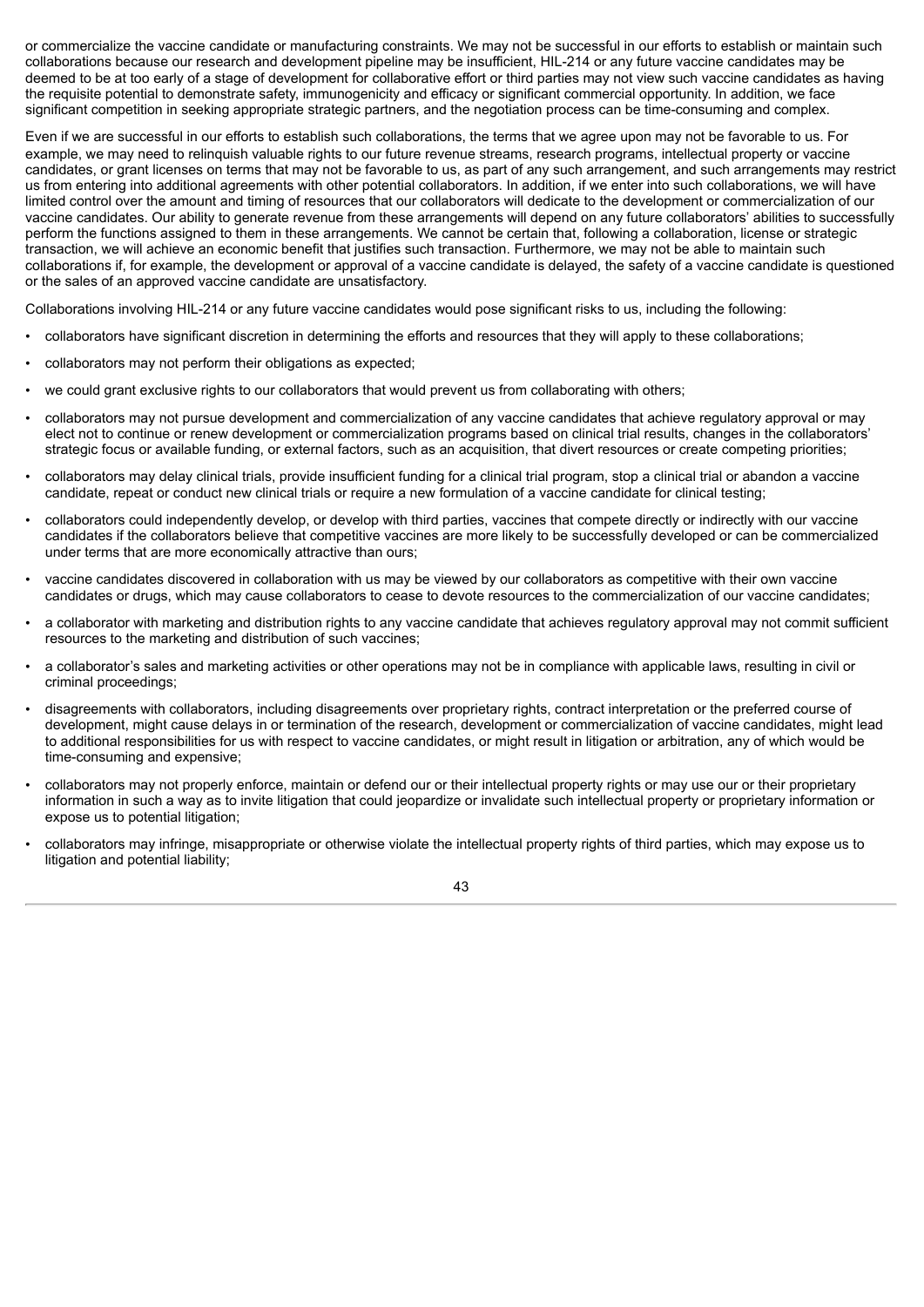- collaborators may not provide us with timely and accurate information regarding development, regulatory or commercialization status or results, which could adversely impact our ability to manage our own development efforts, accurately forecast financial results or provide timely information to our stockholders regarding our out-licensed vaccine candidates;
- we may be required to invest resources and attention into such collaboration, which could distract from other business objectives;
- disputes may arise between the collaborators and us regarding ownership of or other rights in the intellectual property generated in the course of the collaborations;
- collaboration agreements may not lead to development or commercialization of vaccine candidates in the most efficient manner or at all;
- if a collaborator of ours were to be involved in a business combination, the continued pursuit and emphasis on our product development or commercialization program could be delayed, diminished or terminated; and
- collaborations may be terminated, including for the convenience of the collaborator, prior to or upon the expiration of the agreed upon terms and, if terminated, we may find it more difficult to enter into future collaborations or be required to raise additional capital to pursue further development or commercialization of the applicable vaccine candidates.

Any termination of collaborations we enter into in the future, or any delay in entering into collaborations related to HIL-214 or any future vaccine candidates, could delay the development and commercialization of such vaccine candidates and reduce their competitiveness if they reach the market, which could have a material adverse effect on our business, financial condition and results of operations.

# **Risks Related to Commercialization of HIL-214 and Any Future Vaccine Candidates**

Even if we receive reaulatory approval for HIL-214 and any future vaccine candidates, we will be subject to ongoing regulatory obligations and continued regulatory review, which may result in significant additional expense. Additionally, HIL-214 and any future vaccine candidates, if approved, could be subject to labeling and other restrictions on marketing or withdrawal from the market, and we may be subject to penalties if we fail to comply with regulatory requirements or if we experience unanticipated *problems with our vaccine candidates, when and if any of them are approved.*

Any regulatory approvals that we may receive for HIL-214 or any future vaccine candidates will require the submission of reports to regulatory authorities, subject us to surveillance to monitor the safety and efficacy of the product, may contain significant limitations related to use restrictions for specified age groups, warnings, precautions or contraindications, and may include burdensome post-approval study or risk management requirements. For example, the FDA may require a REMS as a condition of approval of HIL-214 or any future vaccine candidates, which could include requirements for a medication guide, physician communication plans or additional elements to ensure safe use, such as restricted distribution methods, patient registries and other risk minimization tools. In addition, if the FDA or a comparable foreign regulatory authority approves HIL-214 or any future vaccine candidates, the manufacturing processes, labeling, packaging, distribution, adverse event reporting, storage, advertising, promotion, import, export and recordkeeping for our products will be subject to extensive and ongoing regulatory requirements. These requirements include submissions of safety and other post-marketing information and reports, registration, as well as continued compliance with cGMPs and GCP requirements for any clinical trials that we conduct postapproval. Failure to comply with regulatory requirements or later discovery of previously unknown problems with our products, including adverse events of unanticipated severity or frequency, or with our third-party manufacturers or manufacturing processes, may result in, among other things:

- restrictions on the marketing or manufacturing of our products, withdrawal of the product from the market or voluntary or mandatory product recalls;
- restrictions on product distribution or use, or requirements to conduct post-marketing studies or clinical trials;
- restrictions on our ability to conduct clinical trials, including full or partial clinical holds on ongoing or planned trials;
- fines, restitutions, disgorgement of profits or revenue, warning letters, untitled letters, adverse publicity requirements or holds on clinical trials;
- refusal by the FDA or other regulatory authorities to approve pending applications or supplements to approved applications submitted by us or suspension or revocation of approvals;

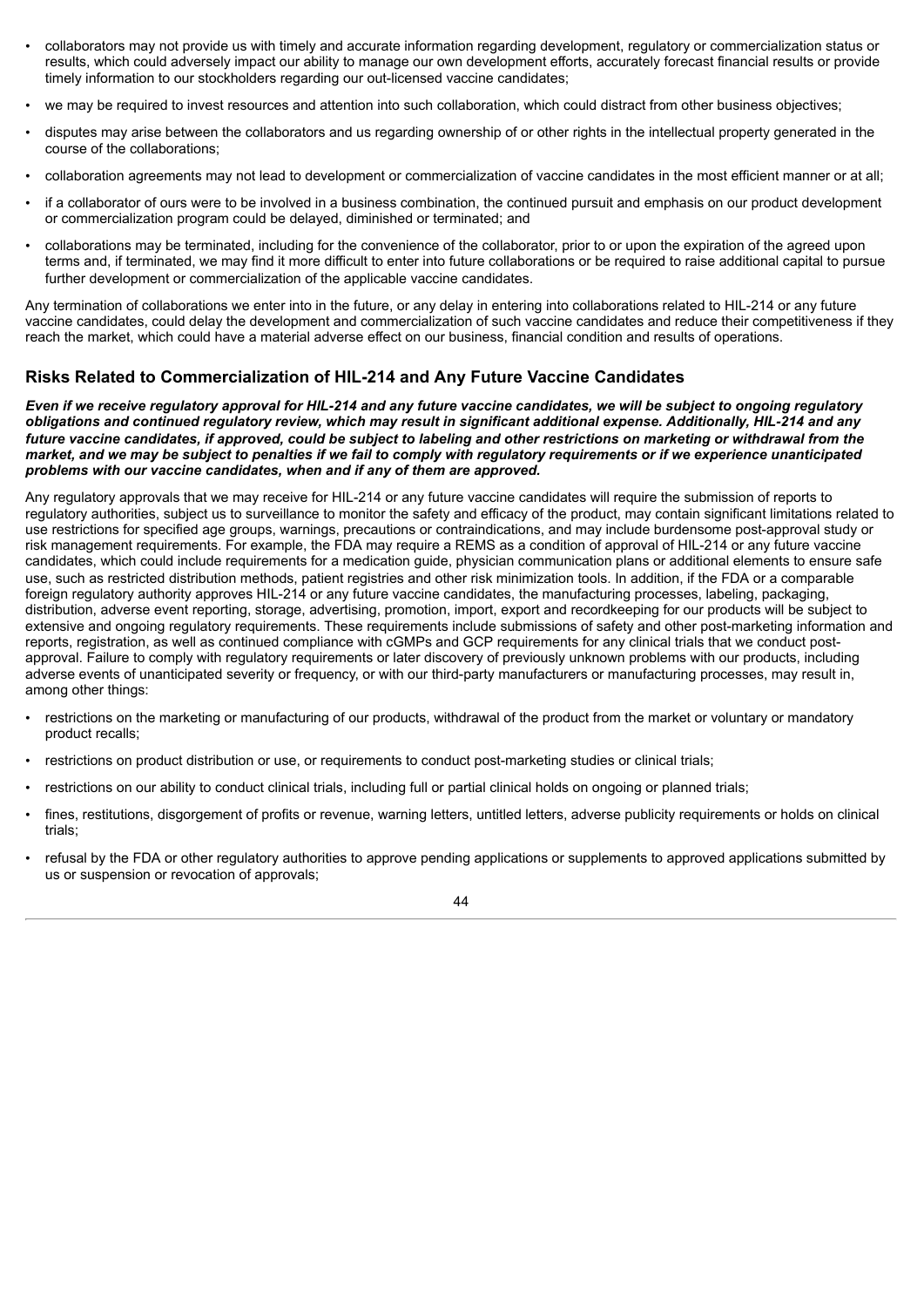- product seizure or detention, or refusal to permit the import or export of our products; and
- injunctions or the imposition of civil or criminal penalties.

The occurrence of any event or penalty described above may inhibit our ability to commercialize HIL-214 or any future vaccine candidates and generate revenue and could require us to expend significant time and resources in response and could generate negative publicity.

The FDA's and other regulatory authorities' policies may change and additional government regulations may be promulgated that could prevent, limit or delay marketing authorization of any vaccine candidates we develop. If we are slow or unable to adapt to changes in existing requirements or the adoption of new requirements or policies, or if we are not able to maintain regulatory compliance, we may be subject to enforcement action and we may not achieve or sustain profitability.

# HIL-214 and any future vaccine candidates for which we intend to seek approval as biologic products may face competition sooner *than anticipated.*

The Patient Protection and Affordable Care Act, as amended by the Health Care and Education Reconciliation Act (the ACA), includes a subtitle called the Biologics Price Competition and Innovation Act of 2009 (BPCIA), which created an abbreviated approval pathway for biological products that are biosimilar to or interchangeable with an FDA-licensed reference biological product. Under the BPCIA, an application for a highly similar or "biosimilar" product may not be submitted to the FDA until four years following the date that the reference product was first approved by the FDA. In addition, the approval of a biosimilar product may not be made effective by the FDA until 12 years from the date on which the reference product was first approved. During this 12-year period of exclusivity, the FDA may approve a full BLA for the competing product containing the sponsor's own preclinical data and data from adequate and well-controlled clinical trials to demonstrate the safety, purity and potency of their product. We believe that HIL-214 or any future vaccine candidates approved as a biological product under a BLA should qualify for the 12-year period of exclusivity. However, there is a risk that this exclusivity could be shortened due to congressional action or otherwise, or that the FDA will not consider our vaccine candidates to be reference products for competing products, potentially creating the opportunity for competition sooner than anticipated.

# The commercial success of HIL-214 or any future vaccine candidates will depend upon the degree of market acceptance of such vaccine candidates by healthcare providers, vaccine recipients, healthcare pavors and others in the medical community, which is reliant on a number of factors, including the receipt of a preferred recommendation from the ACIP or other foreign national *immunization technical advisory groups.*

HIL-214 and any future vaccine candidates may not be commercially successful. Even if HIL-214 or any future vaccine candidates receive regulatory approval, they may not gain market acceptance among healthcare providers, individuals within our target population, healthcare payors, NITAGs or the medical community. The commercial success of any of HIL-214 or any future vaccine candidates will depend significantly on the broad adoption and use of the resulting product by these individuals and organizations for approved indications. The degree of market acceptance of our products will depend on a number of factors, including:

- demonstration of clinical efficacy and safety;
- the indications for which our vaccine candidates are approved;
- any anti-vaccine sentiments within our targeted patient population;
- the limitation of our targeted population and other limitations or warnings contained in any FDA-approved labeling;
- acceptance of a competing vaccine for the relevant indication by healthcare providers and their patients;
- acceptance of, and preference for, a therapeutic that treats the condition our vaccine targets, by healthcare providers and their patients;
- the pricing and cost-effectiveness of our products, as well as the cost of treatment with our products in relation to alternative treatments and therapies;
- our ability to obtain and maintain sufficient third-party coverage and adequate reimbursement from government healthcare programs, including Medicare and Medicaid, private health insurers and other third-party payors;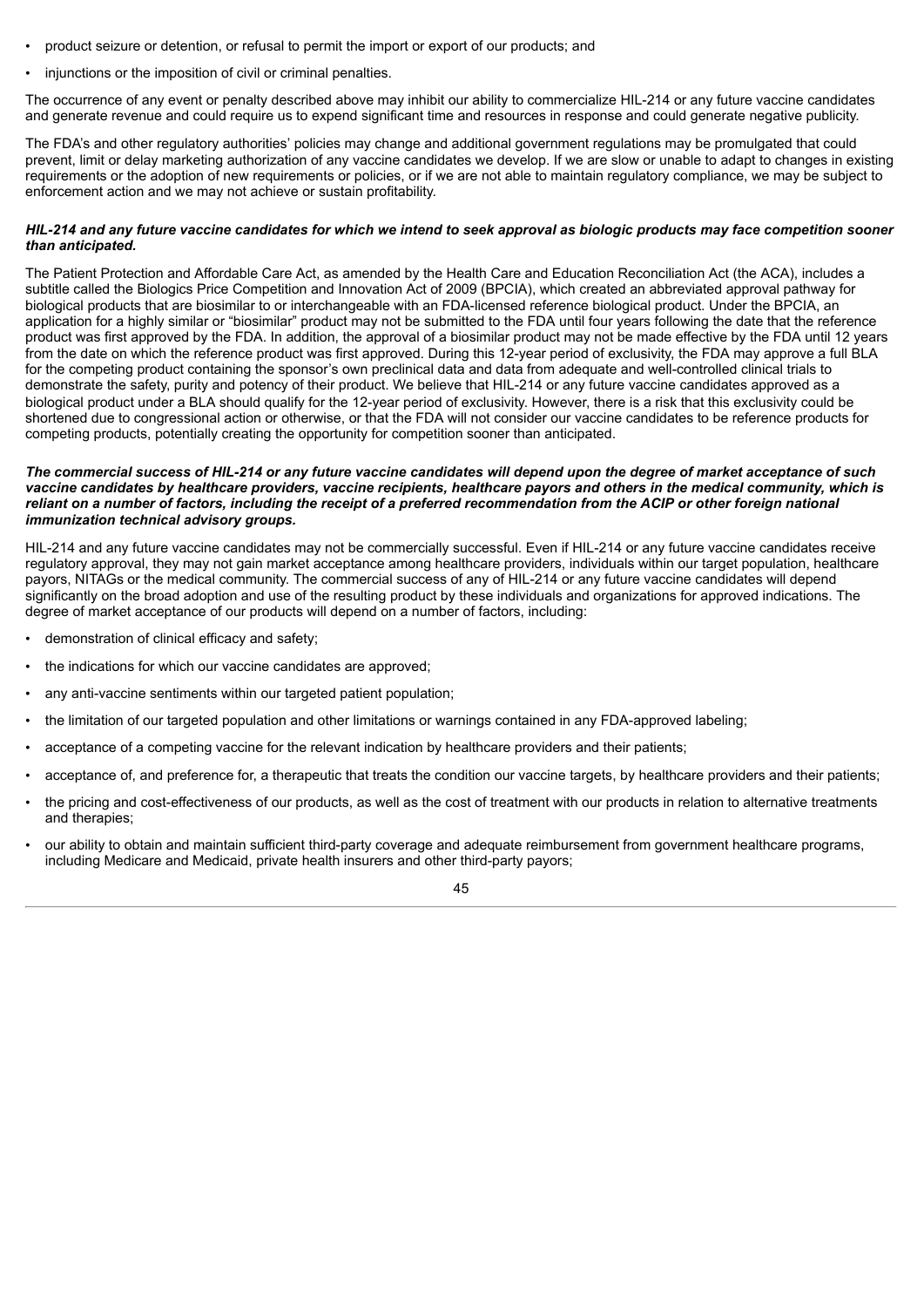- receiving recommendations from the ACIP or other foreign NITAGs for use, as well as placement of our vaccine candidates on national immunization programs, which may impact the likelihood of third-party coverage and extent of healthcare provider acceptance;
- the willingness of pediatricians and healthcare professionals generally to recommend that patients receive our vaccine;
- the willingness of vaccine recipients to pay all, or a portion of, out-of-pocket costs associated with our products in the absence of sufficient third-party coverage and adequate reimbursement;
- any restrictions on the use of our products, and the prevalence and severity of any adverse effects;
- potential product liability claims;
- the timing of market introduction of our products as well as competitive drugs;
- the effectiveness of our sales and marketing strategies; and
- unfavorable publicity relating to the product.

In the United States, the ACIP develops vaccine recommendations, and there are similar NITAG agencies in other jurisdictions around the world that develop vaccine recommendations. To develop its recommendations, the ACIP forms working groups that gather, analyze and prepare scientific information. The ACIP also considers many of the factors above, as well as myriad additional factors such as the value of vaccination for the target population regarding the outcomes, health economic data and implementation issues. The ACIP recommendations are also made within categories, such as in an age group or a specified risk group, and vaccines that receive a preferred ACIP recommendation are generally widely adopted in the United States. Following completion of our Phase 2b and 3 clinical trials of HIL-214 in infants, if achieved, ACIP may decline to recommend our vaccine. In addition, the failure of any other developer of norovirus vaccine candidates to secure such an ACIP recommendation, or any limitations of any ACIP recommendations secured by any other developers, may limit the market opportunity of HIL-214 or any future vaccine candidates. If HIL-214 or any future vaccine candidate is approved but does not achieve an adequate level of acceptance by physicians, hospitals, healthcare payors or patients, we may not generate sufficient revenue from that product and may not become or remain profitable.

#### The FDA and other regulatory agencies actively enforce the laws and regulations prohibiting the promotion of off-label uses. If we are found or alleged to have improperly promoted off-label uses, we may become subject to significant liability.

The FDA and other regulatory agencies strictly regulate the promotional claims that may be made about biologics. These regulations include standards and restrictions for direct-to-consumer advertising, industry-sponsored scientific and educational activities, promotional activities involving the internet and off-label promotion.

Any regulatory approval that the FDA grants is limited to those indications and patient populations for which a biologic product is deemed to be safe, pure and potent by the FDA. While physicians in the United States may choose, and are generally permitted, to prescribe products for uses that are not described in the product's labeling and for uses that differ from those tested in clinical trials and approved by the FDA, our ability to promote HIL-214 and any future vaccine candidates, if approved, will be narrowly limited to those indications and populations that are specifically approved by the FDA, and if we are found to have promoted such off-label uses, we may become subject to significant liability. For example, the federal government has levied large civil and criminal fines against companies for alleged improper promotion and has enjoined several companies from engaging in off-label promotion. The government has also required companies to enter into consent decrees or imposed permanent injunctions under which specified promotional conduct is changed or curtailed. If we cannot successfully manage the promotion of HIL-214 or any future vaccine candidates, if approved, we could become subject to significant liability, which would materially adversely affect our business and financial condition.

#### The successful commercialization of HIL-214 or any future vaccine candidates, if approved, will depend in part on the extent to *which governmental authorities and health insurers establish coverage, adequate reimbursement levels and favorable pricing* policies. Failure to obtain or maintain coverage and adequate reimbursement for our products could limit our ability to market *those products and decrease our ability to generate revenue.*

The availability of coverage and the adequacy of reimbursement by governmental healthcare programs such as Medicare and Medicaid, private health insurers and other third-party payors are essential for most vaccine recipients to be able to afford prescription medications such as HIL-214 and any future vaccine candidates, if approved. Our ability to achieve

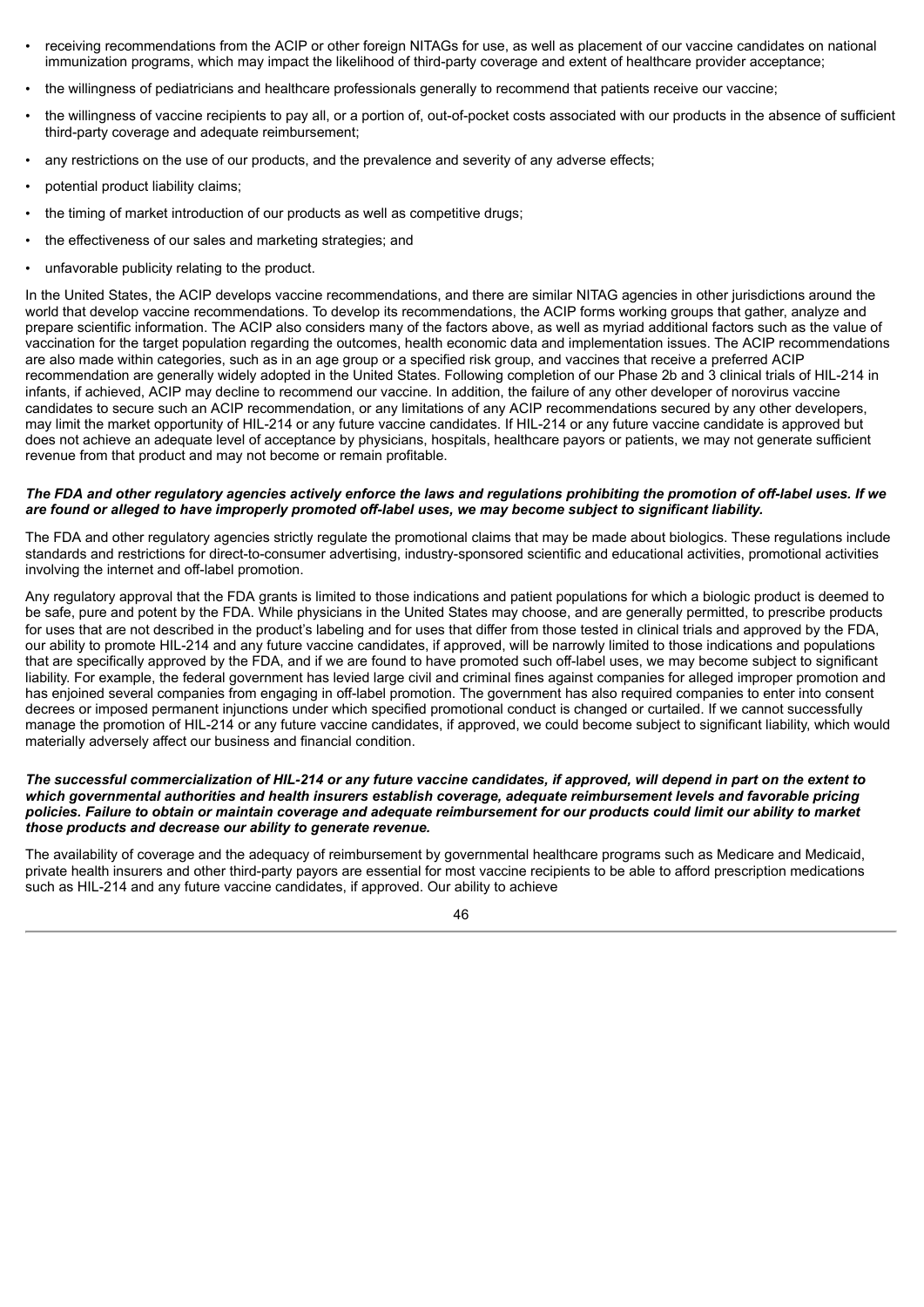coverage and acceptable levels of reimbursement for our products by third-party payors will have an effect on our ability to successfully commercialize those products. Accordingly, we will need to successfully implement a coverage and reimbursement strategy for any approved vaccine candidate. Even if we obtain coverage for a given product by a third-party payor, the resulting reimbursement payment rates may not be adequate or may require copayments that vaccine recipients find unacceptably high. We cannot be sure that coverage and reimbursement in the United States, the European Union or elsewhere will be available, or at an acceptable level, for any product that we may develop, and any reimbursement that may become available may be decreased or eliminated in the future.

There is significant uncertainty related to third-party payor coverage and reimbursement of newly approved products. In the United States, third-party payors, including private and governmental payors, such as the Medicare and Medicaid programs, play an important role in determining the extent to which new vaccines will be covered. Some third-party payors may require pre-approval of coverage for new or innovative products before they will reimburse healthcare providers who use such products. It is difficult to predict at this time what third-party payors will decide with respect to the coverage and reimbursement for HIL-214 and any future vaccine candidates. In addition, certain ACA marketplace and other private payor plans are required to include coverage for certain preventative services, including vaccinations recommended by the ACIP and on the CDC's National Immunization Program, without cost share obligations (i.e., co-payments, deductibles or co-insurance) for plan members. Children up to 18 years of age without other health insurance coverage may be eligible to receive such vaccinations free-of-charge through the CDC's Vaccines for Children program. For Medicare beneficiaries, vaccines may be covered for reimbursement under either Medicare Part B or Part D depending on several criteria, including the type of vaccine and the beneficiary's coverage eligibility. If HIL-214 or any future vaccine candidates, if approved, are reimbursed only under the Part D program, healthcare providers may be less willing to use our products because of the claims adjudication costs and time related to the claims adjudication process and collection of co-payment associated with the Part D program.

Obtaining and maintaining reimbursement status is time-consuming, costly and uncertain. The Medicare and Medicaid programs increasingly are used as models for how private payors and other governmental payors develop their coverage and reimbursement policies for drugs. However, no uniform policy for coverage and reimbursement for products exists among third-party payors in the United States. Therefore, coverage and reimbursement for products can differ significantly from payor to payor. As a result, the coverage determination process is often a time-consuming and costly process that will require us to provide scientific and clinical support for the use of our products to each payor separately, with no assurance that coverage and adequate reimbursement will be applied consistently or obtained in the first instance. Furthermore, rules and regulations regarding reimbursement change frequently and, in some cases, at short notice, and we believe that changes in these rules and regulations are likely.

Outside the United States, international operations are generally subject to extensive governmental price controls and other market regulations, and we believe the increasing emphasis on cost-containment initiatives in Europe and other countries has and will continue to put pressure on the pricing and usage of our products. In many countries, the prices of medical products are subject to varying price control mechanisms as part of national health systems. Other countries allow companies to fix their own prices for medical products but monitor and control company profits. Additional foreign price controls or other changes in pricing regulation could restrict the amount that we are able to charge for our products. Accordingly, in markets outside the United States, the reimbursement for our products may be reduced compared with the United States and may be insufficient to generate commercially reasonable revenue and profits.

Moreover, increasing efforts by governmental and third-party payors in the United States and abroad to cap or reduce healthcare costs may cause such organizations to limit both coverage and the level of reimbursement for newly approved products and, as a result, they may not cover or provide adequate payment for our products. We expect to experience pricing pressures in connection with the sale of any of our products due to the trend toward managed healthcare, the increasing influence of health maintenance organizations and additional legislative changes. The downward pressure on healthcare costs in general, and prescription drugs, surgical procedures and other treatments in particular, has become very intense. As a result, increasingly high barriers are being erected to the entry of new products.

# We face significant competition, and if our competitors develop technologies or vaccine candidates more rapidly than we do or their technologies are more effective, our business and our ability to develop and successfully commercialize products may be *adversely affected.*

Our industry is characterized by rapid advancing technologies, intense competition and a strong emphasis on proprietary and novel products. The current vaccine market is concentrated among a few global biopharmaceutical companies including BioNTech, CSL Bering, GlaxoSmithKline, Merck, Moderna, Pfizer, Sanofi, and Takeda, which together account for the majority of global vaccine sales. Other pharmaceutical and biotechnology companies, academic institutions, governmental agencies, and public and private research institutions are also active in the vaccine market given the continuing global need for both existing and new vaccines. We also compete with these organizations to recruit

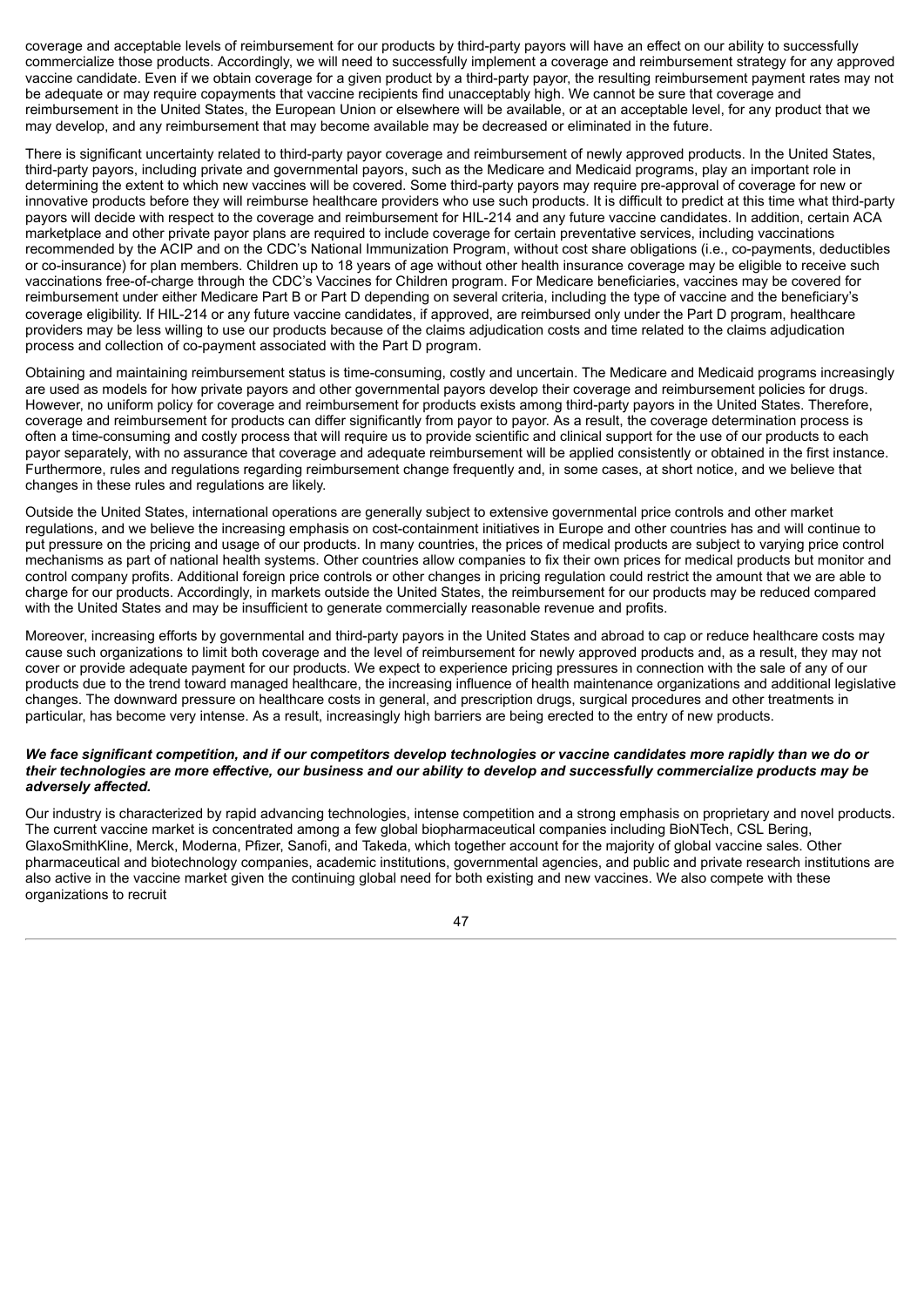management, scientists and clinical development personnel, which could negatively affect our level of expertise and our ability to execute our business plan. Any vaccine candidates that we successfully develop and commercialize will compete with existing therapies and new therapies that may become available in the future. We will also face competition in establishing clinical trial sites, enrolling subjects for clinical trials and in identifying and in-licensing intellectual property related to new vaccine candidates. Smaller or early-stage companies may also prove to be significant competitors, particularly through collaborative arrangements with large and established companies.

There are currently no approved vaccines for the prevention of norovirus-related illness. While we are not aware of all of our competitors' efforts, based on public statements, we believe that several companies are in various stages of developing a vaccine for norovirus-related illness, including China National Biotec, Chongqing Zhifei Biological, Icon Genetics and Vaxart. We believe that China National Biotec, Chongqing Zhifei Biological and Icon Genetics are also focused on developing a vaccine consisting of VLPs representing the GI and GII genogroups of norovirus. Further, we believe that China National Biotec and Chongqing Zhifei Biological are also developing a pediatric vaccine for the prevention of norovirus-related illness.

Many of our competitors have significantly greater financial, technical, manufacturing, marketing, sales and supply resources or experience than we do. If we successfully obtain approval for HIL-214 or any future vaccine candidate, we will face competition based on many different factors, including the safety and effectiveness of our products, the ease with which our products can be administered, the extent to which vaccine recipients accept relatively new vaccines, the timing and scope of regulatory approvals for these products, the availability and cost of manufacturing, marketing and sales capabilities, price, reimbursement coverage and patent position. Competing products could present superior treatment alternatives, including by being more effective, safer, more convenient, less expensive or marketed and sold more effectively than any products we may develop. Competing products may render HIL-214 or any future vaccine candidates we develop obsolete or noncompetitive before we recover the expense of developing and commercializing such vaccine candidate. If we are unable to compete effectively, our opportunity to generate revenue from the sale of our products we may develop, if approved, could be adversely affected.

# We currently have no marketing and sales organization and have no experience as a company in commercializing products, and we may need to invest significant resources to develop these capabilities. If we are unable to establish marketing and sales capabilities or enter into agreements with third parties to market and sell our products, we may not be able to generate product *revenue.*

We have no internal sales, marketing or distribution capabilities, nor have we commercialized a product. If HIL-214 or any future vaccine candidates ultimately receives regulatory approval, we must build a marketing and sales organization with technical expertise and supporting distribution capabilities to commercialize each such product in major markets, which will be expensive and time-consuming. Alternatively, we may need to collaborate with third parties that have direct sales forces and established distribution systems, in lieu of or to augment our own sales force and distribution systems. We plan to independently commercialize HIL-214, if approved, in the United States by building a highlytargeted sales force to support the adoption of HIL-214 and we plan to seek one or more partners with existing commercial infrastructure and expertise in markets outside the United States. We have no prior experience as a company with the marketing, sale or distribution of biopharmaceutical products and there are significant risks involved in the building and managing of a sales organization, including our ability to hire, retain and incentivize qualified individuals, generate sufficient sales leads, provide adequate training to sales and marketing personnel and effectively manage a geographically dispersed sales and marketing team. Any failure or delay in the development of our internal sales, marketing and distribution capabilities would adversely impact the commercialization of these products. We may not be able to enter into collaborations or hire consultants or external service providers to assist us in sales, marketing and distribution functions on acceptable financial terms, or at all. In addition, our product revenue and our profitability, if any, may be lower if we rely on third parties for these functions than if we were to market, sell and distribute any products that we develop ourselves. We likely will have little control over such third parties, and any of them may fail to devote the necessary resources and attention to sell and market our products effectively. If we are not successful in commercializing our products, either on our own or through arrangements with one or more third parties, we may not be able to generate any future product revenue and we would incur significant additional losses.

# Our future growth may depend, in part, on our ability to operate in foreign markets, where we would be subject to additional *regulatory burdens and other risks and uncertainties.*

Our future growth may depend, in part, on our ability to develop and commercialize HIL-214 and any future vaccine candidates in foreign markets, particularly Europe. We are not permitted to market or promote any vaccine candidate before we receive regulatory approval from applicable regulatory authorities in foreign markets, and we may never receive such regulatory approvals for HIL-214 or any future vaccine candidates. To obtain separate regulatory approval in many

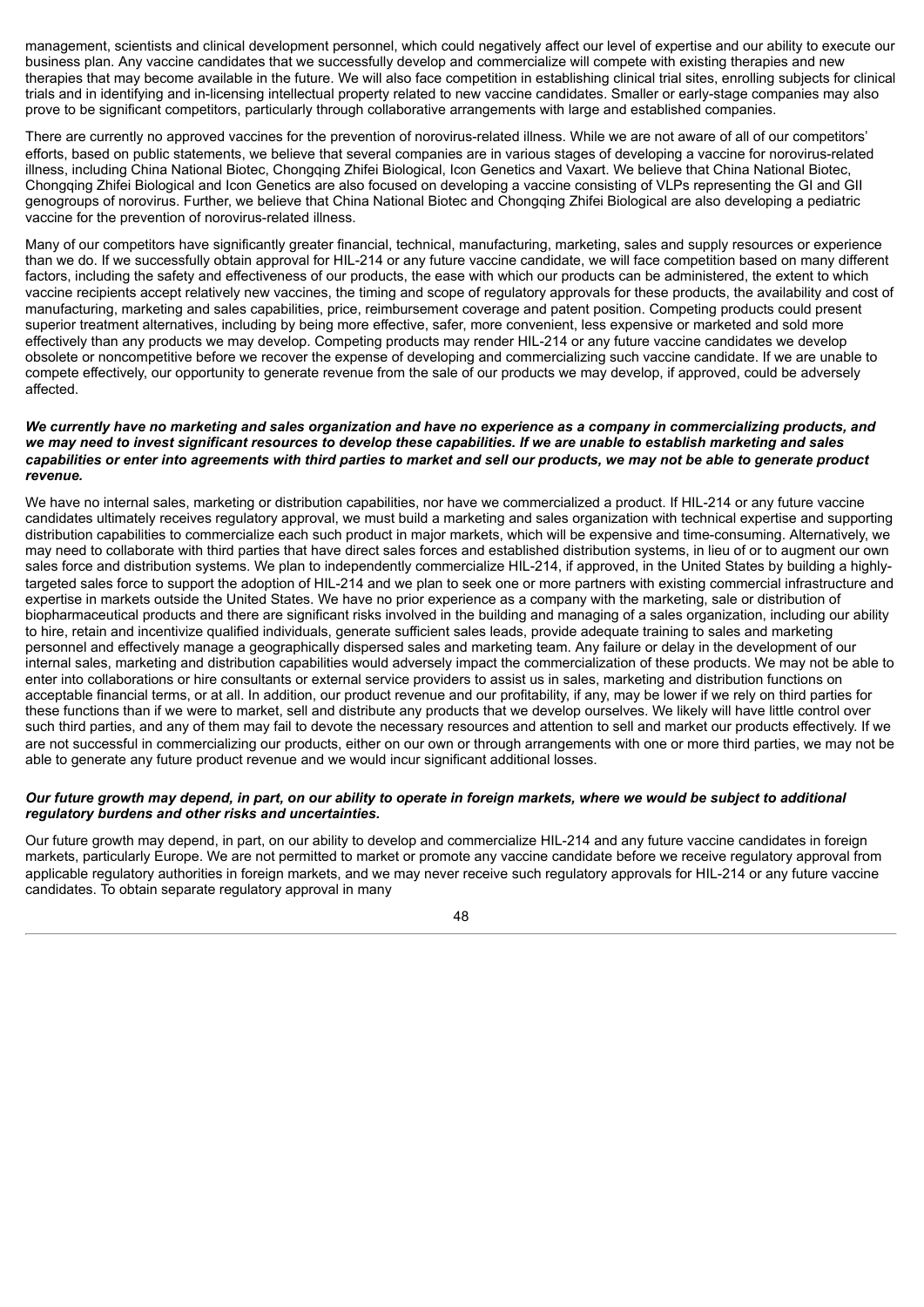other countries we must comply with numerous and varying regulatory requirements regarding safety and efficacy and governing, among other things, clinical trials, commercial sales, pricing and distribution of HIL-214 and any future vaccine candidates. Approval procedures may be more onerous than those in the United States and may require that we conduct additional preclinical studies or clinical trials. If we obtain regulatory approval of vaccine candidates and ultimately commercialize our products in foreign markets, we would be subject to additional risks and uncertainties, including:

- different regulatory requirements for approval of drugs in foreign countries;
- reduced protection for intellectual property rights:
- the existence of additional third-party patent rights of potential relevance to our business;
- pricing pressure from vaccine procurement organizations;
- determinations by NITAGs not to include our vaccine products in immunization schedules for our target patient populations;
- unexpected changes in tariffs, trade barriers and regulatory requirements;
- economic weakness, including inflation, or political instability in particular foreign economies and markets;
- compliance with tax, employment, immigration and labor laws for employees living or traveling abroad;
- compliance with export control and import laws and regulations;
- foreign currency fluctuations, which could result in increased operating expenses and reduced revenue, and other obligations incident to doing business in another country;
- foreign reimbursement, pricing and insurance regimes;
- workforce uncertainty in countries where labor unrest is common;
- differing regulatory requirements with respect to manufacturing of vaccine products;
- production shortages resulting from any events affecting raw material supply or manufacturing capabilities abroad;
- business interruptions resulting from geopolitical actions, including war and terrorism, or natural disasters including earthquakes, typhoons, floods and fires; and
- disruptions resulting from the impact of public health pandemics or epidemics (including, for example, the ongoing COVID-19 pandemic).

# **Risks Related to Our Business Operations and Industry**

# Our operating results may fluctuate significantly, which makes our future operating results difficult to predict and could cause our *operating results to fall below expectations or any guidance we may provide.*

Our quarterly and annual operating results may fluctuate significantly, which makes it difficult for us to predict our future operating results. These fluctuations may occur due to a variety of factors, many of which are outside of our control, including, but not limited to:

- the timing and cost of, and level of investment in, research, development, regulatory approval and commercialization activities relating to HIL-214 or any future vaccine candidates, which may change from time to time;
- the timing and success or failure of preclinical studies or clinical trials for HIL-214 or any future vaccine candidates or competing vaccine candidates, or any other change in the competitive landscape of our industry, including consolidation among our competitors or partners;
- coverage and reimbursement policies with respect to HIL-214 or any future vaccine candidates, if approved, and potential future drugs that compete with our products;
- the cost of manufacturing HIL-214 or any future vaccine candidates, which may vary depending on the quantity of production and the terms of our agreements with Takeda and any future third-party manufacturers;

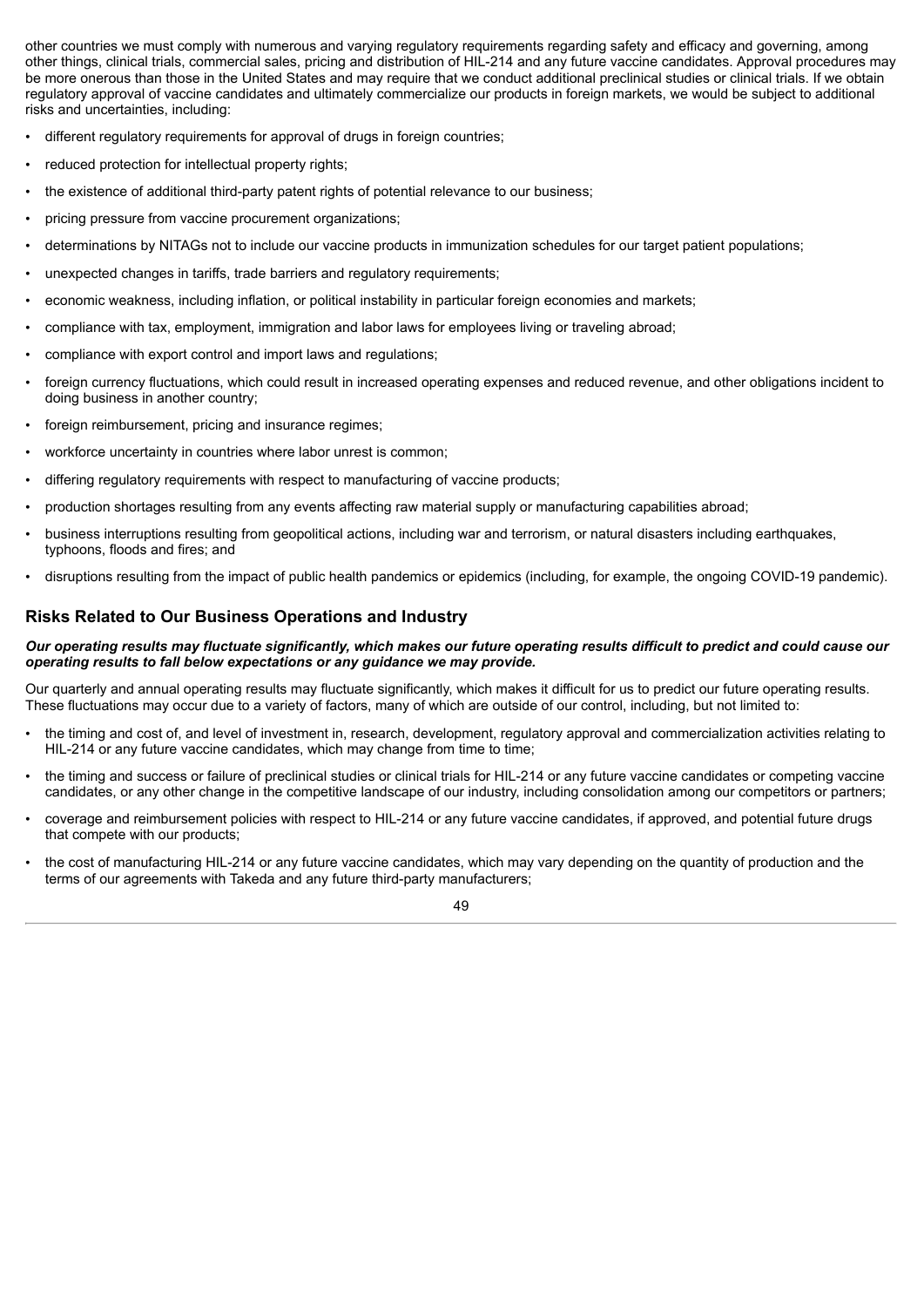- the timing and amount of the milestone, royalty or other payments we will be required to pay to Takeda pursuant to the Takeda License;
- expenditures that we may incur to acquire, develop or commercialize additional vaccine candidates and technologies;
- the level of demand for any approved products, which may vary significantly:
- future accounting pronouncements or changes in our accounting policies; and
- changes in general market and economic conditions.

The cumulative effects of these factors could result in large fluctuations and unpredictability in our quarterly and annual operating results. As a result, comparing our operating results on a period-to-period basis may not be meaningful. Investors should not rely on our past results as an indication of our future performance.

This variability and unpredictability could also result in our failing to meet the expectations of industry or financial analysts or investors for any period. If our revenue or operating results fall below the expectations of analysts or investors or below any forecasts we may provide to the market, or if the forecasts we provide to the market are below the expectations of analysts or investors, the price of our common stock could decline substantially. Such a stock price decline could occur even when we have met any previously publicly stated revenue or earnings guidance we may provide.

# We are dependent on the services of our management and other clinical and scientific personnel, and if we are not able to retain *these individuals or recruit additional management or clinical and scientific personnel, our business will suffer.*

Our success depends in part on our continued ability to attract, retain and motivate highly qualified management, clinical and scientific personnel. We are highly dependent upon our senior management, as well as our senior scientists and other members of our management team. The loss of services of any of these individuals could delay or prevent the successful development of our product pipeline, initiation or completion of our preclinical studies and clinical trials or the commercialization of our vaccine candidates. Although we have executed employment agreements or offer letters with each member of our senior management team, these agreements are terminable at will with or without notice and, therefore, we may not be able to retain their services as expected. We do not currently maintain "key person" life insurance on the lives of our executives or any of our employees. This lack of insurance means that we may not have adequate compensation for the loss of the services of these individuals.

We will need to expand and effectively manage our managerial, operational, financial and other resources in order to successfully pursue our clinical development and commercialization efforts. We may not be successful in maintaining our unique company culture and continuing to attract or retain qualified management and scientific and clinical personnel in the future due to the intense competition for qualified personnel among biopharmaceutical, biotechnology and other businesses. Our industry has experienced a high rate of turnover of management personnel in recent years. If we are not able to attract, integrate, retain and motivate necessary personnel to accomplish our business objectives, we may experience constraints that will significantly impede the achievement of our development objectives, our ability to raise additional capital and our ability to implement our business strategy.

# *We may encounter difficulties in managing our growth and expanding our operations successfully.*

As of March 31, 2022, we had 31 full-time employees, including 20 employees engaged in research and development. As we continue development and pursue the potential commercialization of HIL-214 and any future vaccine candidates, as well as transition to functioning as a public company, we will need to expand our financial, development, regulatory, manufacturing, marketing and sales capabilities or contract with third parties to provide these capabilities for us. As our operations expand, we expect that we will need to manage additional relationships with various strategic partners, suppliers and other third parties. In addition, we may need to expand our facilities, including laboratory operations, and may be unable to do so on commercially reasonable terms, or at all. Our future financial performance and our ability to develop and commercialize HIL-214 and any future vaccine candidates and to compete effectively will depend, in part, on our ability to manage any future growth effectively.

# *The terms of our Loan Agreement place restrictions on our operating and financial flexibility.*

As of the inception of the Loan Agreement on April 18, 2022, we borrowed \$5.0 million and have the right to borrow an additional \$70.0 million in the aggregate (collectively, Term Loans) subject to the achievement of certain specified financing and clinical development milestones (as described in the section titled "Management's discussion and analysis

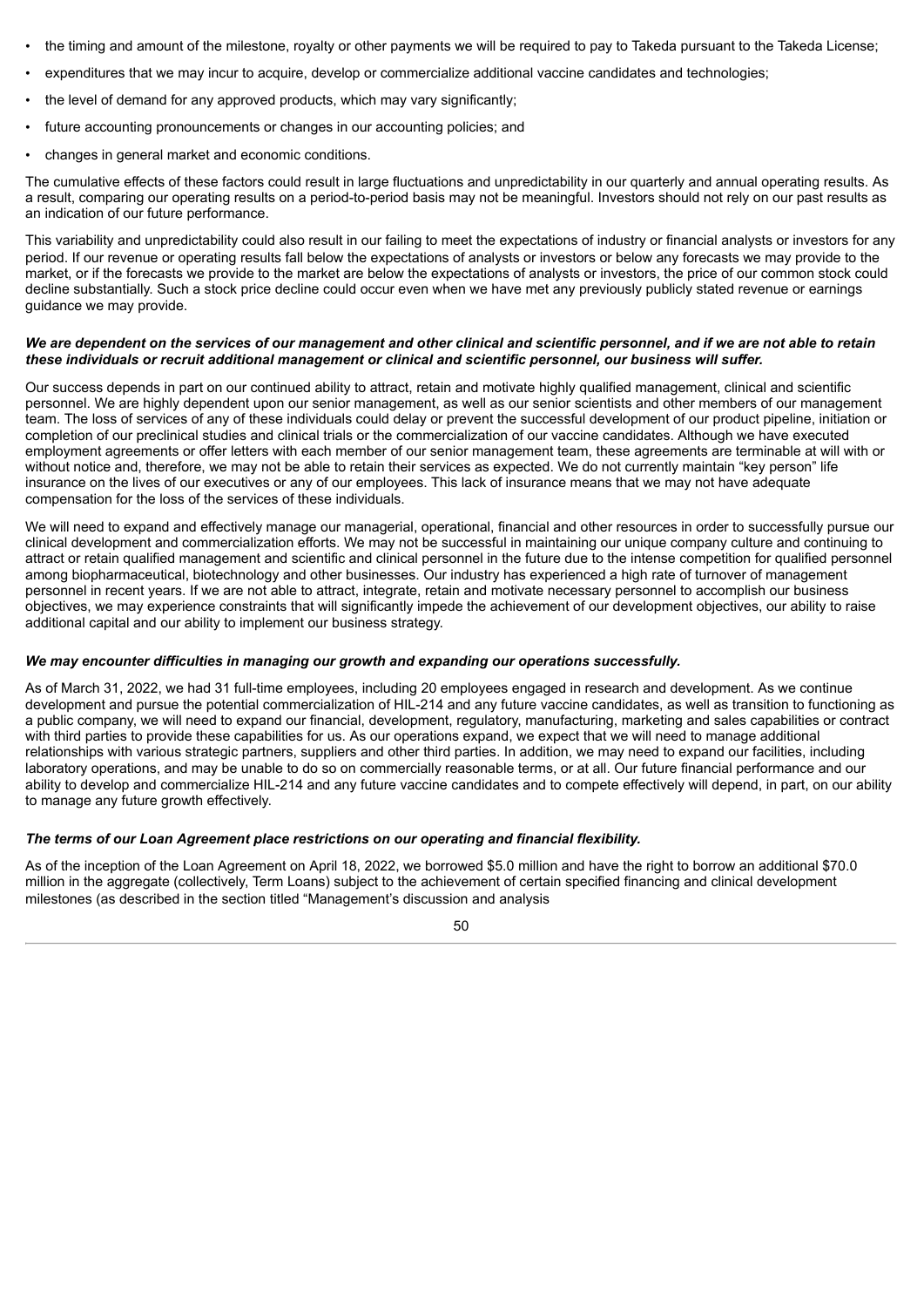of financial condition and results of operations—Liquidity and capital resources—Term Loan Facility") and no event of default having occurred and be continuing. All obligations under the Term Loans are secured by a first priority lien on substantially all of our assets, including intellectual property and certain other assets. As a result, if we default on any of our obligations under the Loan Agreement, the lenders could foreclose on their security interest and liquidate some or all of the collateral, which would harm our business, financial condition and results of operations and could require us to reduce or cease operations.

In order to service this indebtedness and any additional indebtedness we may incur in the future, we need to generate cash from our operating activities. Our ability to generate cash is subject, in part, to our ability to successfully execute our business strategy, as well as general economic, financial, competitive, regulatory and other factors beyond our control. Our business may not be able to generate sufficient cash flow from operations, and future borrowings or other financings may not be available to us in an amount sufficient to enable us to service our indebtedness and fund our other liquidity needs. To the extent we are required to use cash from operations or the proceeds of any future financing to service our indebtedness instead of funding working capital, capital expenditures or other general corporate purposes, we will be less able to plan for, or react to, changes in our business, industry and in the economy generally. This could place us at a competitive disadvantage compared to our competitors that have less indebtedness.

The Loan Agreement contains certain customary affirmative and negative covenants and events of default. The affirmative covenants include, among others, covenants requiring us to maintain our legal existence and governmental approvals, deliver certain financial reports, maintain insurance coverage and satisfy certain requirements regarding our operating accounts. The negative covenants include, among others, limitations on our ability to incur additional indebtedness and liens, merge with other companies or consummate certain changes of control, acquire other companies or businesses, make certain investments, pay dividends, transfer or dispose of assets, amend certain material agreements, including the Takeda License, or enter into various specified transactions.

While we believe we are currently in compliance with the covenants contained in the Loan Agreement, we may breach these covenants in the future. Our ability to comply with these covenants may be affected by events and factors beyond our control. In the event that we breach one or more covenants, the lenders may choose to declare an event of default and require that we immediately repay all amounts outstanding under the Loan Agreement, terminate any commitment to extend further credit and foreclose on the collateral. The occurrence of any of these events could have a material adverse effect on our business, financial condition and results of operations.

#### We are subject to various U.S. federal, state and foreign healthcare laws and regulations, which could increase compliance costs, and our failure to comply with these laws and regulations could harm our results of operations and financial condition.

Our business operations and current and future arrangements with investigators, healthcare professionals, consultants, third-party payors, patient organizations and customers expose us to broadly applicable foreign, federal and state fraud and abuse and other healthcare laws and regulations. These laws may constrain the business or financial arrangements and relationships through which we conduct our operations, including how we research, market, sell and distribute any products for which we obtain marketing approval. Such laws include:

- the federal Anti-Kickback Statute, which prohibits, among other things, persons or entities from knowingly and willfully soliciting, offering, receiving or providing any remuneration (including any kickback, bribe or certain rebates), directly or indirectly, overtly or covertly, in cash or in kind, in return for, either the referral of an individual or the purchase, lease, or order, or arranging for or recommending the purchase, lease, or order of any good, facility, item or service, for which payment may be made, in whole or in part, under a federal healthcare program such as Medicare and Medicaid. A person or entity does not need to have actual knowledge of the federal Anti-Kickback Statute or specific intent to violate it in order to have committed a violation;
- the federal false claims laws, including the civil False Claims Act, and civil monetary penalties laws, which prohibit, among other things, individuals or entities from knowingly presenting, or causing to be presented, to the federal government, claims for payment or approval that are false or fraudulent, knowingly making, using or causing to be made or used, a false record or statement material to a false or fraudulent claim, or from knowingly making or causing to be made a false statement to avoid, decrease or conceal an obligation to pay money to the federal government. In addition, the government may assert that a claim including items or services resulting from a violation of the federal Anti-Kickback Statute constitutes a false or fraudulent claim for purposes of the civil False Claims Act;
- the federal Health Insurance Portability and Accountability Act of 1996 (HIPAA), which imposes criminal and civil liability for, among other things, knowingly and willfully executing, or attempting to execute, a scheme to defraud any healthcare benefit program, or knowingly and willfully falsifying, concealing or covering up a material fact or making any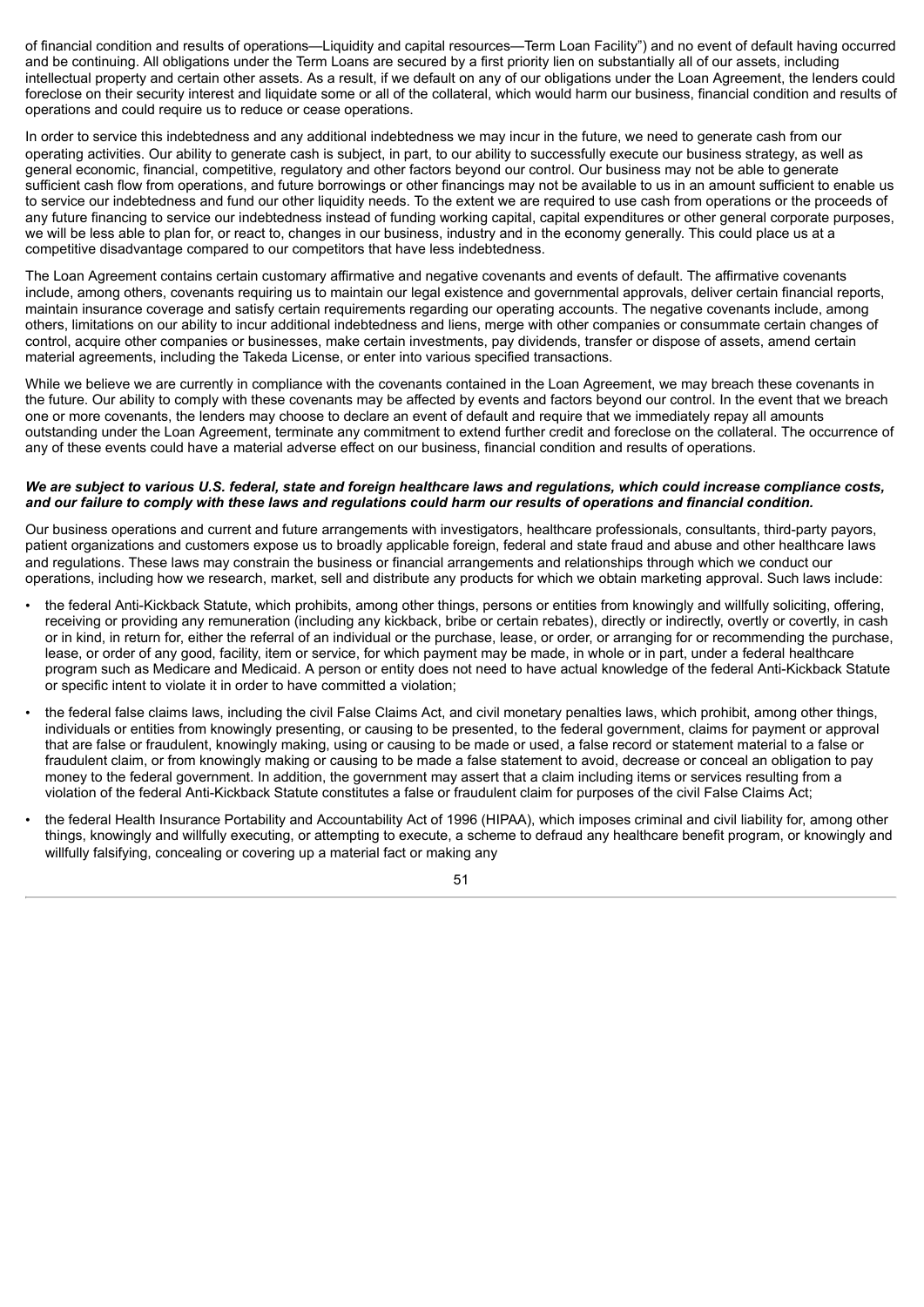materially false statement, in connection with the delivery of, or payment for, healthcare benefits, items or services. Similar to the federal Anti-Kickback Statute, a person or entity does not need to have actual knowledge of the statute or specific intent to violate it in order to have committed a violation;

- the federal Physician Payments Sunshine Act, which requires certain manufacturers of drugs, devices, biologics and medical supplies for which payment is available under Medicare, Medicaid or the Children's Health Insurance Program (with certain exceptions) to report annually to the Centers for Medicare & Medicaid Services (CMS), information related to payments and other "transfers of value" made to physicians (defined to include doctors, dentists, optometrists, podiatrists and chiropractors), certain non-physician practitioners (physician assistants, nurse practitioners, clinical nurse specialists, certified nurse anesthetists, anesthesiology assistants and certified nursemidwives), teaching hospitals and other healthcare providers, as well as ownership and investment interests held by such healthcare professionals and their immediate family members; and
- analogous state and foreign laws and regulations, such as state anti-kickback and false claims laws, which may apply to sales or marketing arrangements and claims involving healthcare items or services reimbursed by non-governmental third-party payors, including private insurers; some state laws require biotechnology companies to comply with the biotechnology industry's voluntary compliance guidelines and the relevant compliance guidance promulgated by the federal government and may require drug manufacturers to report information related to payments and other transfers of value to physicians and other healthcare providers or marketing expenditures; some state laws that require biotechnology companies to report information on the pricing of certain drug products; and some state and local laws that require the registration or pharmaceutical sales representatives.

Efforts to ensure that our current and future business arrangements with third parties will comply with applicable healthcare and privacy laws and regulations will involve ongoing substantial costs. It is possible that governmental authorities will conclude that our business practices, including consulting agreements with certain physicians who are paid in the form of stock or stock options as compensation for services provided to us, may not comply with current or future statutes, regulations or case law involving applicable fraud and abuse or other healthcare laws and regulations. If our operations are found to be in violation of any of these laws or any other governmental regulations that may apply to us, we may be subject to significant penalties, including civil, criminal and administrative penalties, damages, fines, disgorgement, imprisonment, exclusion from participation in government-funded healthcare programs, such as Medicare and Medicaid, integrity oversight and reporting obligations, contractual damages, reputational harm, diminished profits and future earnings and the curtailment or restructuring of our operations. Defending against any such actions can be costly and time-consuming and may require significant financial and personnel resources. Therefore, even if we are successful in defending against any such actions that may be brought against us, our business may be impaired. Further, if any of the physicians or other healthcare providers or entities with whom we expect to do business are found not to be in compliance with applicable laws or regulations, they may be subject to significant criminal, civil or administrative sanctions, including exclusions from government-funded healthcare programs.

## Recently enacted legislation, future legislation and healthcare reform measures may increase the difficulty and cost for us to obtain marketing approval for and commercialize HIL-214 and any future vaccine candidates and may affect the prices we may set.

In the United States and some foreign jurisdictions, there have been, and we expect there will continue to be, a number of legislative and regulatory changes to the healthcare system, including cost-containment measures that may reduce or limit coverage and reimbursement for newly approved drugs and affect our ability to profitably sell HIL-214 and any future vaccine candidates for which we obtain marketing approval. In particular, there have been and continue to be a number of initiatives at the U.S. federal and state levels that seek to reduce healthcare costs and improve the quality of healthcare.

For example, in March 2010, the ACA was enacted in the United States. The ACA established an annual, nondeductible fee on any entity that manufactures or imports specified branded prescription drugs and biologic agents; extended manufacturers' Medicaid rebate liability to covered drugs dispensed to individuals who are enrolled in Medicaid managed care organizations; expanded eligibility criteria for Medicaid programs; expanded the entities eligible for discounts under the Public Health program; increased the statutory minimum rebates a manufacturer must pay under the Medicaid Drug Rebate Program; created a new Medicare Part D coverage gap discount program; established a new Patient- Centered Outcomes Research Institute to oversee, identify priorities in and conduct comparative clinical effectiveness research, along with funding for such research; and established a Center for Medicare Innovation at CMS to test innovative payment and service delivery models to lower Medicare and Medicaid spending.

Since its enactment, there have been executive, judicial and Congressional challenges to certain aspects of the ACA, and on June 17, 2021, the U.S. Supreme Court dismissed the most recent judicial challenge to the ACA brought by several states without specifically ruling on the constitutionality of the ACA. Prior to the Supreme Court's decision, President

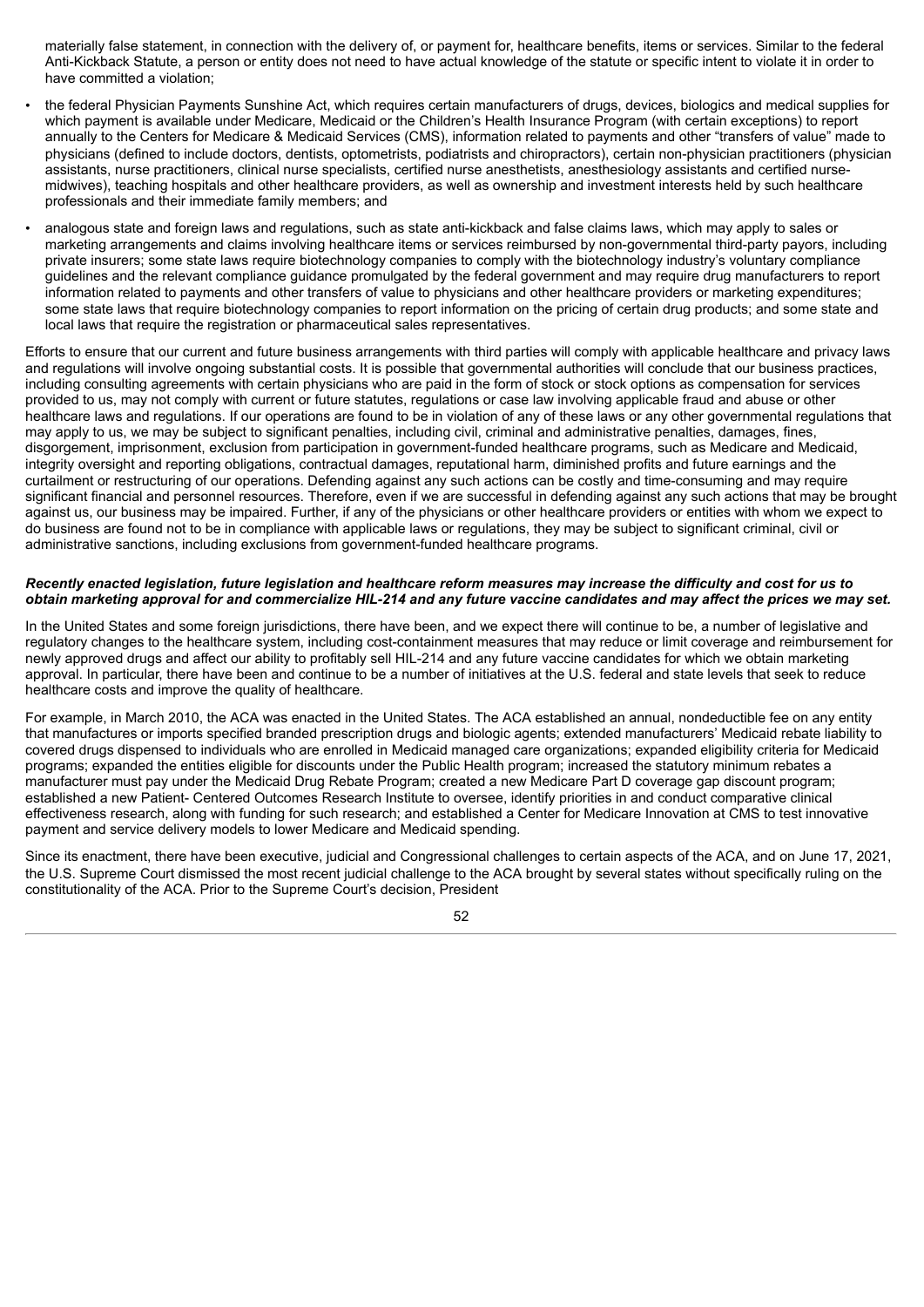Biden had issued an executive order to initiate a special enrollment period from February 15, 2021 through August 15, 2021 for purposes of obtaining health insurance coverage through the ACA marketplace. The executive order also instructed certain governmental agencies to review and reconsider their existing policies and rules that limit access to healthcare, including among others, reexamining Medicaid demonstration projects and waiver programs that include work requirements, and policies that create unnecessary barriers to obtaining access to health insurance coverage through Medicaid or the ACA. It is unclear how the healthcare reform measures of the Biden administration will impact our business.

In addition, other legislative changes have been proposed and adopted since the ACA was enacted. On August 2, 2011, the Budget Control Act of 2011 was signed into law, which, among other things, resulted in reductions to Medicare payments to providers of 2% per fiscal year, which went into effect on April 1, 2013 and, due to subsequent legislative amendments to the statute, will remain in effect through 2030, with the exception of a temporary suspension from May 1, 2020 through March 31, 2022 and a 1% reduction from April 1, 2022 through June 30, 2022, unless additional Congressional action is taken. In addition, on January 2, 2013, the American Taxpayer Relief Act of 2012 was signed into law, which, among other things, further reduced Medicare payments to several providers, including hospitals, and increased the statute of limitations period for the government to recover overpayments to providers from three to five years.

Further, there has been heightened governmental scrutiny in the United States of pharmaceutical pricing practices in light of the rising cost of prescription drugs. Such scrutiny has resulted in several recent congressional inquiries and proposed and enacted federal and state legislation designed to, among other things, bring more transparency to product pricing, review the relationship between pricing and manufacturer patient assistance programs, and reform government program reimbursement methodologies for products. At the federal level, the former Trump administration used several means to propose or implement drug pricing reform, including through federal budget proposals, executive orders and policy initiatives. It is unclear whether the Biden administration will work to reverse these measures or pursue similar policy initiatives. Further, it is possible that additional governmental action is taken in response to the COVID-19 pandemic.

At the state level, legislatures have increasingly passed legislation and implemented regulations designed to control pharmaceutical and biological product pricing, including price or reimbursement constraints, discounts, restrictions on certain product access and marketing cost disclosure and transparency measures, and, in some cases, designed to encourage importation from other countries and bulk purchasing. Legally mandated price controls on payment amounts by third-party payors or other restrictions could harm our business, results of operations, financial condition and prospects. In addition, regional healthcare authorities and individual hospitals are increasingly using bidding procedures to determine what pharmaceutical products and which suppliers will be included in their prescription drug and other healthcare programs. This could reduce the ultimate demand for HIL-214 and any future vaccine candidates, if approved, or put pressure on our product pricing, which could negatively affect our business, results of operations, financial condition and prospects.

We expect that the ACA, these new laws and other healthcare reform measures that may be adopted in the future may result in additional reductions in Medicare and other healthcare funding, more rigorous coverage criteria, new payment methodologies and additional downward pressure on the price that we receive for any approved product. Any reduction in reimbursement from Medicare or other government programs may result in a similar reduction in payments from private payors. The implementation of cost containment measures or other healthcare reforms may prevent us from being able to generate revenue, attain profitability or commercialize HIL-214 and any future vaccine candidates, if approved.

# If product liability lawsuits are brought against us, we may incur substantial liabilities and may be required to limit *commercialization of our products.*

We face an inherent risk of product liability as a result of the planned clinical trials of HIL-214 and any future vaccine candidates and will face an even greater risk if we commercialize such vaccine candidates. For example, we may be sued if HIL-214 or any future vaccine candidates allegedly cause injury or are found to be otherwise unsuitable during product testing, manufacturing, marketing or sale. Any such product liability claims may include allegations of defects in manufacturing, defects in design, a failure to warn of dangers inherent in the vaccine candidate, negligence, strict liability and a breach of warranties. Claims may be brought against us by clinical trial participants, vaccine recipients or others using, administering or selling products that may be approved in the future. Claims could also be asserted under state consumer protection acts.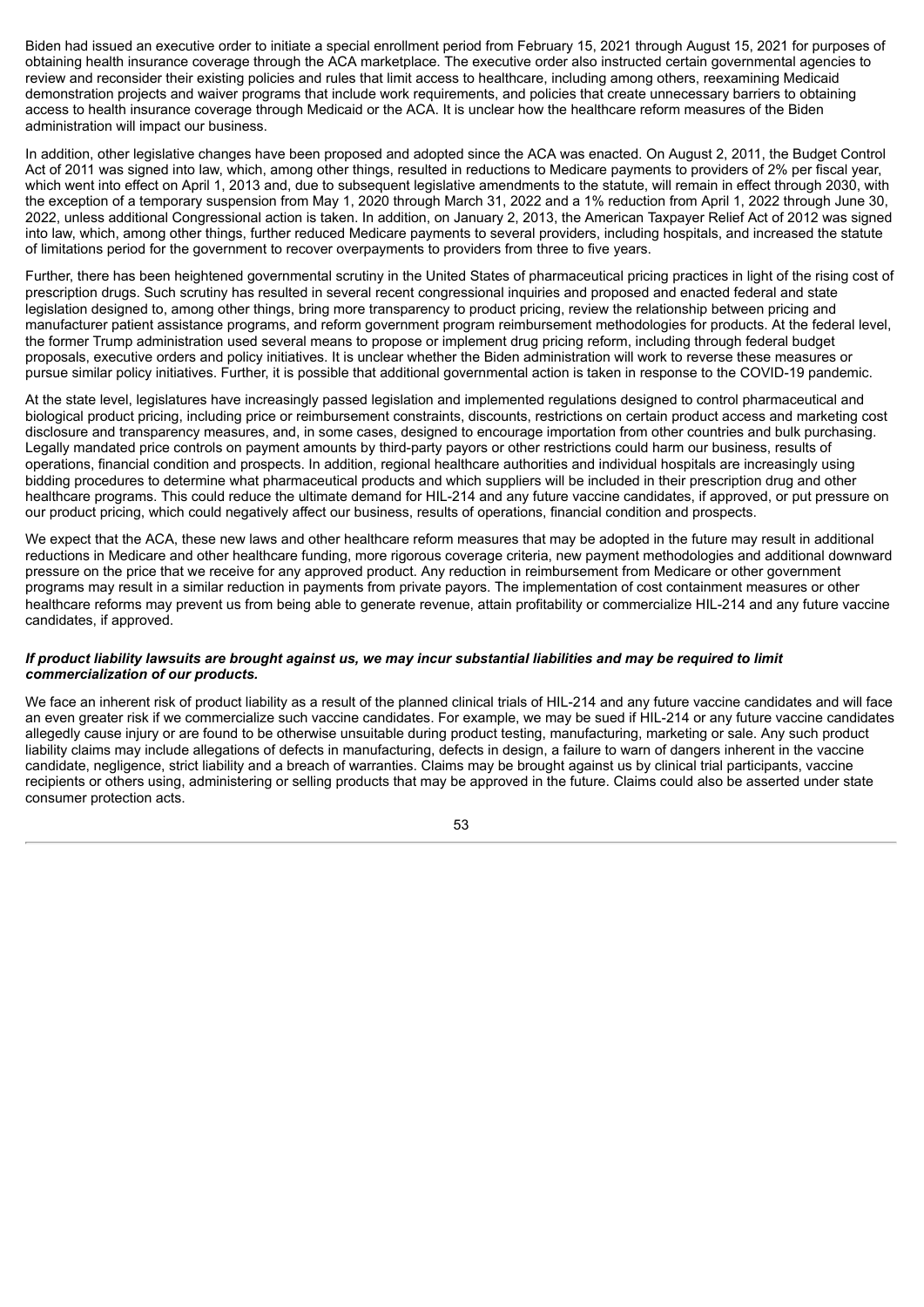If we cannot successfully defend ourselves against product liability claims, we may incur substantial liabilities or be required to limit or cease the commercialization of our products. Even a successful defense would require significant financial and management resources. Regardless of the merits or eventual outcome, liability claims may result in:

- decreased demand for our products;
- injury to our reputation and significant negative media attention:
- withdrawal of clinical trial participants;
- costs to defend the related litigation;
- a diversion of our management's time and our resources;
- substantial monetary awards to trial participants or vaccine recipients;
- product recalls, withdrawals or labeling, marketing or promotional restrictions;
- significant negative financial impact;
- the inability to commercialize HIL-214 or any future vaccine candidates; and
- a decline in our stock price.

We may need to increase our insurance coverage as we expand our clinical trials or if we commence commercialization of HIL-214 or any future vaccine candidates. Insurance coverage is increasingly expensive. Our inability to obtain and retain sufficient product liability insurance at an acceptable cost to protect against potential product liability claims could prevent or inhibit the commercialization of HIL-214 or any future vaccine candidates. Although we will maintain such insurance, any claim that may be brought against us could result in a court judgment or settlement in an amount that is not covered, in whole or in part, by our insurance or that is in excess of the limits of our insurance coverage. Our insurance policies will also have various exclusions, and we may be subject to a product liability claim for which we have no coverage. We may have to pay any amounts awarded by a court or negotiated in a settlement that exceed our coverage limitations or that are not covered by our insurance, and we may not have, or be able to obtain, sufficient capital to pay such amounts.

## Our insurance policies are expensive and only protect us from some business risks, which will leave us exposed to significant *uninsured liabilities.*

We do not carry insurance for all categories of risk that our business may encounter. Some of the policies we currently maintain include property, general liability, workers' compensation, clinical trials, and directors' and officers', employment practices and fiduciary liability insurance. We do not know, however, if we will be able to maintain insurance with adequate levels of coverage. Any significant uninsured liability may require us to pay substantial amounts, which would adversely affect our financial position and results of operations.

# We and any of our potential future collaborators will be required to report to requlatory authorities if any of our approved products cause or contribute to adverse medical events, and any failure to do so would result in sanctions that would materially harm our *business.*

If we or any of our potential future collaborators are successful in commercializing our products, the FDA and foreign regulatory authorities would require that we and such collaborators report certain information about adverse medical events if those products may have caused or contributed to those adverse events. The timing of our obligation to report would be triggered by the date we become aware of the adverse event as well as the nature of the event. We and any of our potential future collaborators or CROs may fail to report adverse events within the prescribed timeframe. If we or any of our current or potential future collaborators or CROs fail to comply with such reporting obligations, the FDA or a foreign regulatory authority could take action, including criminal prosecution, the imposition of civil monetary penalties, seizure of our products or delay in approval or clearance of future products.

# We and our service providers may be subject to a variety of privacy and data security laws and contractual obligations, which *could increase compliance costs, and our actual or perceived failure to comply with such laws*

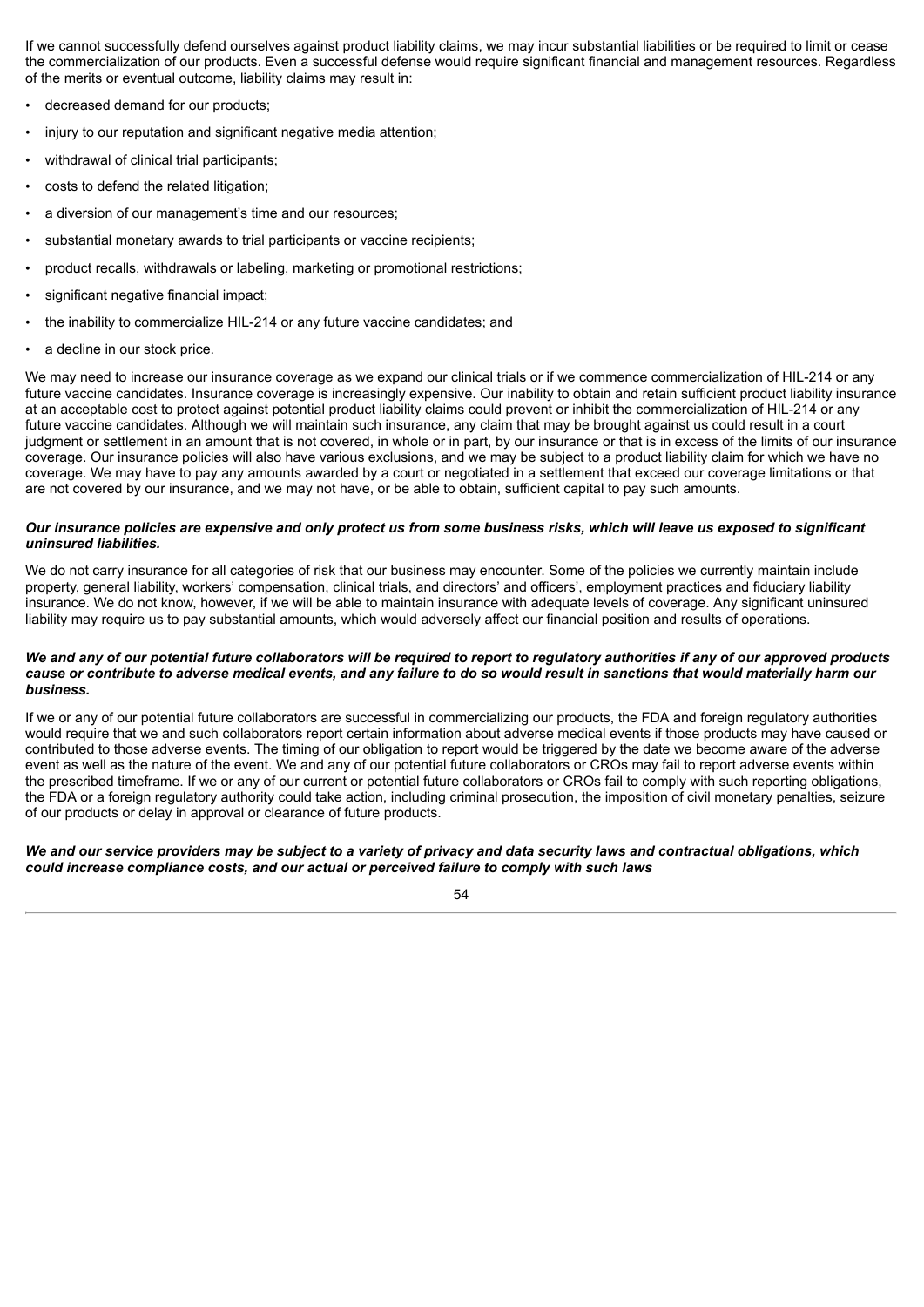#### and obligations could subject us to potentially significant liability, fines or penalties and otherwise harm our business.

We and our service providers maintain and will maintain a large quantity of sensitive information, including confidential business and patient health information, in connection with our preclinical studies and planned clinical trials, and are subject to laws and regulations governing the privacy and security of such information. The global data protection landscape is rapidly evolving, and we and our service providers may be affected by or subject to new, amended or existing laws and regulations in the future, including as our operations continue to expand or if we operate in foreign jurisdictions. These laws and regulations may be subject to differing interpretations, which adds to the complexity of processing personal data. Guidance on implementation and compliance practices are often updated or otherwise revised. This may create uncertainty in our business, affect our ability to operate in certain jurisdictions or to collect, store, transfer, use, share and otherwise process personal information, necessitate the acceptance of more onerous obligations in our contracts, result in liability or impose additional costs on us. The cost of compliance with these laws, regulations and standards is high and is likely to increase in the future. Any failure or perceived failure by us to comply with federal, state or foreign laws or regulation, our internal policies and procedures or our contracts governing our processing of personal information could result in negative publicity, government investigations and enforcement actions, claims by third parties and damage to our reputation, any of which could have a material adverse effect on our operations, financial performance and business.

As our operations and business grow, we may become subject to or affected by new or additional data protection laws and regulations and face increased scrutiny or attention from regulatory authorities. In the United States, numerous federal and state laws and regulations, including health information privacy laws, data breach notification laws and consumer protection laws (e.g., Section 5 of the Federal Trade Commission Act), that govern the collection, use, storage, transfer, disclosure, protection and other processing of health-related and other personal information could apply to our operations or the operations of our collaborators and third-party providers. In addition, we may obtain health information from third parties (including research institutions from which we obtain clinical trial data) that are subject to privacy and security requirements under HIPAA. Depending on the facts and circumstances, we could be subject to significant penalties if we violate HIPAA.

In addition, certain state laws govern the privacy and security of health-related and other personal information in certain circumstances. These laws are evolving rapidly and may differ from each other in significant ways and may not have the same effect, thus complicating compliance efforts. By way of example, the California Consumer Privacy Act (CCPA), which went into effect on January 1, 2020, gives California residents individual privacy rights to access and delete their personal information, opt out of certain personal information sharing, and receive detailed information about how their personal information is used. The CCPA provides for civil penalties for violations, as well as a private right of action for data breaches that is expected to increase data breach litigation. The CCPA may increase our compliance costs and potential liability and many similar laws have been proposed at the federal level and in other states. Further, the California Privacy Rights Act (CPRA) recently passed in California. The CPRA will impose additional data protection obligations on covered businesses, including additional consumer rights processes, limitations on data uses, new audit requirements for higher risk data, and opt outs for certain uses of sensitive data. It will also create a new California data protection agency authorized to issue substantive regulations and could result in increased privacy and information security enforcement. The majority of the provisions of the CPRA will go into effect on January 1, 2023, and additional compliance investment and potential business process changes may be required. Other states are exploring their own laws, which may or may not be similar to the CCPA or the CPRA. In the event that we are subject to or affected by HIPAA, the CCPA, the CPRA or other domestic privacy and data protection laws, any liability from failure to comply with the requirements of these laws could adversely affect our financial condition.

There also are a wide variety of privacy laws in other countries that may impact our operations, now or in the future. For example, in Europe, the General Data Protection Regulation (GDPR) imposes stringent requirements regarding the collection, use, disclosure, storage, transfer or other processing of personal data of individuals within the European Economic Area (EEA). Companies that must comply with the GDPR face increased compliance obligations and risk, including more robust regulatory enforcement of data protection requirements and potential fines for noncompliance of up to €20 million or 4% of the annual global revenue of the noncompliant company, whichever is greater. The GDPR also confers a private right of action in some circumstances on data subjects and consumer associations to lodge complaints with supervisory authorities, seek judicial remedies and obtain compensation for damages resulting from violations of the GDPR. Among other things, the GDPR requires the establishment of a lawful basis for the processing of data, imposes requirements relating to the consent of the individuals to whom the personal data relates, including detailed notices for clinical trial subjects and investigators, as well as requirements regarding the security of personal data and notification of data processing obligations to the competent national data processing authorities. In addition, the GDPR increases the scrutiny of transfers of personal data from the EEA to the United States and other jurisdictions that the European Commission does not recognize as having "adequate" data protection laws. Recent legal developments in Europe have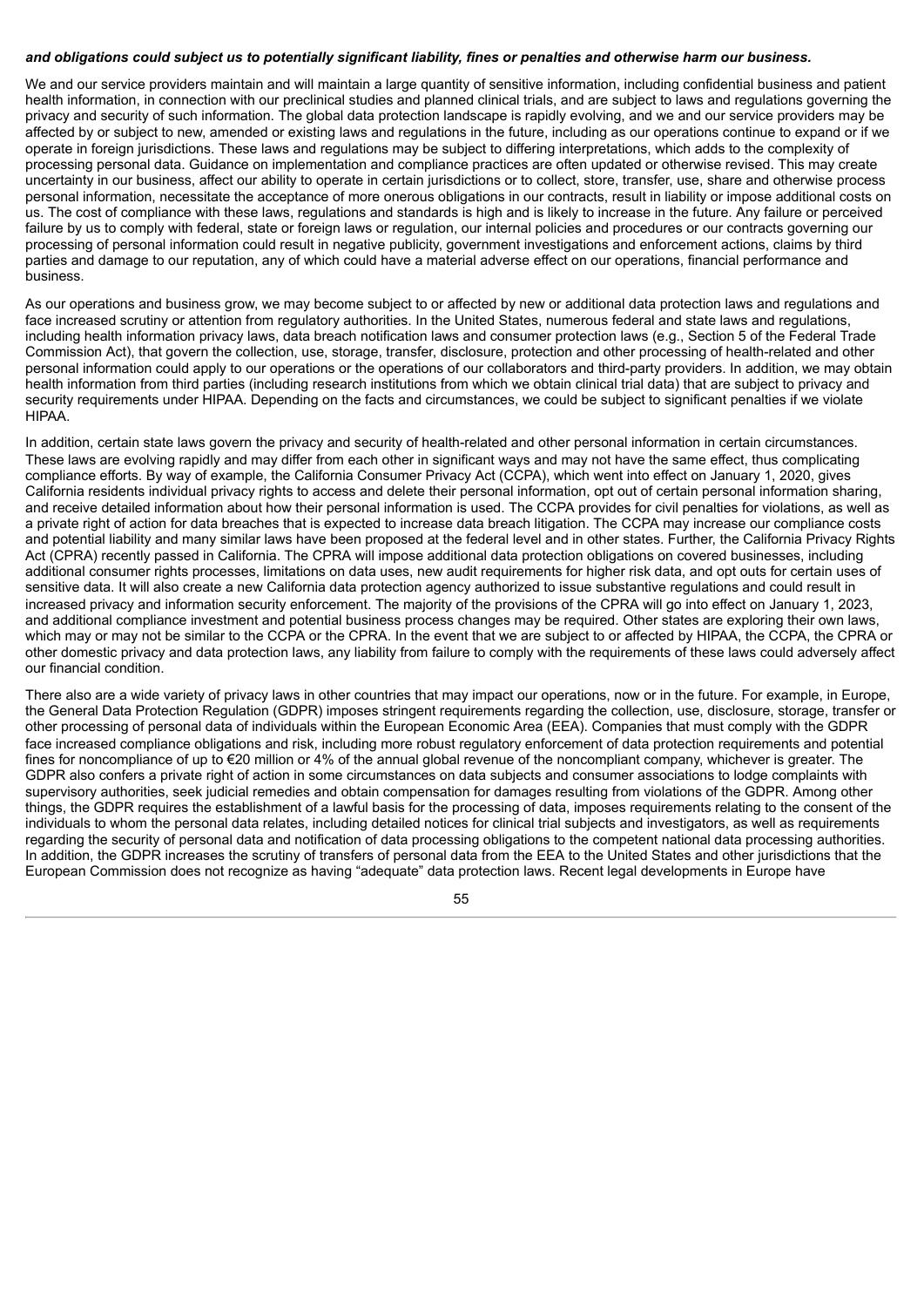created complexity and uncertainty regarding transfers of personal data from the EEA to the United States. For example, on July 16, 2020, the Court of Justice of the European Union (CJEU) invalidated the EU-US Privacy Shield Framework (Privacy Shield) under which personal data could be transferred from the EEA to United States entities that had self-certified under the Privacy Shield scheme. While the CJEU upheld the adequacy of the standard contractual clauses (a standard form of contract approved by the European Commission as an adequate personal data transfer mechanism, and potential alternative to the Privacy Shield), it made clear that reliance on the standard contractual clauses alone may not necessarily be sufficient in all circumstances. Use of the standard contractual clauses must now be assessed on a case-by-case basis taking into account the legal regime applicable in the destination country, in particular applicable surveillance laws and rights of individuals, and additional measures and/or contractual provisions may need to be put in place, however, the nature of these additional measures is currently uncertain. The European Commission issued revised standard contractual clauses on June 4, 2021 to account for the decision of the CJEU and recommendations made by the European Data Protection Board. The revised standard contractual clauses must be used for relevant new data transfers beginning on September 27, 2021 and existing standard contractual clauses arrangements must be migrated to the revised clauses by December 27, 2022. The new standard contractual clauses apply only to the transfer of personal data outside of the EEA and not the United Kingdom; the United Kingdom's Information Commissioner's Office launched a public consultation on its draft revised data transfers mechanisms in August 2021 and the United Kingdom standard contractual clauses came into force in March 2022, with a two-year grace period. There is some uncertainty around whether the revised clauses can be used for all types of data transfers, particularly whether they can be relied on for data transfers to non-EEA entities subject to the GDPR. As supervisory authorities issue further guidance on personal data export mechanisms, including circumstances where the standard contractual clauses cannot be used, and/or start taking enforcement action, we could suffer additional costs, complaints and/or regulatory investigations or fines, and/or if we are otherwise unable to transfer personal data between and among countries and regions in which we operate, it could affect the manner in which we provide our services, the geographical location or segregation of our relevant systems and operations, and could adversely affect our financial results.

Further, following the withdrawal of the United Kingdom from the European Union and the EEA and the end of the transition period, from January 1, 2021, we have to comply with the GDPR and separately the GDPR as implemented in the United Kingdom, which, together with the amended UK Data Protection Act 2018, retains the GDPR in UK national law. The UK GDPR mirrors the fines under the GDPR and has the ability to fine up to the greater of €20 million/£17 million or 4% of global turnover. The relationship between the United Kingdom and the European Union and the EEA in relation to certain aspects of data protection law remains unclear, and it is unclear how United Kingdom data protection laws and regulations will develop in the medium to longer term. The European Commission has adopted an adequacy decision in favor of the United Kingdom, enabling data transfers from EU member states to the United Kingdom without additional safeguards. However, the UK adequacy decision will automatically expire in June 2025 unless the European Commission re-assesses and renews or extends that decision.

In many jurisdictions, enforcement actions and consequences for noncompliance are rising. In the United States, these include enforcement actions in response to rules and regulations promulgated under the authority of federal agencies and state attorneys general and legislatures and consumer protection agencies. In addition, privacy advocates and industry groups have regularly proposed, and may propose in the future, self-regulatory standards that may legally or contractually apply to us. If we fail to follow these security standards, even if no personal information is compromised, we may incur significant fines or experience a significant increase in costs. Many state legislatures have adopted legislation that regulates how businesses operate online, including measures relating to privacy, data security and data breaches. Laws in all U.S. states require businesses to provide notice to customers whose personally identifiable information has been disclosed as a result of a data breach. The laws are not consistent, and compliance in the event of a widespread data breach is costly.

Compliance with U.S. and international data protection laws and regulations could require us to take on more onerous obligations in our contracts, restrict our ability to collect, store, use, transfer, disclose and otherwise process data, update our data privacy and security policies and procedures, or in some cases, impact our ability to operate in certain jurisdictions. Failure by us or our collaborators and our service providers to comply with U.S. and international data protection laws and regulations could result in government enforcement actions (which could include civil or criminal penalties), private litigation and/or adverse publicity and could negatively affect our operating results and business. Moreover, clinical trial subjects about whom we or our potential collaborators obtain information, as well as the providers who share this information with us, may contractually limit our ability to use and disclose such information. Claims that we have violated individuals' privacy rights, failed to comply with data protection laws, or breached our contractual obligations, even if we are not found liable, could be expensive and time consuming to defend, could result in adverse publicity and adversely affect our business, financial condition, results of operations and prospects. Should any of these events occur, they could have a material adverse effect on our business, financial condition, results of operations, and prospects.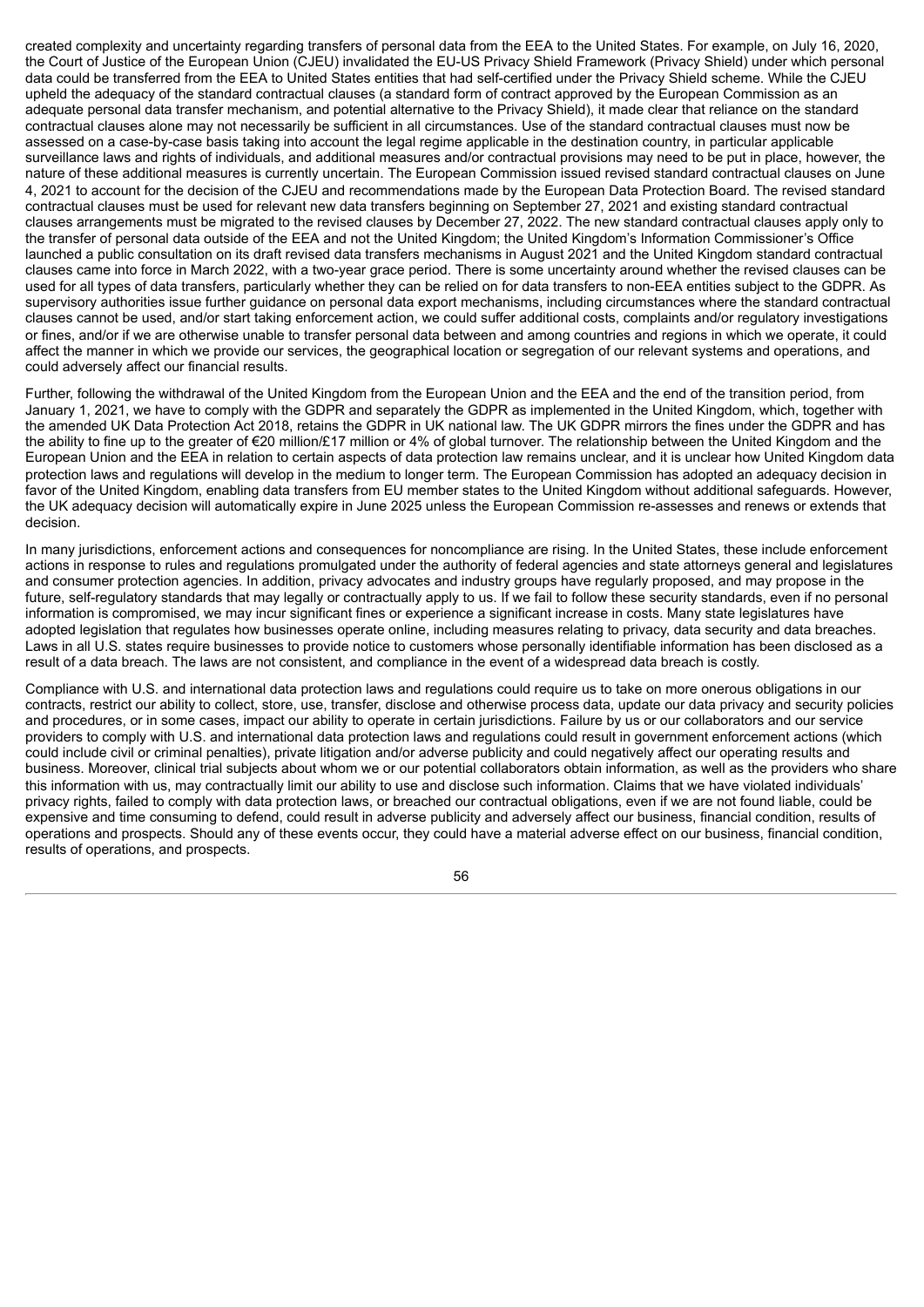## Our internal information technology systems, or those of any of our service providers, may fail or suffer security breaches, loss or leakage of data and other disruptions, which could result in a material disruption of our product development programs, compromise sensitive information related to our business or prevent us from accessing critical information, potentially exposing *us to liability or otherwise adversely affecting our business.*

We are increasingly dependent upon information technology systems, infrastructure and data to operate our business. In the ordinary course of business, we collect, store and transmit confidential information (including but not limited to intellectual property, proprietary business information and personal information). It is critical that we do so in a secure manner to maintain the confidentiality and integrity of such confidential information.

Attacks upon information technology systems are increasing in their frequency, levels of persistence, sophistication and intensity, and are being conducted by sophisticated and organized groups and individuals with a wide range of motives and expertise. These attacks can present meaningful risks to our operations, data and commercial information. As a result of the COVID-19 pandemic, we may also face increased cybersecurity risks due to our reliance on internet technology and the number of our employees who are working remotely, which may create additional opportunities for cybercriminals to exploit vulnerabilities. Furthermore, because the techniques used to obtain unauthorized access to, or to sabotage, systems change frequently and often are not recognized until launched against a target, we may be unable to anticipate these techniques or implement adequate preventative measures. We may also experience security breaches that may remain undetected for an extended period. Even if identified, we may be unable to adequately investigate or remediate incidents or breaches due to attackers increasingly using tools and techniques that are designed to circumvent controls, to avoid detection, and to remove or obfuscate forensic evidence. Any security breach or other incident, whether actual or perceived, were to occur, it could impact our reputation and/or operations, cause us to incur significant costs, including legal expenses, harm customer confidence, hurt our expansion into new markets, cause us to incur remediation costs, or cause us to lose existing customers. For example, the loss of clinical trial data from clinical trials could result in delays in our regulatory approval efforts and significantly increase our costs to recover or reproduce the data. We also rely on third parties to manufacture HIL-214, and similar events relating to their computer systems could also have a material adverse effect on our business. To the extent that any actual or perceived disruption or security breach affects our systems (or those of our third-party collaborators, service providers, contractors or consultants) or were to result in a loss of or accidental, unlawful or unauthorized access to, use of, release of, or other processing of personally identifiable information, or damage to, our data or applications, or inappropriate disclosure of confidential or proprietary information, we could incur liability, the further development and commercialization of HIL-214 or any future vaccine candidate could be delayed, and we could be subject to significant fines, penalties or liabilities for any noncompliance to certain privacy and security laws.

Further, despite the implementation of security measures, our internal technology systems (including infrastructure) and those of our current and any future CROs and other contractors, consultants and collaborators are vulnerable to breakdown or other damage or interruption from service interruptions, system malfunction, computer viruses, cybersecurity threats (such as ransomware attacks, denial-of-service attacks, cyber-attacks or cyber-intrusions over the Internet, hacking, phishing and other social engineering attacks), unauthorized access or use, natural disasters, terrorism, war and telecommunication and electrical failures. Such information technology systems are additionally vulnerable to security incidents from inadvertent or intentional actions by our employees, contractors, consultants or other third parties. We and certain of our service providers are from time to time subject to cyberattacks and security incidents. While we do not believe that we have experienced any significant system failure, accident or security breach to date, if such an event were to occur and cause interruptions in our operations or result in the unauthorized disclosure of or access to personally identifiable information or individually identifiable health information, it could result in a material disruption of our development programs and our business operations, whether due to a loss of our trade secrets or other similar disruptions. We do not currently hold cybersecurity insurance, and the costs related to significant security breaches or disruptions could be material and cause us to incur significant expenses.

We have also outsourced elements of our information technology infrastructure, and as a result a number of third-party vendors may or could have access to our confidential information. If our third-party vendors fail to protect their information technology systems and our confidential and proprietary information, we may be vulnerable to disruptions in service and unauthorized access to our confidential or proprietary information and we could incur liability and reputational damage. If the information technology systems of our third-party vendors and other contractors and consultants become subject to disruptions or security breaches, we may have insufficient recourse against such third parties and we may have to expend significant resources to mitigate the impact of such an event, and to develop and implement protections to prevent future events of this nature from occurring. Some of the federal, state and foreign government requirements include obligations of companies to notify individuals of security breaches involving particular categories of personally identifiable information, which could result from breaches experienced by us or by our vendors, contractors, or organizations with which we have formed strategic relationships.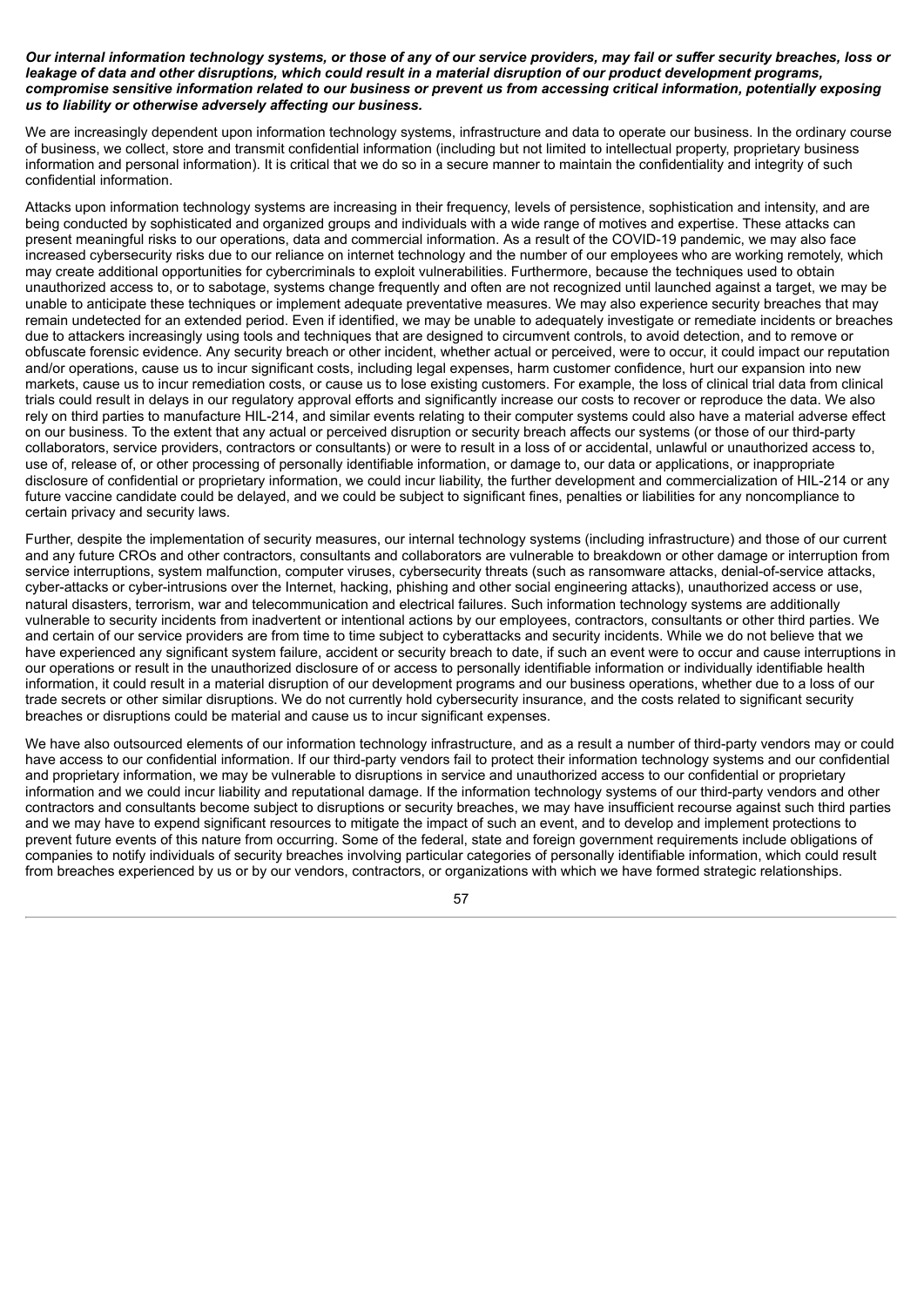## *Our business is subject to risks arising from the COVID-19 pandemic and other epidemic diseases.*

The COVID-19 worldwide pandemic has presented substantial public health and economic challenges and is affecting our employees, clinical trial subjects, physicians and other healthcare providers, communities and business operations, as well as the U.S. and global economies and financial markets. International and U.S. governmental authorities in impacted regions have taken, and are continuing to take, actions in an effort to slow the spread of COVID-19 and variants of the virus, including issuing varying forms of "stay-at-home" orders, and restricting business functions outside of one's home. In response, our administrative employees have worked remotely and we have limited the number of staff in our research and development laboratories. To date we have not experienced material disruptions in our business operations. However, while it is not possible at this time to estimate the impact that COVID-19 could have on our business in the future, particularly as we advance HIL-214 through clinical development, the continued spread of COVID-19 and the measures taken by the governmental authorities, and any future epidemic disease outbreaks, could disrupt the supply chain and the manufacture or shipment of drug substances and finished drug products for HIL-214 for use in our clinical trials and research and preclinical studies and, delay, limit or prevent our employees and CROs from continuing research and development activities, impede our clinical trial initiation and recruitment and the ability of subjects to continue in clinical trials, result in a decrease in the incidence of norovirus infection among trial subjects delaying any evaluation of the endpoints in our clinical trials of HIL-214 and the ultimate completion of such trials, including due to measures taken that may limit social interaction or prevent reopening of high-transmission settings, impede testing, monitoring, data collection and analysis and other related activities, any of which could delay our preclinical studies and clinical trials and increase our development costs, and have a material adverse effect on our business, financial condition and results of operations. The COVID-19 pandemic and any future epidemic disease outbreak could also potentially further affect the business of the FDA or other regulatory authorities, which could result in delays in meetings related to our planned clinical trials. The COVID-19 pandemic and mitigation measures have had and may continue to have, and any future epidemic disease outbreak may have, an adverse impact on global economic conditions which could have an adverse effect on our business and financial condition, including impairing our ability to raise capital when needed. The extent to which the COVID-19 pandemic impacts our results will depend on future developments that are highly uncertain and cannot be predicted, including new information that may emerge concerning the severity of the virus, including the identification of new variants, and the actions to contain its impact.

# *Our business could be affected by litigation, government investigations and enforcement actions.*

We currently operate in a number of jurisdictions in a highly regulated industry and we could be subject to litigation, government investigation and enforcement actions on a variety of matters in the United States. or foreign jurisdictions, including, without limitation, intellectual property, regulatory, product liability, environmental, whistleblower, false claims, privacy, anti-kickback, anti-bribery, securities, commercial, employment and other claims and legal proceedings which may arise from conducting our business. Any determination that our operations or activities are not in compliance with existing laws or regulations could result in the imposition of fines, civil and criminal penalties, equitable remedies, including disgorgement, injunctive relief and/or other sanctions against us, and remediation of any such findings could have an adverse effect on our business operations.

Legal proceedings, government investigations and enforcement actions can be expensive and time-consuming. An adverse outcome resulting from any such proceeding, investigations or enforcement actions could result in significant damages awards, fines, penalties, exclusion from the federal healthcare programs, healthcare debarment, injunctive relief, product recalls, reputational damage and modifications of our business practices, which could have a material adverse effect on our business and results of operations.

### Our employees and independent contractors, including principal investigators, CROs, consultants and vendors, may engage in *misconduct or other improper activities, including noncompliance with regulatory standards and requirements.*

We are exposed to the risk that our employees and independent contractors, including principal investigators, CROs, consultants and vendors, may engage in misconduct or other illegal activity. Misconduct by these parties could include intentional, reckless and/or negligent conduct or disclosure of unauthorized activities to us that violate: (i) the laws and regulations of the FDA and other similar regulatory requirements, including those laws that require the reporting of true, complete and accurate information to such authorities, (ii) manufacturing standards, including cGMP requirements, (iii) federal and state data privacy, security, fraud and abuse and other healthcare laws and regulations in the United States and abroad or (iv) laws that require the true, complete and accurate reporting of financial information or data. Activities subject to these laws also involve the improper use or misrepresentation of information obtained in the course of clinical trials, the creation of fraudulent data in our preclinical studies or clinical trials or illegal misappropriation of drug product, which could result in regulatory sanctions and cause serious harm to our reputation. It is not always possible to identify

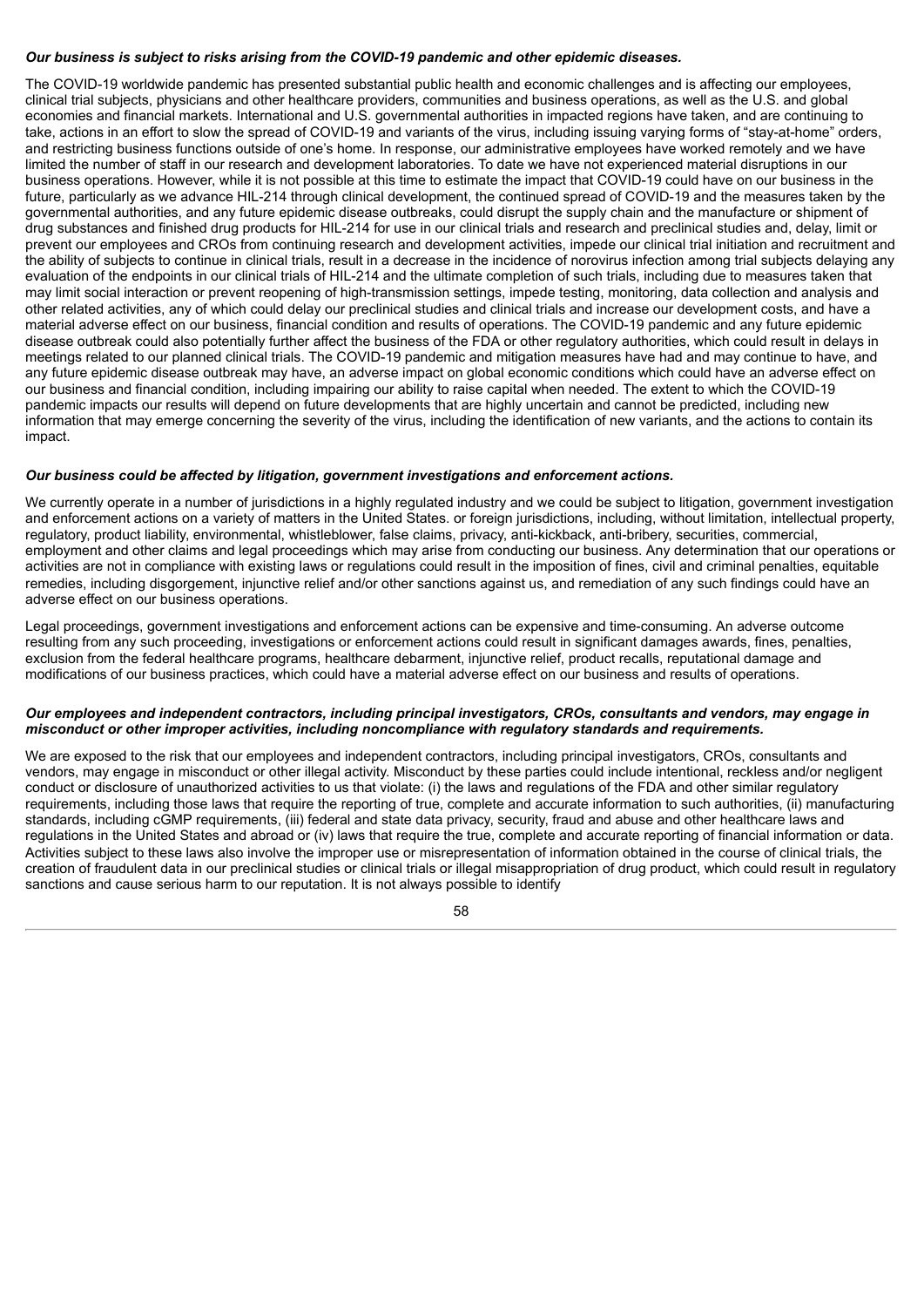and deter misconduct by employees and other third parties, and the precautions we take to detect and prevent this activity may not be effective in controlling unknown or unmanaged risks or losses or in protecting us from governmental investigations or other actions or lawsuits stemming from a failure to be in compliance with such laws or regulations. In addition, we are subject to the risk that a person or government could allege such fraud or other misconduct, even if none occurred. If any such actions are instituted against us, and we are not successful in defending ourselves or asserting our rights, those actions could have a significant impact on our business and financial results, including, without limitation, the imposition of significant civil, criminal and administrative penalties, damages, monetary fines, disgorgements, possible exclusion from participation in Medicare, Medicaid and other federal healthcare programs, imprisonment, contractual damages, reputational harm, diminished profits and future earnings, additional reporting requirements and oversight if we become subject to a corporate integrity agreement or similar agreement to resolve allegations of non-compliance with these laws and curtailment of our operations, any of which could adversely affect our ability to operate our business and our results of operations.

# We may engage in strategic transactions that could impact our liquidity, increase our expenses and present significant distractions *to our management.*

From time to time, we may consider strategic transactions, such as acquisitions of companies, asset purchases and out-licensing or inlicensing of intellectual property, products or technologies. Additional potential transactions that we may consider in the future include a variety of business arrangements, including spin-offs, strategic partnerships, joint ventures, restructurings, divestitures, business combinations and investments. Any future transactions could increase our near and long-term expenditures, result in potentially dilutive issuances of our equity securities, including our common stock, or the incurrence of debt, contingent liabilities, amortization expenses or acquired in-process research and development expenses, any of which could affect our financial condition, liquidity and results of operations. Future acquisitions may also require us to obtain additional financing, which may not be available on favorable terms or at all. These transactions may never be successful and may require significant time and attention of our management. In addition, the integration of any business that we may acquire in the future may disrupt our existing business and may be a complex, risky and costly endeavor for which we may never realize the full benefits. Accordingly, although there can be no assurance that we will undertake or successfully complete any additional transactions of the nature described above, any additional transactions that we do complete could have a material adverse effect on our business, results of operations, financial condition and prospects.

# **Risks Related to Our Intellectual Property**

If we are unable to obtain, maintain and enforce patent protection for HIL-214 or any future vaccine candidates, or if the scope of the patent protection obtained is not sufficiently broad, our competitors or other third parties could develop and commercialize products similar or identical to ours, and our ability to successfully commercialize HIL-214 or any future vaccine candidates may *be adversely affected.*

Our success depends in large part on our ability to obtain, maintain and enforce patent protection in the United States and other countries with respect to our vaccine candidates and other proprietary technologies we may develop. We seek to protect our proprietary position, in part, by exclusively licensing patents and patent applications in the United States and abroad relating to our vaccine candidates, manufacturing processes, and methods of use. If we or our principal licensor, Takeda, are unable to obtain, maintain or enforce patent protection, our business, financial condition, results of operations and prospects could be materially harmed.

Changes in either the patent laws or their interpretation in the United States and other jurisdictions may diminish our or our licensors' ability to protect our intellectual property, obtain, maintain and enforce our intellectual property rights and, more generally, could affect the value of our intellectual property or narrow the scope of our protection. We cannot predict whether the patent applications we currently or may in the future pursue or in-license will issue as patents in any particular jurisdiction or whether the claims of any issued patents will provide sufficient protection against competitors or other third parties.

The patent prosecution process is expensive, time-consuming, and complex, and we or our licensors may not be able to file, prosecute, maintain, enforce or license all necessary or desirable patent applications at a reasonable cost or in a timely manner. It is also possible that we will fail to identify patentable aspects of our research and development output in time to obtain patent protection. Although we enter into non-disclosure and confidentiality agreements with parties who have access to confidential or patentable aspects of our research and development output, such as our employees, third party collaborators, CROs, contract manufacturers, consultants, advisors and other third parties, any of these parties may breach the agreements and disclose such output before a patent application is filed, thereby jeopardizing our or our licensors' ability to seek patent protection. Consequently, we may not be able to prevent any third party from using any of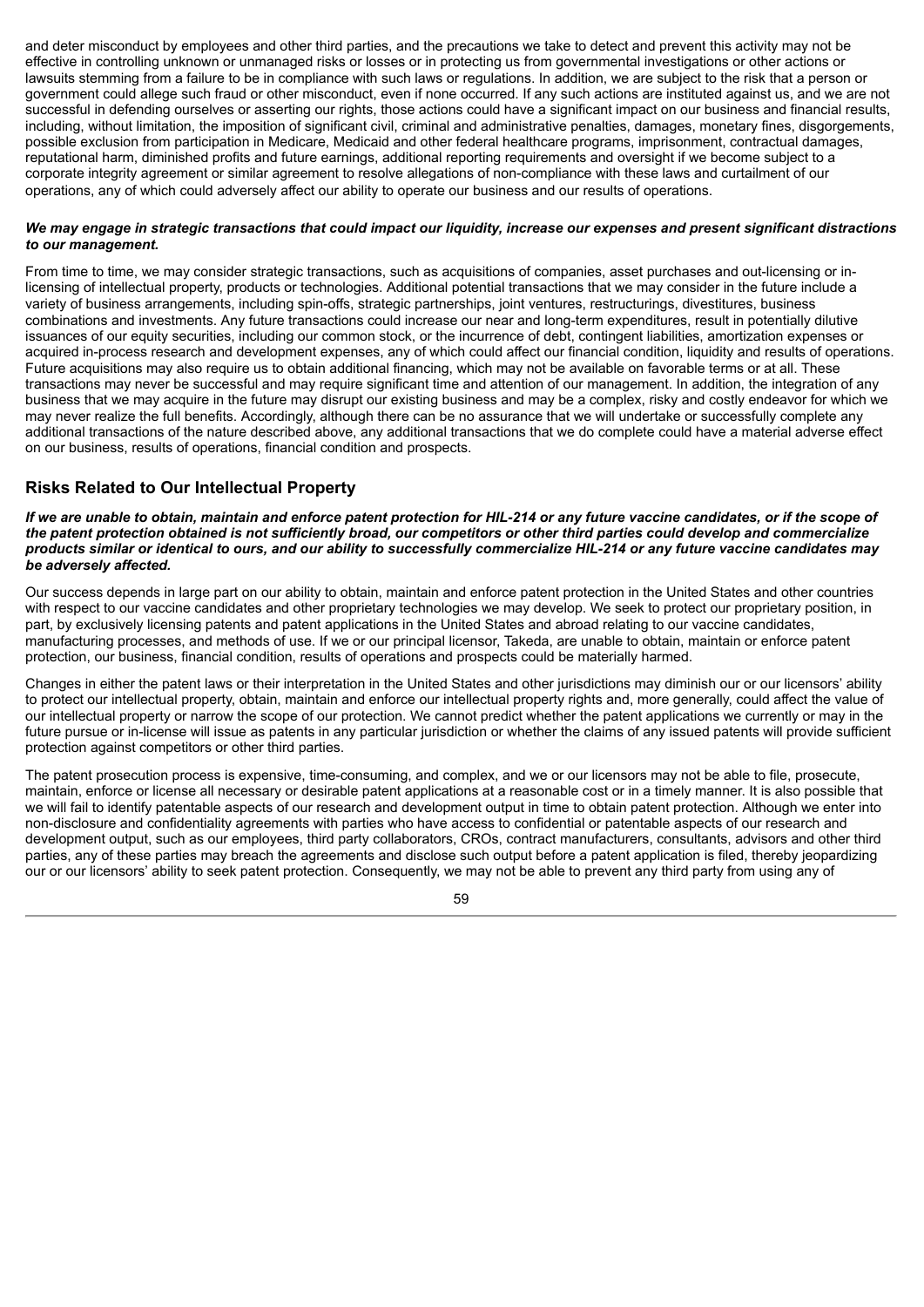our technology that is in the public domain to compete with our vaccine candidates and technologies. In addition, our ability to obtain and maintain valid and enforceable patents depends on whether the differences between our inventions and the prior art allow our inventions to be patentable in light of the prior art. Furthermore, publications of discoveries in the scientific literature often lag behind the actual discoveries, and patent applications in the United States and other jurisdictions are typically not published until 18 months after filing, or in some cases not at all. Therefore, we cannot be certain that our licensors were the first to invent the inventions claimed in any of our licensed patents or pending patent applications or patents or pending patent applications we may own in the future, or that we or our licensors were the first to make the inventions claimed in those patents or pending patent applications, or were the first to file for patent protection of such inventions. If a third party can establish that we or our licensors were not the first to make or the first to file for patent protection of such inventions, our owned or licensed patents and patent applications may not issue as patents and even if issued, may be challenged and invalidated or rendered unenforceable.

The patent position of biotechnology and pharmaceutical companies generally is highly uncertain, involves complex legal and factual questions and has been the subject of much litigation in recent years. As a result, the issuance, scope, validity, enforceability and commercial value of our patent rights are highly uncertain. Our owned and in-licensed patent applications or patent applications we may own in the future may not result in patents being issued which protect our vaccine candidates or proprietary technologies we may develop or which effectively prevent others from commercializing competitive technologies and products. In fact, patent applications may not issue as patents at all.

Moreover, the claim coverage in a patent application can be significantly reduced before the corresponding patent is granted. Even if our inlicensed patent applications or patent applications we may own in the future issue as patents, they may not issue in a form that will provide us with any meaningful protection, prevent competitors or other third parties from competing with us or otherwise provide us with any competitive advantage. Any patents issuing from our in-licensed patent applications may be challenged, narrowed, circumvented or invalidated by third parties. Our competitors or other third parties may avail themselves of safe harbors under the Drug Price Competition and Patent Term Restoration Act of 1984 (Hatch-Waxman Amendments) to conduct research and clinical trials. Consequently, we do not know whether our vaccine development programs and other proprietary technology will be protectable or remain protected by valid and enforceable patents. Even if a patent is granted, our competitors or other third parties may be able to circumvent the patent by developing similar or alternative technologies or products in a non-infringing manner which could materially adversely affect our business, financial condition, results of operations and prospects. In addition, given the amount of time required for the development, testing and regulatory review of our vaccine candidates, patents protecting the vaccine candidates might expire before or shortly after such vaccine candidates are commercialized. As a result, our intellectual property may not provide us with sufficient rights to exclude others from commercializing products similar or identical to ours.

The issuance of a patent is not conclusive as to its inventorship, scope, validity, or enforceability and our patent rights may be challenged in the courts or patent offices in the United States and abroad. We may be subject to a third-party pre-issuance submission of prior art to the United States Patent and Trademark Office (USPTO) challenging the validity of one or more claims of our in-licensed patents or patents we may own in the future. Such submissions may also be made prior to a patent's issuance, precluding the granting of a patent based on one of our owned or licensed pending patent applications. A third party may also claim that our patent rights are invalid or unenforceable in a litigation. The outcome following legal assertions of invalidity and unenforceability is unpredictable. In addition, we may become involved in opposition, derivation, revocation, reexamination, post-grant and inter partes review or interference proceedings and other similar proceedings in foreign jurisdictions challenging the validity, priority or other features of patentability of our patent rights. An adverse determination in any such submission, proceeding or litigation could reduce the scope of, or invalidate or render unenforceable, our patent rights, allow third parties to commercialize our vaccine candidates and other proprietary technologies we may develop and compete directly with us, without payment to us, or result in our inability to commercialize products without infringing third-party patent rights. Such adverse determinations may also require us to cease using the related technology or to attempt to license rights from the prevailing party. Such proceedings also may result in substantial cost and require significant time from our scientists and management, even if the eventual outcome is favorable to us. Any of the foregoing, could have a material adverse effect on our business, financial condition, results of operations and prospects.

Moreover, some of our patent rights may in the future be co-owned with third parties. If we are unable to obtain an exclusive license to any such third-party co-owners' interest in such patent rights, such co-owners may be able to license their rights to other third parties, including our competitors, and our competitors could market competing products and technology. In addition, we may need the cooperation of any such co-owners of such patent rights in order to enforce such patent rights against third parties, and such cooperation may not be provided to us. Any of the foregoing could have a material adverse effect on our competitive position, business, financial conditions, results of operations, and prospects.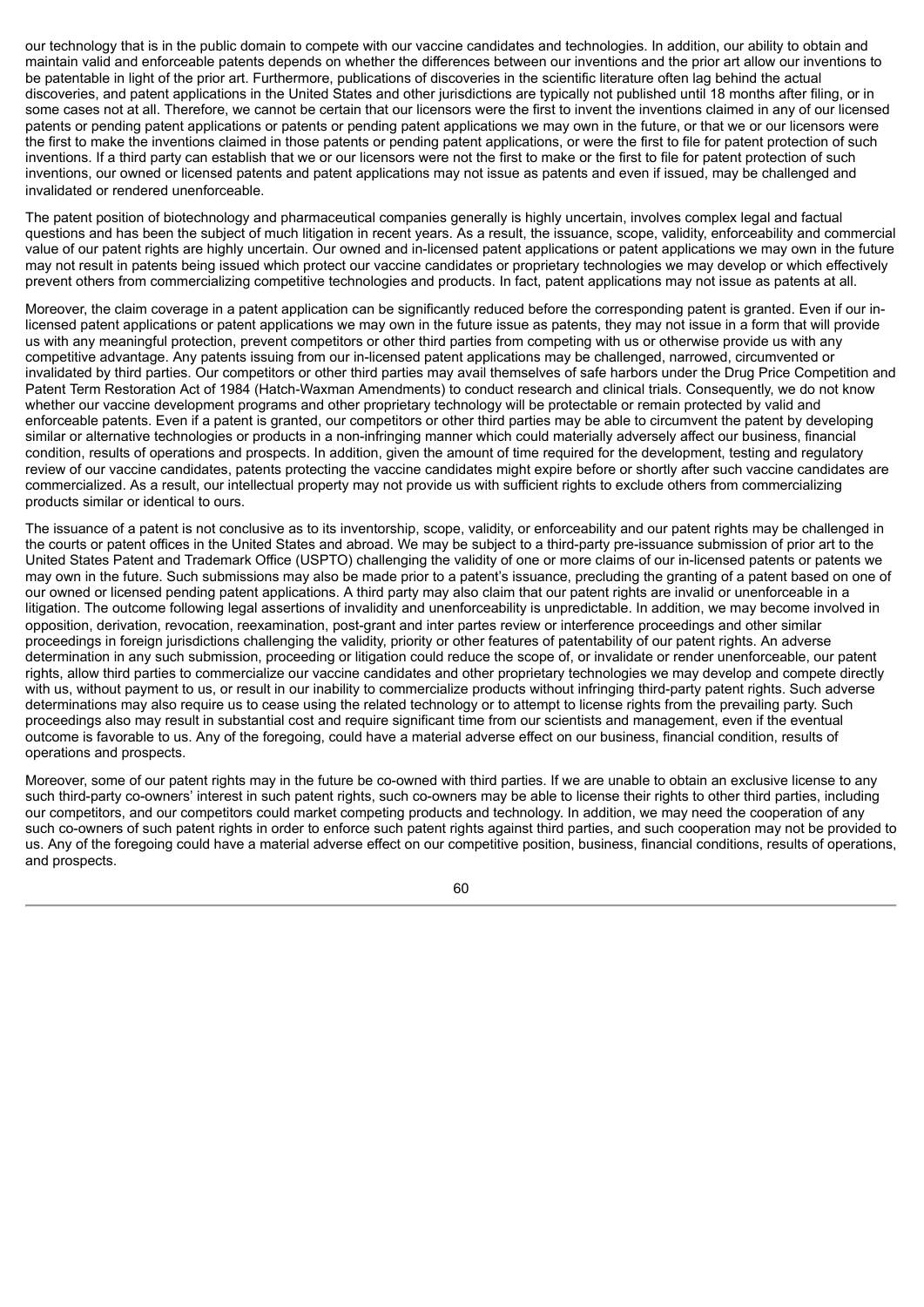# We do not own any issued patents or patent applications and we completely depend on intellectual property licensed from third parties, including under the Takeda License, and our licensors may not always act in our best interest. If we fail to comply with our obligations under our intellectual property licenses, if the licenses are terminated or if disputes regarding these licenses arise, we *could lose significant rights that are important to our business.*

We do not own any issued patents or patent applications. Our vaccine candidate is completely dependent on patents, know-how and proprietary technology licensed from Takeda under the Takeda License. As a result, any termination of the Takeda License would result in the loss of significant rights and could harm our ability to commercialize HIL-214. The Takeda License imposes, and we expect that any future license agreements where we in-license intellectual property will impose on us, various development, regulatory and/or commercial diligence obligations, payment of milestones and/or royalties and other obligations. If we fail to comply with our obligations under the Takeda License or future license agreements, or we are subject to bankruptcy-related proceedings, the licensor may have the right to terminate the license, in which event we would not be able to develop or market the products covered by the license, including our HIL-214 vaccine candidate. In addition, we may need to obtain additional licenses from our existing licensors and others to advance our research or allow commercialization of vaccine candidates we may develop. It is possible that we may be unable to obtain any additional licenses at a reasonable cost or on reasonable terms, if at all. In either event, we may be required to expend significant time and resources to redesign our technology, vaccine candidates, or the methods for manufacturing them or to develop or license replacement technology, all of which may not be feasible on a technical or commercial basis. If we are unable to do so, we may be unable to develop or commercialize the affected technology or vaccine candidates. Even if we are able to obtain such additional licenses, they may be non-exclusive thereby giving our competitors and other third parties access to the same technology licensed to us.

If we or our licensors fail to adequately maintain, enforce and protect our licensed intellectual property, our ability to commercialize HIL-214 or any future vaccine candidates could suffer. We do not have complete control over the maintenance, enforcement, prosecution and litigation of our in-licensed patents and patent applications and may have limited control over future intellectual property that may be inlicensed. Therefore, such in-licensed patents and applications may not be prosecuted and enforced in a manner consistent with the best interests of our business. For example, we cannot be certain that activities such as the maintenance and prosecution by our licensors have been or will be conducted in compliance with applicable laws and regulations or will result in valid and enforceable patents and other intellectual property rights. It is possible that our licensors' infringement proceedings or defense activities may be less vigorous than had we conducted them ourselves, or may not be conducted in accordance with our best interests. Furthermore, there are certain limitations to our right to enforce certain exclusively licensed patents, including, for example, the requirement that we obtain the licensor's consent prior to settling lawsuits related to such patents. If our licensors fail to maintain such patents or patent applications, or lose rights to those patents or patent applications, the rights we have licensed may be reduced or eliminated, and our right to develop and commercialize any of our vaccine candidates that are the subject of such licensed rights and our right to exclude third parties from commercializing competing products could be adversely affected. Any of the foregoing could have a material adverse effect on our business, financial condition, results of operations and prospects.

In addition, the Takeda License is, and any future agreements under which we license intellectual property or technology from third parties may be, complex, and certain provisions in such agreements may be susceptible to multiple interpretations. The resolution of any contract interpretation disagreement that may arise could narrow what we believe to be the scope of our rights to the relevant patents, know-how and proprietary technology, or increase what we believe to be our financial or other obligations under the relevant agreement. In spite of our efforts, our current and future licensors might conclude that we have materially breached our obligations under our license agreements and might therefore terminate such license agreements, thereby removing or limiting our ability to develop and commercialize products and technology covered by these license agreements. Disputes that may arise between us and our licensors regarding intellectual property subject to a license agreement could include disputes regarding:

- the scope of rights granted under the license agreement and other interpretation-related issues;
- our financial and other obligations under the license agreement;
- whether and the extent to which our technology and processes infringe, misappropriate or violate intellectual property of the licensor that is not subject to the licensing agreement;
- our right to sublicense patent and other rights to third parties under collaborative development relationships;
- our diligence obligations with respect to the use of the licensed technology in relation to our development and commercialization of our vaccine candidates and what activities satisfy those diligence obligations;

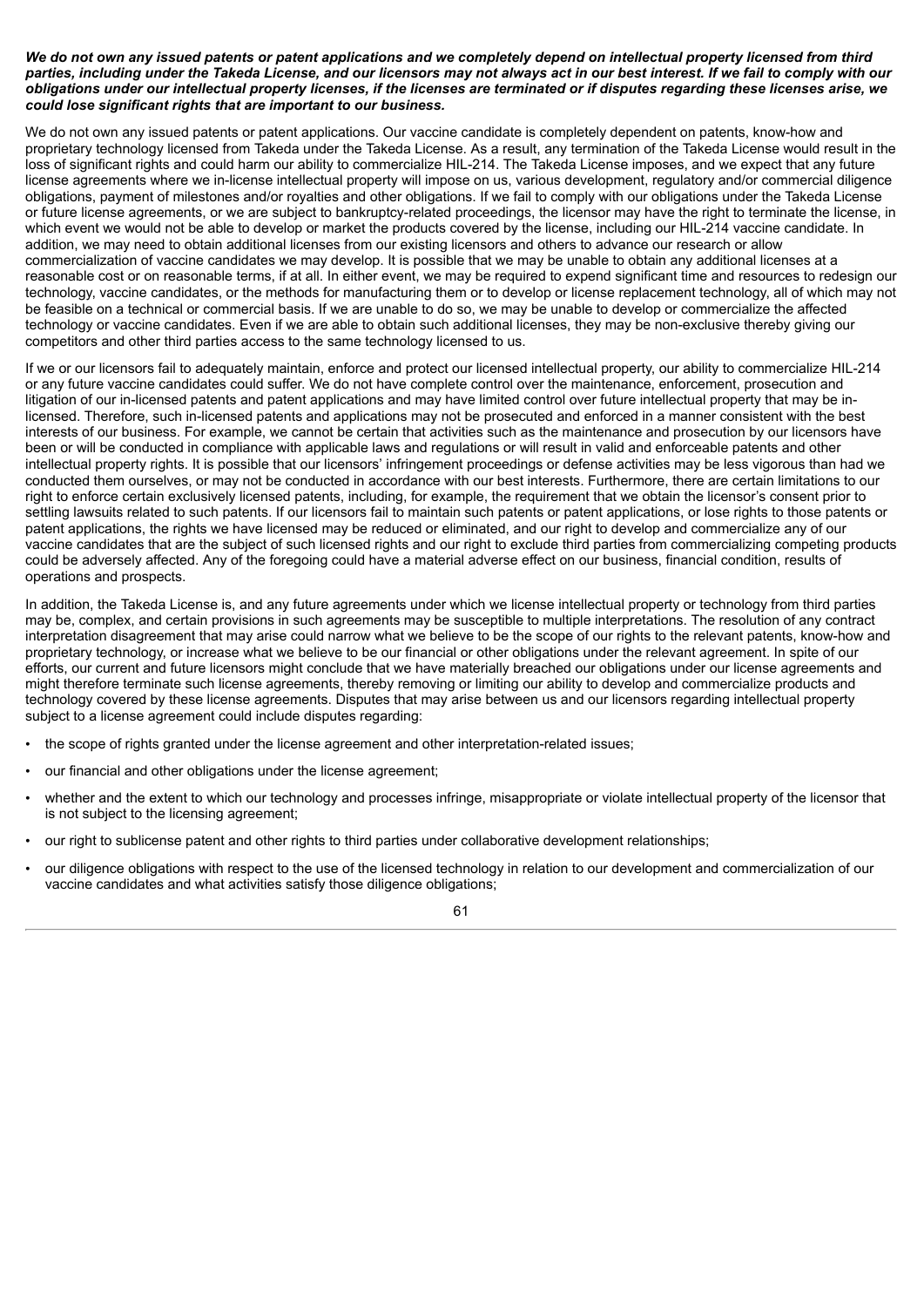- the ownership of inventions and know-how resulting from the joint creation or use of intellectual property by our licensors and us; and
- the priority of invention of patented technology.

If disputes over intellectual property that we have licensed prevent or impair our ability to maintain our current licensing arrangements on reasonable terms, we may be unable to successfully develop and commercialize the affected technology or vaccine candidates. As a result, any termination of or disputes over our intellectual property licenses could result in the loss of our ability to develop and commercialize HIL-214 or any future vaccine candidates, or we could lose other significant rights, experience significant delays in the development and commercialization of our vaccine candidates, or incur liability for damages, any of which could have a material adverse effect on our business, financial condition, results of operations and prospects. In addition, we may seek to obtain additional licenses from our licensors and, in connection with obtaining such licenses, we may agree to amend our existing licenses in a manner that may be more favorable to the licensors, including by agreeing to terms that could enable third parties, including our competitors, to receive licenses to a portion of the intellectual property that is subject to our existing licenses and to compete with our vaccine candidates.

If our licenses are terminated, or if the underlying patents fail to provide the intended exclusivity, competitors or other third parties would have the freedom to seek regulatory approval of, and to market, products identical or competitive to ours and we may be required to cease our development and commercialization of certain of our vaccine candidates. Moreover, if disputes over intellectual property that we license prevent or impair our ability to maintain other licensing arrangements on commercially acceptable terms, we may be unable to successfully develop and commercialize the affected vaccine candidates.

In addition, certain of our agreements may not be assignable by us without the consent of the respective licensor, which may limit or delay our ability to consummate certain transactions, may impact the value of those transactions, or may limit our ability to pursue certain activities. For example, if we choose to sublicense or assign to any third parties our rights under the Takeda License with respect to any licensed product, we may be required to wait for a certain period or until the occurrence of certain funding or development milestones.

# *We may not be able to protect our intellectual property and proprietary rights throughout the world.*

Filing, prosecuting and defending patents on HIL-214 and any future vaccine candidates in all countries throughout the world would be prohibitively expensive, and the laws of foreign countries may not protect our intellectual property rights to the same extent as the laws of the United States. Consequently, we may not be able to prevent third parties from practicing our or our licensors' inventions in all countries outside the United States, or from selling or importing products made using our or our licensors' intellectual property in and into the United States or other jurisdictions. Competitors may use our intellectual property in jurisdictions where we and our licensors have not pursued and obtained patent protection to develop their own products and, further, may export otherwise infringing products to territories where we have patent protection but enforcement is not as strong as that in the United States. These products may compete with our products, and our owned and in-licensed patents or other intellectual property rights may not be effective or sufficient to prevent them from competing. Many companies have encountered significant problems in protecting and defending intellectual property rights in foreign jurisdictions. The legal systems of certain countries, particularly certain developing countries, do not favor the enforcement of patents, trade secrets and other intellectual property protection, particularly those relating to biotechnology products, which could make it difficult for us to stop the infringement of our in-licensed patents, if pursued and obtained, or marketing of competing products in violation of our intellectual property and proprietary rights generally. In addition, some jurisdictions, such as Europe and China, may have a higher standard for patentability than in the United States, including, for example, the requirement of claims having literal support in the original patent filing and the limitation on using supporting data that is not in the original patent filing. Under those heightened patentability requirements, we may not be able to obtain sufficient patent protection in certain jurisdictions even though the same or similar patent protection can be secured in the United States and other jurisdictions.

Proceedings to enforce our intellectual property and proprietary rights in foreign jurisdictions could result in substantial costs and divert our efforts and attention from other aspects of our business, could put our in-licensed patents or patents we may own in the future at risk of being invalidated or interpreted narrowly, could put our in-licensed patent applications or patent applications we may own in the future at risk of not issuing and could provoke third parties to assert claims against us. We or our licensors may not prevail in any lawsuits that we or our licensors initiate, and the damages or other remedies awarded, if any, may not be commercially meaningful. Accordingly, our efforts to enforce our intellectual property and proprietary rights around the world may be inadequate to obtain a significant commercial advantage from the intellectual property that we develop.

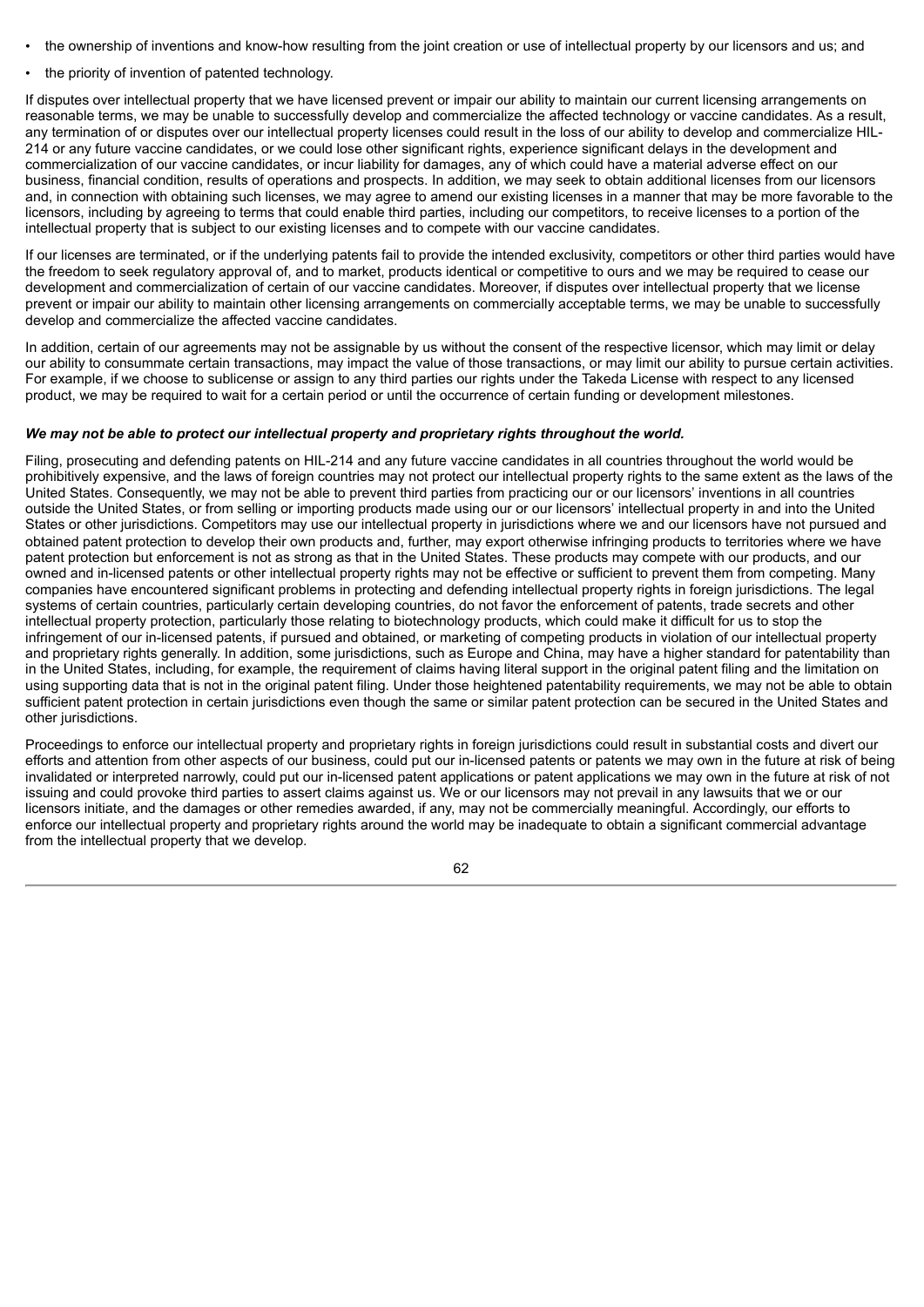Many countries have compulsory licensing laws under which a patent owner may be compelled to grant licenses to third parties. In addition, many countries limit the enforceability of patents against government agencies or government contractors. In these countries, the patent owner may have limited remedies, which could materially diminish the value of such patent. If we or any of our licensors are forced to grant a license to third parties with respect to any patents relevant to our business, our competitive position may be impaired, and our business, financial condition, results of operations and prospects may be adversely affected.

#### *Obtaining and maintaining our patent protection depends on compliance with various procedural, document submission, fee* payment, and other requirements imposed by government patent agencies, and our patent protection could be reduced or *eliminated for non-compliance with these requirements.*

The USPTO and various non-U.S. government agencies require compliance with several procedural, documentary, fee payment and other similar provisions during the patent application process. In some circumstances, we are dependent on our licensors to take the necessary action to comply with these requirements with respect to our licensed intellectual property. For example, periodic maintenance fees, renewal fees, annuity fees, and various other government fees on patents and applications will be due to be paid to the USPTO and various government patent agencies outside of the United States over the lifetime of our licensed patents and applications or any patents and applications we may own in the future. In certain circumstances, we rely on our licensors to pay these fees due to U.S. and non-U.S. patent agencies. The USPTO and various non-U.S. patent agencies require compliance with several procedural, documentary, fee payment and other similar provisions during the patent application process. We are also dependent on our licensors to take the necessary action to comply with these requirements with respect to our licensed intellectual property. In some cases, an inadvertent lapse can be cured by payment of a late fee or by other means in accordance with the applicable rules. There are situations, however, in which non-compliance can result in abandonment or lapse of the patent or patent application, resulting in a partial or complete loss of patent rights in the relevant jurisdiction. In such an event, potential competitors might be able to enter the market with similar or identical products or technology, which could have a material adverse effect on our business, financial condition, results of operations, and prospects.

The USPTO and various non-U.S. government agencies require compliance with certain foreign filing requirements during the patent application process. For example, in some countries, including the United States, China, India and some European countries, a foreign filing license is required before certain patent applications are filed. The foreign filing license requirements vary by country and depend on various factors, including where the inventive activity occurred, citizenship status of the inventors, the residency of the inventors and the invention owner, the place of business for the invention owner and the nature of the subject matter to be disclosed (e.g., items related to national security or national defense). In some cases, a foreign filing license may be obtained retroactively in accordance with the applicable rules. There are situations, however, in which non-compliance can result in abandonment of a pending patent application or can be grounds for revoking or invalidating an issued patent, resulting in the loss of patent rights in the relevant jurisdiction. In such an event, potential competitors might be able to enter the relevant markets with similar or identical products or technology, which could have a material adverse effect on our business, financial condition, results of operations, and prospects. We are also dependent on our licensors to take the necessary actions to comply with these requirements with respect to our licensed intellectual property.

The COVID-19 pandemic may impair our and our licensors' ability to comply with these procedural, document submission, fee payment, and other requirements imposed by government patent agencies, which may materially and adversely affect our ability to obtain or maintain patent protection for our vaccine candidates.

# Changes in patent law could diminish the value of patents in general, thereby impairing our ability to protect our products.

Changes in either the patent laws or interpretation of the patent laws in the United States could increase the uncertainties and costs surrounding the prosecution of patent applications and the enforcement or defense of issued patents. Assuming that other requirements for patentability are met, prior to March 2013, in the United States, the first to invent the claimed invention was entitled to the patent, while outside the United States, the first to file a patent application was entitled to the patent. After March 2013, under the Leahy-Smith America Invents Act (the America Invents Act) enacted in September 2011, the United States transitioned to a first inventor to file system in which, assuming that other requirements for patentability are met, the first inventor to file a patent application will be entitled to the patent on an invention regardless of whether a third party was the first to invent the claimed invention. A third party that files a patent application in the USPTO after March 2013, but before us or our licensors could therefore be awarded a patent covering an invention of ours or our licensors even if we had made the invention before it was made by such third party. This will require us to be cognizant going forward of the time from invention to filing of a patent application. Since patent applications in the United States and most other countries are confidential for a period of time after filing or until issuance, we cannot be certain that we or our

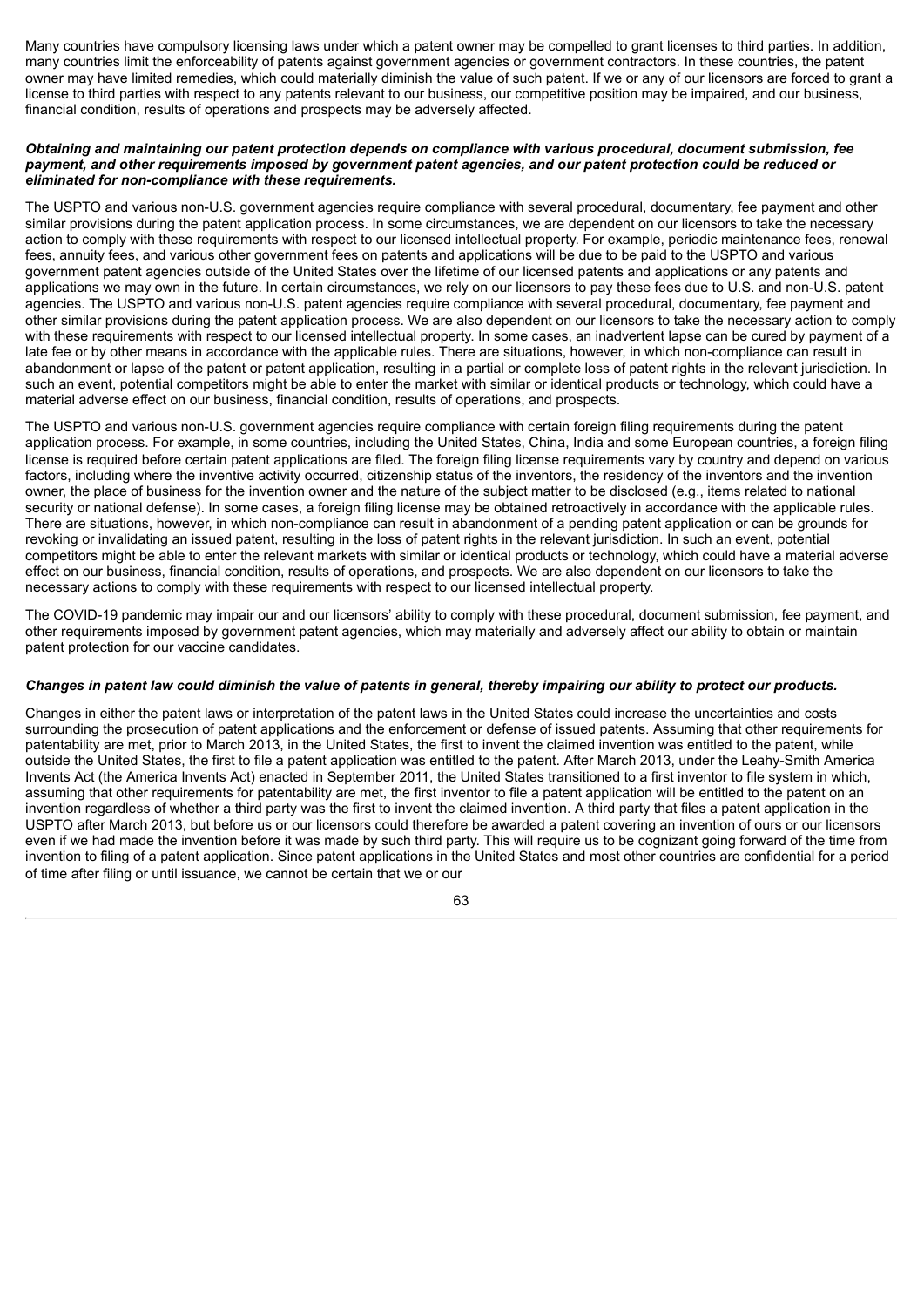licensors were the first to either (i) file any patent application related to our vaccine candidates and other proprietary technologies we may develop or (ii) invent any of the inventions claimed in our patents or patent applications.

The America Invents Act also includes a number of significant changes that affect the way patent applications will be prosecuted and also may affect patent litigation. These include allowing third party submission of prior art to the USPTO during patent prosecution and additional procedures to attack the validity of a patent by USPTO administered post-grant proceedings, including post-grant review, inter partes review and derivation proceedings. Because of a lower evidentiary standard in USPTO proceedings compared to the evidentiary standard in United States federal courts necessary to invalidate a patent claim, a third party could potentially provide evidence in a USPTO proceeding sufficient for the USPTO to hold a claim invalid even though the same evidence would be insufficient to invalidate the claim if first presented in a district court action.

Accordingly, a third party may attempt to use the USPTO procedures to invalidate our patent claims that would not have been invalidated if first challenged by the third party as a defendant in a district court action. Therefore, the America Invents Act and its implementation could increase the uncertainties and costs surrounding the prosecution of our in-licensed patent applications or patent applications we may own in the future and the enforcement or defense of patents issuing from those patent applications, all of which could have a material adverse effect on our business, financial condition, results of operations and prospects.

In addition, the patent positions of companies in the development and commercialization of biologics and pharmaceuticals are particularly uncertain. Recent U.S. Supreme Court rulings have narrowed the scope of patent protection available in certain circumstances and weakened the rights of patent owners in certain situations. We cannot predict how decisions by the courts, the U.S. Congress or the USPTO may impact the value of our patent rights. This combination of events has created uncertainty with respect to the validity and enforceability of patents, once obtained. Depending on future actions by the U.S. Congress, the federal courts and the USPTO, the laws and regulations governing patents could change in unpredictable ways that could have a material adverse effect on our existing patent portfolio and our ability to protect and enforce our intellectual property in the future.

## Issued patents covering our vaccine candidates could be found invalid or unenforceable if challenged in court or before *administrative bodies in the United States or abroad.*

Our patent rights may be subject to priority, validity, inventorship and enforceability disputes. If we or our licensors are unsuccessful in any of these proceedings, such patents and patent applications may be narrowed, invalidated or held unenforceable, we may be required to obtain licenses from third parties, which may not be available on commercially reasonable terms or at all, or we may be required to cease the development, manufacture and commercialization of HIL-214 or one or future vaccine candidates. Any of the foregoing could have a material adverse effect on our business, financial condition, results of operations and prospects.

If we or our licensors' initiated legal proceedings against a third party to enforce a patent covering our vaccine candidates, the defendant could counterclaim that such patent is invalid or unenforceable. In patent litigation in the United States, defendant counterclaims alleging invalidity or unenforceability are commonplace. Grounds for a validity challenge could include an alleged failure to meet any of several statutory requirements, including lack of novelty, obviousness, non-enablement, lack of sufficient written description, failure to claim patenteligible subject matter or obviousness-type double patenting. Grounds for an unenforceability assertion could be an allegation that someone connected with prosecution of the patent withheld relevant information from the USPTO, or made a misleading statement, during prosecution. Third parties may raise claims challenging the validity or enforceability of a patent before administrative bodies in the United States or abroad, even outside the context of litigation. Such mechanisms include re-examination, post-grant review, inter partes review, interference proceedings, derivation proceedings, and equivalent proceedings in foreign jurisdictions (e.g., opposition proceedings). Such proceedings could result in the revocation of, cancellation of or amendment to our patent rights in such a way that they no longer cover our vaccine candidates or prevent third parties from competing with our vaccine candidates. The outcome following legal assertions of invalidity and unenforceability is unpredictable. With respect to the validity question, for example, we cannot be certain that there is no invalidating prior art, of which we or our licensing partners and the patent examiner were unaware during prosecution. If a third party were to prevail on a legal assertion of invalidity or unenforceability, we would lose at least part, and perhaps all, of the patent protection on our vaccine candidates. Such a loss of patent protection would have a material adverse impact on our business, financial condition, results of operations and prospects.

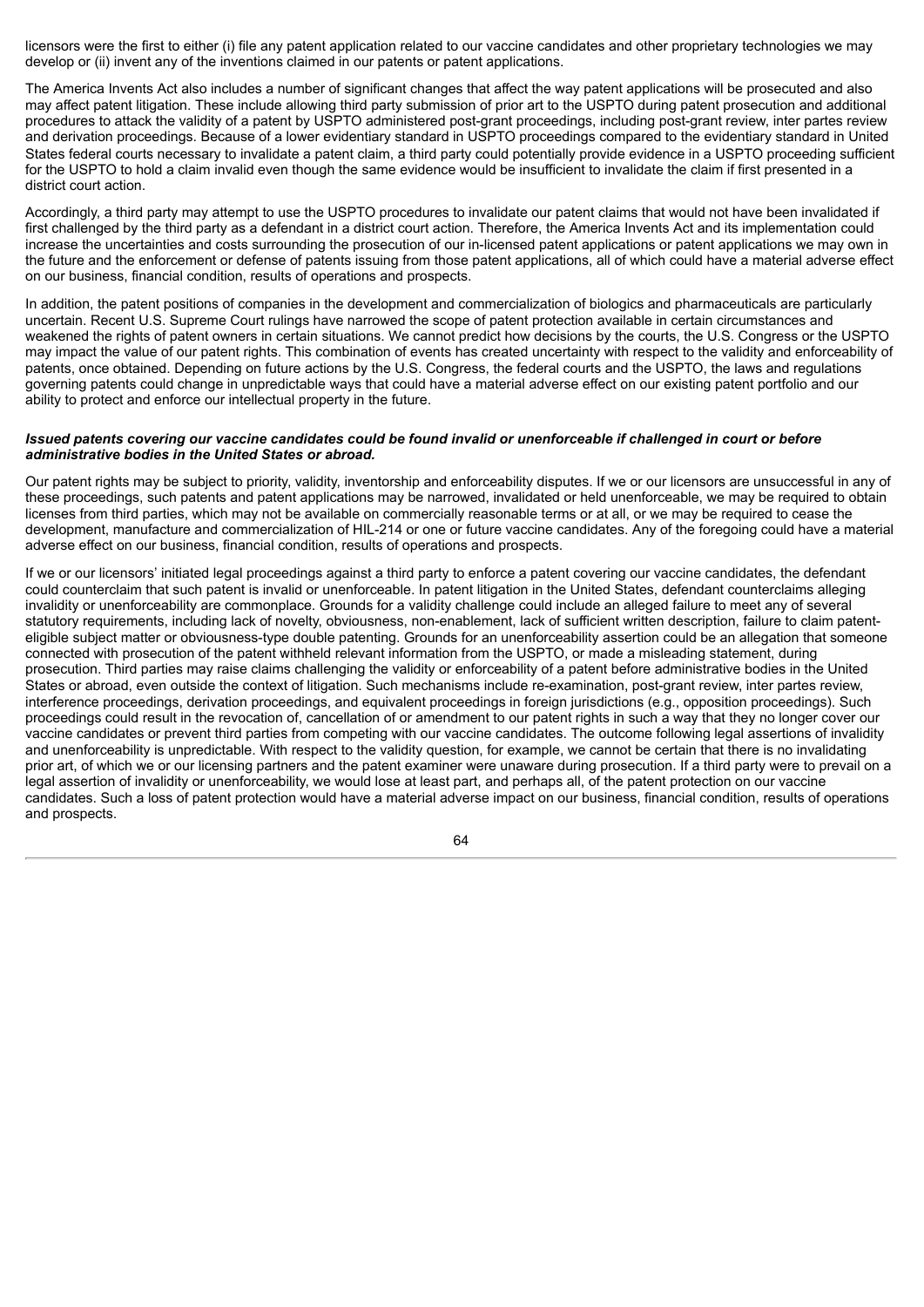#### Patent terms may be inadequate to protect the competitive position of our vaccine candidates for an adequate amount of time.

Patents have a limited lifespan. In the United States, if all maintenance fees are timely paid, the natural expiration of a patent is generally 20 years from its earliest U.S. non-provisional or international patent application filing date. Various extensions may be available, but the life of a patent, and the protection it affords, is limited. Even if patents covering our vaccine candidates are obtained, once the patent has expired, we may be vulnerable to competition from competitive products, including generics or biosimilars. Given the amount of time required for the development, testing and regulatory review of new vaccine candidates, patents protecting such vaccine candidates might expire before or shortly after such vaccine candidates are commercialized. As a result, our in-licensed patent portfolio may not provide us with sufficient rights to exclude others from commercializing products similar or identical to ours.

# If we do not obtain patent term extension and equivalent extensions outside of the United States for our vaccine candidates, our *business may be materially harmed.*

Depending upon the timing, duration and specifics of any FDA marketing approval of HIL-214 or any future vaccine candidate we may develop, one or more of our in-licensed issued U.S. patents or issued U.S. patents we may own in the future may be eligible for limited patent term extension under the Hatch-Waxman Amendments. The Hatch-Waxman Amendments permit a patent term extension (PTE) of up to five years as compensation for patent term lost during the FDA regulatory review process. A patent term extension cannot extend the remaining term of a patent beyond a total of 14 years from the date of product approval, only one patent may be extended, and only those claims covering the approved drug, a method for using it or a method for manufacturing it may be extended. Similar patent term restoration provisions to compensate for commercialization delay caused by regulatory review are also available in certain foreign jurisdictions, such as in Europe under Supplemental Protection Certificate (SPC). However, we may not be granted an extension for various reasons, including failing to exercise due diligence during the testing phase or regulatory review process, failing to apply within applicable deadlines, failing to apply prior to expiration of relevant patents, or failing to satisfy other applicable requirements. Moreover, the applicable time period or the scope of patent protection afforded could be less than we request. In addition, to the extent we wish to pursue patent term extension based on a patent that we in-license from a third party, we may need the cooperation of that third party. If we are unable to obtain patent term extension, or the foreign equivalent, or if the term of any such extension is less than we request, our competitors may obtain approval of competing products following our patent expiration, and our business, financial condition, results of operations and prospects could be materially harmed.

# *We may be subject to claims challenging the inventorship of our patents and other intellectual property.*

We or our licensors may be subject to claims that former employees, collaborators or other third parties have an interest in our patent rights, trade secrets, or other intellectual property as an inventor or co-inventor. For example, we may have inventorship disputes arise from conflicting obligations of consultants or others who are involved in developing our vaccine candidates and other proprietary technologies we may develop. Litigation may be necessary to defend against these and other claims challenging inventorship or our patent rights, trade secrets or other intellectual property. If we fail in defending any such claims, in addition to paying monetary damages, we may lose valuable intellectual property rights, such as exclusive ownership of, or right to use, intellectual property that is important to our vaccine candidates and other proprietary technologies we may develop. Even if we are successful in defending against such claims, litigation could result in substantial costs and be a distraction to our management and other employees. Any of the foregoing could have a material adverse effect on our business, financial condition, results of operations and prospects.

#### If we are unable to protect the confidentiality of our trade secrets, our business and competitive position would be harmed.

In addition to seeking patent protection for our vaccine candidates and proprietary technologies, we also rely on trade secret protection and confidentiality agreements to protect our unpatented know-how, technology, and other proprietary information and to maintain our competitive position. We seek to protect these trade secrets and other proprietary technology, in part, by entering into non-disclosure and confidentiality agreements with parties who have access to them, such as our employees, third-party collaborators, CROs, contract manufacturers, consultants, advisors and other third parties. We also enter into confidentiality and invention or patent assignment agreements with our employees and consultants. Trade secrets and know-how can be difficult to protect. We cannot guarantee that we have entered into applicable agreements with each party that may have or have had access to our trade secrets or proprietary technology and processes. Despite these efforts, any of these parties may breach the agreements and disclose our proprietary information, including our trade secrets, and we may not be able to obtain adequate remedies for such breaches. Enforcing a claim that a party illegally disclosed or misappropriated a trade secret is difficult, expensive and

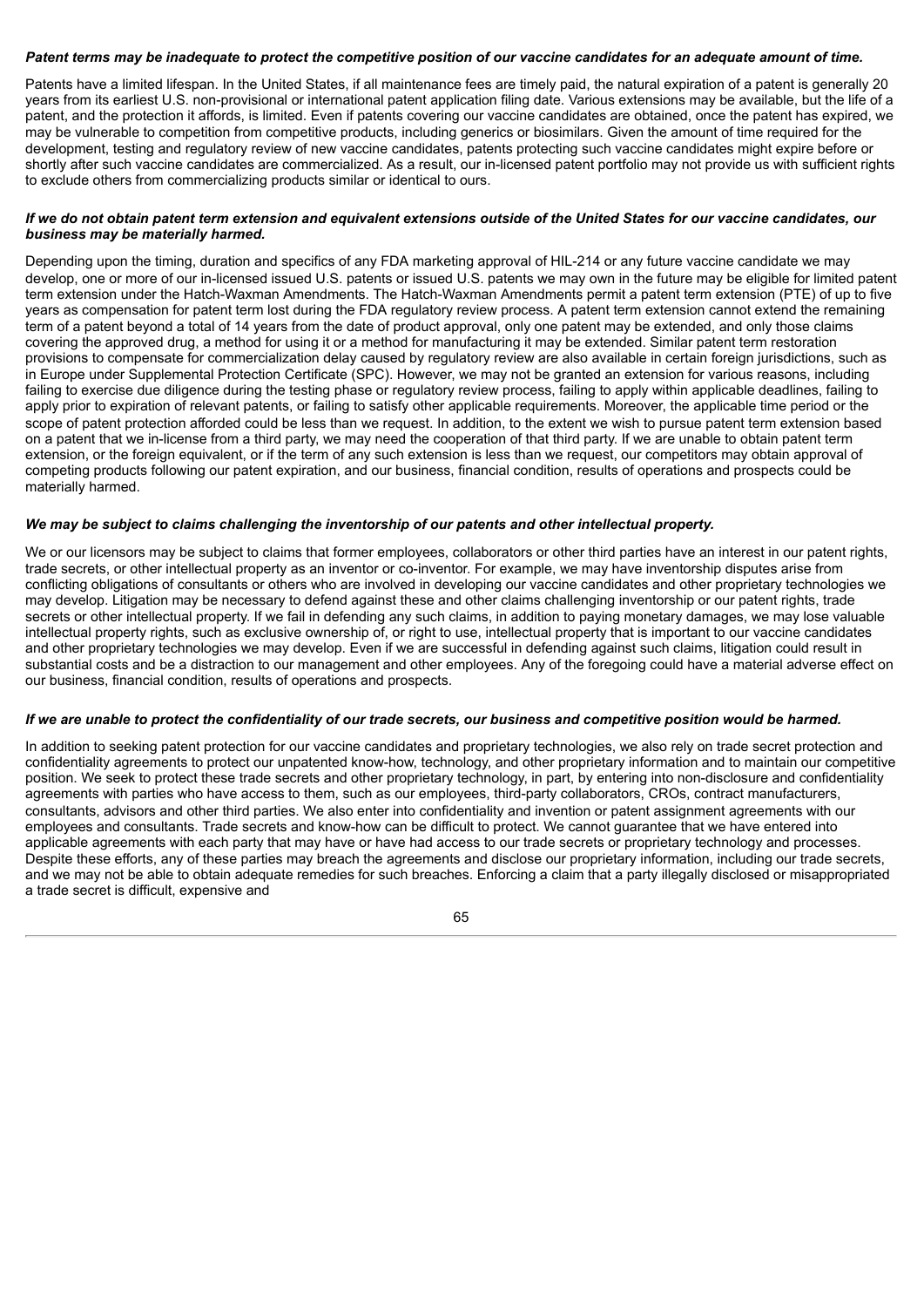time-consuming, and the outcome is unpredictable. In addition, some courts inside and outside the United States are less willing or unwilling to protect trade secrets. If any of our trade secrets were to be lawfully obtained or independently developed by a competitor or other third party, we would have no right to prevent them from using that technology or information to compete with us. If any of our trade secrets were to be disclosed or misappropriated, or if any such information were to be independently developed by a competitor or other third party, our competitive position would be materially and adversely harmed.

We may be subject to claims that third parties have an ownership interest in our trade secrets. For example, we may have disputes arise from conflicting obligations of our employees, consultants or others who are involved in developing our vaccine candidate. Litigation may be necessary to defend against these and other claims challenging ownership of our trade secrets. If we fail in defending any such claims, in addition to paying monetary damages, we may lose valuable trade secret rights, such as exclusive ownership of, or right to use, trade secrets that are important to our vaccine candidates and other proprietary technologies we may develop. Such an outcome could have a material adverse effect on our business. Even if we are successful in defending against such claims, litigation could result in substantial costs and be a distraction to our management and other employees. Any of the foregoing could have a material adverse effect on our business, financial condition, results of operations and prospects.

#### We may not identify relevant third-party patents or may incorrectly interpret the relevance, scope or expiration of a third-party *patent, which might adversely affect our ability to develop and market our products and vaccine candidates.*

We cannot guarantee that any of our or our licensors' patent searches or analyses, including the identification of relevant patents, the scope of patent claims or the expiration of relevant patents, are complete or thorough, nor can we be certain that we or our licensors have identified each and every third-party patent and pending patent application in the United States and abroad that is relevant to or necessary for the commercialization of our current and future products and vaccine candidates in any jurisdiction. Patent applications in the United States and elsewhere are not published until approximately 18 months after the earliest filing for which priority is claimed, with such earliest filing date being commonly referred to as the priority date. Therefore, patent applications covering our vaccine candidates could have been filed by others without our knowledge. Additionally, pending patent applications that have been published can, subject to certain limitations, be later amended in a manner that could cover vaccine candidates or the use of our vaccine candidates.

The scope of a patent claim is determined by the interpretation of the law, the words of a patent claim, the written disclosure in a patent and the patent's prosecution history. Our interpretation of the relevance or the scope of a patent or a pending patent application may be incorrect, which may negatively impact our ability to market our products. We may incorrectly determine that our products or vaccine candidates are not covered by a third-party patent or may incorrectly predict whether a third party's pending patent application will issue with claims of relevant scope. Our determination of the expiration date of any patent in the United States or abroad that we consider relevant may be incorrect, and we may incorrectly conclude that a third-party patent is invalid or unenforceable. Our failure to identify and correctly interpret relevant patents may negatively impact our ability to develop and market our products and vaccine candidates. If we fail to identify and correctly interpret relevant patents, we may be subject to infringement claims. We cannot guarantee that we will be able to successfully settle or otherwise resolve such infringement claims. If we fail in any such dispute, in addition to being forced to pay damages, we may be temporarily or permanently prohibited from commercializing any of our vaccine candidates that are held to be infringing. We might, if possible, also be forced to redesign vaccine candidates or services so that we no longer infringe the third-party intellectual property rights. Any of these events, even if we were ultimately to prevail, could require us to divert substantial financial and management resources that we would otherwise be able to devote to our business.

#### We may be subject to claims asserting that our employees, consultants or advisors have wrongfully used or disclosed alleged trade secrets of their current or former employers or claims asserting ownership of what we regard as our own intellectual *property.*

Some of our employees, consultants and advisors are currently or were previously employed at universities or other biotechnology or pharmaceutical companies, including our competitors or potential competitors. Although we try to ensure that our employees, consultants and advisors do not use the proprietary information or know-how of others in their work for us, we may be subject to claims that we or these individuals have used or disclosed intellectual property, including trade secrets or other proprietary information, of any such individual's current or former employer. Litigation may be necessary to defend against these claims. If we fail in defending any such claims, in addition to paying monetary damages, we may lose valuable intellectual property rights or personnel. Even if we are successful in defending against such claims, litigation could result in substantial costs and be a distraction to our management.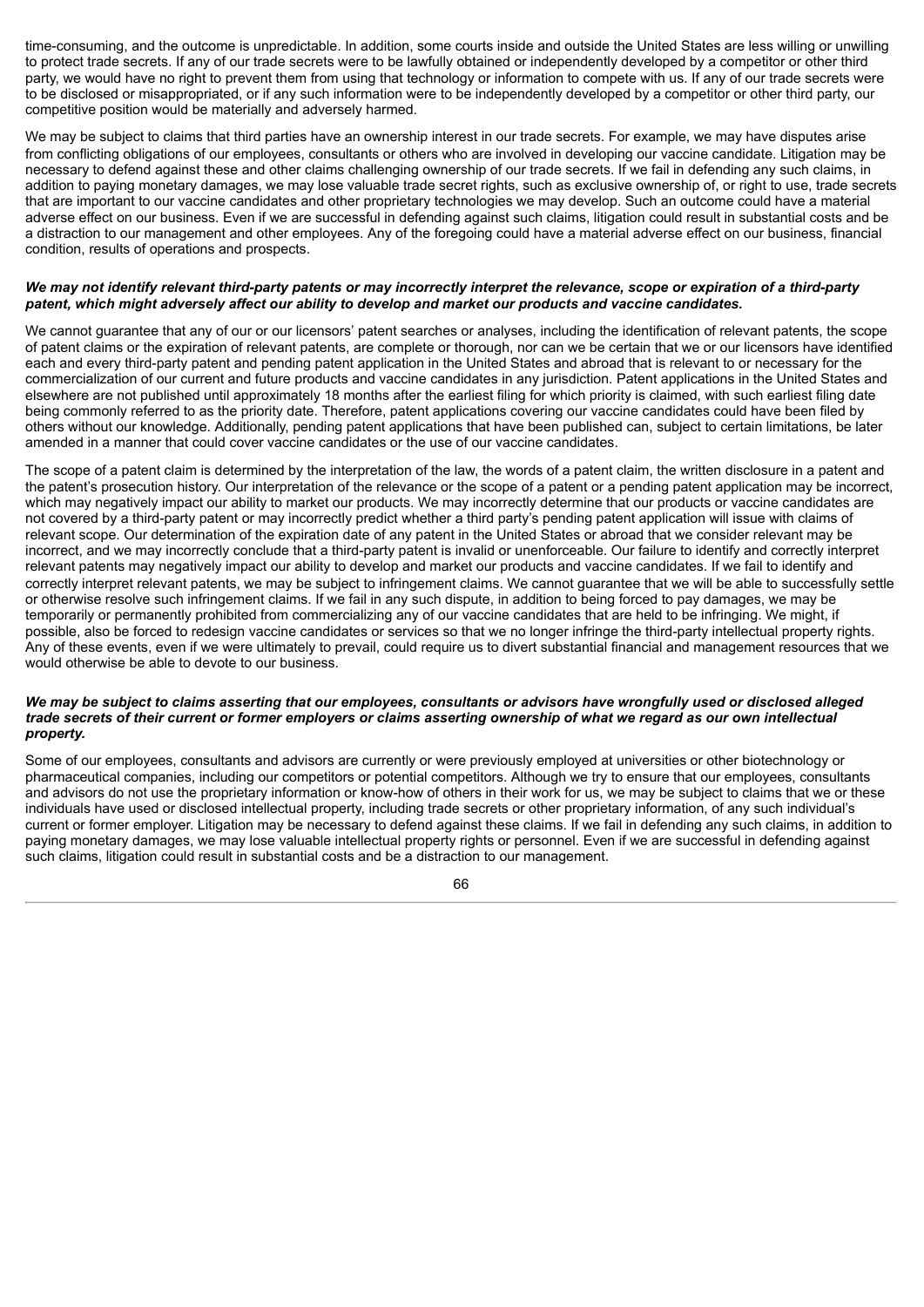In addition, while it is our policy to require our employees and contractors who may be involved in the conception or development of intellectual property to execute agreements assigning such intellectual property to us, we may be unsuccessful in executing such an agreement with each party who, in fact, conceives or develops intellectual property that we regard as our own. The assignment of intellectual property rights may not be self-executing, or the assignment agreements may be breached, and we may be forced to bring claims against third parties, or defend claims that they may bring against us, to determine the ownership of what we regard as our intellectual property. Such claims could have a material adverse effect on our business, financial condition, results of operations and prospects.

#### Third-party claims of intellectual property infringement, misappropriation or other violations against us or our potential future collaborators could be expensive and time consuming and may prevent or delay the development and commercialization of our *vaccine candidates.*

Our commercial success depends in part on our ability to avoid infringing, misappropriating and otherwise violating the patents and other intellectual property rights of third parties. There is a substantial amount of complex litigation involving patents and other intellectual property rights in the biotechnology and pharmaceutical industries, as well as administrative proceedings for challenging patents, including interference, derivation and reexamination proceedings before the USPTO or oppositions and other comparable proceedings in foreign jurisdictions. As discussed above, recently, due to changes in U.S. law referred to as patent reform, new procedures including inter partes review and post-grant review have also been implemented. As stated above, this reform adds uncertainty to the possibility of challenge to our patent rights in the future.

Numerous U.S. and foreign issued patents and pending patent applications owned by third parties exist in the fields in which we are commercializing or plan to commercialize HIL-214. As the biotechnology and pharmaceutical industries expand and more patents are issued, and as we gain greater visibility and market exposure as a public company, the risk increases that HIL-214 or any future vaccine candidates, and commercializing activities may give rise to claims of infringement of the patent rights of others. We cannot assure you that HIL-214 or any future vaccine candidates will not infringe existing or future patents owned by third parties. We may not be aware of patents that have already been issued for which a third party, such as a competitor in the fields in which we are developing our vaccine candidates, might accuse us of infringing. It is also possible that patents owned by third parties of which we are aware, but which we do not believe we infringe or that we believe we have valid defenses to any claims of patent infringement, could be found to be infringed by us. It is not unusual that corresponding patents issued in different countries have different scopes of coverage, such that in one country a third-party patent does not pose a material risk, but in another country, the corresponding third-party patent may pose a material risk to our vaccine candidates. As such, we monitor third-party patents in the relevant pharmaceutical markets. In addition, because patent applications can take many years to issue, there may be currently pending patent applications that may later result in issued patents that we may infringe.

In the event that any third-party claims that we infringe their patents or that we are otherwise employing their proprietary technology without authorization and initiates litigation against us, even if we believe such claims are without merit, a court of competent jurisdiction could hold that such patents are valid, enforceable and infringed by us. Defense of infringement claims, regardless of their merit, would involve substantial litigation expense and would be a substantial diversion of management and other employee resources from our business, and may impact our reputation. In the event of a successful claim of infringement against us, we may be enjoined from further developing or commercializing the infringing products or technologies. In addition, we may be required to pay substantial damages, including treble damages and attorneys' fees for willful infringement, obtain one or more licenses from third parties, pay royalties and/or redesign our infringing products or technologies, which may be impossible or require substantial time and monetary expenditure. Such licenses may not available on commercially reasonable terms or at all. Even if we are able to obtain a license, the license would likely obligate us to pay license fees or royalties or both, and the rights granted to us might be nonexclusive, which could result in our competitors gaining access to the same intellectual property. If we are unable to obtain a necessary license to a third-party patent on commercially reasonable terms or at all, we may be unable to commercialize the infringing products or technologies or such commercialization efforts may be significantly delayed, which could in turn significantly harm our business. In addition, we may in the future pursue patent challenges with respect to thirdparty patents, including as a defense against the foregoing infringement claims. The outcome of such challenges is unpredictable.

Even if resolved in our favor, the foregoing proceedings could be very expensive, particularly for a company of our size, and time-consuming. Such proceedings could substantially increase our operating losses and reduce the resources available for development activities or any future sales, marketing or distribution activities. We may not have sufficient financial or other resources to conduct such proceedings adequately. Some of our competitors may be able to sustain the costs of litigation or administrative proceedings more effectively than we can because of greater financial resources. Such proceedings may also absorb significant time of our technical and management personnel and distract them from their normal responsibilities. Uncertainties resulting from such proceedings could impair our ability to compete in the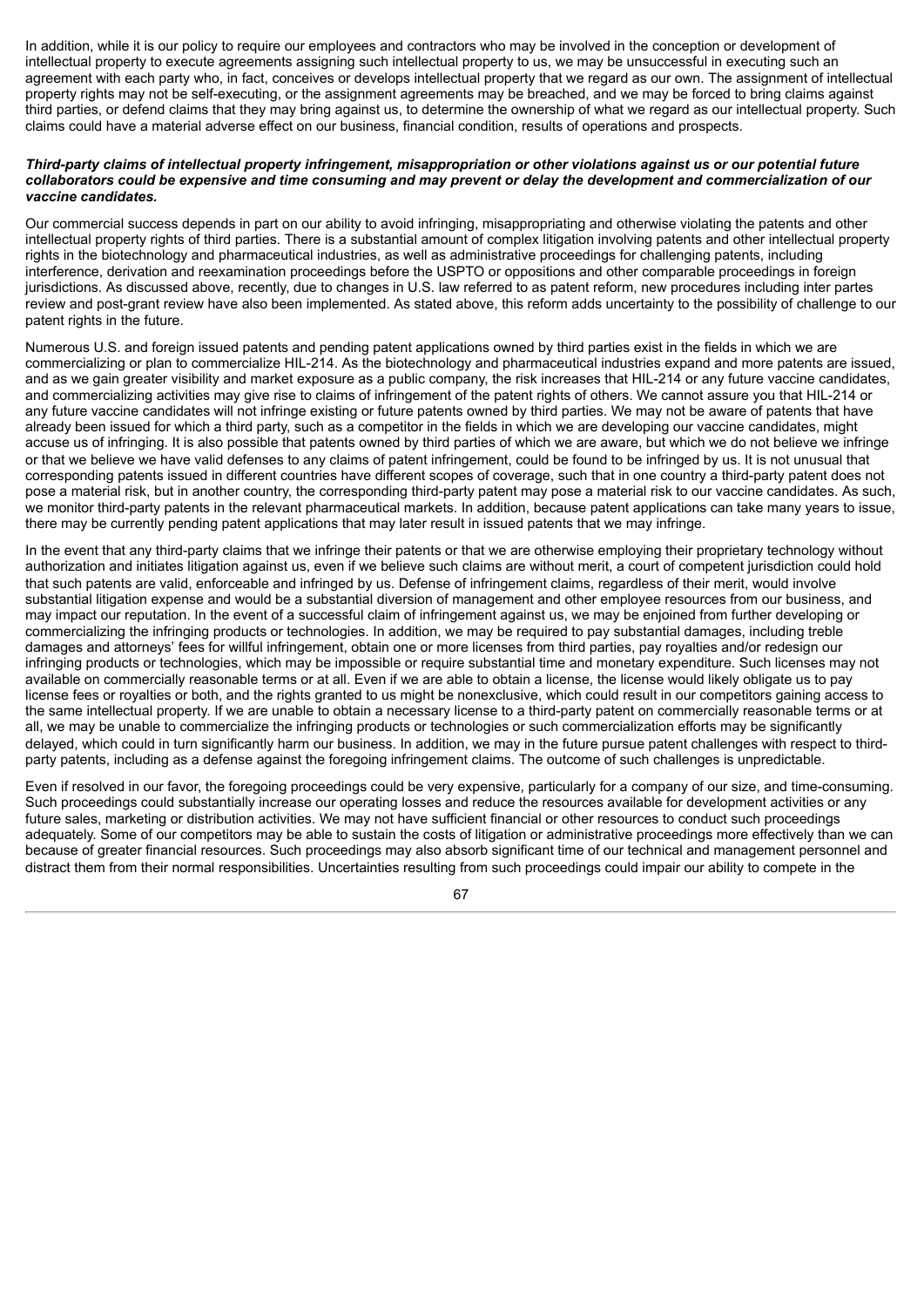marketplace. In addition, there could be public announcements of the results of hearings, motions or other interim proceedings or developments and if securities analysts or investors perceive these results to be negative, it could have a substantial adverse effect on the price of our common stock. The occurrence of any of the foregoing could have a material adverse effect on our business, financial condition or results of operations.

# We may become involved in lawsuits to protect or enforce our patent and other intellectual property rights, which could be *expensive, time-consuming and unsuccessful.*

Third parties, such as a competitor, may infringe our patent rights. In an infringement proceeding, a court may decide that a patent owned by us or licensed to us is invalid or unenforceable or may refuse to stop the other party from using the invention at issue on the grounds that the patent does not cover the technology in question. In addition, our or our licensors' patent rights may become involved in inventorship, priority or validity disputes. To counter or defend against such claims can be expensive and time-consuming. An adverse result in any litigation proceeding could put our patent rights at risk of being invalidated, held unenforceable or interpreted narrowly. Furthermore, because of the substantial amount of discovery required in connection with intellectual property litigation and proceedings, there is a risk that some of our confidential information could be compromised by disclosure during such litigation and proceedings.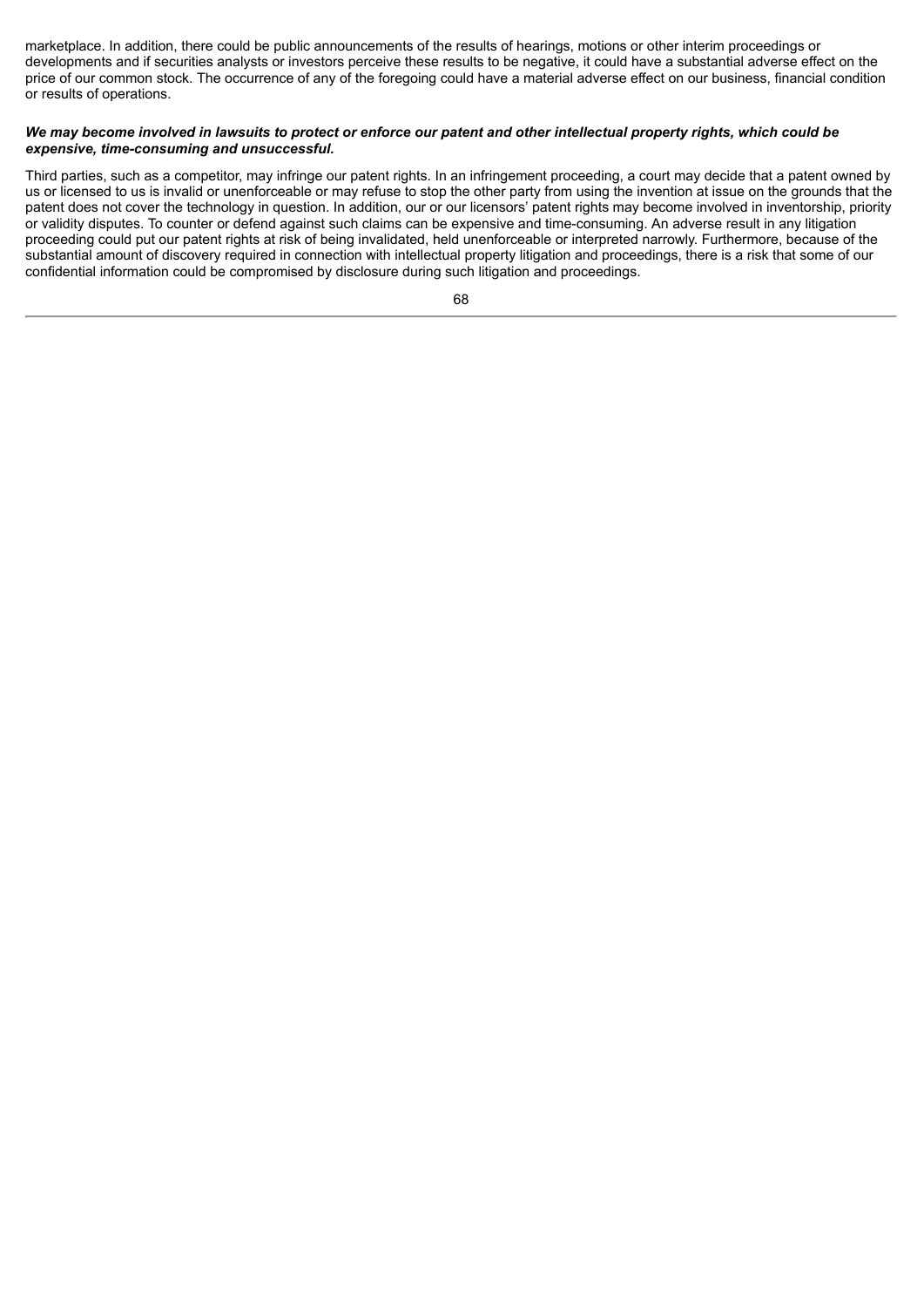Even if resolved in our favor, litigation or other legal proceedings relating to intellectual property claims may cause us to incur significant expenses and could distract our personnel from their normal responsibilities. In addition, there could be public announcements of the results of hearings, motions or other interim proceedings or developments, and if securities analysts or investors perceive these results to be negative, it could have a substantial adverse effect on the price of our common stock. Such litigation or proceedings could substantially increase our operating losses and reduce the resources available for development activities or any future sales, marketing or distribution activities. We may not have sufficient financial or other resources to conduct such litigation or proceedings adequately. Some of our competitors may be able to sustain the costs of such litigation or proceedings more effectively than we can because of their greater financial resources and more mature and developed intellectual property portfolios. Uncertainties resulting from the initiation and continuation of patent litigation or other proceedings could have a material adverse effect on our ability to compete in the marketplace.

# If our trademarks and trade names are not adequately protected, then we may not be able to build name recognition in our markets *of interest and our business may be adversely affected.*

Our registered or unregistered trademarks or trade names may be challenged, infringed, diluted, circumvented or declared generic or determined to be infringing, misappropriating or violating other marks. During trademark registration proceedings, we may receive rejections of our applications by the USPTO or in other foreign jurisdictions. Although we are given an opportunity to respond to such rejections, we may be unable to overcome them. In addition, in the USPTO and in comparable agencies in many foreign jurisdictions, third parties are given an opportunity to oppose pending trademark applications and to seek to cancel registered trademarks. Opposition or cancellation proceedings may be filed against our trademarks, which may not survive such proceedings. Moreover, any name we may propose to use with HIL-214 or any future vaccine candidate in the United States must be approved by the FDA, regardless of whether we have registered it, or applied to register it, as a trademark. Similar requirements exist in Europe. The FDA typically conducts a review of proposed product names, including an evaluation of potential for confusion with other product names. If the FDA or an equivalent administrative body in a foreign jurisdiction objects to any of our proposed proprietary product names, we may be required to expend significant additional resources in an effort to identify a suitable substitute name that would qualify under applicable trademark laws, not infringe, misappropriate or otherwise violate the existing rights of third parties and be acceptable to the FDA. Furthermore, in many countries, owning and maintaining a trademark registration may not provide an adequate defense against a subsequent infringement claim asserted by the owner of a senior trademark.

We may not be able to obtain, protect or enforce our rights to these trademarks and trade names, which we need to build name recognition among potential partners or customers in our markets of interest. At times, competitors or other third parties may adopt trade names or trademarks similar to ours, thereby impeding our ability to build brand identity and possibly leading to market confusion. In addition, there could be potential trade name or trademark infringement, misappropriation, dilution or other claims brought by owners of other registered trademarks or trademarks that incorporate variations of our registered or unregistered trademarks or trade names. Over the long term, if we are unable to establish name recognition based on our trademarks and trade names, then we may not be able to compete effectively and our business may be adversely affected. Our efforts to obtain, enforce or protect our proprietary rights related to trademarks, trade names, domain name or other intellectual property may be ineffective and could result in substantial costs and diversion of resources and could adversely affect our business, financial condition, results of operations and prospects.

# *Intellectual property rights do not necessarily address all potential threats.*

The degree of future protection afforded by our intellectual property rights is uncertain because intellectual property rights have limitations and may not adequately protect our business or permit us to maintain our competitive advantage. For example:

- others may be able to make products that are similar to HIL-214 or any future vaccine candidates or utilize similar technology but that are not covered by the claims of the patents that we license;
- we or our licensors might not have been the first to make the inventions covered by our or our licensors' current or future patent applications;
- we or our licensors might not have been the first to file patent applications covering our or their inventions;
- others may independently develop similar or alternative technologies or duplicate any of our or our licensors' technologies without infringing our intellectual property rights;
- it is possible that our or our licensors' current or future patent applications will not lead to issued patents;

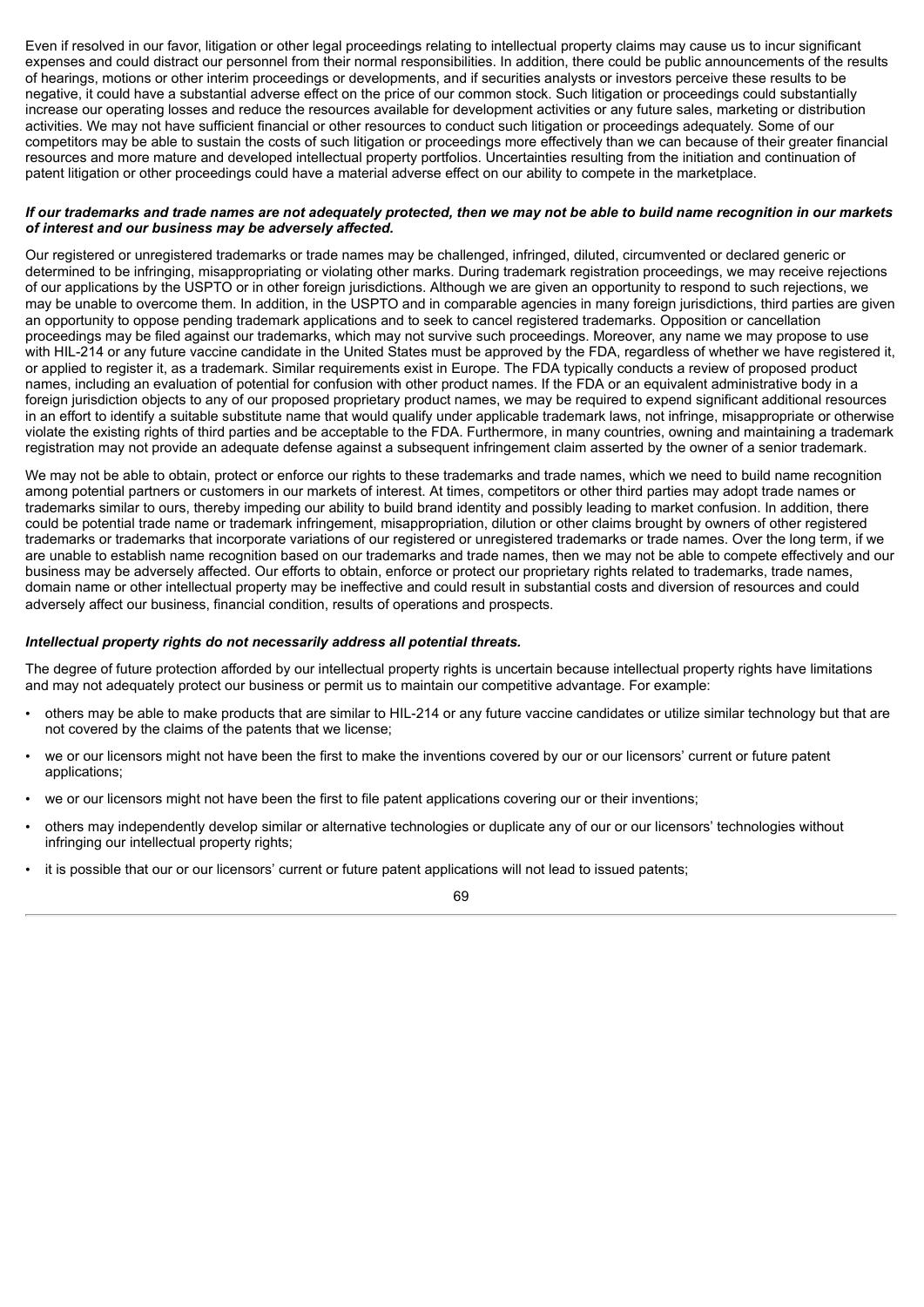- any patent issuing from our or our licensors' current or future patent applications may be held invalid or unenforceable, including as a result of legal challenges by our competitors or other third parties;
- others may have access to the same intellectual property rights licensed to use in the future on a non-exclusive basis;
- our competitors or other third parties might conduct research and development activities in countries where we or our licensors do not have patent rights and then use the information learned from such activities to develop competitive products for sale in our major commercial markets;
- we may not develop additional proprietary technologies that are patentable;
- the patents or other intellectual property rights of others may harm our business; and
- we may choose not to file for patent protection in order to maintain certain trade secrets or know-how, and a third party may subsequently file a patent application covering such intellectual property.

Should any of the foregoing occur, it could adversely affect our business, financial condition, results of operations and prospects.

#### We may not be successful in obtaining or maintaining necessary rights to product components and processes for our *development pipeline through acquisitions and in-licenses.*

The growth of our business may depend in part on our ability to acquire, in-license or use third-party intellectual property and proprietary rights. For example, HIL-214 or any future vaccine candidates may require specific formulations to work effectively and efficiently and we may develop vaccine candidates containing our compounds and pre-existing pharmaceutical compounds, which could require us to obtain rights to use intellectual property held by third parties. For example, we may find from our preclinical or clinical trials that HIL-214 or any future vaccine candidates achieve improved efficacy through combination with proprietary adjuvants. We may not be able to achieve longterm access to these adjuvants or may be only able to do so under unfavorable terms. This could limit the effectiveness of HIL-214 or any future vaccine candidates if we are unable to obtain access to these adjuvants or could impact our potential profitability if we can only obtain access under unfavorable terms. In addition, with respect to any patent or other intellectual property rights we may co-own with third parties, we may require licenses to such co-owners interest to such patents. We may be unable to acquire or in-license any compositions, methods of use, processes or other third-party intellectual property rights from third parties that we identify as necessary or important to our business operations. In addition, we may fail to obtain any of these licenses at a reasonable cost or on reasonable terms, if at all. Were that to happen, we may need to cease use of the compositions or methods covered by those third-party intellectual property rights, and may need to seek to develop alternative approaches that do not infringe, misappropriate or otherwise violate those intellectual property rights, which may entail additional costs and development delays, even if we were able to develop such alternatives, which may not be feasible. Even if we are able to obtain a license, it may be non-exclusive, which means that our competitors may also receive access to the same technologies licensed to us. In that event, we may be required to expend significant time and resources to develop or license replacement technology.

Additionally, we may collaborate with academic institutions to accelerate our preclinical research or development under written agreements with these institutions. In certain cases, these institutions provide us with an option to negotiate a license to any of the institution's rights in technology resulting from the collaboration. Even if we hold such an option, we may be unable to negotiate a license from the institution within the specified timeframe or under terms that are acceptable to us. If we are unable to do so, the institution may offer the intellectual property rights to others, potentially blocking our ability to pursue our program.

The licensing and acquisition of third-party intellectual property rights is a competitive area, and companies that may be more established or have greater resources than we do may also be pursuing strategies to license or acquire third-party intellectual property rights that we may consider necessary or attractive in order to commercialize HIL-214 or any future vaccine candidates. More established companies may have a competitive advantage over us due to their size, cash resources and greater clinical development and commercialization capabilities. In addition, companies that perceive us to be a competitor may be unwilling to assign or license rights to us. There can be no assurance that we will be able to successfully complete these types of negotiations and ultimately acquire the rights to the intellectual property surrounding the additional vaccine candidates that we may seek to develop or market. If we are unable to successfully obtain rights to required third-party intellectual property or to maintain the existing intellectual property rights we have, we may have to abandon development of certain programs and our business financial condition, results of operations and prospects could suffer.

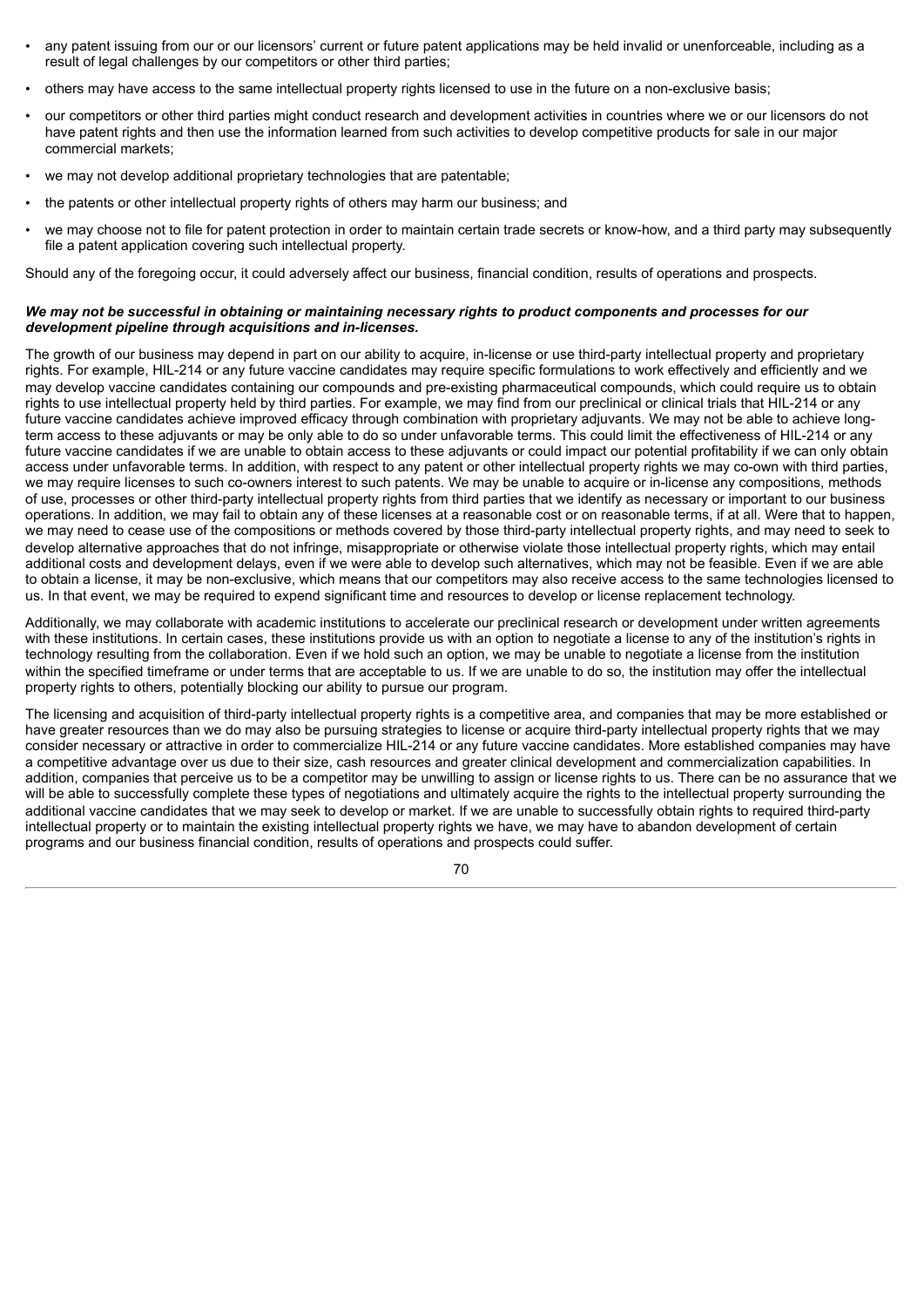## Intellectual property discovered through government funded programs may be subject to federal regulations such as "march-in" rights, certain reporting reguirements and a preference for U.S.-based companies. Compliance with such regulations may limit our *exclusive rights and limit our ability to contract with non-U.S. manufacturers.*

We have in-licensed certain patents and patent applications that have been generated through the use of U.S. government funding or grants, and we may acquire or license in the future additional intellectual property rights that have been generated through the use of U.S. government funding or grants. Pursuant to the Bayh-Dole Act of 1980, the U.S. government has certain rights in inventions developed with government funding. Many of the U.S. patents and patent applications that we currently license that may be subject to these government rights are licensed from Takeda pursuant to the Takeda License and relate to HIL-214. These U.S. government rights include a nonexclusive, non-transferable, irrevocable worldwide license to use inventions for any governmental purpose. In addition, the U.S. government has the right, under certain limited circumstances, to require us to grant exclusive, partially exclusive, or non-exclusive licenses to any of these inventions to a third-party if it determines that: (1) adequate steps have not been taken to commercialize the invention; (2) government action is necessary to meet public health or safety needs; or (3) government action is necessary to meet requirements for public use under federal regulations (also referred to as "march-in rights"). If the U.S. government exercises its march-in rights in our current or future intellectual property rights that are generated through the use of U.S. government funding or grants, we could be forced to license or sublicense intellectual property developed by us or that we license on terms unfavorable to us, and there can be no assurance that we would receive compensation from the U.S. government for the exercise of such rights. The U.S. government also has the right to take title to these inventions if the grant recipient fails to disclose the invention to the government or fails to file an application to register the intellectual property within specified time limits. Intellectual property generated under a government funded program is also subject to certain reporting requirements, compliance with which may require us or the applicable licensor to expend substantial resources. In addition, the U.S. government requires that any products embodying any of these inventions or produced through the use of any of these inventions be manufactured substantially in the United States. This preference for U.S. industry may be waived by the federal agency that provided the funding if the owner or assignee of the intellectual property can show that reasonable but unsuccessful efforts have been made to grant licenses on similar terms to potential licensees that would be likely to manufacture substantially in the United States or that under the circumstances domestic manufacture is not commercially feasible. This preference for U.S. industry may limit our ability to contract with non-U.S. product manufacturers for products covered by such intellectual property. Any exercise by the government of such rights or failure by us to comply with federal regulations regarding intellectual property rights that were developed through the use of U.S. government funding could have a material adverse effect on our business, financial condition, results of operations, and prospects.

# **Risks Related to Our Common Stock**

# Prior to our IPO, there was no public market for our common stock. An active, liquid and orderly market for our common stock may *not develop or be sustained.*

Prior to our IPO, there was no public market for our common stock. Our common stock only recently began trading on the Nasdaq Global Select Market ("Nasdaq"), and we can provide no assurance that we will be able to develop an active trading market for our common stock. Even if an active market is developed, it may not be sustained. If an active market for our common stock is not sustained, it may be difficult for you to sell your shares at the time you wish to sell them or at a price that you consider reasonable. An inactive market may also impair our ability to raise capital by selling shares and may impair our ability to acquire other businesses or technologies using our shares as consideration, which, in turn, could materially adversely affect our business.

## The trading price of the shares of our common stock could be highly volatile, and purchasers of our common stock could incur *substantial losses.*

Our stock price is likely to be volatile. The stock market in general and the market for stock of biopharmaceutical companies in particular have experienced extreme volatility that has often been unrelated to the operating performance of particular companies. As a result of this volatility, investors may not be able to sell their common stock at or above the price at which they paid. The market price for our common stock may be influenced by the factors discussed in this "Risk factors" section and many others, including:

- recalls or adverse developments or publicity;
- results of our preclinical studies and clinical studies, and the results of trials of our competitors or those of other companies in our market sector;

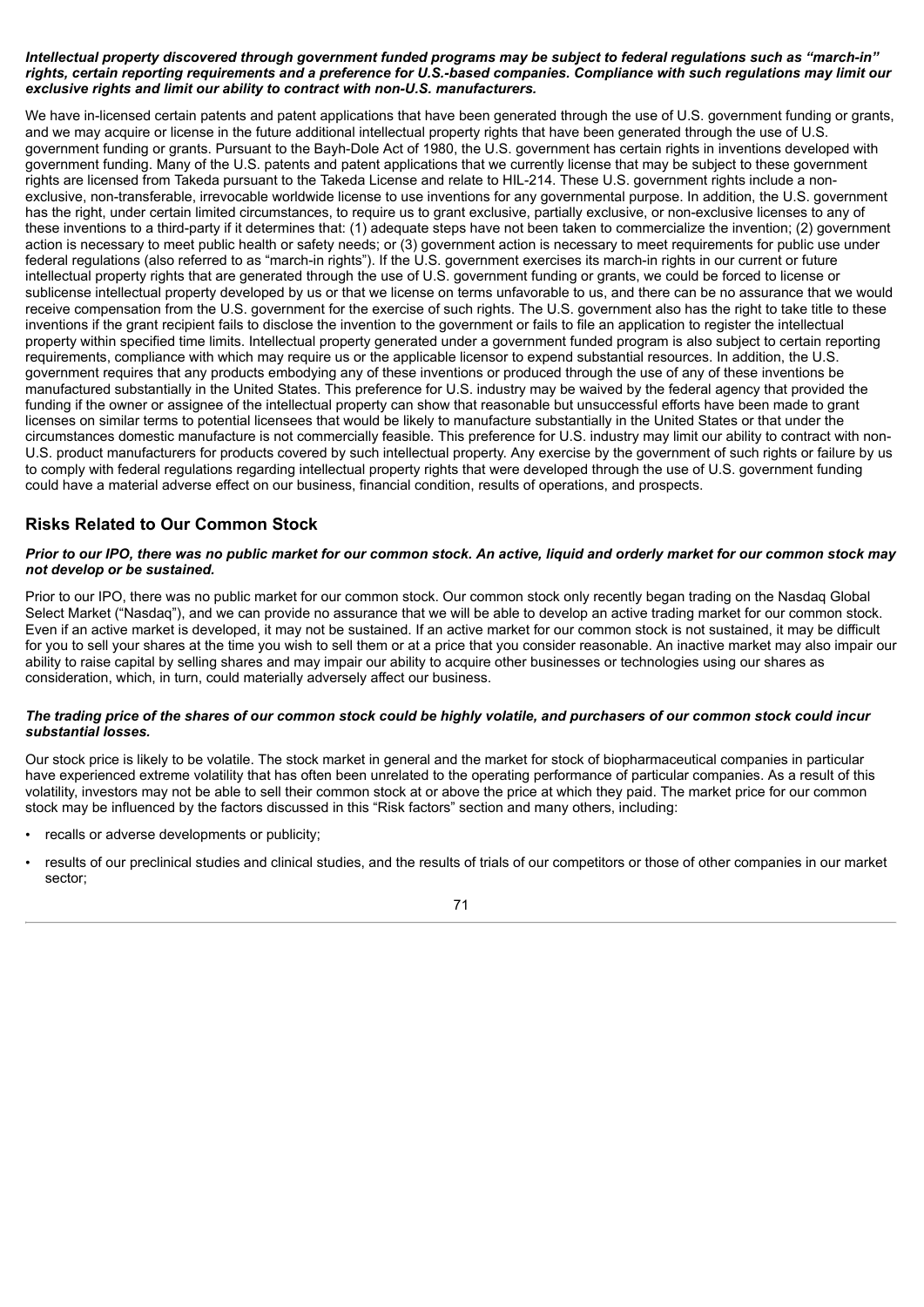- our ability to enroll subjects in our future clinical trials;
- regulatory approval of HIL-214 or any future vaccine candidates, or limitations to specific label indications or target populations for its use, or changes or delays in the regulatory review process;
- regulatory or legal developments in the United States and foreign countries;
- changes in the structure of healthcare payment systems;
- the success or failure of our efforts to develop, acquire or license additional vaccine candidates;
- innovations, clinical trial results, product approvals and other developments by our competitors;
- announcements by us or our competitors of significant acquisitions, strategic partnerships, joint ventures or capital commitments;
- manufacturing, supply or distribution delays or shortages;
- any changes to our relationship with any manufacturers, suppliers, collaborators or other strategic partners;
- achievement of expected product sales and profitability;
- variations in our financial results or those of companies that are perceived to be similar to us;
- market conditions in the biopharmaceutical sector and issuance of securities analysts' reports or recommendations;
- trading volume of our common stock;
- an inability to obtain additional funding;
- sales of our stock by insiders and stockholders, including Takeda;
- general economic, industry and market conditions, including inflation and increases and decreases in interest rates, many of which are beyond our control;
- announcement of geopolitical events (including in relation to the conflict between Russia and Ukraine);
- additions or departures of key personnel;
- intellectual property, product liability or other litigation against us;
- changes in our capital structure, such as future issuances of securities and the incurrence of additional debt; and
- changes in accounting standards, policies, guidelines, interpretations or principles.

In addition, in the past, stockholders have initiated class action lawsuits against biopharmaceutical companies following periods of volatility in the market prices of these companies' stock. Such litigation, if instituted against us, could cause us to incur substantial costs, divert our management's attention and resources and damage our reputation, which could have a material adverse effect on our business, financial condition and results of operations and prospects.

## Our executive officers, directors and principal stockholders, if they choose to act together, have the ability to significantly *influence all matters submitted to stockholders for approval.*

As of May 31, 2022, our executive officers, directors and greater than 5% stockholders, in the aggregate, own approximately 65.1% of our outstanding common stock. As a result, such persons, acting together, have the ability to significantly influence all matters submitted to our board of directors or stockholders for approval, including the appointment of our management, the election and removal of directors and approval of any significant transaction, as well as our management and business affairs. This concentration of ownership may have the effect of delaying, deferring or preventing a change in control, impeding a merger, consolidation, takeover or other business combination involving us, or discouraging a potential acquiror from making a tender offer or otherwise attempting to obtain control of our business, even if such a transaction would benefit other stockholders.

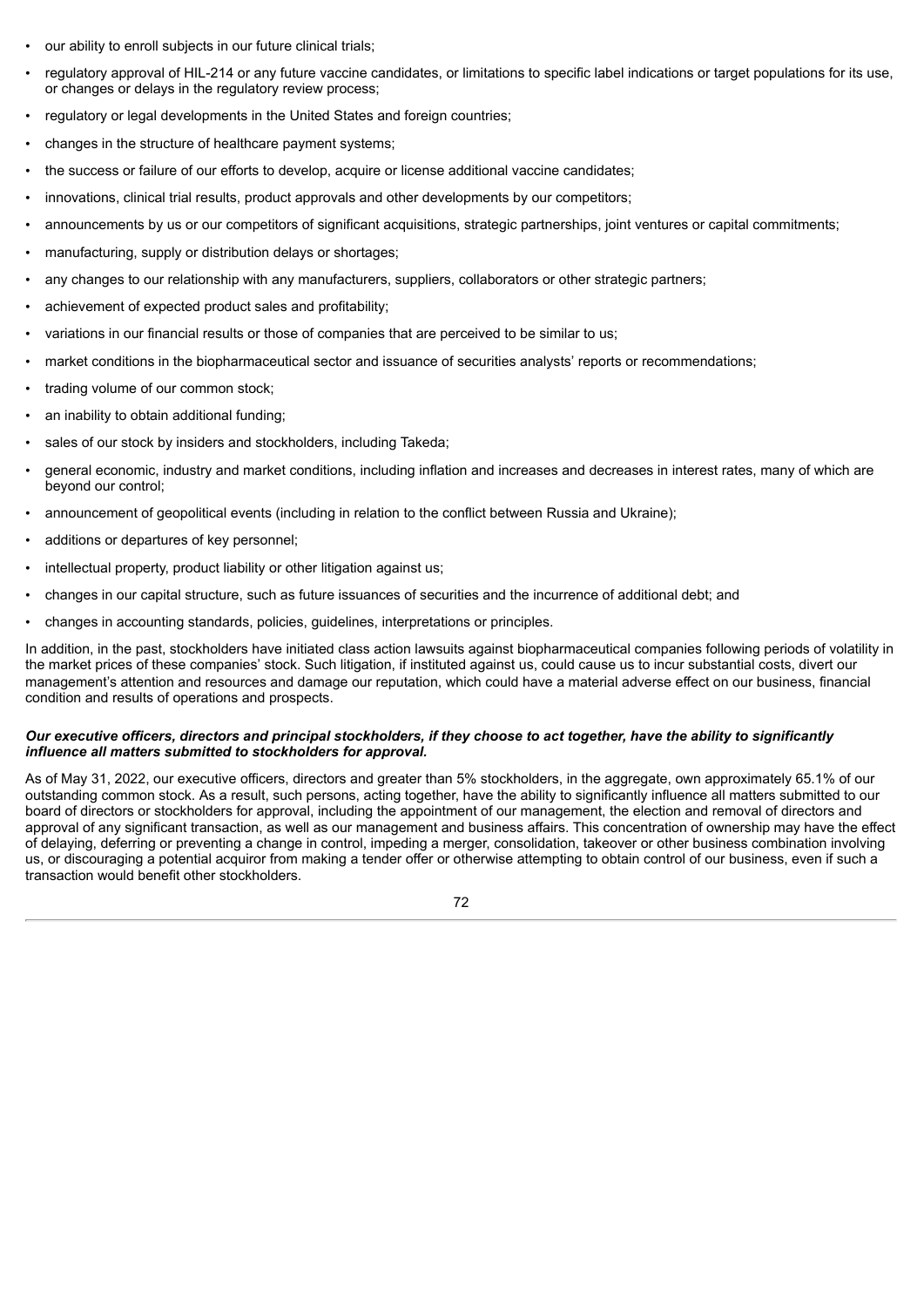#### If we were to "reprice" any stock option or stock appreciation right without the approval of our stockholders, proxy advisory firms may issue a negative recommendation on certain of our compensation-related proposals at future annual meetings of our *stockholders.*

Our 2022 Incentive Award Plan permits the plan administrator, without the approval of our stockholders, to amend any outstanding stock option or stock appreciation right to reduce its price per share, other than in the context of corporate transactions or equity restructurings, as further described in such plan. Proxy advisory firms generally disfavor repricings without stockholder approval under their voting quidelines as currently in effect. In the event we choose to undertake a repricing in the future without the approval of our stockholders, proxy advisory firms may view such an action as a problematic practice under their voting policies and may issue adverse voting recommendations on certain compensation-related proposals at future annual meetings of our stockholders. Certain institutional and other stockholders may similarly view such actions as problematic.

#### We do not currently intend to pay dividends on our common stock, and, consequently, your ability to achieve a return on your *investment will depend on appreciation, if any, in the price of our common stock.*

We have never declared or paid any cash dividend on our common stock. We currently anticipate that we will retain future earnings for the development, operation and expansion of our business and do not anticipate declaring or paying any cash dividends for the foreseeable future. In addition, under the terms of our Loan Agreement, we are prohibited from paying any cash dividends and any future debt agreements may preclude us from paying dividends. Any return to stockholders will therefore be limited to the appreciation of their stock. There is no guarantee that shares of our common stock will appreciate in value or even maintain the price at which stockholders have purchased their shares.

#### Sales of a substantial number of shares of our common stock by our existing stockholders in the public market could cause our *stock price to fall.*

Sales of a substantial number of shares of our common stock in the public market or the perception that these sales might occur could significantly reduce the market price of our common stock and impair our ability to raise adequate capital through the sale of additional equity securities.

In connection with our IPO, our directors and officers and holders of substantially all of our outstanding securities prior to our IPO have entered into lock-up agreements with the underwriters pursuant to which they may not, with limited exceptions, for a period of 180 days from the date of the Prospectus for the IPO, offer, sell or otherwise transfer or dispose of any of our securities, without the prior written consent of J.P. Morgan Securities LLC and SVB Securities LLC. The underwriters may permit our officers, directors and other securityholders who are subject to the lock-up agreements to sell shares prior to the expiration of the lock-up agreements at any time in their sole discretion.

After the lock-up agreements expire, these shares of common stock will be eligible for sale in the public market, except that shares held by our directors, executive officers and other affiliates will be subject to volume limitations under Rule 144 under the Securities Act.

In addition, the holders of 15,547,035 shares of our outstanding common stock, or approximately 49.1% of our total outstanding common stock based on shares outstanding as of May 31, 2022, and Takeda with respect to the registration of 5,883,500 shares of our common stock underlying the Takeda Warrant, are entitled to rights with respect to the registration of their shares under the Securities Act, subject to vesting and the 180-day lock-up agreements described above. Further, Takeda is entitled to the same rights with respect to the registration of 5,883,500 shares of our common stock underlying the Takeda Warrant. Registration of these shares under the Securities Act would result in the shares becoming freely tradable without restriction under the Securities Act, except for shares held by affiliates, as defined in Rule 144 under the Securities Act. Any sales of securities by these stockholders could have a material adverse effect on the trading price of our common stock.

## We are an emerging growth company and a smaller reporting company, and the reduced disclosure requirements applicable to emerging growth companies and smaller reporting companies may make our common stock less attractive to investors.

We are an emerging growth company, as defined in the JOBS Act, and may remain an emerging growth company until the last day of the fiscal year following the fifth anniversary of the completion of our IPO . However, if certain events occur prior to the end of such five-year period, including if we become a "large accelerated filer", as defined under the Exchange Act, our annual gross revenue exceeds \$1.07 billion or we issue more than \$1.0 billion of non-convertible debt in any three-year period, we will cease to be an emerging growth company prior to the end of such five-year period. For so long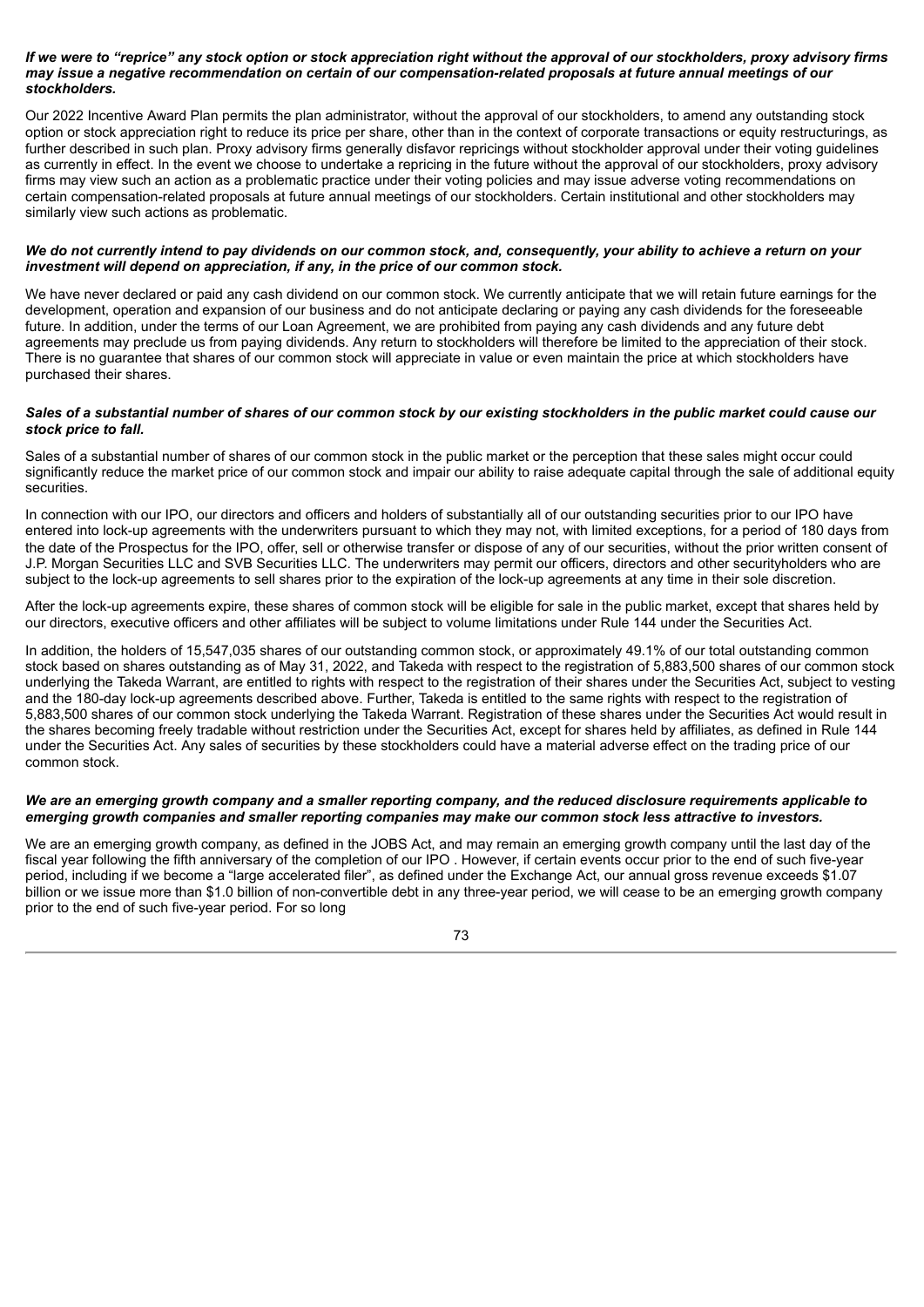as we remain an emerging growth company, we are permitted and intend to rely on exemptions from certain disclosure requirements that are applicable to other public companies that are not emerging growth companies. These exemptions include:

- being permitted to provide only two years of audited financial statements, in addition to any required unaudited interim financial statements, with correspondingly reduced "Management's Discussion and Analysis of Financial Condition and Results of Operations" disclosure;
- not being required to comply with the auditor attestation requirements in the assessment of our internal control over financial reporting pursuant to the Sarbanes-Oxley Act;
- not being required to comply with any requirement that may be adopted by the Public Company Accounting Oversight Board regarding mandatory audit firm rotation or a supplement to the auditor's report providing additional information about the audit and the financial statements, unless the U.S. Securities and Exchange Commission (SEC) determines the new rules are necessary for protecting the public;
- reduced disclosure obligations regarding executive compensation; and
- exemptions from the requirements of holding a nonbinding advisory vote on executive compensation and shareholder approval of any golden parachute payments not previously approved.

We cannot predict whether investors will find our common stock less attractive if we rely on these exemptions. If some investors find our common stock less attractive as a result, there may be a less active trading market for our common stock and our stock price may be reduced or more volatile. In addition, the JOBS Act provides that an emerging growth company can take advantage of an extended transition period for complying with new or revised accounting standards. This allows an emerging growth company to delay the adoption of these accounting standards until they would otherwise apply to private companies. We have elected to avail ourselves of this exemption and, therefore, we will not be subject to the same new or revised accounting standards as other public companies that are not emerging growth companies.

We are also a smaller reporting company as defined in the Exchange Act. We may continue to be a smaller reporting company even after we are no longer an emerging growth company. We may take advantage of certain of the scaled disclosures available to smaller reporting companies and will be able to take advantage of these scaled disclosures for so long as our voting and non-voting common stock held by non-affiliates is less than \$250.0 million measured on the last business day of our second fiscal quarter, or our annual revenue is less than \$100.0 million during the most recently completed fiscal year and our voting and non-voting common stock held by non-affiliates is less than \$700.0 million measured on the last business day of our second fiscal quarter.

## Provisions in our governing documents and under Delaware law could discourage a takeover that stockholders may consider *favorable and may lead to entrenchment of management.*

Our amended and restated certificate of incorporation and amended and restated bylaws contain provisions that could significantly reduce the value of our shares to a potential acquiror or delay or prevent changes in control or changes in our management without the consent of our board of directors. The provisions in our charter documents include the following:

- a classified board of directors with three-year staggered terms, which may delay the ability of stockholders to change the membership of a majority of our board of directors;
- no cumulative voting in the election of directors, which limits the ability of minority stockholders to elect director candidates;
- the exclusive right of our board of directors, unless the board of directors grants such right to the stockholders, to elect a director to fill a vacancy created by the expansion of the board of directors or the resignation, death or removal of a director, which prevents stockholders from being able to fill vacancies on our board of directors;
- the required approval of at least 66-2/3% of the shares entitled to vote to remove a director for cause, and the prohibition on removal of directors without cause;
- the ability of our board of directors to authorize the issuance of shares of preferred stock and to determine the price and other terms of those shares, including preferences and voting rights, without stockholder approval, which could be used to significantly dilute the ownership of a hostile acquiror;
- the ability of our board of directors to alter our amended and restated bylaws without obtaining stockholder approval;

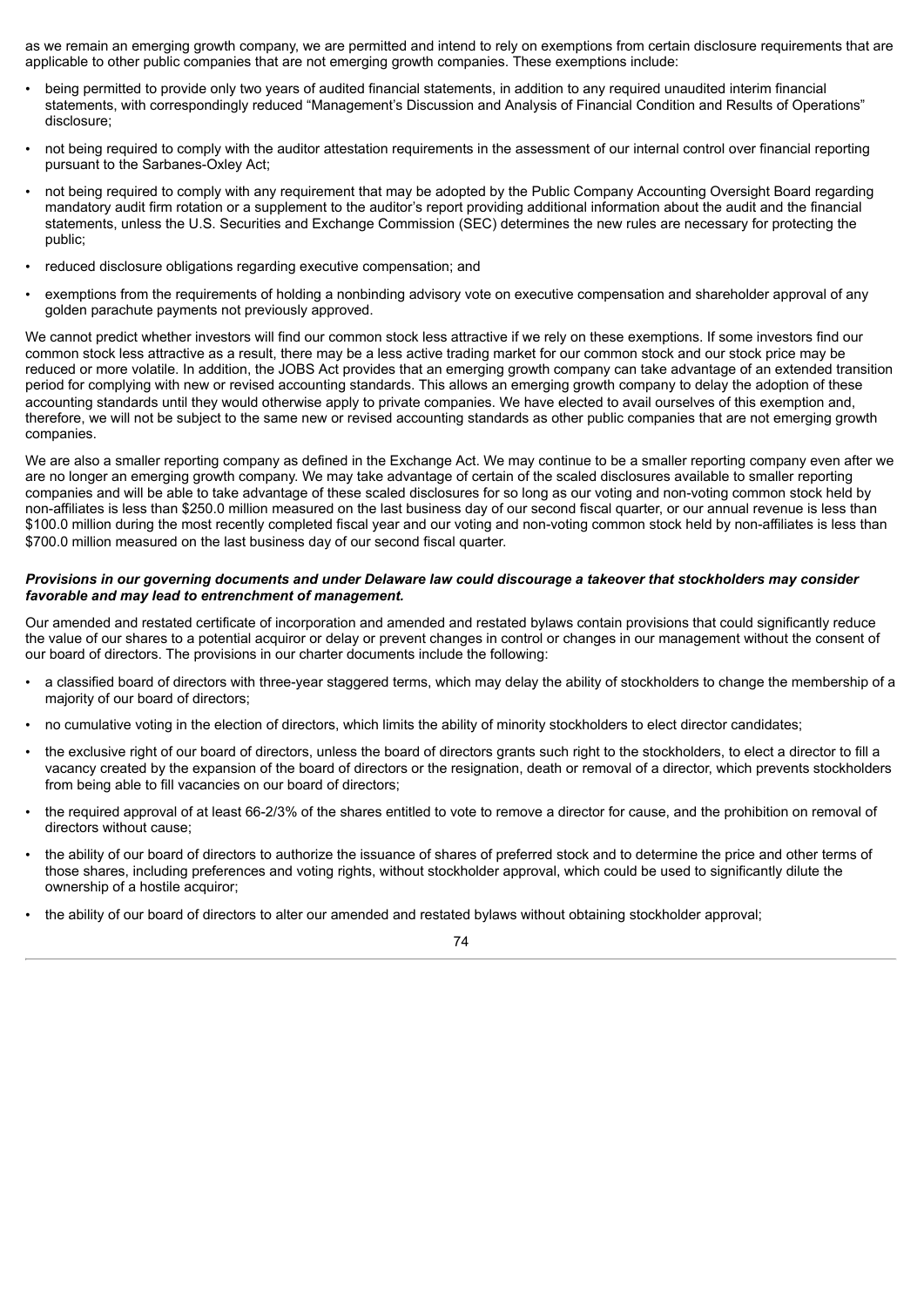- the required approval of at least 66-2/3% of the shares entitled to vote to adopt, amend or repeal our amended and restated bylaws or repeal the provisions of our amended and restated certificate of incorporation regarding the election and removal of directors;
- a prohibition on stockholder action by written consent, which forces stockholder action to be taken at an annual or special meeting of our stockholders;
- an exclusive forum provision providing that the Court of Chancery of the State of Delaware will be the exclusive forum for certain actions and proceedings;
- the requirement that a special meeting of stockholders may be called only by the board of directors, which may delay the ability of our stockholders to force consideration of a proposal or to take action, including the removal of directors; and
- advance notice procedures that stockholders must comply with in order to nominate candidates to our board of directors or to propose matters to be acted upon at a stockholders' meeting, which may discourage or deter a potential acquiror from conducting a solicitation of proxies to elect the acquiror's own slate of directors or otherwise attempting to obtain control of us.

We are also subject to the anti-takeover provisions contained in Section 203 of the Delaware General Corporation Law. Under Section 203, a corporation may not, in general, engage in a business combination with any holder of 15% or more of its capital stock unless the holder has held the stock for three years or, among other exceptions, the board of directors has approved the transaction.

### Our amended and restated certificate of incorporation provides that the Court of Chancery of the State of Delaware will be the exclusive forum for substantially all disputes between us and our stockholders, which could limit our stockholders' ability to *obtain a favorable judicial forum for disputes with us or our directors, officers or employees.*

Our amended and restated certificate of incorporation provides that the Court of Chancery of the State of Delaware is the exclusive forum for any derivative action or proceeding brought on our behalf, any action asserting a breach of fiduciary duty, any action asserting a claim against us arising pursuant to the Delaware General Corporation Law, our amended and restated certificate of incorporation or our amended and restated bylaws, or any action asserting a claim against us that is governed by the internal affairs doctrine; provided, that, this provision would not apply to suits brought to enforce a duty or liability created by the Exchange Act. Furthermore, our amended and restated certificate of incorporation provides that unless we consent in writing to the selection of an alternative forum, the federal district courts of the United States will be the exclusive forum for the resolution of any complaint asserting a cause of action arising under the Securities Act. These choice of forum provisions may limit a stockholder's ability to bring a claim in a judicial forum that it finds favorable for disputes with us or our directors, officers or other employees, which may discourage such lawsuits against us and our directors, officers and other employees and result in increased costs for investors to bring a claim. By agreeing to this provision, however, stockholders will not be deemed to have waived our compliance with the federal securities laws and the rules and regulations thereunder. Furthermore, the enforceability of similar choice of forum provisions in other companies' certificates of incorporation has been challenged in legal proceedings, and it is possible that a court could find these types of provisions to be inapplicable or unenforceable. If a court were to find the choice of forum provisions in our amended and restated certificate of incorporation to be inapplicable or unenforceable in an action, we may incur additional costs associated with resolving such action in other jurisdictions, which could adversely affect our business and financial condition.

# **General risk factors**

## We incur significant costs as a result of operating as a public company, and our management is required to devote substantial time *to new compliance initiatives.*

As a public company, we incur significant legal, accounting and other expenses that we did not incur as a private company. We are subject to the reporting requirements of the Exchange Act, which requires, among other things, that we file with the SEC annual, quarterly and current reports with respect to our business and financial condition. In addition, the Sarbanes Oxley Act, as well as rules subsequently adopted by the SEC and Nasdaq to implement provisions of Sarbanes-Oxley, impose significant requirements on public companies, including requiring establishment and maintenance of effective disclosure and financial controls and changes in corporate governance practices. Further, pursuant to the Dodd-Frank Wall Street Reform and Consumer Protection Act of 2010, the SEC has adopted additional rules and regulations in these areas, such as mandatory "say on pay" voting requirements that will apply to us when we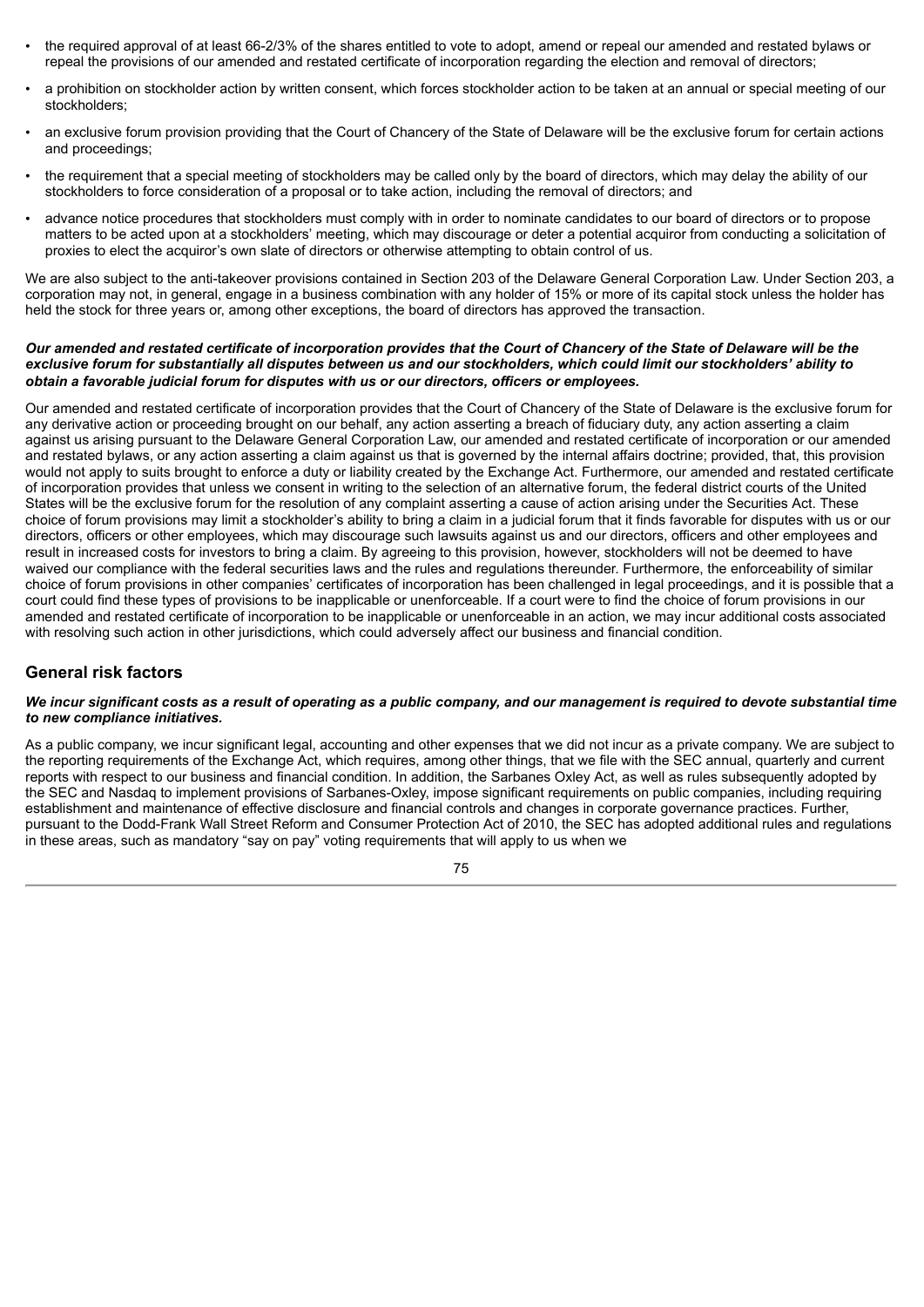cease to be an emerging growth company. Stockholder activism, the current political environment and the current high level of government intervention and regulatory reform may lead to substantial new regulations and disclosure obligations, which may lead to additional compliance costs and impact the manner in which we operate our business in ways we cannot currently anticipate.

We expect the rules and regulations applicable to public companies to substantially increase our legal and financial compliance costs and to make some activities more time consuming and costly. If these requirements divert the attention of our management and personnel from other business concerns, they could have a material adverse effect on our business, financial condition and results of operations. The increased costs will decrease our net income or increase our net loss, and may require us to reduce costs in other areas of our business or increase the prices of our products or services. For example, we expect these rules and regulations to make it more difficult and more expensive for us to obtain director and officer liability insurance, and we may be required to incur substantial costs to maintain the same or similar coverage. We cannot predict or estimate the amount or timing of additional costs we may incur to respond to these requirements. The impact of these requirements could also make it more difficult for us to attract and retain qualified persons to serve on our board of directors, our board committees or as executive officers.

#### We are subject to U.S. and certain foreign export and import controls, sanctions, embargoes, anti-corruption laws and anti-money laundering laws and regulations. Compliance with these legal standards could impair our ability to compete in domestic and international markets. We could face criminal liability and other serious consequences for violations, which could harm our *business.*

We are subject to export control and import laws and regulations, including the U.S. Export Administration Regulations, U.S. Customs regulations, and various economic and trade sanctions regulations administered by the U.S. Treasury Department's Office of Foreign Assets Controls and anti-corruption and anti-money laundering laws and regulations, including the U.S. Foreign Corrupt Practices Act of 1977, as amended, the U.S. domestic bribery statute contained in 18 U.S.C. § 201, the U.S. Travel Act, the USA PATRIOT Act and other state and national anti-bribery and anti-money laundering laws in the countries in which we conduct activities. Anti-corruption laws are interpreted broadly and prohibit companies and their employees, agents, CROs, contractors and other collaborators and partners from authorizing, promising, offering, providing, soliciting or receiving, directly or indirectly, improper payments or anything else of value to recipients in the public or private sector. We may engage third parties for clinical trials outside of the United States, to sell our products abroad once we enter a commercialization phase, and/or to obtain necessary permits, licenses, patent registrations and other regulatory approvals. We have direct or indirect interactions with officials and employees of government agencies or government-affiliated hospitals, universities and other organizations. We can be held liable for the corrupt or other illegal activities of our employees, agents, CROs, contractors and other collaborators and partners, even if we do not explicitly authorize or have actual knowledge of such activities. Any violations of the laws and regulations described above may result in substantial civil and criminal fines and penalties, imprisonment, the loss of export or import privileges, debarment, tax reassessments, breach of contract and fraud litigation, reputational harm and other consequences.

Furthermore, U.S. export control laws and economic sanctions prohibit the provision of certain products and services to countries, governments, and persons targeted by U.S. sanctions. U.S. sanctions that have been or may be imposed as a result of military conflicts in other countries may impact our ability to continue activities at future clinical trial sites within regions covered by such sanctions. If we fail to comply with export and import regulations and such economic sanctions, penalties could be imposed, including fines and/or denial of certain export privileges. These export and import controls and economic sanctions could also adversely affect our supply chain.

#### Business disruptions could seriously harm our future revenue and financial condition and increase our costs and expenses.

Our operations could be subject to earthquakes, power shortages, telecommunications failures, water shortages, floods, hurricanes, typhoons, blizzards and other extreme weather conditions, fires, public health pandemics or epidemics (including, for example, the COVID-19 pandemic) and other natural or manmade disasters or business interruptions, for which we are predominantly self-insured. We rely on thirdparty manufacturers to produce HIL-214. Our ability to obtain clinical supplies of HIL-214 or any future vaccine candidates could be disrupted if the operations of these suppliers were affected by a man-made or natural disaster or other business interruption. In addition, our corporate headquarters is located in Boston, Massachusetts, where we are subject to both severe winter and summer weather conditions. The occurrence of any of these business disruptions could seriously harm our operations and financial condition and increase our costs and expenses.

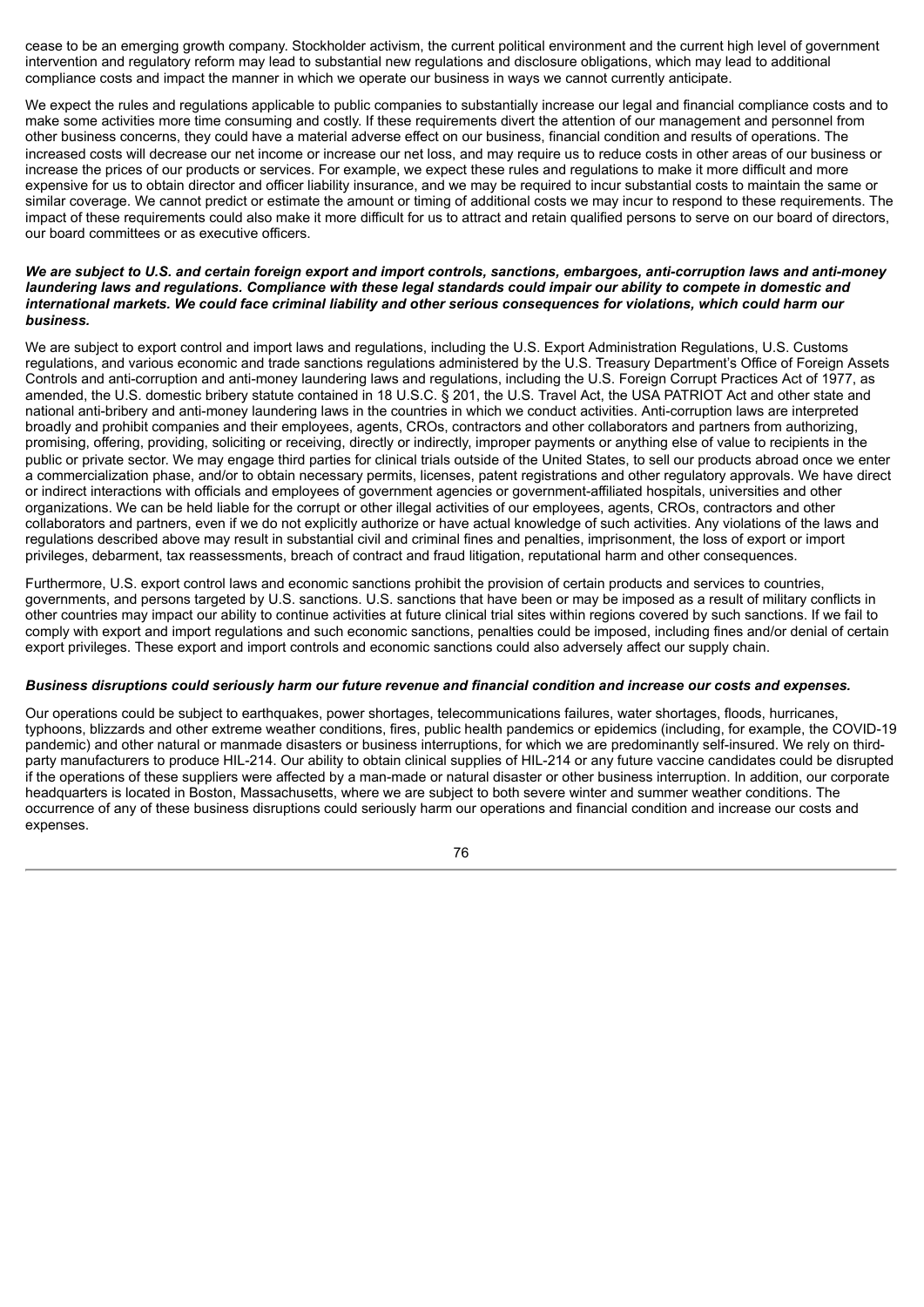# We and any of our third-party manufacturers or suppliers may use potent chemical agents and hazardous materials, and any *claims relating to improper handling, storage or disposal of these materials could be time-consuming or costly.*

We and any of our third-party manufacturers or suppliers and current or potential future collaborators will use biological materials, potent chemical agents and may use hazardous materials, including chemicals and biological agents and compounds that could be dangerous to human health and safety of the environment. Our operations and the operations of our third-party manufacturers and suppliers also produce hazardous waste products. Federal, state and local laws and regulations govern the use, generation, manufacture, storage, handling and disposal of these materials and wastes. Compliance with applicable environmental laws and regulations may be expensive, and current or future environmental laws and regulations may impair our product development efforts. In addition, we cannot eliminate the risk of accidental injury or contamination from these materials or wastes. We do not carry specific biological or hazardous waste insurance coverage, and our property, casualty and general liability insurance policies specifically exclude coverage for damages and fines arising from biological or hazardous waste exposure or contamination. In the event of contamination or injury, we could be held liable for damages or be penalized with fines in an amount exceeding our resources, and our clinical trials or regulatory approvals could be suspended. Although we maintain workers' compensation insurance for certain costs and expenses we may incur due to injuries to our employees resulting from the use of hazardous materials or other work-related injuries, this insurance may not provide adequate coverage against potential liabilities. We do not maintain insurance for toxic tort claims that may be asserted against us in connection with our storage or disposal of biologic, hazardous or radioactive materials.

In addition, we may incur substantial costs in order to comply with current or future environmental, health and safety laws and regulations, which have tended to become more stringent over time. These current or future laws and regulations may impair our research, development or production efforts. Failure to comply with these laws and regulations also may result in substantial fines, penalties or other sanctions or liabilities, which could materially adversely affect our business, financial condition, results of operations and prospects.

#### Unstable market and economic conditions may have serious adverse consequences on our business, financial condition and stock *price.*

The global credit and financial markets have recently experienced extreme volatility and disruptions, including severely diminished liquidity and credit availability, declines in consumer confidence, declines in economic growth, increases in unemployment rates and uncertainty about economic stability. The financial markets and the global economy may also be adversely affected by the current or anticipated impact of military conflict, including the conflict between Russia and Ukraine, terrorism or other geopolitical events. Sanctions imposed by the United States and other countries in response to such conflicts, including the one in Ukraine, may also adversely impact the financial markets and the global economy, and any economic countermeasures by the affected countries or others could exacerbate market and economic instability. There can be no assurance that further deterioration in credit and financial markets and confidence in economic conditions will not occur. Our general business strategy may be adversely affected by any such economic downturn, volatile business environment or continued unpredictable and unstable market conditions. If the current equity and credit markets deteriorate, it may make any necessary debt or equity financing more difficult, more costly and more dilutive. Failure to secure any necessary financing in a timely manner and on favorable terms could have a material adverse effect on our growth strategy, financial performance and stock price and could require us to delay or abandon clinical development plans. In addition, there is a risk that one or more of our current service providers, manufacturers and other partners may not survive an economic downturn, which could directly affect our ability to attain our operating goals on schedule and on budget.

## Our ability to use net operating loss carryforwards and other tax attributes may be limited in connection with our IPO or other *ownership changes.*

We have incurred substantial losses during our history, do not expect to become profitable in the near future and may never achieve profitability. To the extent that we continue to generate taxable losses, unused losses will carry forward to offset future taxable income (subject to limitations), if any, until such unused losses expire (if at all). As of December 31, 2021, we had net operating loss (NOL) carryforwards of \$13.4 million for federal income tax purposes and \$2.9 million for state income tax purposes. Our state NOL carryforwards begin to expire in various amounts in 2041. Our federal NOL carryforwards will not expire but may generally only be used to offset 80% of taxable income, which may require us to pay federal income taxes in future years despite generating federal NOL carryforwards in prior years.

In addition, our NOL carryforwards and other tax attributes are subject to review and possible adjustment by the Internal Revenue Service (IRS) and state tax authorities. Furthermore, in general, under Section 382 of the U.S. Internal Revenue

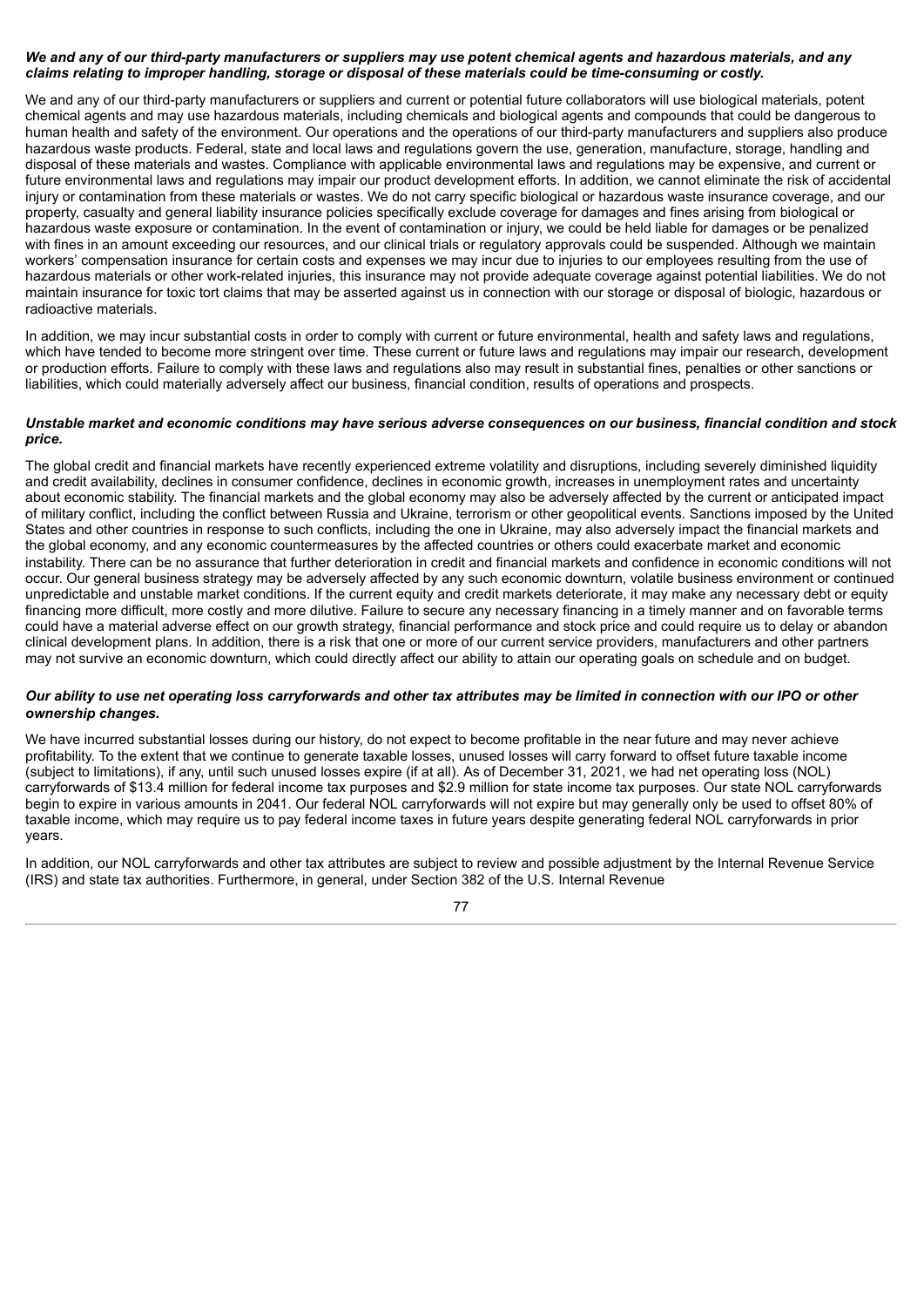Code of 1986, as amended (the Code), our federal NOL carryforwards may be or become subject to an annual limitation in the event we have had or have in the future an "ownership change." For these purposes, an "ownership change" generally occurs if one or more stockholders or groups of stockholders who own at least 5% of a company's stock increase their ownership by more than 50 percentage points over their lowest ownership percentage within a rolling three-year period. Similar rules may apply under state tax laws. We have not yet determined the amount of the cumulative change in our ownership resulting from our IPO or other transactions, or any resulting limitations on our ability to utilize our NOL carryforwards and other tax attributes. However, we believe that our ability to utilize our NOL carryforwards and other tax attributes to offset future taxable income or tax liabilities may be limited as a result of ownership changes, including potential changes in connection with our IPO. If we earn taxable income, such limitations could result in increased future income tax liability to us and our future cash flows could be adversely affected. We have recorded a full valuation allowance related to our NOL carryforwards and other deferred tax assets due to the uncertainty of the ultimate realization of the future benefits of those assets.

# Changes in tax law may materially adversely affect our financial condition, results of operations and cash flows.

New income, sales, use or other tax laws, statutes, rules, regulations or ordinances could be enacted at any time, or interpreted, changed, modified or applied adversely to us, any of which could adversely affect our business operations and financial performance. In particular, the U.S. government may enact significant changes to the taxation of business entities including, among others, an increase in the corporate income tax rate and the imposition of minimum taxes or surtaxes on certain types of income. The likelihood of these changes being enacted or implemented is unclear. We are currently unable to predict whether such changes will occur. If such changes are enacted or implemented, we are currently unable to predict the ultimate impact on our business. We urge our investors to consult with their legal and tax advisors with respect to any changes in tax law and the potential tax consequences of investing in our common stock.

#### If securities or industry analysts do not publish research or reports or publish unfavorable research or reports about our business, *our stock price and trading volume could decline.*

The trading market for our common stock depends in part on the research and reports that securities or industry analysts publish about us, our business, our market or our competitors. If one or more of the analysts who covers us downgrades our stock, or if we fail to meet the expectations of one or more of these analysts, our stock price would likely decline. If one or more of these analysts ceases to cover us or fails to regularly publish reports on us, interest in our stock could decrease, which could cause our stock price or trading volume to decline.

### If we fail to maintain proper and effective internal control over financial reporting, our ability to produce accurate and timely financial statements could be impaired, investors may lose confidence in our financial reporting and the trading price of our *common stock may decline.*

Pursuant to Section 404 of the Sarbanes-Oxley Act, our management will be required to report upon the effectiveness of our internal control over financial reporting beginning with the annual report for our fiscal year ending December 31, 2023. When we lose our status as an "emerging growth company" and do not otherwise qualify as a "smaller reporting company" with less than \$100 million in annual revenue, our independent registered public accounting firm will be required to attest to the effectiveness of our internal control over financial reporting. The rules governing the standards that must be met for our management to assess our internal control over financial reporting are complex and require significant documentation, testing and possible remediation. To comply with the requirements of being a reporting company under the Exchange Act, we may need to upgrade our information technology systems; implement additional financial and management controls, reporting systems and procedures; and hire additional accounting and finance staff. If we or, if required, our auditors are unable to conclude that our internal control over financial reporting is effective, investors may lose confidence in our financial reporting and the trading price of our common stock may decline.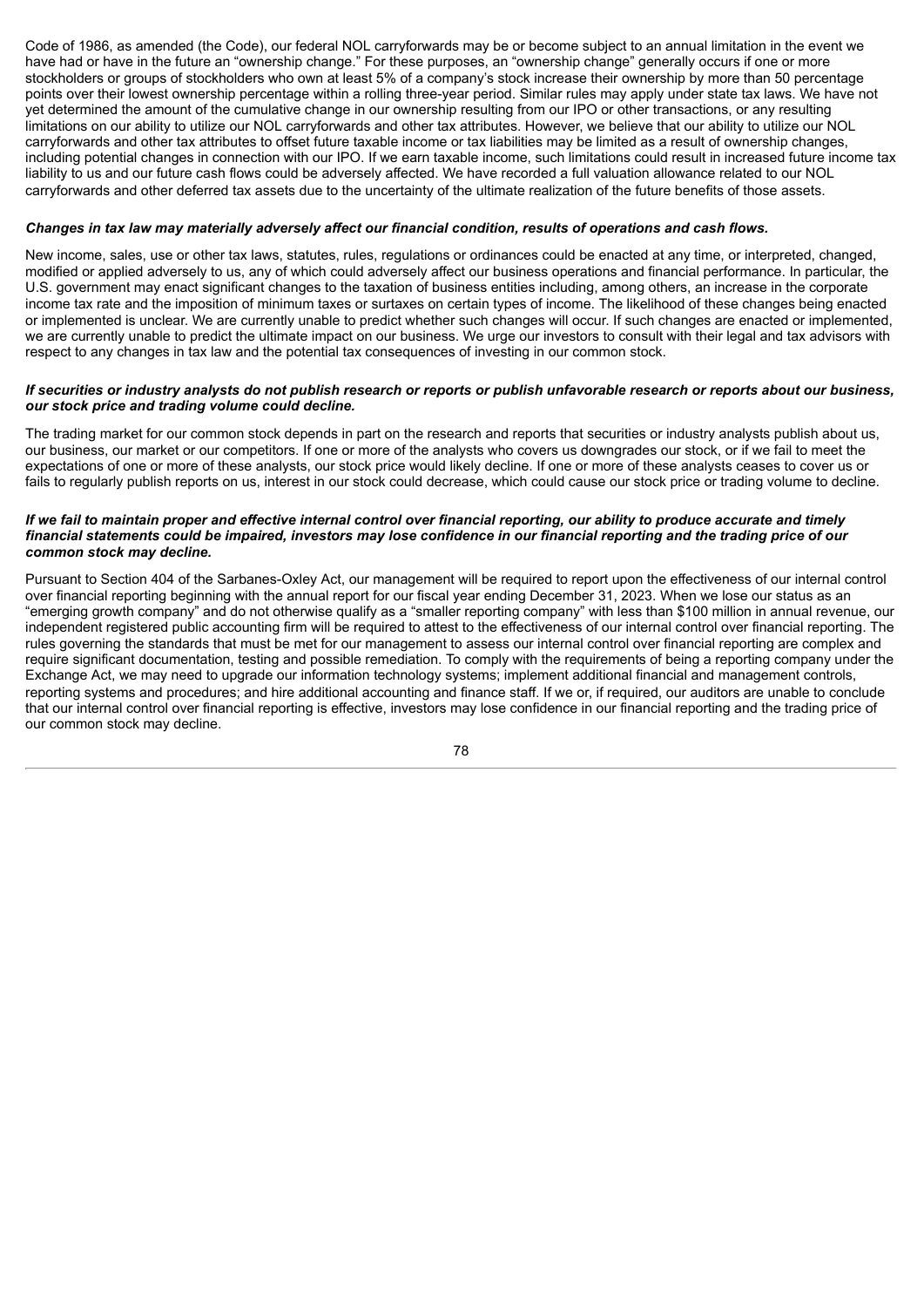We cannot assure you that there will not be material weaknesses or significant deficiencies in our internal control over financial reporting in the future. Any failure to maintain internal control over financial reporting could severely inhibit our ability to accurately report our financial condition, results of operations or cash flows. If we are unable to conclude that our internal control over financial reporting is effective, or if our independent registered public accounting firm determines we have a material weakness or significant deficiency in our internal control over financial reporting once that firm begin its Section 404 reviews, investors may lose confidence in the accuracy and completeness of our financial reports, the market price of our common stock could decline, and we could be subject to sanctions or investigations by Nasdaq, the SEC or other regulatory authorities. Failure to remedy any material weakness in our internal control over financial reporting, or to implement or maintain other effective control systems required of public companies, could also restrict our future access to the capital markets.

# *We could be subject to securities class action litigation.*

In the past, securities class action litigation has often been brought against a company following a decline in the market price of its securities. This risk is especially relevant for us, because biotechnology and biopharmaceutical companies have experienced significant stock price volatility in recent years. If we face such litigation, it could result in substantial costs and a diversion of our management's attention and resources, which could harm our business.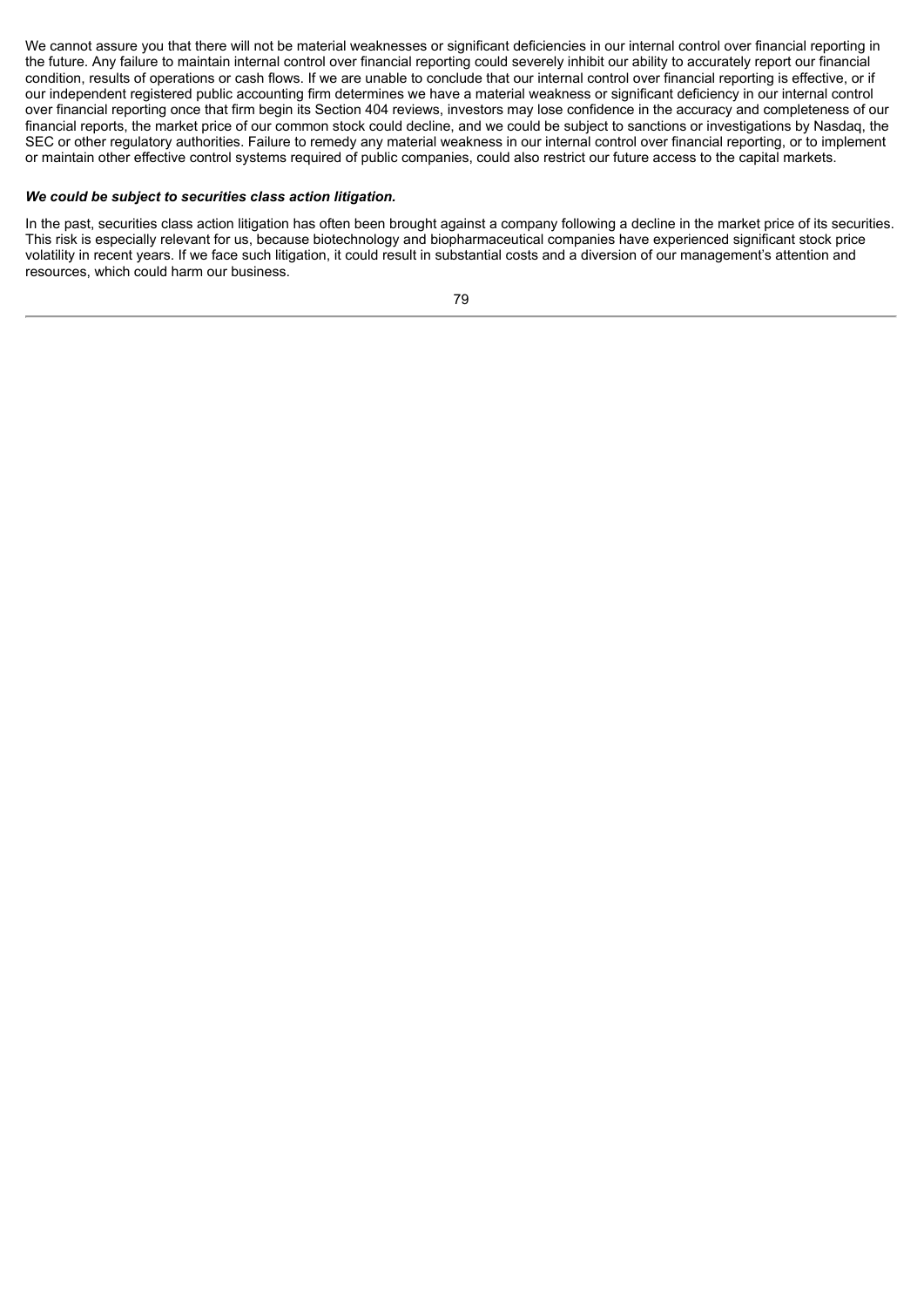# **Item 2. Unregistered Sales of Equity Securities and Use of Proceeds.**

# **Unregistered Sales of Equity Securities**

During the quarter ended March 31, 2022, we granted to certain of our employees and consultants options to purchase an aggregate of 479,085 shares of common stock at an exercise price of \$8.05 per share. The stock options were issued pursuant to written compensatory plans or arrangements with our employees and directors, in reliance on the exemption from the registration requirements of the Securities Act provided by Rule 701 promulgated under the Securities Act or the exemption set forth in Section 4(a)(2) under the Securities Act and Rule 506 promulgated thereunder as a transaction not involving any public offering.

# **Use of Proceeds**

On April 28, 2022, our registration statement on Form S-1 (File No. 333-264159) was declared effective by the SEC for our IPO. At the closing of the offering on May 3, 2022, we sold 13,529,750 shares of common stock, which included the exercise in full by the underwriters of their option to purchase 1,764,750 additional shares, at an initial public offering price of \$17.00 per share and received gross proceeds of \$230.0 million, which resulted in net proceeds to us of approximately \$210.3 million, after deducting underwriting discounts and commissions of approximately \$16.1 million and offering-related transaction costs of approximately \$3.6 million. None of the expenses associated with the initial public offering were paid to directors, officers, persons owning ten percent or more of any class of equity securities, or to their associates, or to our affiliates. J.P. Morgan Securities LLC, SVB Securities LLC, Stifel, Nicolaus & Company, Incorporated and Guggenheim Securities, LLC acted as joint book-running managers for the offering.

There has been no material change in the planned use of proceeds from our IPO from that described in the Prospectus.

# **Issuer Repurchases of Equity Securities**

None.

# **Item 3. Defaults Upon Senior Securities.**

None.

# **Item 4. Mine Safety Disclosures.**

Not Applicable.

# **Item 5. Other Information.**

None.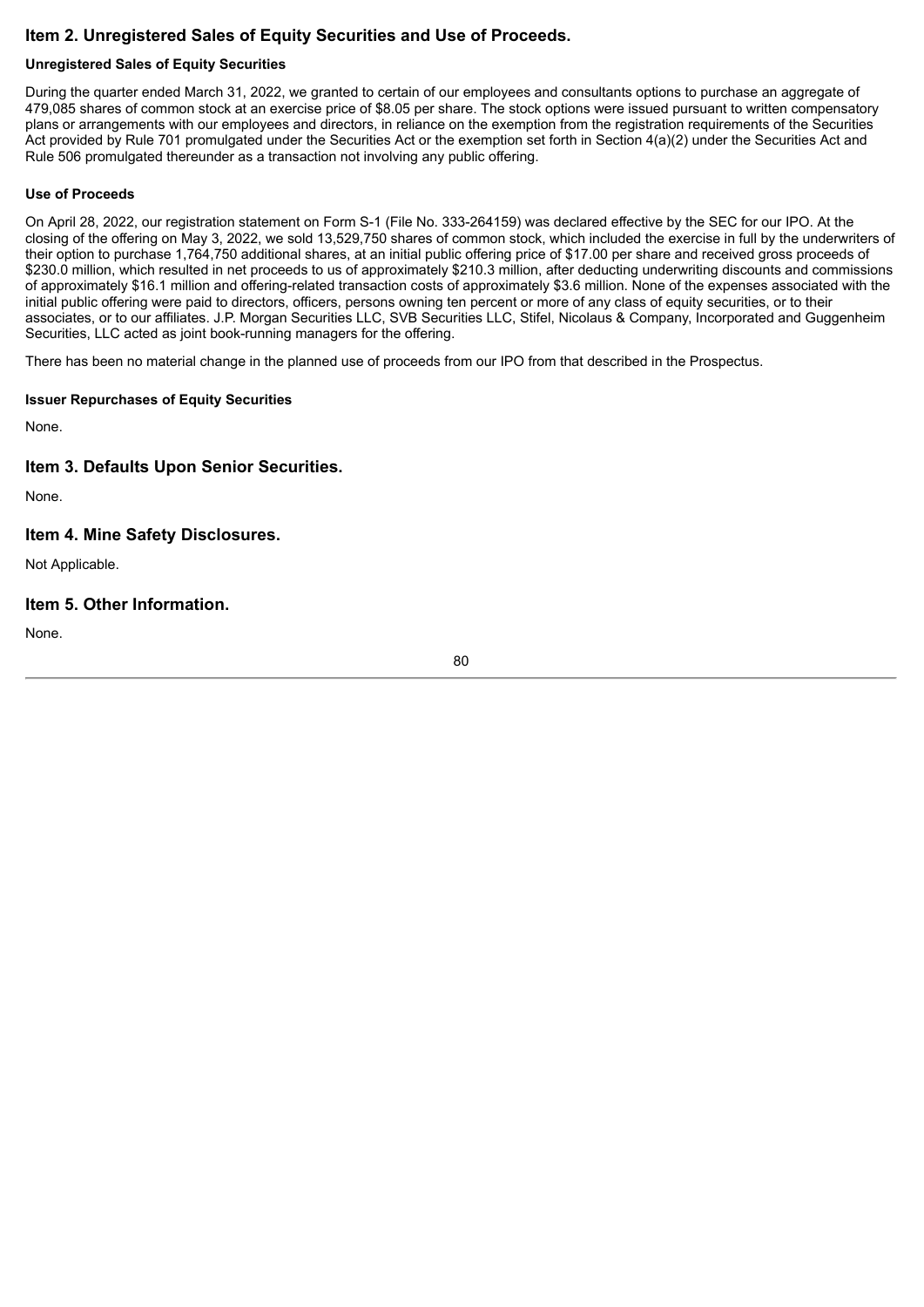# **Item 6. Exhibits.**

| <b>Exhibit</b><br>Number | <b>Exhibit Description</b>                                                               | <b>Incorporated by Reference</b> |         |               | <b>Filed</b><br><b>Herewith</b> |
|--------------------------|------------------------------------------------------------------------------------------|----------------------------------|---------|---------------|---------------------------------|
|                          |                                                                                          | Form                             | Date    | <b>Number</b> |                                 |
| 3.1                      | Amended and Restated Certificate of Incorporation of HilleVax, Inc.                      | 8-K                              | 5/3/22  | 3.1           |                                 |
| 3.2                      | Amended and Restated Bylaws of HilleVax, Inc.                                            | $8-K$                            | 5/3/22  | 3.2           |                                 |
| 4.1                      | Specimen stock certificate evidencing the shares of common stock                         | $S-1$                            | 4/6/22  | 4.1           |                                 |
| 4.2                      | Warrant to purchase shares of common stock issued to Takeda Vaccines, Inc.,              | $S-1$                            | 4/6/22  | 4.2           |                                 |
|                          | dated July 2, 2021                                                                       |                                  |         |               |                                 |
| 4.3                      | Note Purchase Agreement, dated August 31, 2021, by and among the                         | $S-1$                            | 4/6/22  | 4.3           |                                 |
|                          | Registrant and the other parties party thereto                                           |                                  |         |               |                                 |
| 10.1#                    | HilleVax, Inc. 2022 Incentive Award Plan and form of stock option agreement              | $S-1/A$                          | 4/25/22 | 10.2          |                                 |
|                          | and form of restricted stock unit agreement thereunder                                   |                                  |         |               |                                 |
| 10.2#                    | HilleVax, Inc. 2022 Employee Stock Purchase Plan                                         | $S-1/A$                          | 4/25/22 | 10.3          |                                 |
| 10.3#                    | <b>Non-Employee Director Compensation Program</b>                                        | $S-1/A$                          | 4/25/22 | 10.4          |                                 |
| 10.4#                    | Form of Indemnification Agreement for Directors and Officers                             | $S-1$                            | 4/6/22  | 10.9          |                                 |
| 10.5                     | oan and Security Agreement, dated April 18, 2022, by and among the                       | $S-1/A$                          | 4/18/22 | 10.12         |                                 |
|                          | <b>Registrant and Hercules Capital, Inc.</b>                                             |                                  |         |               |                                 |
| 31.1                     | Certification of Principal Executive Officer Pursuant to Rules 13a-14(a) and 15d-        |                                  |         |               | X                               |
|                          | 14(a) under the Securities Exchange Act of 1934, as Adopted Pursuant to                  |                                  |         |               |                                 |
|                          | Section 302 of the Sarbanes-Oxley Act of 2002.                                           |                                  |         |               |                                 |
| 31.2                     | Certification of Principal Financial Officer Pursuant to Rules 13a-14(a) and 15d-        |                                  |         |               | $\times$                        |
|                          | 14(a) under the Securities Exchange Act of 1934, as Adopted Pursuant to                  |                                  |         |               |                                 |
|                          | Section 302 of the Sarbanes-Oxley Act of 2002.                                           |                                  |         |               |                                 |
| $32.1*$                  | Certification of Principal Executive Officer Pursuant to 18 U.S.C. Section 1350,         |                                  |         |               | X                               |
|                          | as Adopted Pursuant to Section 906 of the Sarbanes-Oxley Act of 2002.                    |                                  |         |               |                                 |
| $32.2*$                  | Certification of Principal Financial Officer Pursuant to 18 U.S.C. Section 1350,         |                                  |         |               | X                               |
|                          | as Adopted Pursuant to Section 906 of the Sarbanes-Oxley Act of 2002.                    |                                  |         |               |                                 |
| 101.INS                  | Inline XBRL Instance Document – the instance document does not appear in the             |                                  |         |               | X                               |
|                          | Interactive Data File because XBRL tags are embedded within the Inline XBRL<br>document. |                                  |         |               |                                 |
| 101.SCH                  | Inline XBRL Taxonomy Extension Schema Document                                           |                                  |         |               | X                               |
| 101.CAL                  | Inline XBRL Taxonomy Extension Calculation Linkbase Document                             |                                  |         |               | $\pmb{\times}$                  |
| 101.DEF                  | Inline XBRL Taxonomy Extension Definition Linkbase Document                              |                                  |         |               | X                               |
| 101.LAB                  | Inline XBRL Taxonomy Extension Label Linkbase Document                                   |                                  |         |               | $\pmb{\times}$                  |
| 101.PRE                  |                                                                                          |                                  |         |               | $\mathsf X$                     |
| 104                      | Inline XBRL Taxonomy Extension Presentation Linkbase Document                            |                                  |         |               | $\times$                        |
|                          | Cover Page Interactive Data File (embedded within the Inline XBRL document)              |                                  |         |               |                                 |

# Indicates management contract or compensatory plan.

\* This certification is deemed not filed for purpose of section 18 of the Exchange Act or otherwise subject to the liability of that section, nor shall it be deemed incorporated by reference into any filing under the Securities Act or the Exchange Act.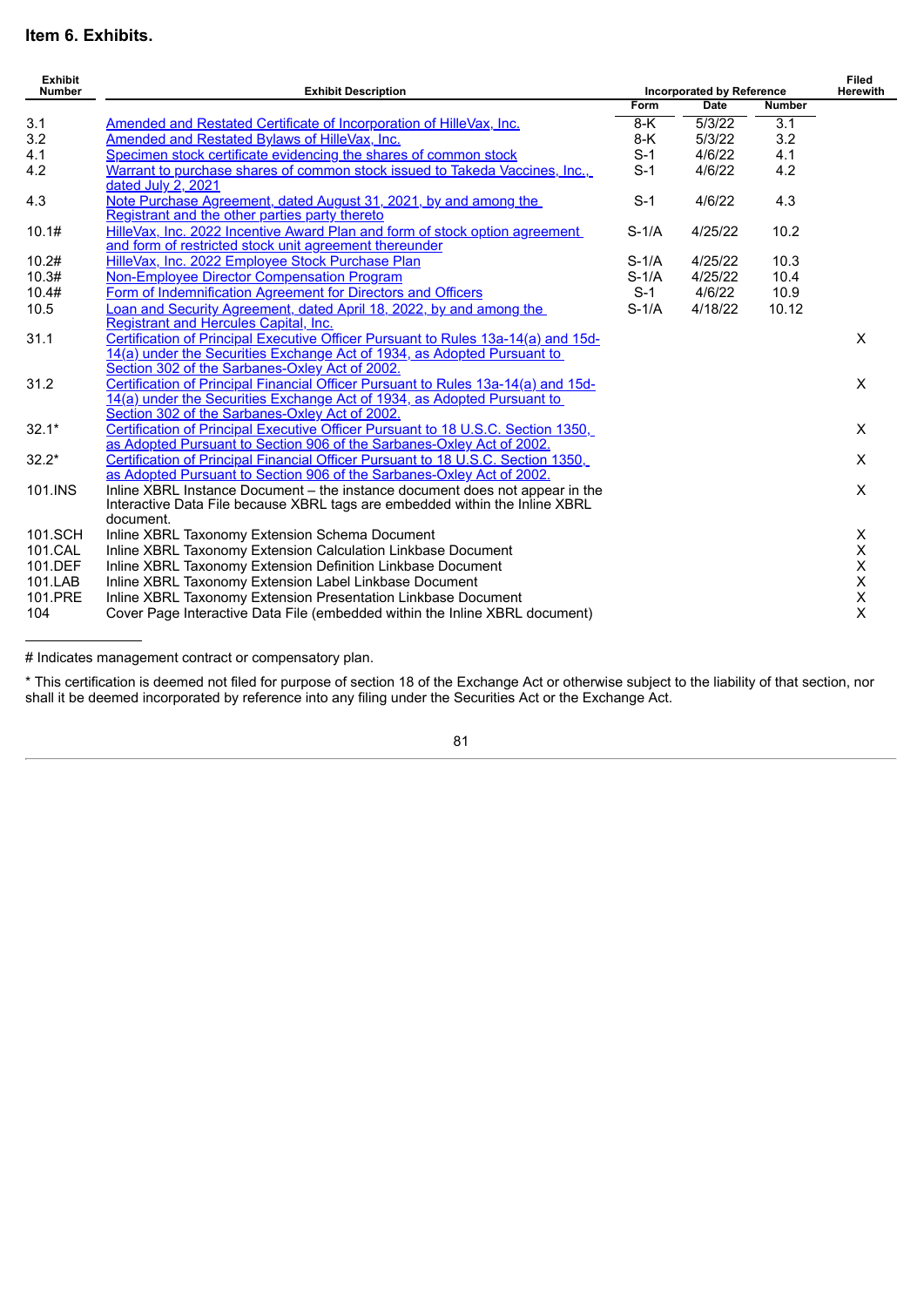# **SIGNATURES**

Pursuant to the requirements of the Securities Exchange Act of 1934, the registrant has duly caused this report to be signed on its behalf by the undersigned thereunto duly authorized.

HilleVax, Inc.

| Date: June 8, 2022 | By: | /s/ Robert Hershberg, M.D., Ph.D.<br>Robert Hershberg, M.D., Ph.D.<br><b>Chairman, President and Chief Executive</b><br><b>Officer (Principal Executive Officer)</b> |
|--------------------|-----|----------------------------------------------------------------------------------------------------------------------------------------------------------------------|
| Date: June 8, 2022 | By: | /s/ David Socks<br><b>David Socks</b><br><b>Chief Financial Officer and Chief Business</b><br><b>Officer (Principal Financial and Accounting</b><br>Officer)         |
|                    | 82  |                                                                                                                                                                      |
|                    |     |                                                                                                                                                                      |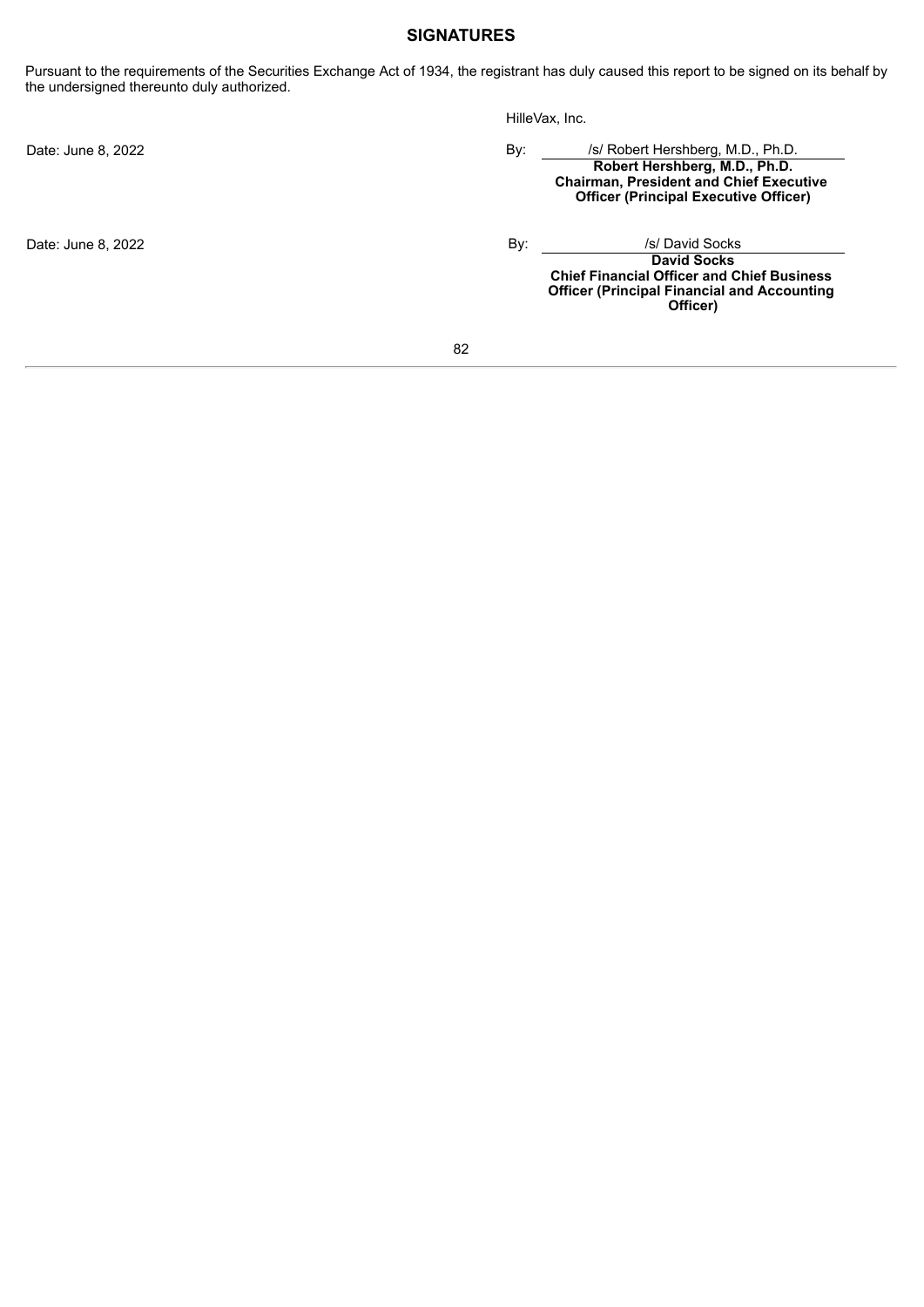## **CERTIFICATION OF CHIEF EXECUTIVE OFFICER PURSUANT TO SECTION 302 OF THE SARBANES-OXLEY ACT OF 2002**

<span id="page-84-0"></span>I, Robert Hershberg, M.D., Ph.D., certify that:

- 1. I have reviewed this Quarterly Report on Form 10-Q of HilleVax, Inc.;
- 2. Based on my knowledge, this report does not contain any untrue statement of a material fact or omit to state a material fact necessary to make the statements made, in light of the circumstances under which such statements were made, not misleading with respect to the period covered by this report;
- 3. Based on my knowledge, the financial statements, and other financial information included in this report, fairly present in all material respects the financial condition, results of operations and cash flows of the registrant as of, and for, the periods presented in this report;
- 4. The registrant's other certifying officer(s) and I are responsible for establishing and maintaining disclosure controls and procedures (as defined in Exchange Act Rules 13a-15(e) and 15d-15(e)) and internal control over financial reporting (as defined in Exchange Act Rules 13a-15(f) and 15d-15(f)) for the registrant and have:
	- (a) Designed such disclosure controls and procedures, or caused such disclosure controls and procedures to be designed under our supervision, to ensure that material information relating to the registrant, including its consolidated subsidiaries, is made known to us by others within those entities, particularly during the period in which this report is being prepared;
	- (b) (Paragraph omitted pursuant to SEC Release Nos. 33-8238/34-47986 and 33-8392/34-49313);
	- (c) Evaluated the effectiveness of the registrant's disclosure controls and procedures and presented in this report our conclusions about the effectiveness of the disclosure controls and procedures, as of the end of the period covered by this report based on such evaluation; and
	- (d) Disclosed in this report any change in the registrant's internal control over financial reporting that occurred during the registrant's most recent fiscal quarter (the registrant's fourth fiscal quarter in the case of an annual report) that has materially affected, or is reasonably likely to materially affect, the registrant's internal control over financial reporting; and
- 5. The registrant's other certifying officer and I have disclosed, based on our most recent evaluation of internal control over financial reporting, to the registrant's auditors and the audit committee of the registrant's board of directors (or persons performing the equivalent functions):
	- (a) All significant deficiencies and material weaknesses in the design or operation of internal control over financial reporting which are reasonably likely to adversely affect the registrant's ability to record, process, summarize and report financial information; and
	- (b) Any fraud, whether or not material, that involves management or other employees who have a significant role in the registrant's internal control over financial reporting.

Date: June 8, 2022 By: /s/ Robert Hershberg, M.D., Ph.D.

Robert Hershberg, M.D., Ph.D. Chairman, President and Chief Executive Officer (Principal Executive Officer)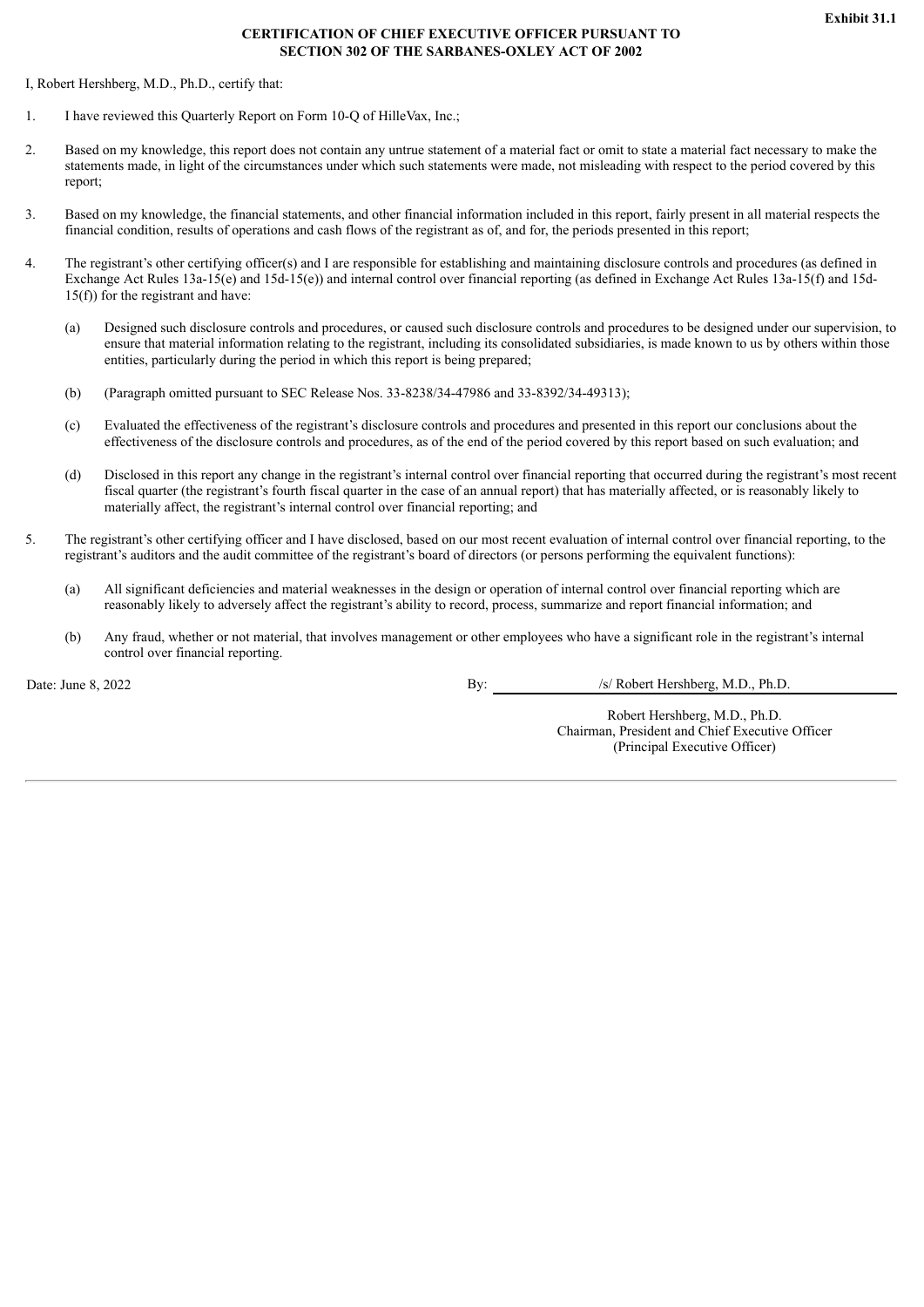## **CERTIFICATION OF CHIEF FINANCIAL OFFICER PURSUANT TO SECTION 302 OF THE SARBANES-OXLEY ACT OF 2002**

<span id="page-85-0"></span>I, David Socks, certify that:

- 1. I have reviewed this Quarterly Report on Form 10-Q of HilleVax, Inc.;
- 2. Based on my knowledge, this report does not contain any untrue statement of a material fact or omit to state a material fact necessary to make the statements made, in light of the circumstances under which such statements were made, not misleading with respect to the period covered by this report;
- 3. Based on my knowledge, the financial statements, and other financial information included in this report, fairly present in all material respects the financial condition, results of operations and cash flows of the registrant as of, and for, the periods presented in this report;
- 4. The registrant's other certifying officer(s) and I are responsible for establishing and maintaining disclosure controls and procedures (as defined in Exchange Act Rules 13a-15(e) and 15d-15(e)) and internal control over financial reporting (as defined in Exchange Act Rules 13a-15(f) and 15d-15(f)) for the registrant and have:
	- (a) Designed such disclosure controls and procedures, or caused such disclosure controls and procedures to be designed under our supervision, to ensure that material information relating to the registrant, including its consolidated subsidiaries, is made known to us by others within those entities, particularly during the period in which this report is being prepared;
	- (b) (Paragraph omitted pursuant to SEC Release Nos. 33-8238/34-47986 and 33-8392/34-49313);
	- (c) Evaluated the effectiveness of the registrant's disclosure controls and procedures and presented in this report our conclusions about the effectiveness of the disclosure controls and procedures, as of the end of the period covered by this report based on such evaluation; and
	- (d) Disclosed in this report any change in the registrant's internal control over financial reporting that occurred during the registrant's most recent fiscal quarter (the registrant's fourth fiscal quarter in the case of an annual report) that has materially affected, or is reasonably likely to materially affect, the registrant's internal control over financial reporting; and
- 5. The registrant's other certifying officer and I have disclosed, based on our most recent evaluation of internal control over financial reporting, to the registrant's auditors and the audit committee of the registrant's board of directors (or persons performing the equivalent functions):
	- (a) All significant deficiencies and material weaknesses in the design or operation of internal control over financial reporting which are reasonably likely to adversely affect the registrant's ability to record, process, summarize and report financial information; and
	- (b) Any fraud, whether or not material, that involves management or other employees who have a significant role in the registrant's internal control over financial reporting.

Date: June 8, 2022 <br>By: /s/ David Socks

David Socks Chief Financial Officer and Chief Business Officer (Principal Financial and Accounting Officer)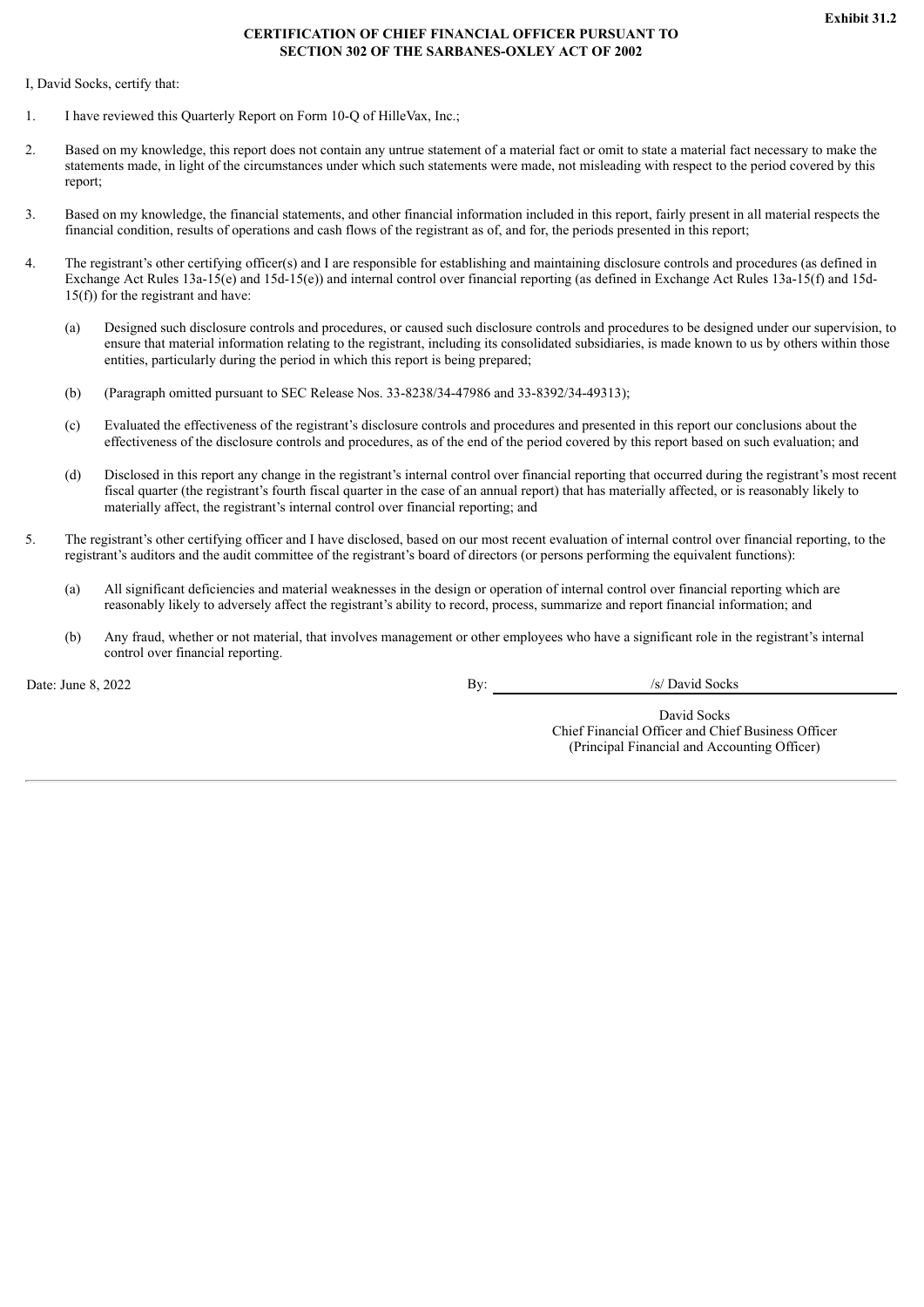## **CERTIFICATION PURSUANT TO 18 U.S.C. SECTION 1350, AS ADOPTED PURSUANT TO SECTION 906 OF THE SARBANES-OXLEY ACT OF 2002**

<span id="page-86-0"></span>In connection with the Quarterly Report on Form 10-Q of HilleVax, Inc. (the "Company") for the quarter ended March 31, 2022 as filed with the Securities and Exchange Commission on the date hereof (the "Report"), I, Robert Hershberg, M.D., Ph.D., as Chief Executive Officer of the Company, certify, pursuant to 18 U.S.C. Section 1350, as adopted pursuant to Section 906 of the Sarbanes-Oxley Act of 2002, to my knowledge, that:

- (1) The Report fully complies with the requirements of Section 13(a) or 15(d) of the Securities Exchange Act of 1934, as amended; and
- (2) The information contained in the Report fairly presents, in all material respects, the financial condition and result of operations of the Company.

Date: June 8, 2022 By: /s/ Robert Hershberg, M.D., Ph.D.

Robert Hershberg, M.D., Ph.D. Chairman, President and Chief Executive Officer (Principal Executive Officer)

The foregoing certification is being furnished solely pursuant to 18 U.S.C. Section 1350 and is not being filed as part of the Report or as a separate disclosure document.